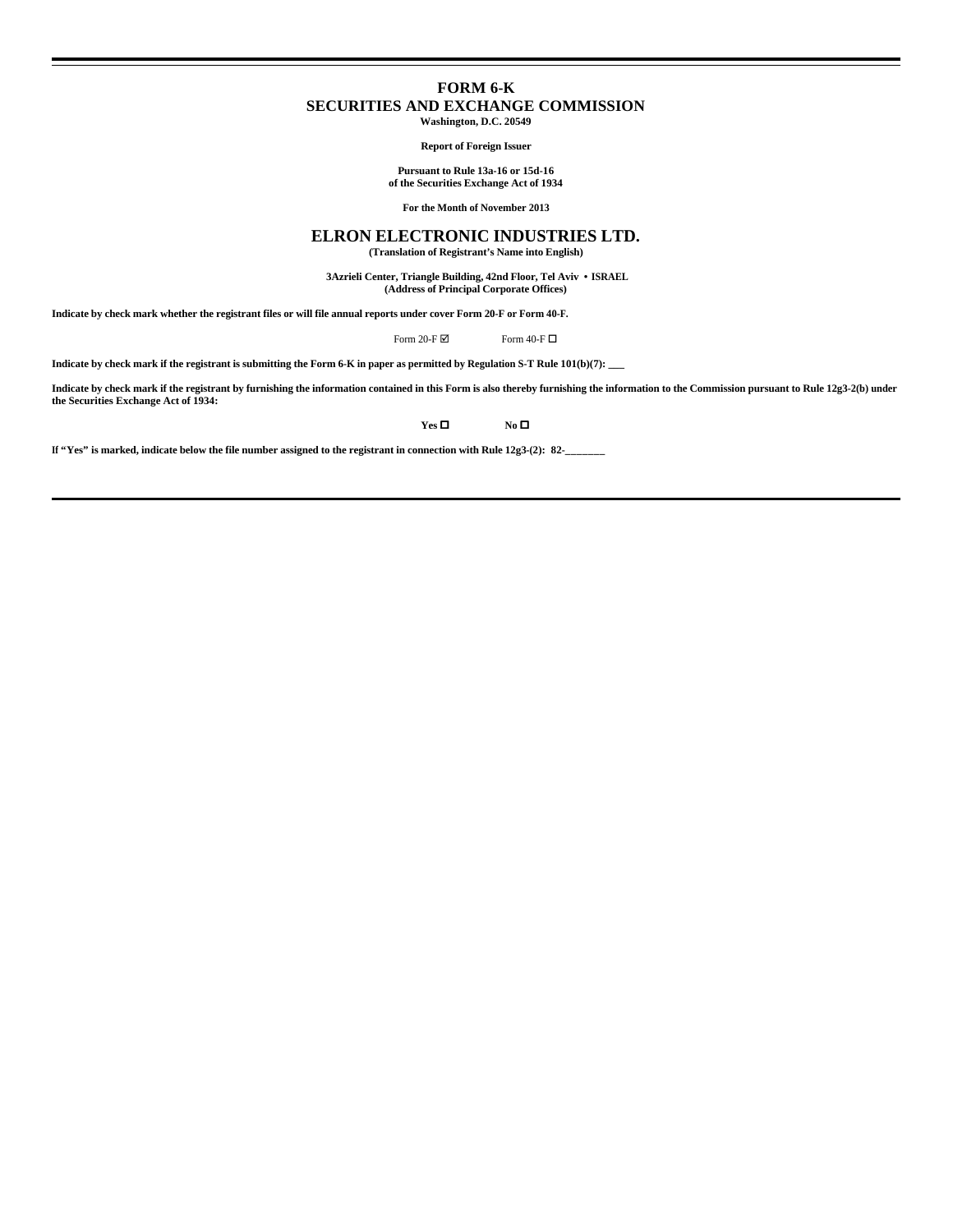English Translation of Registrant's Reports filed with the Israeli Securities Authority on November 11, 2013 in connection with the Registrant's Financial Results for the Third Quarter of 2013.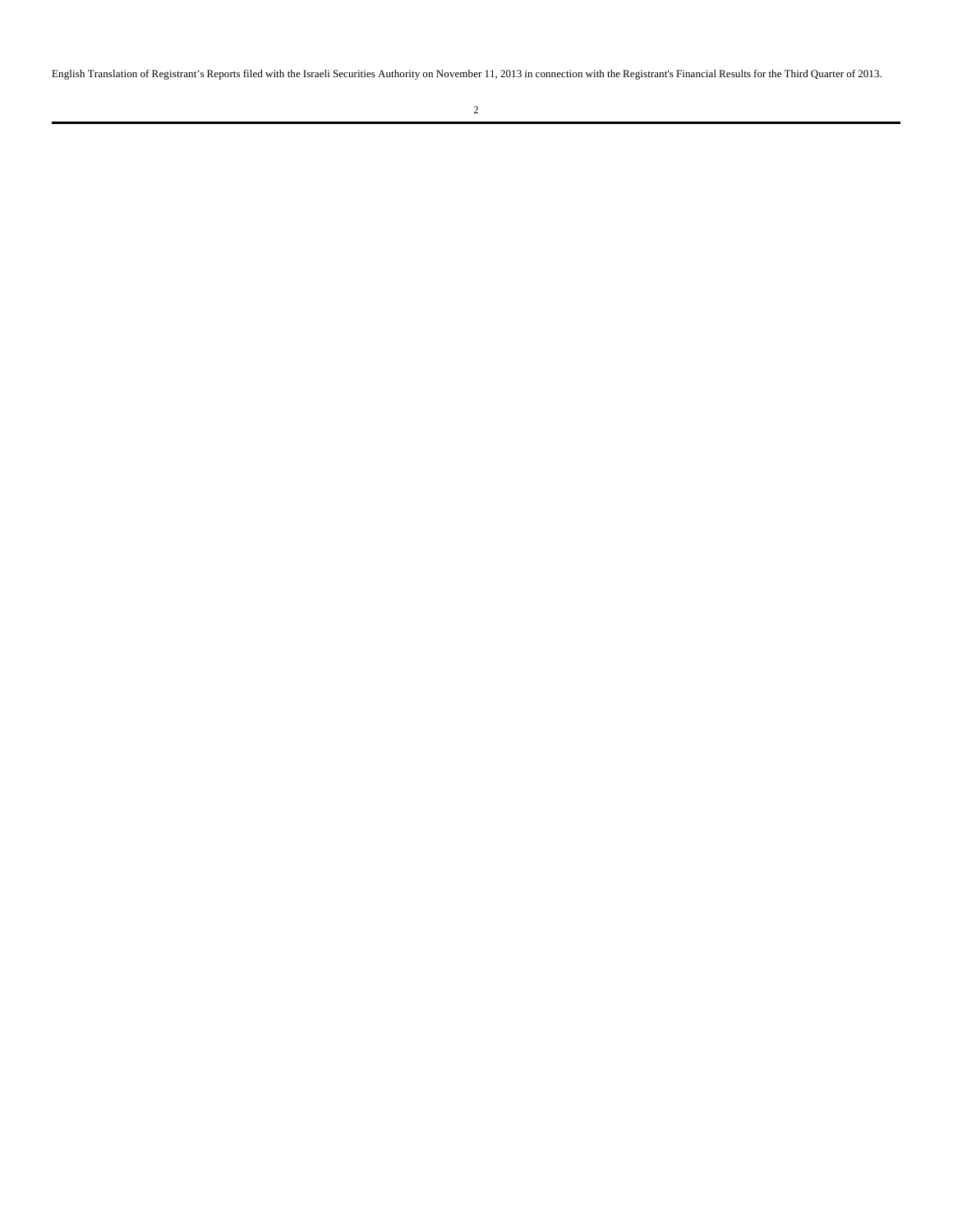## SIGNATURE

authorized.

Pursuant to the requirements of the Securities Exchange Act of 1934, the Registrant has duly caused this report to be signed on its behalf by the undersigned, thereunto duly

ELRON ELECTRONIC INDUSTRIES LTD. (Registrant)

By: /s/ Yaron Elad Yaron Elad

VP & CFO

Dated: November 12, 2013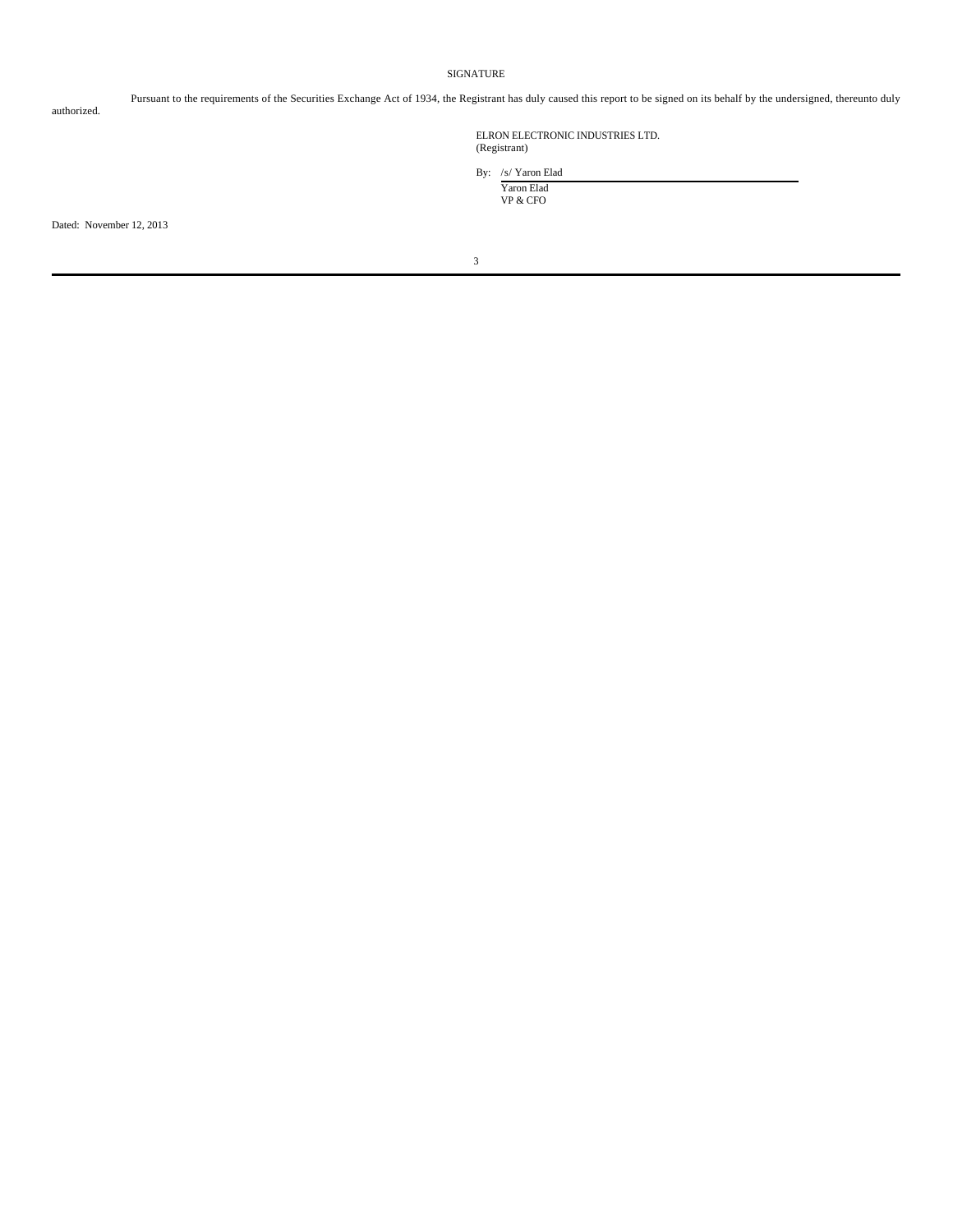## **Elron Electronic Industries Ltd. ("Elron" or the "Company")**

## **English Translation of Quarterly Report for the Third Quarter of 2013**

## **Part I**

## **Material Changes and Updates that Occurred in the Company's Business in the Three Months Ended September 30, 2013**

**Details according to Regulation 39A of the Israel Securities Regulations (Periodic and Immediate Reports), 1970**

**In this section:**

| "Board of Directors Report" | English Translation of Elron's Board of Directors Report for the Third Quarter of 2013, included in Part II of this<br>report.                                 |
|-----------------------------|----------------------------------------------------------------------------------------------------------------------------------------------------------------|
| "Financial Statements"      | English Translation of Elron's Interim Consolidated Financial Statements for the Nine Months Ended September 30,<br>2013, included in Part III of this report. |
| "20-F Annual Report"        | Elron's Annual Report for 2012 filed with the SEC on Form 20-F.                                                                                                |

The rest of the terms in this report shall have the meaning ascribed to them in the 20-F Annual Report, unless stated explicitly otherwise.

In accordance with reporting requirements in Israel, Elron filed an annual report for 2012 in Hebrew with the Israeli Securities Authority ("ISA Annual Report"), simultaneously with its 20-F Annual Report. For the convenience of the Company's U.S. based shareholders, in translating Part I of this report from Hebrew to English, changes and updates are given in reference to the 20-F<br>Annual Report, rather than it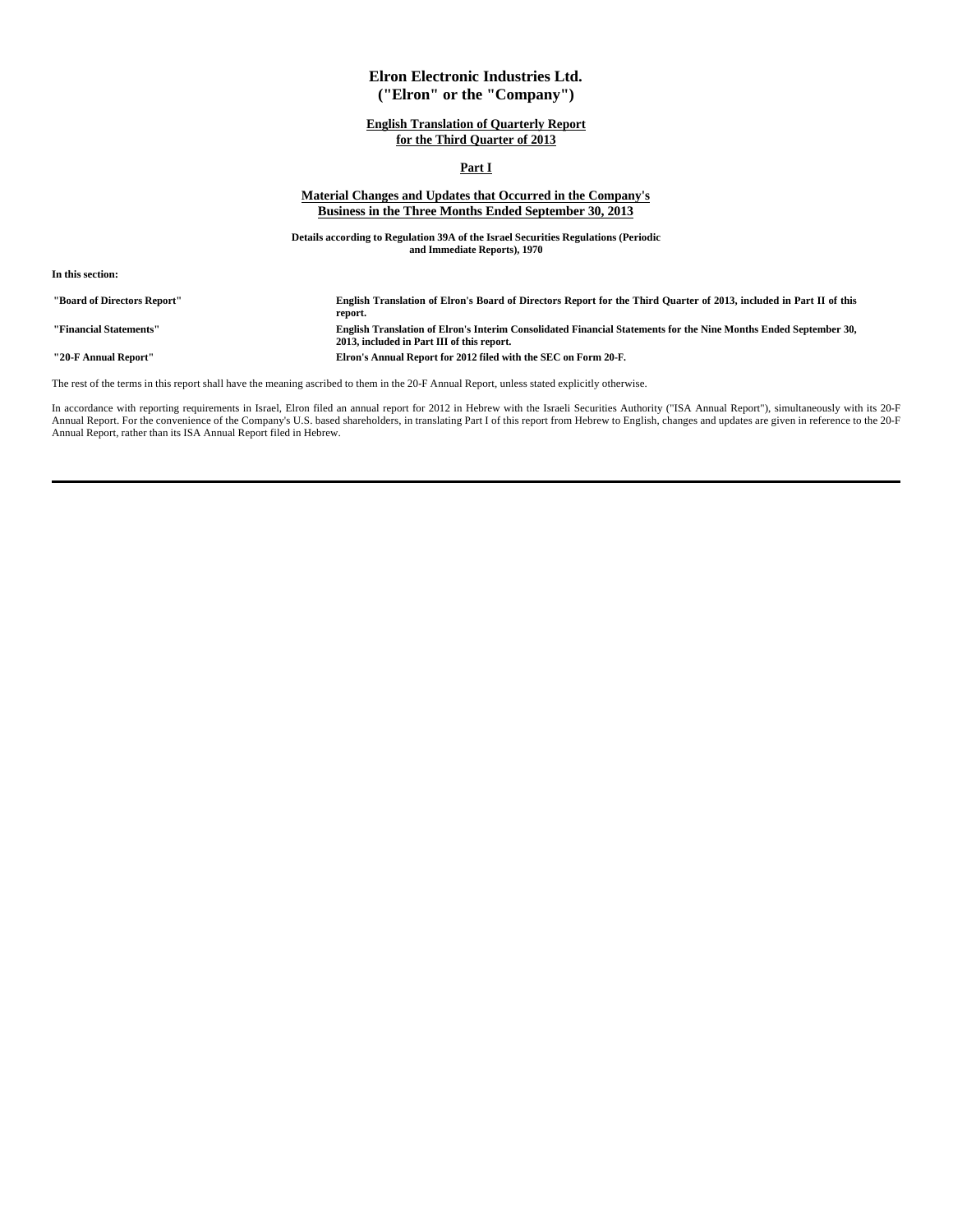The matters described below are in addition to the developments and changes that occurred in the third quarter of 2013, which were described in Part I of the Company's Quarterly Report for the Second Quarter of 2013.

## 1. **Item 4A – Information on the Company: History and Development of the Company**

## 1.1. Investments

In the first nine months of 2013, Elron (directly and indirectly through RDC) invested approximately \$8.7 million in group companies. For further details see Section 1.4 of the Board of Directors Report and Note 3 to the Financial Statements.

## 1.2. Settlement Agreement with Enablence

During 2011, in light of publications by Enablence Technologies Inc. ("Enablence") regarding a decline in its financial position, Elron recognized an impairment in its financial statements of the entire balance of the Enablence debentures held by it. In June 2012, the original repayment date of the debentures, Enablence did not repay its debt to the debenture-holders. In September 2013, a settlement agreement between Enablence and the debenture-holders, including Elron, for the partial repayment of the debentures was completed. Pursuant to the agreement, Elron received consideration in the aggregate value of approximately \$3.5 million (approximately \$1.7 million in cash and approximately \$1.8 million in Enablence shares), out of the debt to Elron in the amount of approximately \$4.4 million. The shares received under the settlement agreement are subject to a four month lockup period in accordance with Canadian securities legislation. The remaining debt was waived and Elron released Enablence from any claims in connection with the debentures. As a result, Elron recorded a net gain in the third quarter of 2013 of approximately \$3.5 million, in respect of the previously recognized impairment's partial cancellation. For further details see Note 3.E to the Financial Statements.

## **2. Item 4B – Business Overview: Our Main Group Companies**

## 2.1. Given Imaging

In September 2013, Given Imaging announced that Japan's Pharmaceuticals and Medical Devices Agency (PMDA) granted approval for Given's PillCam SB 3 in Japan. The PillCam SB 3 is used to detect and monitor small bowel diseases. Given expects to begin recognizing sales of PillCam SB 3 in Japan in 2014.

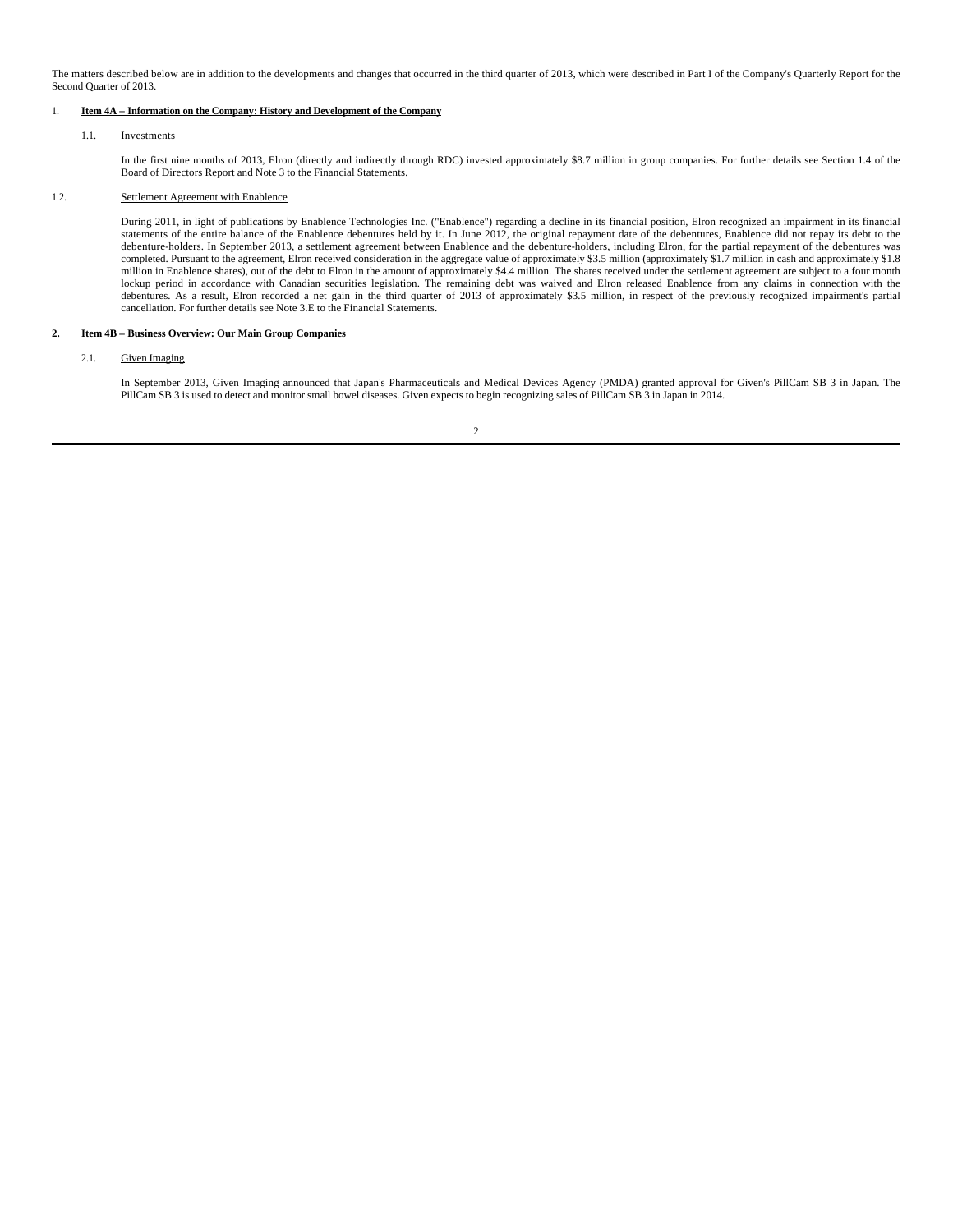Given Imaging's abovementioned estimate is forward-looking in nature, as defined in Israel Securities Law, 5728-1968, and is based on information existing in Given Imaging on the date of this report. This estimate, in all or in part, may not materialize, or may materialize in a manner materially different than expected. The principal factors which may affect this are: changes in regulatory environment, changes in manufacturing or marketing plans or difficulties in implementing them, and the emergence of competing products.

Further to section 2.1. of Part I of Elron's quarterly report for the second quarter of 2013, in November 2013, subsequent to the date of this report, Given Imaging announced that it received reimbursement approval for the PillCam COLON 2 in Japan effective January 1, 2014.

In November 2013, subsequent to the date of this report, Given Imaging announced its decision to take advantage of a special program initiated by the Israeli Tax Authority that allows Israeli companies to release "trapped profits". Given Imaging will now pay a reduced tax rate of 10% (instead of 25%) on approximately \$54 million of profits for which taxes had not been previously provided. Given Imaging intends to review possible avenues for the use of the trapped profits in a manner that is in the best interests of Given Imaging and its shareholders.

## 2.2. BrainsGate

Further to Item 4B regarding BrainsGate's estimates regarding the timing of patient enrollment completion for its clinical trial, BrainsGate now estimates, considering the number of patients enrolled to date, that it will complete patient enrollment for the trial in the first half of 2014, upon its completion on approximately 450 patients. As of the end of the third quarter of 2013, BrainsGate has enrolled approximately 350 patients at 67 medical centers in the United States, Europe and Asia. During the first quarter of 2014, follow up data will<br>be received on 350 patients, which will trial. A positive result from the interim analysis will allow the trial's progression as planned.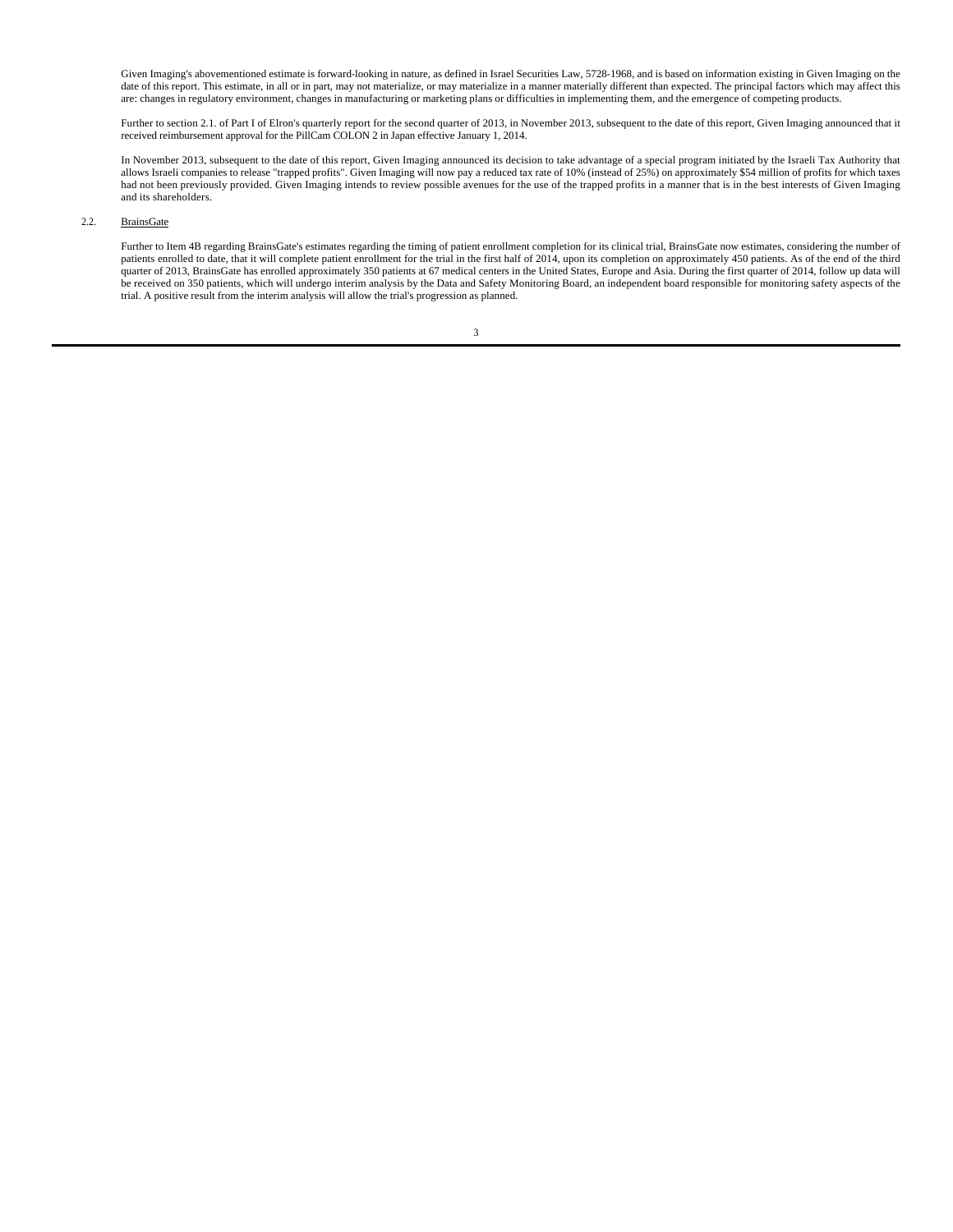BrainsGate's above estimates are forward-looking in nature, as defined in Israel Securities Law, 5728-1968, and are based on BrainsGate's estimations of its recruitment rate potential as of the date of filing this report, and information existing in BrainsGate on the date of filing this report. These estimates, in whole or in part, may not materialize, or may materialize in a manner materially different than expected. The principal factors which may affect this are developments in BrainsGate's field of operation, failure to obtain regulatory approvals to continue development, failure to meet goals, failure to recruit the large number of candidates necessary to complete the trial, trial results, results of the interim analysis, inability to realize technologies, modifications in technologies, modifications in business plan, goals and/or strategy, or if any risk associated with the course of the trial and its results occurs.

## 2.3. Pocared

Further to section 2.2. of Part I of Elron's quarterly report for the second quarter of 2013, and several weeks after Pocared commenced sample collection for the trial at the various centers, Pocared estimates that the rate of sample collection is lower than expected and as a result it is estimated that the trial will be completed during 2014 and not in 2013 as previously reported.

Pocared's abovementioned estimates are forward-looking in nature, as defined in Israel Securities Law, 5728-1968, and are based on Pocared's estimates of the potential rate of sample collection for the trial, and on information existing in Pocared on the date of this report. These estimates, in all or in part, may not materialize, or may materialize in a manner materially different than expected. The principal factors which may affect this are: developments in Pocared's field of operation, failure to obtain regulatory approval to continue product development, failure to achieve goals, failure to collect the number of samples necessary to complete the trial, inability to realize technologies, modifications in technologies, business plan, goals and/or strategy, or if any of the risk factors associated with the course of the trial and its results take place.

Ari Bronshtein CEO

November 10, 2013, Tel Aviv, Israel

 Yaron Elad CFO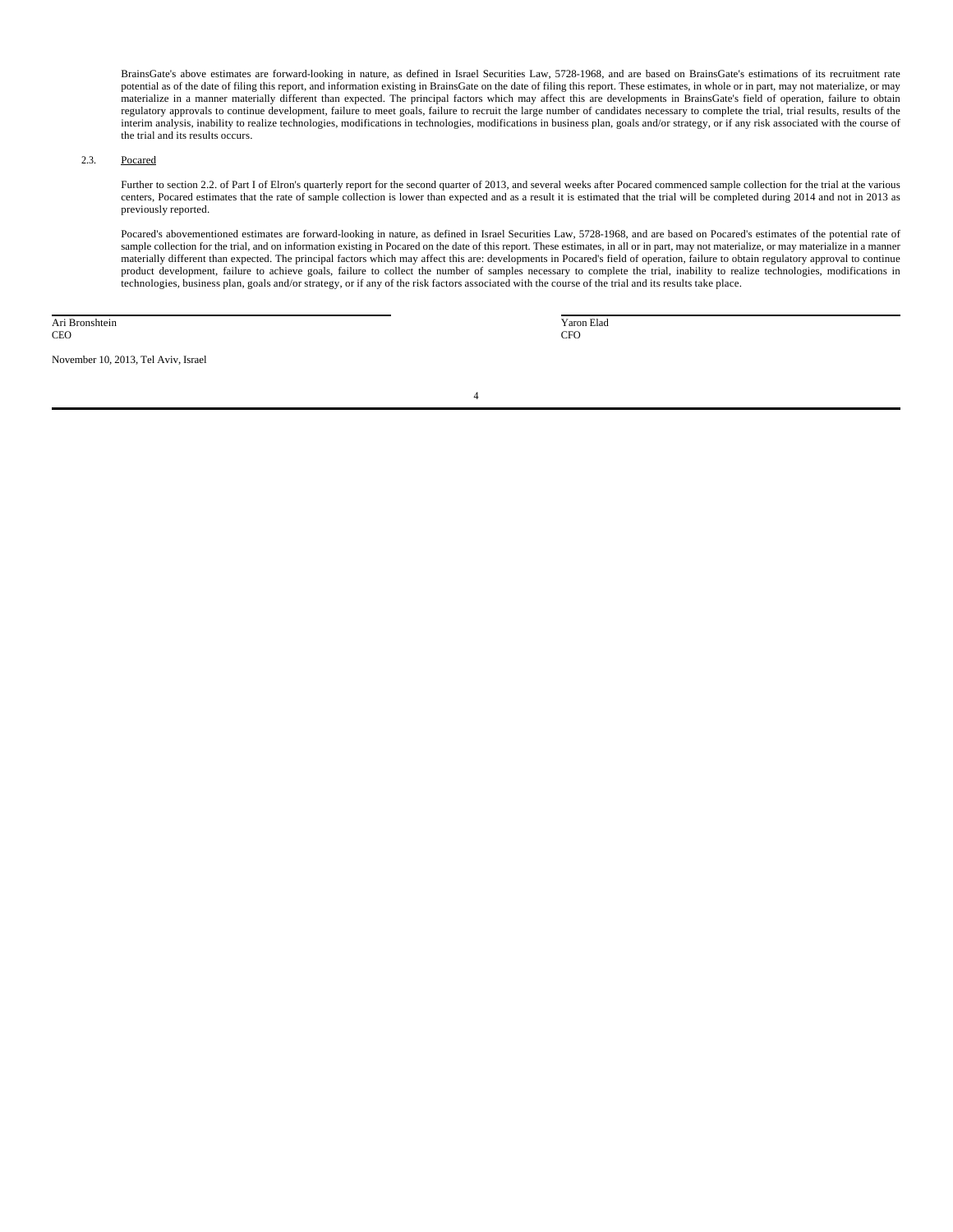## **1. Board of Directors' Analysis of the Company's Business**

## **1.1. Company Description**

### **1.1.1. General**

Elron Electronic Industries Ltd. ("Elron", the "Company") is an operational holding company focused on building technology companies. Elron's group of companies includes companies at various stages of development that are engaged in a variety of technology fields, such as developing medical devices and others. Elron's principal shareholder is Discount Investment Corporation Ltd. ("DIC") (50.32%), a company controlled by IDB Development Corporation Ltd. ("IDB").

Elron operates through consolidated companies (companies controlled by Elron and whose financial statements are consolidated with Elron's financial statements), associates (companies over which Elron has significant influence and which are included in its financial statements using the equity method), and other companies over which the Company does not have significant influence (included in the financial statements based on fair value) (the "Group Companies").

For details on the accounting method applied to the Group Companies in Elron's financial statements, Elron's holding percentage in the Group Companies, and their carrying value, see the annex to the Company's interim consolidated financial statements as of September 30, 2013 (the "Financial Statements").

The Financial Statements were prepared in accordance with International Financial Reporting Standards ("IFRS").

## **1.1.2. Main goal**

Elron's main goal is to build value for its shareholders by enhancing and exiting its Group Company holdings (whether through their sale or through the public listing of their shares), while simultaneously seeking new investment opportunities in technology companies.

### **1.1.3. Strategy**

In order to achieve this goal, Elron operates according to the following business strategy:

- Investing in Israeli or Israeli related technology companies.
- Identifying and exploiting investment opportunities with significant exit potential.
- Focusing on investments which afford Elron influence and active involvement in their management.
- Actively enhancing the Group Companies' value by providing guidance and hands-on assistance to their management.
- Exploiting opportunities to exit Group Companies.

## **1.1.4. RDC**

As part of its business strategy, Elron examines a broad range of cooperation and investment proposals, including through RDC – Rafael Development Corporation Ltd. ("RDC"), an Elron subsidiary.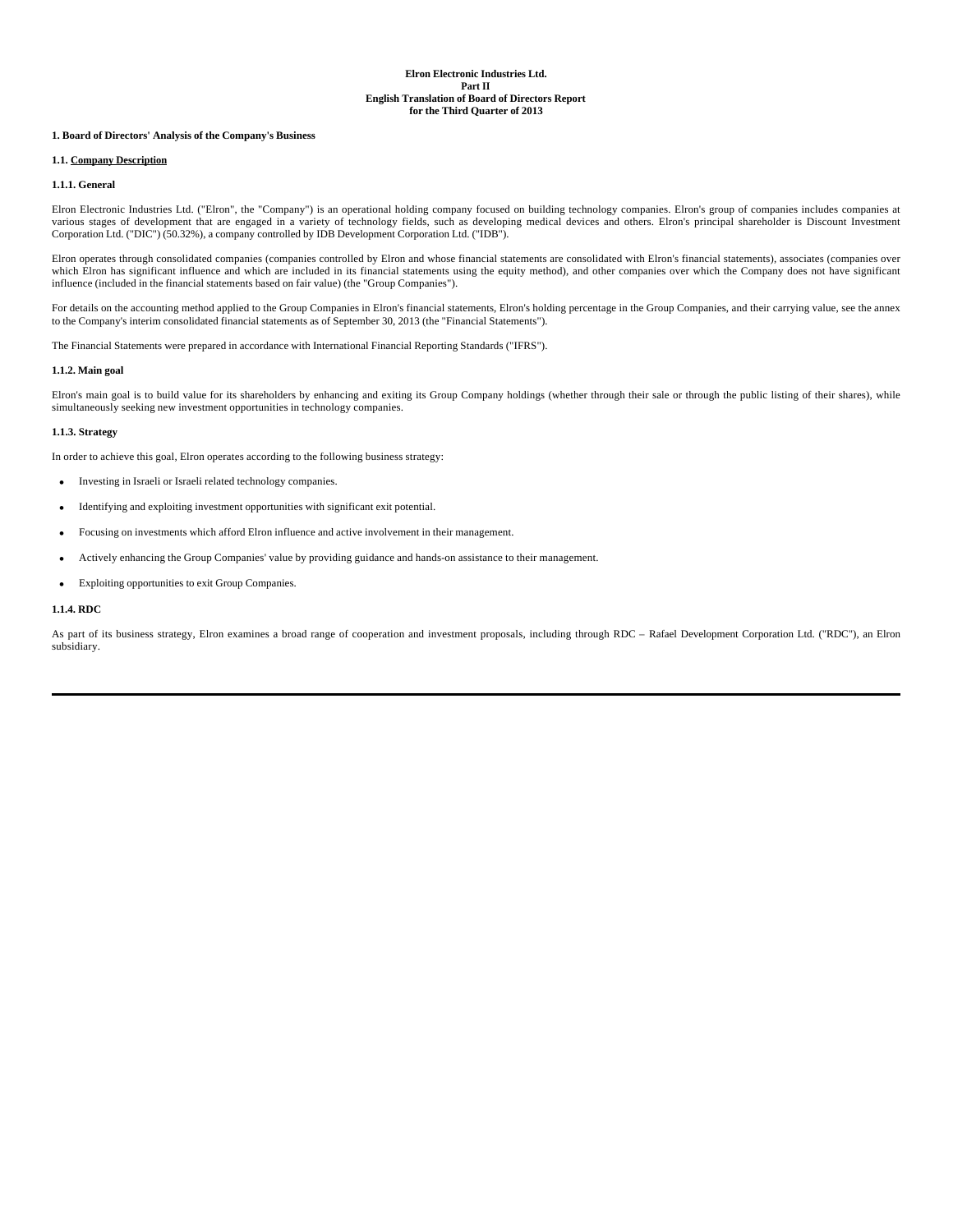RDC has first rights to commercialize military technologies developed by Rafael – Advanced Defense Systems Ltd. ("Rafael") in civilian markets. RDC seeks to identify technology projects and invest in companies that will either make civilian use of Rafael's military technologies or which will benefit from Rafael's technology, know-how and expertise.

#### **1.1.5. Group companies**

Elron's main Group Companies and its holding percentage in them as of the date of filing this report are as follows:

- **RDC (50.1%)** See description in section 1.1.4 above.
- **Given Imaging Ltd. (21% directly, and 8% by RDC) ("Given Imaging")** Given Imaging develops, manufactures, and markets diagnostic products for visualizing and detecting disorders of the gastrointestinal tract, among them the PillCam capsule, an ingestible capsule used to visualize the gastrointestinal tract through a miniaturized video camera contained in it. Given Imaging's shares are listed on the Nasdaq and the Tel Aviv Stock Exchange.
- **Pocared Diagnostics Ltd. (41%) ("Pocared")** Pocared is developing a real-time and automated system for infectious diseases diagnosis using optical technology, intended for use by major microbiological laboratories and hospitals, as an alternative to current microbiological practice of bacteria culturing. The system is designed to reduce the average diagnostic time and significantly increase output in comparison with current diagnostic practice.
- **BrainsGate Ltd. (30%) ("BrainsGate")** BrainsGate is developing a system for treating ischemic stroke. The system operates by electrically stimulating a nerve center located behind the nasal cavity using a miniature implantable electrode, in order to increase blood flow to the brain. The system is intended to significantly lengthen the approved stroke treatment window to 24 hours post-symptom onset, and to provide a more effective treatment than is currently available.

See Item 4B - "Business Overview" of the Company's Annual Report for 2012 filed on Form 20-F with the Securities and Exchange Commission ("Elron's 2012 Annual Report") for details on the criteria for classifying a Group Company as a main company.

Additional Elron Group Companies and its holding percentage in them as of the date of filing this report are, among others, as follows:

- **Kyma Medical Technologies Ltd. (64% by RDC) ("Kyma")** Kyma is developing a remote patient monitoring system for chronic heart failure patients, in order to enable early treatment of pulmonary edema and reduce the need for unnecessary hospitalizations.
- Notal Vision Inc. (22%) ("Notal Vision") Notal Vision develops, manufactures, and provides a system and services for remote monitoring of AMD patients at risk of vision loss, for the early detection of critical visual changes.
- **CartiHeal (2009) Ltd. (32%) ("CartiHeal")** CartiHeal is developing implants for repairing cartilage and osteochondral defects in loadbearing joints, such as the knee and ankle. The implant's unique structure, comprising a coral scaffold with biological modifications, causes the implant to biodegrade, and promotes the regeneration of native cartilage in its place. CartiHeal's first product is indicated for treatment of cartilage defects in the knee.
- Navitrio Ltd. (87% by RDC) ("Navitrio") Navitrio is an investment venture that incubates projects and invests in companies in the digital field. Navitrio's holdings as of the date of filing this report include: Cloudyn Software Ltd. (46%) ("Cloudyn"), which is developing solutions for the optimization of cloud computing costs and resources; Numbeez Ltd. (39%) ("Numbeez"), which is developing a micro-blogging platform that helps users create, track and share the interesting numbers in their lives; and Pose POS Ltd. (43%) ("POSE"), which is developing an online cash register, inventory management, and retail website management system.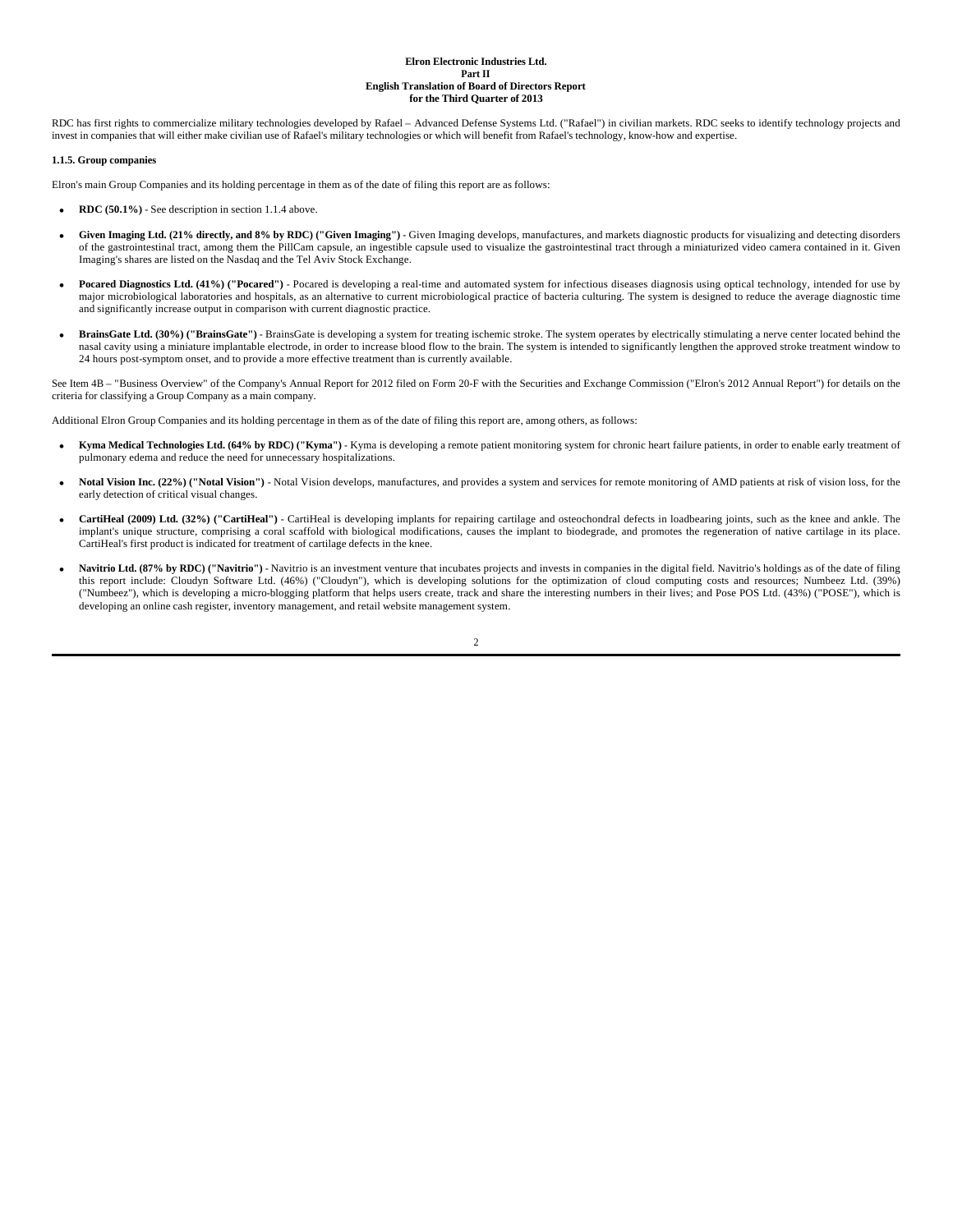• **Jordan Valley Semiconductors Ltd. (19%) ("Jordan Valley")** - Jordan Valley develops, manufactures, and provides metrology solutions for manufacturing process control in the microelectronics industry.

#### **1.1.6. Factors affecting the results of operations and capital resources**

As a holding company, Elron's operating results mainly derive from:

- its share in the net losses of Group Companies;
- gains or losses from exit transactions or changes in holdings, and revaluation of investments recorded based on fair value;
- its corporate activities.

Elron's capital resources in any given period are primarily affected by:

- the extent of its investments;
- proceeds from exit transactions;
- available credit lines or loans;
- dividends distributed to shareholders or received from Group Companies.

Most of the Group Companies are technology companies which have not yet generated significant revenues, if at all, and which invest considerable resources in development and record losses. As a result, Elron has recorded and is expected to continue to record losses in respect of their ongoing operations, based on the accounting method applied to them in the Financial Statements.

The technology field in which the Group Companies operate are characterized by a high degree of risk. The Group Companies' success is dependent, among other things, upon: their intellectual property and ability to protect it; their ability to raise financing; their ability to successfully complete their products' development and receive regulatory clearance to market them, including through clinical trials; their ability to make the transition from development to manufacturing stages; their ability to market their products on a significant commercial scale; their ability to develop additional products; and their ability to successfully compete in the markets in which they operate.

Elron's ability to effect exit transactions at significant values is affected, among other things, by economic conditions, market conditions in the hi-tech industry, the status of the venture capital industry, the status of the capital markets, various contractual and regulatory restrictions, and is also dependent on management's ability to successfully lead exit transactions.

In addition, Elron's and the Group Companies' ability to obtain external financing is affected by economic conditions, the status of the capital markets, and the status of the venture capital industry.

#### **1.2. Description of Operations in the Period of this Report and Subsequently**

#### **1.2.1. Investments**

 • In the first nine months of 2013, Elron (directly and indirectly through RDC) invested approximately \$8.7 million in the Group Companies. For further details see section 1.4 below and Note 3 to the Financial Statements.

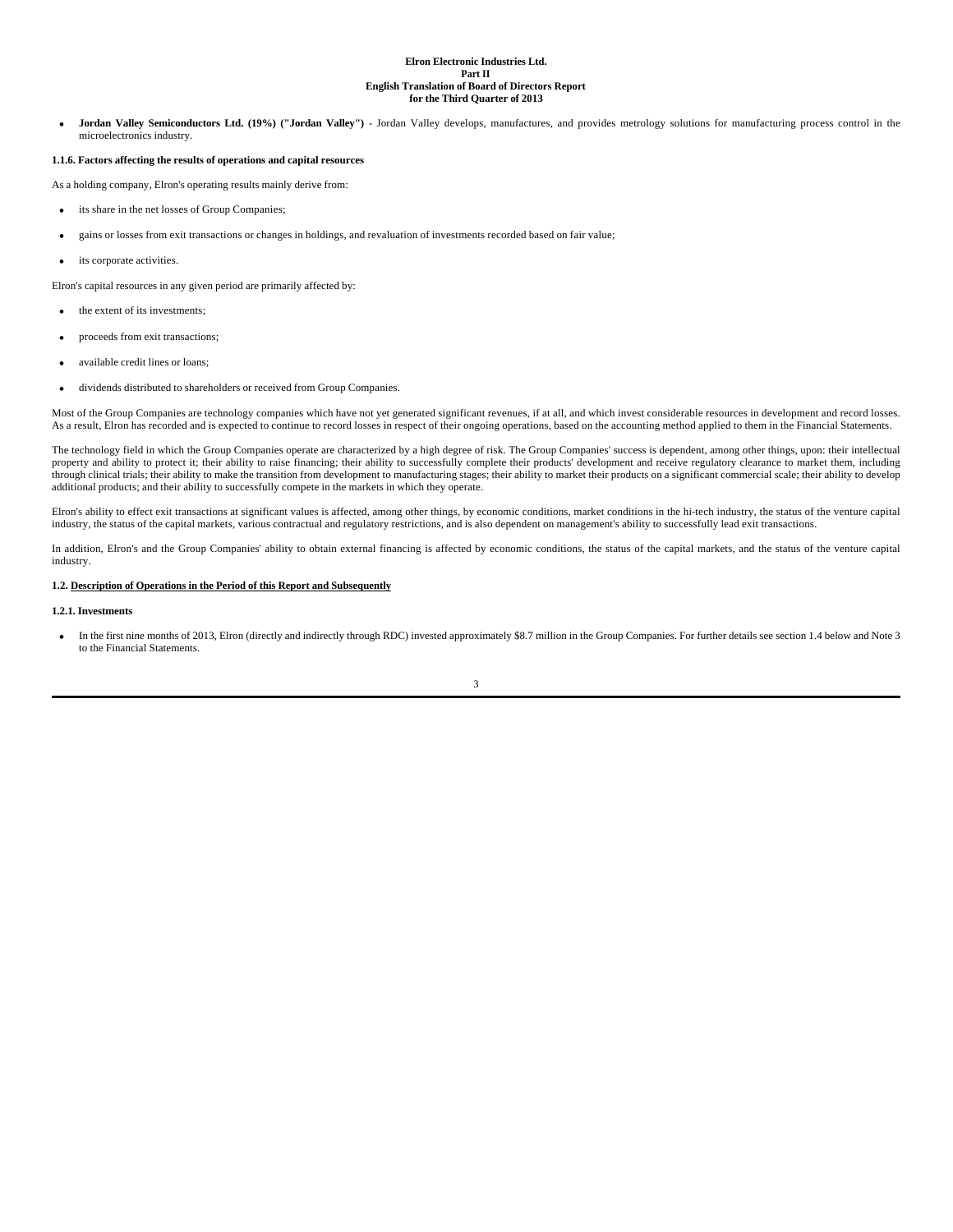#### **1.2.2. Developments in the Company**

- **DIC Considering Sale of Controlling Block of Given Imaging** Elron decided to participate in the process DIC announced in January 2013, of seeking and considering possibilities to sell the controlling block of Given Imaging through the sale of all its shares of Given Imaging, directly and indirectly through Elron (approximately 45%). There can be no assurance as to the identification or realization of such concrete possibility or as to the timing or terms of such a transaction. Insofar as possibility for a transaction is identified, Elron intends to consider participating in it. Any such transaction, if it were to occur, would require the appropriate corporate approvals of Elron.
- **Settlement Agreement with Enablence** During 2011, in light of publications by Enablence Technologies Inc. ("Enablence") regarding a decline in its financial position, Elron recognized an impairment in its financial statements of the entire balance of the Enablence debentures held by it. In June 2012, the original repayment date of the debentures, Enablence did not repay its debt to the debenture-holders. In September 2013, a settlement agreement between Enablence and the debenture-holders, including Elron, for the partial repayment of the debentures was completed. Pursuant to the agreement, Elron received consideration in the aggregate value of approximately \$3.5 million (approximately \$1.7 million in cash and approximately \$1.8 million in Enablence shares), out of the debt to Elron in the amount of approximately \$4.4 million. The shares received under the settlement agreement are subject to a four month lockup period in accordance with Canadian securities legislation. The remaining debt was waived and Elron released Enablence from any claims in connection with the debentures. As a result, .<br>Elron recorded a net gain in the third quarter of 2013 of approximately \$3.5 million, in respect of the previously recognized impairment's partial cancellation. For further details see Note 3.E to the Financial Statements.
- **Transfer of Holdings in Navitrio to RDC** In July 2013, Elron transferred its entire holdings in Navitrio to RDC, in consideration for \$5 million (the sum Elron invested in Navitrio since it was established in 2011), subject to adjustments. Subsequent to the transfer and a \$1 million investment by RDC in Navitrio in July 2013, Elron holds approximately 44% of Navitrio indirectly, and approximately 87% on a consolidated basis.

#### **1.2.3. Developments in Main Group Companies**

 • **Update on Pocared's FDA Trial** - In July 2013, Pocared commenced urine sample collection for the trial it is conducting in order to test the efficacy of the first application of its system, urinary tract infection (UTI) diagnosis. The trial is expected to support its submission to the U.S. Food and Drug Administration (FDA) for marketing clearance. The trial is being conducted at five of the world's leading medical centers. In September 2013, several weeks after Pocared commenced sample collection, Pocared estimated that the rate of sample collection is lower than expected and as a result it is estimated that the trial will be completed during 2014 and not in 2013 as previously reported.

Pocared's abovementioned estimates are forward-looking in nature, as defined in Israel Securities Law, 5728-1968, and are based on Pocared's estimates of the potential rate of sample collection for the trial, and on information existing in Pocared on the date of this report. These estimates, in all or in part, may not materialize, or may materialize in a manner materially different than expected. The principal factors which may affect this are: developments in Pocared's field of operation, failure to obtain regulatory approval to continue product development, failure to achieve goals, failure to collect the number of samples necessary to complete the trial, inability to realize technologies, modifications in technologies, business plan, goals and/or strategy, or if any of the risk factors associated with the course of the trial and its results take place.

 • **Given Imaging's PillCam SB 3 Cleared for Marketing in the U.S. and Japan** - In August 2013, Given Imaging announced that the FDA granted clearance for the next generation PillCam, SB 3, to detect and monitor small bowel abnormalities. In September 2013, Given Imaging announced that Japan's Pharmaceuticals and Medical Devices Agency (PMDA) granted approval for Given's PillCam SB 3 in Japan. Given expects to begin recognizing sales of PillCam SB 3 in Japan in 2014.

Given Imaging's abovementioned estimate is forward-looking in nature, as defined in Israel Securities Law, 5728-1968, and is based on information existing in Given Imaging on the date of this report. This estimate, in all or in part, may not materialize, or may materialize in a manner materially different than expected. The principal factors which may affect this are: changes in regulatory environment, changes in manufacturing or marketing plans or difficulties in implementing them, and the emergence of competing products.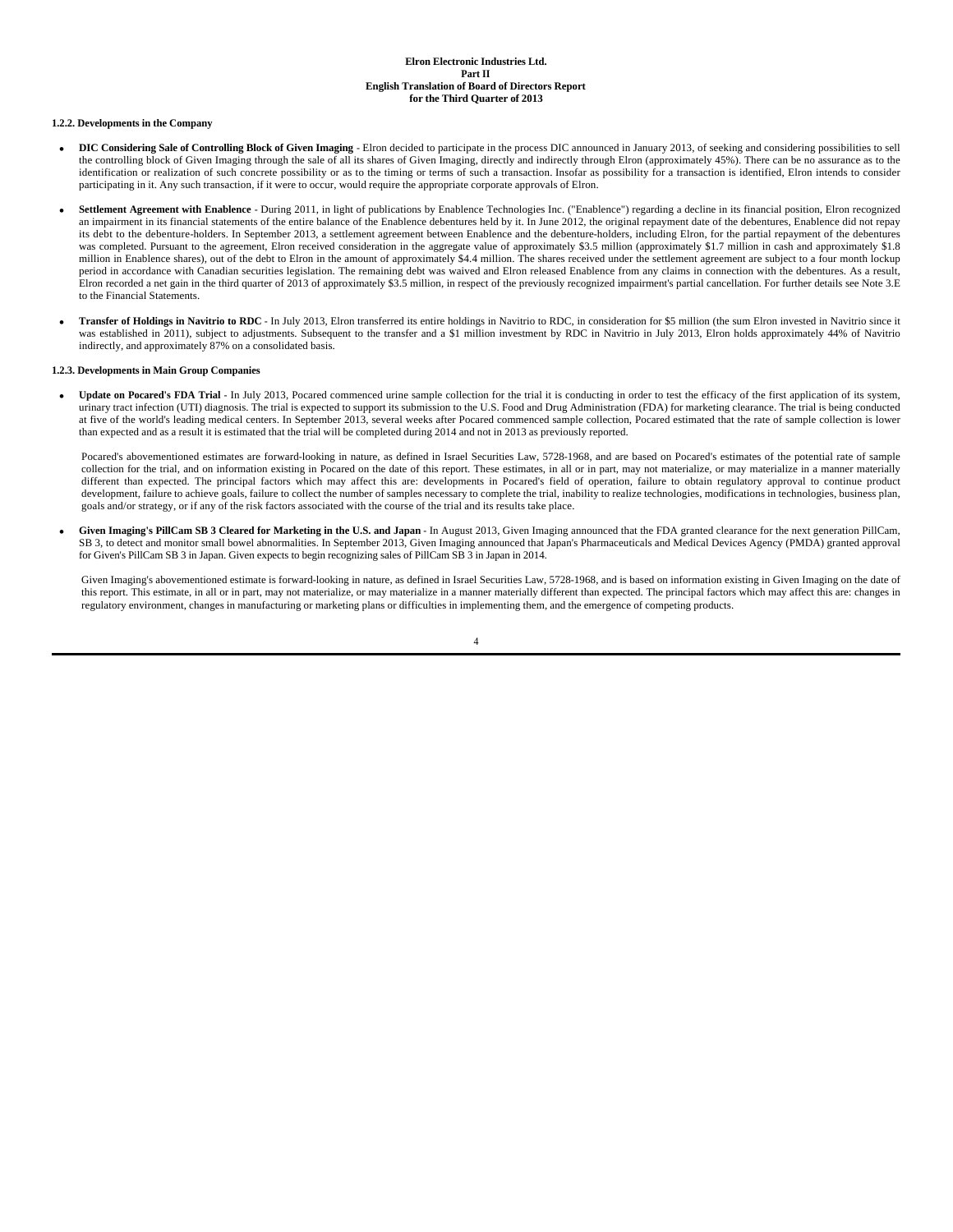- **Given Imaging's PillCam COLON Cleared for Marketing and Approved for Reimbursement in Japan** In July 2013, Given Imaging announced that the second generation its PillCam COLON was cleared by Japan's PMDA for diagnosis of colonic disease when colonoscopy is required but difficult to conduct, including patients unwilling or unable to undergo colonoscopy. In November 2013, subsequent to the date of this report, Given Imaging announced that it received reimbursement approval for the PillCam COLON 2 in Japan effective January 1, 2014.
- Update on BrainsGate's FDA Trial Further to Item 4B regarding BrainsGate's estimates regarding the timing of patient enrollment completion for its clinical trial, BrainsGate now estimates, considering the number of patients enrolled to date, that it will complete patient enrollment for the trial in the first half of 2014, upon its completion on approximately 450 patients. As of the end of the third quarter of 2013, BrainsGate has enrolled approximately 350 patients at 67 medical centers in the United States, Europe and Asia. During the first quarter of 2014, follow up data will be received on 350 patients, which will undergo interim analysis by the Data and Safety Monitoring Board, an independent board responsible for monitoring safety aspects of the trial. A positive result from the interim analysis will allow the trial's progression as planned.

BrainsGate's above estimates are forward-looking in nature, as defined in Israel Securities Law, 5728-1968, and are based on BrainsGate's estimations of its recruitment rate potential as of the date of filing this report, and information existing in BrainsGate on the date of filing this report. These estimates, in whole or in part, may not materialize, or may materialize in a manner materially different than expected. The principal factors which may affect this are developments in BrainsGate's field of operation, failure to obtain regulatory approvals to continue development, failure to meet goals, failure to recruit the large number of candidates necessary to complete the trial, trial results, results of the interim analysis, inability to realize technologies, modifications in technologies, modifications in business plan, goals and/or strategy, or if any risk associated with the course of the trial and its results occurs.

## **1.2.4. Financing**

- **Credit Line Extension** In April 2013, Elron and Silicon Valley Bank entered into a credit line extension agreement in the amount of \$25 million, including \$10 million which is available until December 31, 2013 and an additional \$15 million available until October 30, 2014. The credit line was extended in order to ensure and diversify additional sources of financing towards continued investing in the Group Companies and in new companies and to finance Elron's ongoing operations, and due to the partial utilization of the previous credit line which was about to expire. (For further details see section 1.4 below).
- As of the date of filing this report, Elron's and RDC's non-consolidated cash and cash equivalents amounted to approximately \$22 million and \$12 million, respectively. At this date Elron has a \$4 million debt balance, and RDC has no debt.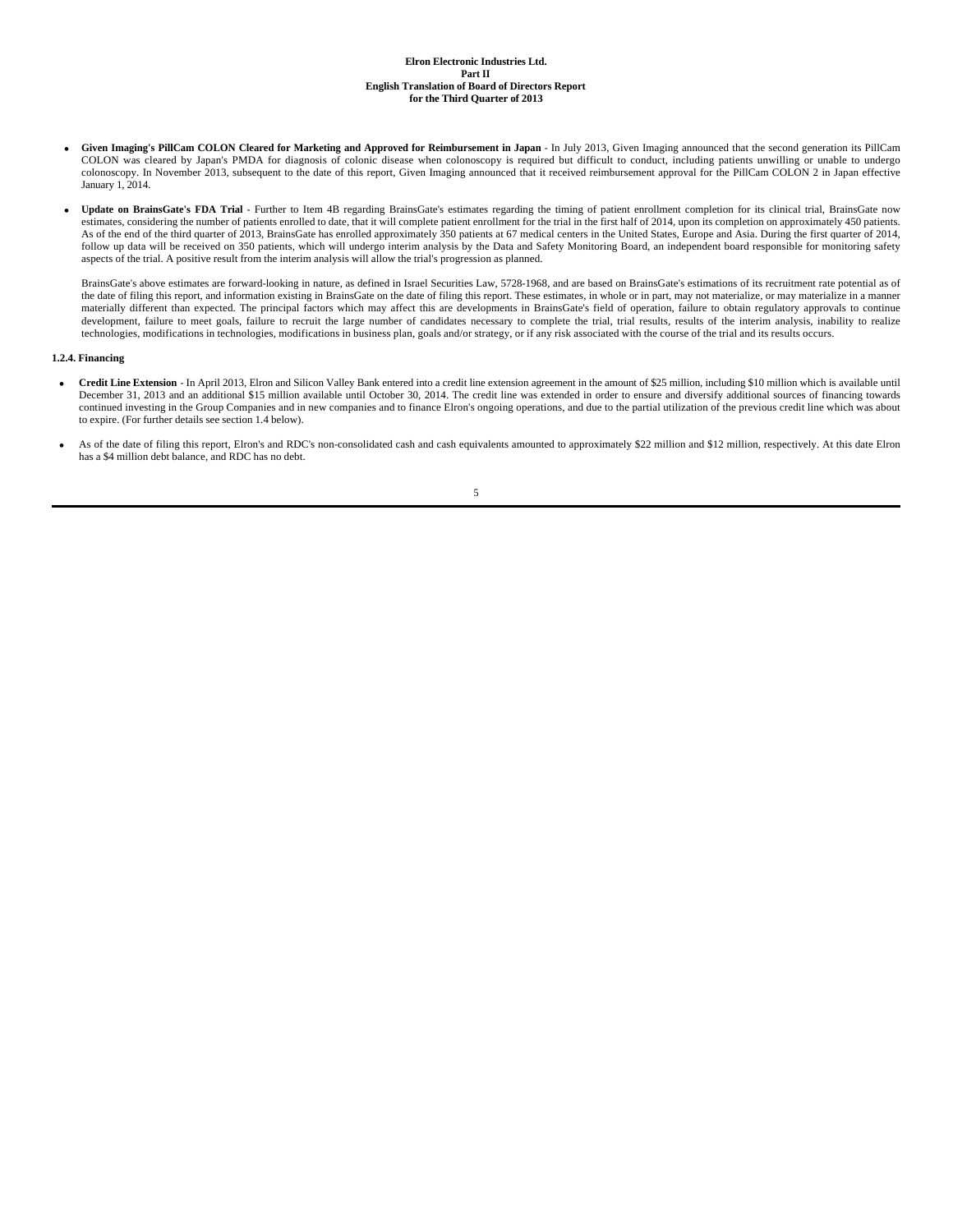## **1.3. Results of Operations**

## **1.3.1. Elron's main operating results**

|                                                                          | For the nine<br>months ended<br>September 30,<br>2013 | For the nine<br>months ended<br>September 30,<br>2012 | For the three<br>months ended<br>September 30,<br>2013 | For the three<br>months ended<br>September 30,<br>2012 | For the year ended<br>December 31,<br>2012 |  |
|--------------------------------------------------------------------------|-------------------------------------------------------|-------------------------------------------------------|--------------------------------------------------------|--------------------------------------------------------|--------------------------------------------|--|
|                                                                          |                                                       | unaudited                                             |                                                        |                                                        | audited                                    |  |
|                                                                          |                                                       |                                                       |                                                        |                                                        |                                            |  |
| Net income (loss) attributable to Elron's shareholders                   | (5.927)                                               | (3,631)                                               | 1.706                                                  | (533)                                                  | 4,357                                      |  |
| Net income (loss) per share attributable to Elron's shareholders (in \$) | (0.21)                                                | (0.16)                                                | 0.04                                                   | (0.03)                                                 | 0.09                                       |  |

As previously mentioned, the income and loss attributable to Elron's shareholders mainly comprises of: I) Elron's share in the losses of Group Companies, II) gains and losses from exit transactions, revaluation of investme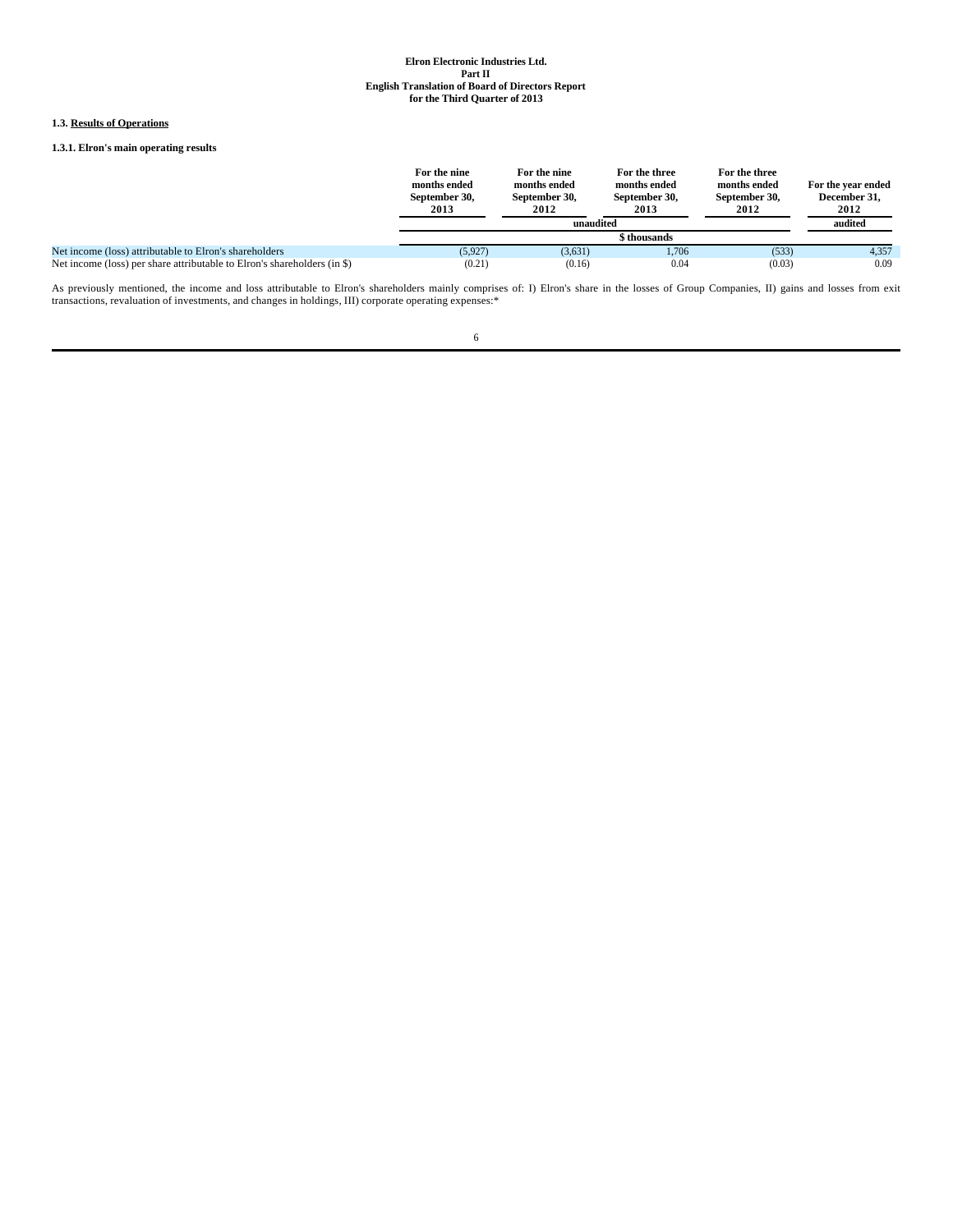|                                                                         | For the nine<br>months ended<br>September 30,<br>2013 | For the nine<br>months ended<br>September 30,<br>2012 | For the three<br>months ended<br>September 30.<br>2013<br>\$ thousands | For the three<br>months ended<br>September 30,<br>2012 | For the year ended<br>December 31.<br>2012 |
|-------------------------------------------------------------------------|-------------------------------------------------------|-------------------------------------------------------|------------------------------------------------------------------------|--------------------------------------------------------|--------------------------------------------|
| <b>Losses in respect of Group Companies:</b>                            |                                                       |                                                       |                                                                        |                                                        |                                            |
| Elron's share in net losses of Group Companies                          | (6,118)                                               | (8, 435)                                              | (1,059)                                                                | (2,355)                                                | (10, 597)                                  |
| <b>Excess cost amortization</b>                                         | (3,034)                                               | (3,392)                                               | (1,004)                                                                | (1,025)                                                | (4, 414)                                   |
| Income (expenses) from impairment of investments in Group Companies and |                                                       |                                                       |                                                                        |                                                        |                                            |
| financial assets                                                        | 3,522                                                 | (1,407)                                               | 3,522                                                                  | (90)                                                   | (1,125)                                    |
| Total                                                                   | (5,630)                                               | (13.234)                                              | 1,459                                                                  | (3,470)                                                | (16, 136)                                  |
| Gain from exit transactions, changes in holdings, and revaluation of    |                                                       |                                                       |                                                                        |                                                        |                                            |
| investments (net of tax)                                                | 3.356                                                 | 12,805                                                | 1.445                                                                  | 3.797                                                  | 24,755                                     |
| <b>Corporate operating expenses</b>                                     | (3,090)                                               | (2,873)                                               | (1,056)                                                                | (874)                                                  | (3,873)                                    |
|                                                                         |                                                       |                                                       |                                                                        |                                                        |                                            |

\* The results summarized in the table are presented net of non-controlling interest.

### **I) Losses in respect of Group Companies**

### **Elron's share in the net losses of Group Companies:**

As previously mentioned, most of the Group Companies are technology companies which have not yet generated significant revenues, if at all, and which invest considerable resources in research and development and in marketing activities. According to accounting principles, these companies' investments in the development of their products are recorded as they occur in their statement of income as an increase in R&D expenses (insofar as these expenses are not capitalized as intangible assets as is permitted, according to accounting principles, only when technological feasibility has been established). Therefore, as the Group Companies increase their investments in order to develop their products and advance their business, they cause Elron to record greater losses in respect of its share in their losses.

The loss Elron recorded in the third quarter and first nine months of 2013 in respect of its share in the net losses of Group Companies (net of non-controlling interest) resulted mainly from<br>the losses of Navitrio, CartiHe

The loss Elron recorded in the third quarter and first nine months of 2012 in respect of its share in the net losses of Group Companies (net of non-controlling interest) resulted mainly from the losses of Navitrio, NuLens Ltd. ("NuLens"), Kyma, BrainsGate and Pocared.

#### **Excess cost amortization:**

The Company records amortization expenses in respect of excess cost attributed to investments in Group Companies, which are usually generated upon investment in such companies or when the accounting method applied is changed from the equity method to consolidation.

Excess cost amortization expenses in the third quarter and first nine months of 2013 and 2012 were recorded primarily in respect of excess costs attributed to the Company's holding in Given Imaging.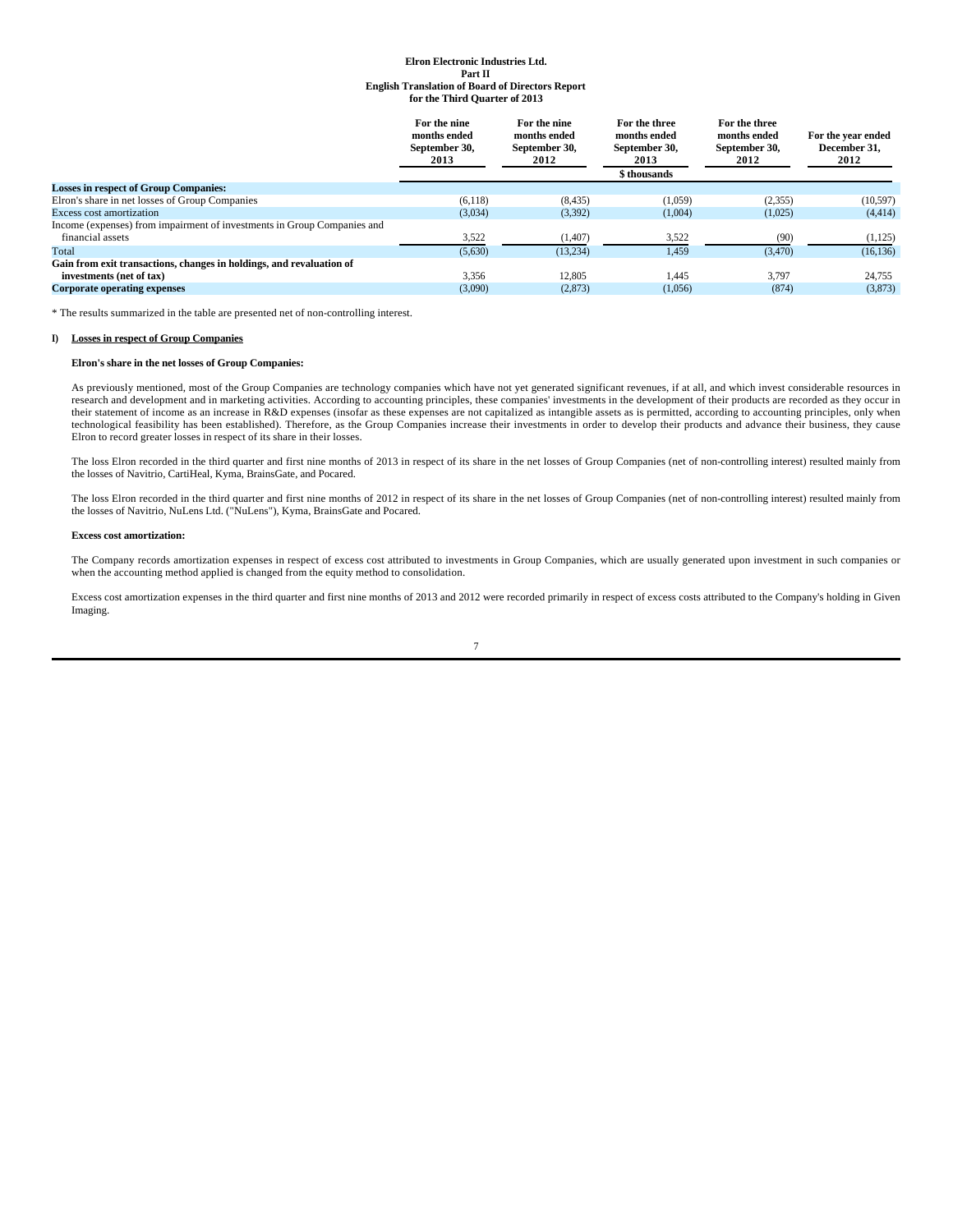#### **Income (expenses) from impairment of investments in Group Companies and financial assets:**

At each reporting date the Company examines whether there is any evidence that would indicate that its investment in Group Companies and financial assets is impaired.

In the third quarter and first nine months of 2013, due to the settlement agreement with Enablence (see section 1.2.2 above), income in the amount of \$3,522 thousand was recorded in respect of a partial cancellation of the impairment recognized in 2011. In the first nine months of 2013 no impairment charges were recorded in respect of investments in Group Companies and financial assets.

In the third quarter and first nine months of 2012, an impairment charge was recorded in respect of the Company's holding in Wave Systems Corp. ("Wave") shares traded on the Nasdaq, due to a decrease in their share price. (In the third quarter of 2012, the entire holding in Wave shares was sold, except for those shares deposited in escrow with their receipt in the sale of Safend Ltd. ("Safend") in September 2011).

#### **II) Gain from exit transactions, changes in holdings, and revaluation of investments**

Gains and losses from exit transactions, changes in holdings, and revaluation of investments recorded at fair value in the third quarter and first nine months of 2013 resulted mainly from:

- A \$1,247 and \$2,646 thousand gain (net of non-controlling interest) recorded in the third quarter and first nine months, respectively, from a change in the Company's holding in Given Imaging as a result of options granted to Given Imaging employees having been exercised or having expired;
- A \$1,287 thousand gain recorded in the second quarter due to an increase in Notal Vision's fair value;
- An \$810 thousand loss recorded in the second quarter due to a decrease in Jordan Valley's fair value.

Gains from exit transactions, changes in holdings, and revaluation of investments recorded at fair value in the third quarter and first nine months of 2012 resulted mainly from:

- An approximately \$3,929 thousand gain recorded in the third quarter from the sale of a portion of Elron's holding and a decrease in its holding in Aqwise Ltd. ("Aqwise");
- An approximately \$132 and \$847 thousand loss (net of non-controlling interest) recorded in the third quarter and first nine months, respectively, from a decrease in the Company's holding in Given Imaging as a result of options granted to Given Imaging employees having been exercised or having expired;
- An approximately \$8,500 thousand gain (net of non-controlling interest) recorded in the second quarter as a result of additional consideration received for the sale of Medingo Ltd. ("Medingo") completed in 2010;
- An approximately \$1,000 thousand gain recorded in the second quarter due to an increase in Jordan Valley's fair value.

## **III) Corporate operating expenses**

Corporate operating expenses include general and administrative expenses.

There increase in corporate operating expenses in the first nine months of 2013 as compared with the first nine months of 2012 was mainly due to exchange rate fluctuations and to expenses incurred from the services agreement with DIC (see Note 19.B to the annual financial statements).

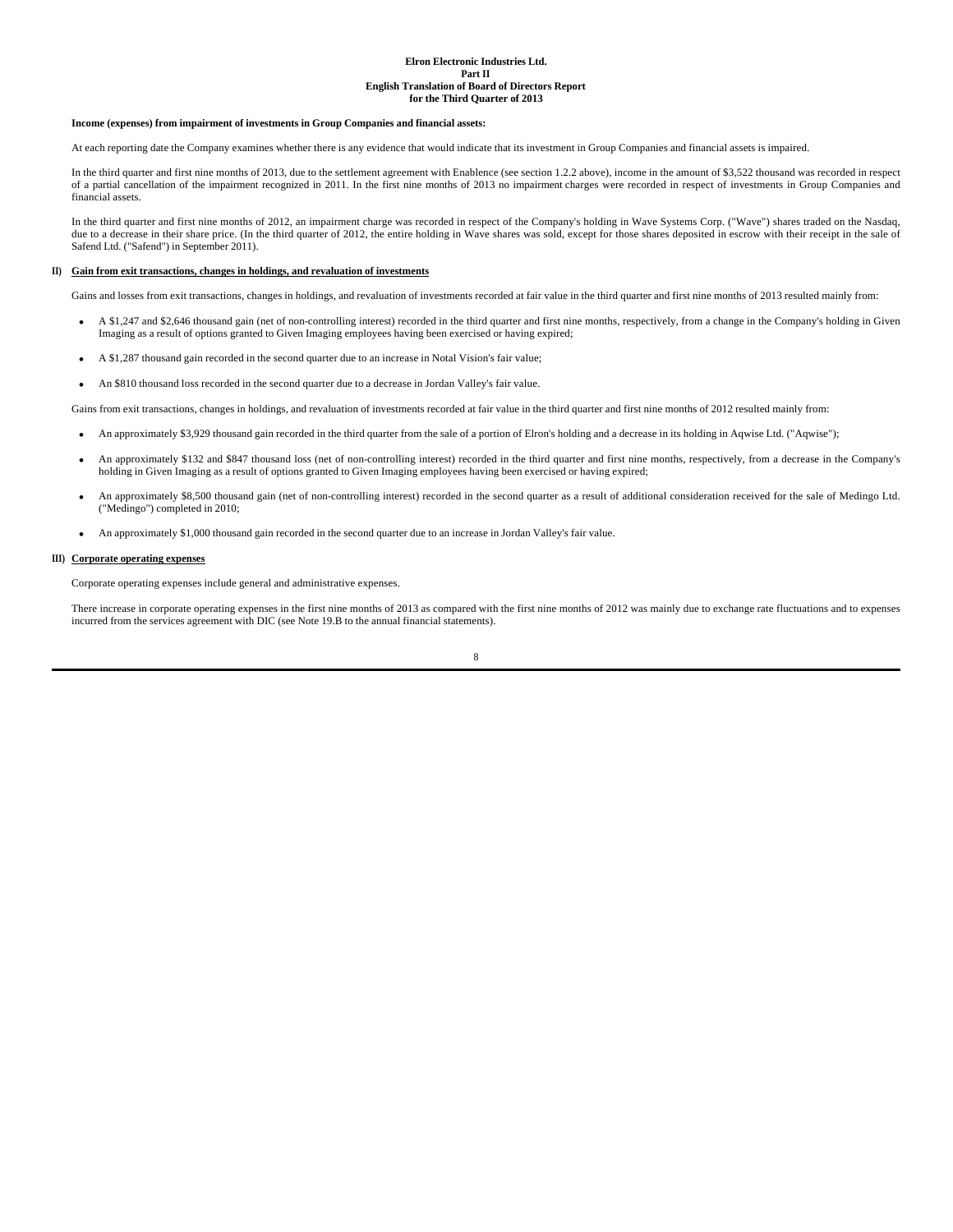## **1.3.2. Analysis of the consolidated statements of profit and loss**

|                                                                                        | For the nine months ended<br>September 30, |                          | For the three months ended<br>September 30, |       |                                                                                                                                                                                                                                                                                                                                                                                                                                                                                                                                                                                                                                                                                                                                                                                                 |
|----------------------------------------------------------------------------------------|--------------------------------------------|--------------------------|---------------------------------------------|-------|-------------------------------------------------------------------------------------------------------------------------------------------------------------------------------------------------------------------------------------------------------------------------------------------------------------------------------------------------------------------------------------------------------------------------------------------------------------------------------------------------------------------------------------------------------------------------------------------------------------------------------------------------------------------------------------------------------------------------------------------------------------------------------------------------|
|                                                                                        | 2013                                       | 2012                     | 2013                                        | 2012  |                                                                                                                                                                                                                                                                                                                                                                                                                                                                                                                                                                                                                                                                                                                                                                                                 |
|                                                                                        |                                            | unaudited<br>\$thousands |                                             |       | <b>Explanation</b>                                                                                                                                                                                                                                                                                                                                                                                                                                                                                                                                                                                                                                                                                                                                                                              |
|                                                                                        |                                            |                          |                                             |       |                                                                                                                                                                                                                                                                                                                                                                                                                                                                                                                                                                                                                                                                                                                                                                                                 |
| Gain from disposal and revaluation of group<br>companies, and changes in holdings, net | 4,177                                      | 19,879                   | 1,909                                       | 3.797 | In the third quarter and first nine months of 2013, this item mainly<br>included: a \$396 thousand gain recorded in the third quarter due to<br>the initial consolidation of POSE; a \$1,287 thousand gain recorded<br>in the second quarter due to an increase in Notal Vision's fair value,<br>mainly due to progress made in the clinical trials it is conducting; an<br>\$810 thousand loss recorded in the second quarter due to a<br>decrease in Jordan Valley's fair value; and a \$1,513 and \$3,258<br>thousand gain recorded in the third quarter and first nine months,<br>respectively, from a change in the Company's holding in Given<br>Imaging as a result of options and restricted share units granted to<br>Given Imaging employees having been exercised or having expired. |
|                                                                                        |                                            |                          |                                             |       | In the third quarter and first nine months of 2012, this item mainly<br>included: a \$3,929 thousand gain in the third quarter from the sale of<br>a portion of Elron's holding and a decrease in its holding in Agwise;<br>a \$132 and \$833 thousand loss in the third quarter and first nine<br>months of 2012, respectively, from a decrease in the Company's<br>holding in Given Imaging as a result of options granted to Given<br>Imaging employees having been exercised or having expired; a<br>\$15,558 thousand gain in the second quarter from additional<br>consideration received from the sale of Medingo completed in 2010;<br>and a \$1,000 thousand gain in the second quarter from an increase<br>in Jordan Valley's fair value.                                             |
| Financial income                                                                       | 661                                        | 1,199                    | 157                                         |       | 282 Financial income in the third quarter and first nine months of 2013<br>resulted mainly from interest income on deposits and from<br>translation differences.                                                                                                                                                                                                                                                                                                                                                                                                                                                                                                                                                                                                                                |
| <b>Total income</b>                                                                    | 4,838                                      | 21,078                   | 2,066                                       | 4,079 | Financial income in the third quarter and first nine months of 2012<br>resulted mainly from interest income on bank deposits, and from a<br>change in the fair value of the Company's holding in GigOptix Inc.<br>("GigOptix") shares.                                                                                                                                                                                                                                                                                                                                                                                                                                                                                                                                                          |
|                                                                                        |                                            |                          | 9                                           |       |                                                                                                                                                                                                                                                                                                                                                                                                                                                                                                                                                                                                                                                                                                                                                                                                 |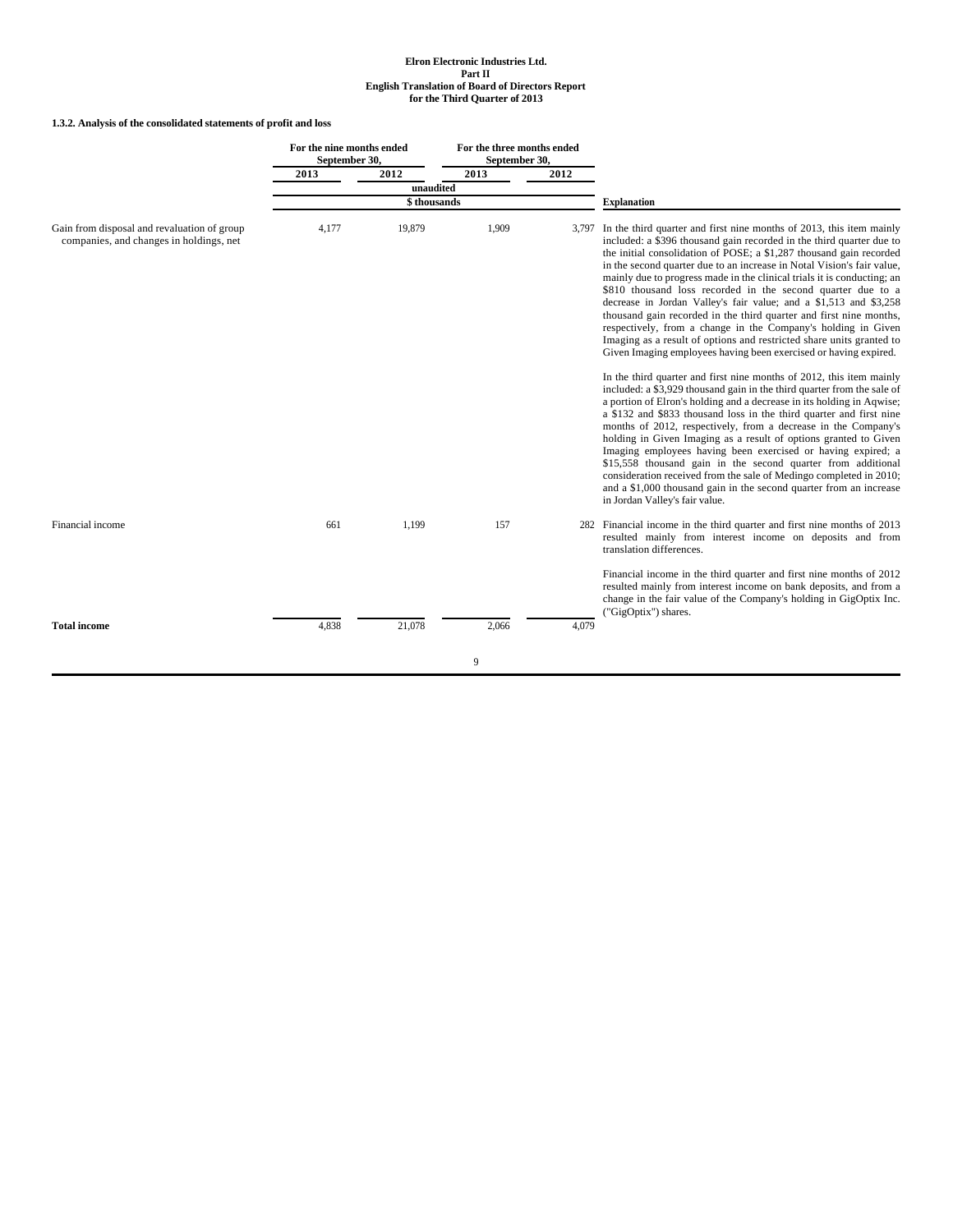|                                                                                                                 |                       | For the nine months ended<br>For the three months ended<br>September 30,<br>September 30, |                       |                       |                                                                                                                                                                                                                                                                                                                                                                                                                                                                                                                   |  |  |
|-----------------------------------------------------------------------------------------------------------------|-----------------------|-------------------------------------------------------------------------------------------|-----------------------|-----------------------|-------------------------------------------------------------------------------------------------------------------------------------------------------------------------------------------------------------------------------------------------------------------------------------------------------------------------------------------------------------------------------------------------------------------------------------------------------------------------------------------------------------------|--|--|
|                                                                                                                 | 2013                  | 2012                                                                                      | $\sqrt{2013}$         | 2012                  |                                                                                                                                                                                                                                                                                                                                                                                                                                                                                                                   |  |  |
|                                                                                                                 |                       | unaudited                                                                                 |                       |                       |                                                                                                                                                                                                                                                                                                                                                                                                                                                                                                                   |  |  |
|                                                                                                                 |                       | \$ thousands                                                                              |                       |                       | <b>Explanation</b>                                                                                                                                                                                                                                                                                                                                                                                                                                                                                                |  |  |
| Research and development expenses, net<br>Selling and marketing expenses<br>General and administrative expenses | 3,505<br>332<br>4,450 | 4,963<br>561<br>5,571                                                                     | 1,222<br>114<br>1,498 | 1,834<br>297<br>1,438 | See analysis of Elron's and consolidated companies' operating<br>expenses below.                                                                                                                                                                                                                                                                                                                                                                                                                                  |  |  |
| Equity in losses of associates, net                                                                             | 6,508                 | 6,563                                                                                     | 1,295                 | 1.572                 | Elron's share in the net losses of its associates results from its<br>holdings in certain investments that are accounted for under the<br>equity method.                                                                                                                                                                                                                                                                                                                                                          |  |  |
|                                                                                                                 |                       |                                                                                           |                       |                       | As most of the Group Companies are companies whose operations<br>have not yet generated significant revenues, if at all, and invest<br>considerable resources in research and development and in<br>marketing activities, Elron expects to continue to record losses in<br>respect of these companies' ongoing operations in accordance with<br>the accounting method applied to them in Elron's financial<br>statements. In addition, see the analysis of the results of operations<br>of main associates below. |  |  |
| Financial expenses                                                                                              | 479                   | 1,989                                                                                     | 107                   |                       | 155 Financial expenses in the third quarter and first nine months of 2013<br>resulted mainly from interest on the loan drawn down under the<br>credit line agreement with Silicon Valley Bank, and from<br>commissions and other expenses related to this credit line (see<br>section 1.4 below).                                                                                                                                                                                                                 |  |  |
|                                                                                                                 |                       |                                                                                           |                       |                       | Financial expenses in the third quarter and first nine months of 2012<br>resulted mainly from a change in the fair value of the Company's<br>holding in Wave shares. (In the third quarter of 2012, the entire<br>holding in Wave shares was sold, except for shares deposited in<br>escrow with their receipt in the sale of Safend in September 2011).                                                                                                                                                          |  |  |
|                                                                                                                 |                       |                                                                                           | 10                    |                       |                                                                                                                                                                                                                                                                                                                                                                                                                                                                                                                   |  |  |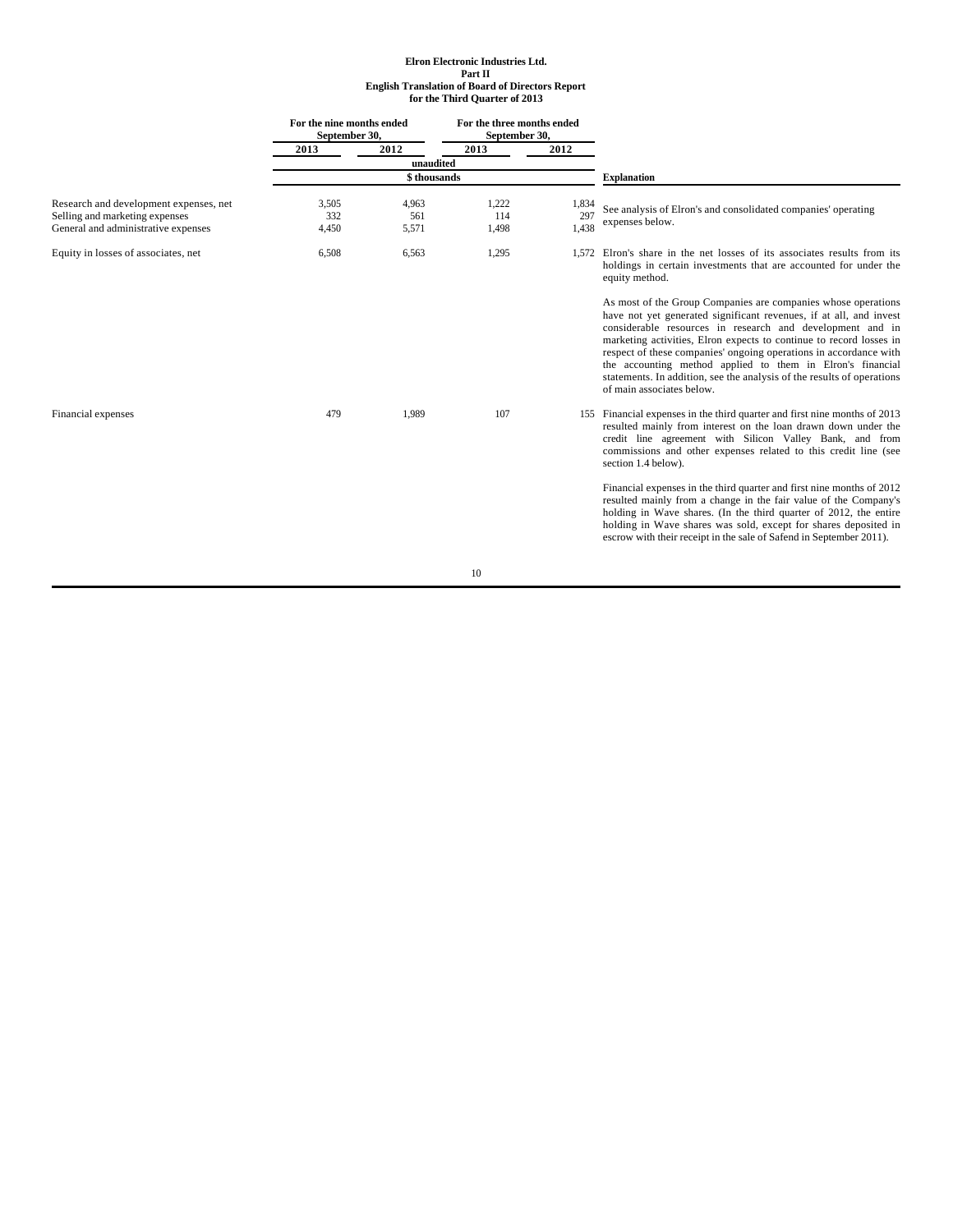|                                                                                                                  | For the nine months ended<br>September 30, |             | For the three months ended<br>September 30, |         |                                                                                                                                                                                                                                        |  |  |
|------------------------------------------------------------------------------------------------------------------|--------------------------------------------|-------------|---------------------------------------------|---------|----------------------------------------------------------------------------------------------------------------------------------------------------------------------------------------------------------------------------------------|--|--|
|                                                                                                                  | 2013                                       | 2012        | 2013                                        | 2012    |                                                                                                                                                                                                                                        |  |  |
|                                                                                                                  |                                            | unaudited   |                                             |         |                                                                                                                                                                                                                                        |  |  |
|                                                                                                                  |                                            | \$thousands |                                             |         | <b>Explanation</b>                                                                                                                                                                                                                     |  |  |
| Other expenses (income), net                                                                                     | (3,496)                                    | 514         | (3,513)                                     |         | 14 In the third quarter and first nine months of 2013, this item mainly<br>included a gain from the settlement agreement with Enablence (see<br>section 1.2.2 above).<br>In the first nine months of 2012, this item mainly included a |  |  |
|                                                                                                                  |                                            |             |                                             |         | provision for contingent liabilities.                                                                                                                                                                                                  |  |  |
| <b>Total expenses</b>                                                                                            | 11,778                                     | 20,161      | 723                                         | 5,310   |                                                                                                                                                                                                                                        |  |  |
| Income (loss) before taxes on income                                                                             | (6,940)                                    | 917         | 1,343                                       | (1,231) |                                                                                                                                                                                                                                        |  |  |
| Tax benefit (taxes on income)                                                                                    | (39)                                       | 231         | (39)                                        | 70      |                                                                                                                                                                                                                                        |  |  |
| Net income (loss)                                                                                                | (6,979)                                    | 1,148       | 1,304                                       | (1,161) |                                                                                                                                                                                                                                        |  |  |
| Net income (loss) attributable to the Company's<br>shareholders                                                  | (5,927)                                    | (3,631)     | 1,706                                       | (533)   |                                                                                                                                                                                                                                        |  |  |
| Net income (loss) attributable to non-controlling<br>interest                                                    | (1,052)                                    | 4,779       | (402)                                       | (628)   |                                                                                                                                                                                                                                        |  |  |
| Basic and diluted net income (loss) per share<br>attributable to the Company's shareholders (in<br>$\mathcal{S}$ | (0.21)                                     | (0.16)      | 0.04                                        | (0.03)  |                                                                                                                                                                                                                                        |  |  |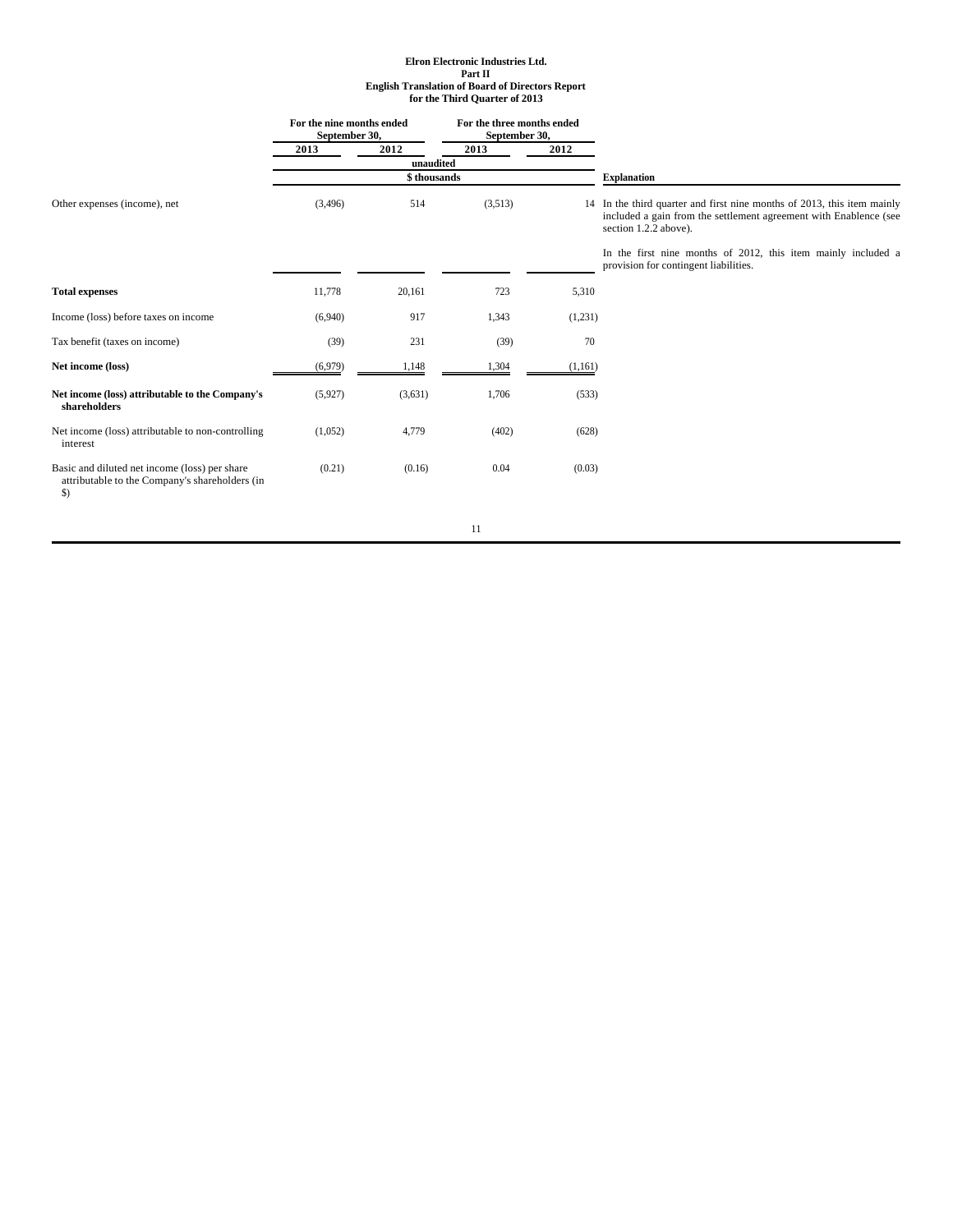## **Operating Expenses**

Operating expenses in the third quarter and first nine months of 2013 amounted to \$8,287 and \$2,834 thousand, respectively, compared with \$3,569 and \$11,095 thousand, respectively, in the third quarter and first nine months of 2012, and comprised mainly of research and development expenses, net, selling and marketing expenses, and general and administrative expenses of Elron's and consolidated companies' corporate operations, as detailed below:

|                |       | For the nine months ended<br>September 30, |       | For the three months ended<br>September 30, |                                                                                                                                                                                                                                                               |  |  |
|----------------|-------|--------------------------------------------|-------|---------------------------------------------|---------------------------------------------------------------------------------------------------------------------------------------------------------------------------------------------------------------------------------------------------------------|--|--|
|                | 2013  | 2012                                       | 2013  | 2012                                        |                                                                                                                                                                                                                                                               |  |  |
|                |       | \$ thousands                               |       |                                             | <b>Explanation</b>                                                                                                                                                                                                                                            |  |  |
| Corporate      | 3,090 | 2,873                                      | 1,056 | 874                                         | The increase was mainly due to exchange rate fluctuations and to<br>expenses incurred from the services agreement with DIC (see Note<br>19.B to the annual financial statements).                                                                             |  |  |
| <b>RDC</b>     | 1,130 | 896                                        | 250   | 211                                         | The increase was mainly due to an increase in workforce.                                                                                                                                                                                                      |  |  |
| Kyma           | 1,920 | 2,357                                      | 668   | 870                                         | The decrease was mainly due to a decrease in R&D expenses<br>following the completion of the development stage of the<br>implantable device.                                                                                                                  |  |  |
| Starling $(1)$ |       | 658                                        |       | 59                                          |                                                                                                                                                                                                                                                               |  |  |
| Navitrio (2)   | 1,205 | 2,125                                      | 496   | 683                                         | The decrease was mainly due to a decrease in the $R&D$ expenses of<br>Cemmerce, an in-house project in which Navitrio ceased investment<br>during 2013, a decrease in Navitrio's workforce, and a decrease in<br>the R&D expenses of its subsidiary, Cloudyn. |  |  |
| Other $(3)$    | 942   | 2,186                                      | 364   | 871                                         |                                                                                                                                                                                                                                                               |  |  |

(1) Starling Advanced Communications Ltd. was liquidated during 2012.

(2) Includes the operating expenses of Cloudyn, a subsidiary, and from the third quarter of 2013, also includes the operating expenses of POSE, following its initial consolidation.<br>(3) In 2012 mainly included Sync-Rx Ltd.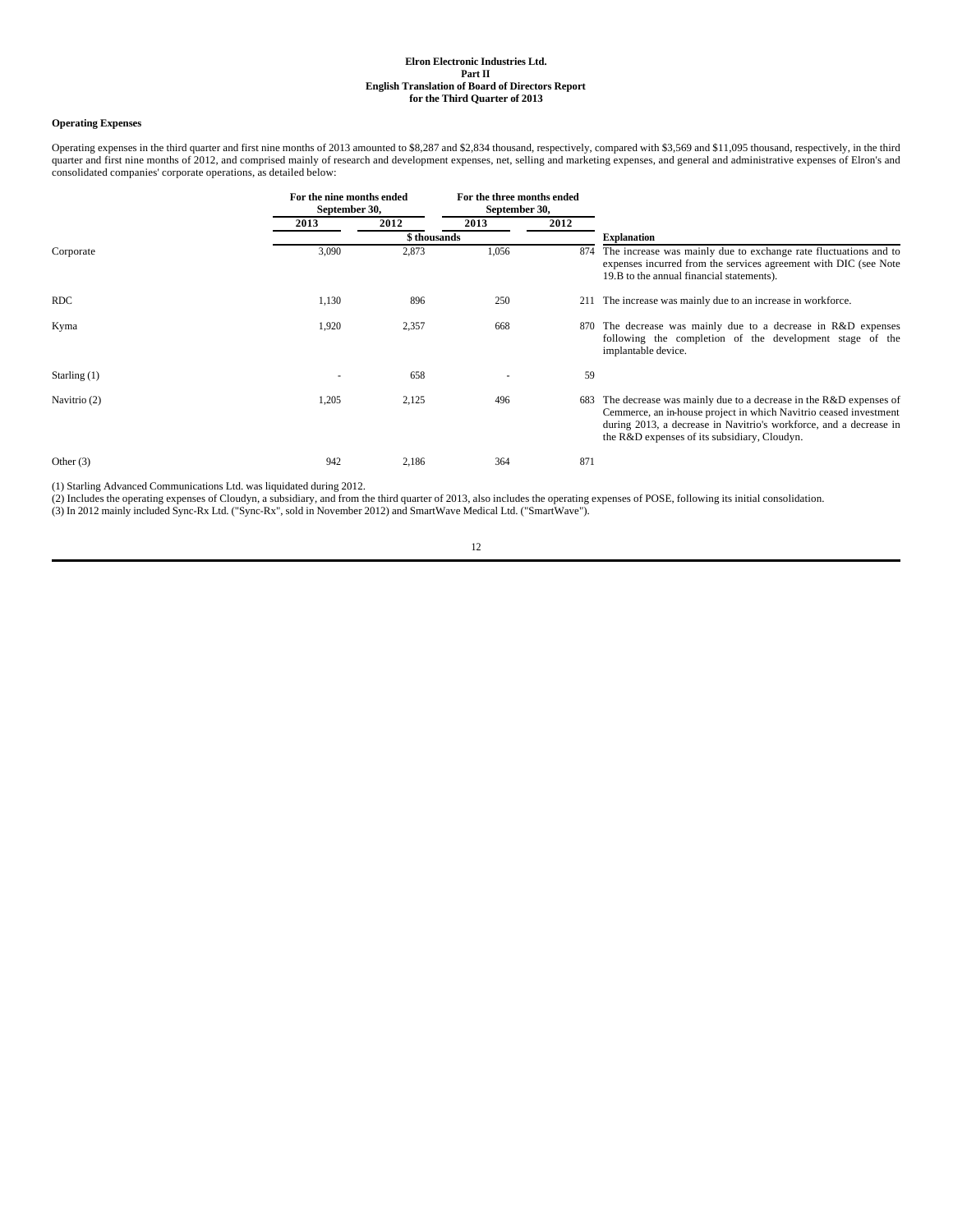## **1.3.3. Analysis of the results of operations of main associates**

## **Given Imaging (1)**

|                                            | For the nine months ended<br>September 30, |         |                               | For the three months ended<br>September 30, |        |                               |                                                                                                                                                                                                                                                                                                                                                                                                     |
|--------------------------------------------|--------------------------------------------|---------|-------------------------------|---------------------------------------------|--------|-------------------------------|-----------------------------------------------------------------------------------------------------------------------------------------------------------------------------------------------------------------------------------------------------------------------------------------------------------------------------------------------------------------------------------------------------|
|                                            | 2013                                       | 2012    | <b>Increase</b><br>(Decrease) | 2013                                        | 2012   | <b>Increase</b><br>(Decrease) |                                                                                                                                                                                                                                                                                                                                                                                                     |
|                                            |                                            |         | unaudited                     |                                             |        |                               |                                                                                                                                                                                                                                                                                                                                                                                                     |
|                                            | \$ thousands                               |         | $\frac{0}{0}$                 | \$ thousands                                |        | $\frac{0}{0}$                 | <b>Explanation</b>                                                                                                                                                                                                                                                                                                                                                                                  |
| <b>Sales</b>                               | 140,107                                    | 131,754 | 6.3                           | 50,023                                      | 45,403 | 10.2                          | The increase in Given Imaging's sales in the<br>third quarter of 2013 compared with the third<br>quarter of 2012 mainly resulted from an<br>increase in sales in the Americas and<br>EMEA. The increase in sales in the first nine<br>months of 2013 compared with the first nine<br>months of 2012 mainly resulted from an<br>increase in revenues in Given Imaging's<br>three areas of operation. |
| Operating income                           | 11,845                                     | 9,721   | 21.8                          | 6,568                                       | 6,300  | 4.3                           | The increase in the third quarter and first<br>nine months of 2013 compared with the third<br>quarter and first nine months of 2012 mainly<br>resulted from the increase in sales and in<br>gross profit.                                                                                                                                                                                           |
| Net income attributable to<br>shareholders | 11,379                                     | 9,938   | 14.5                          | 6,461                                       | 6,445  |                               | 0.2 See above regarding change in gross profit.                                                                                                                                                                                                                                                                                                                                                     |
| $(1)$ in accordance with IFRS              |                                            |         |                               |                                             |        |                               |                                                                                                                                                                                                                                                                                                                                                                                                     |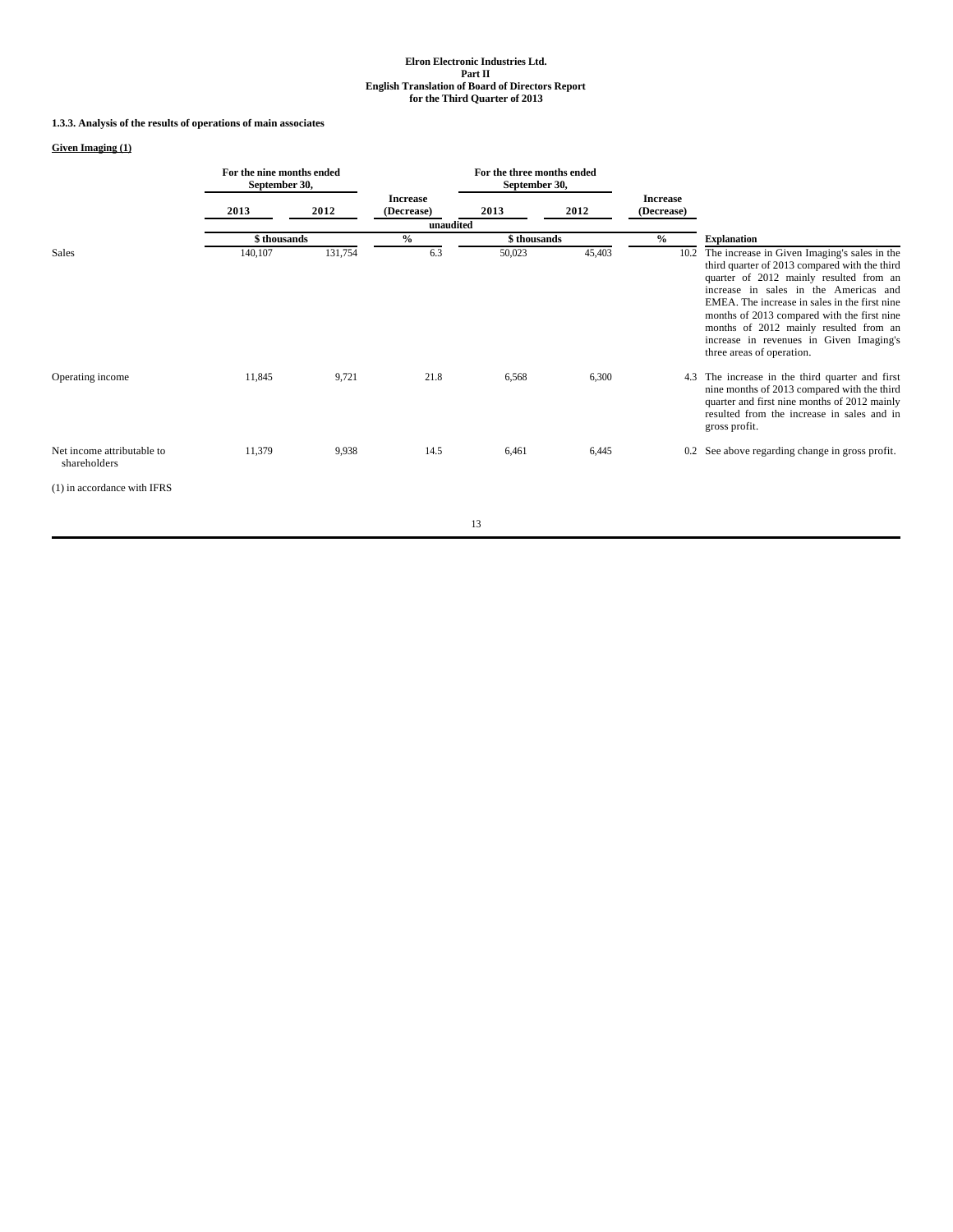| <b>Pocared</b>    |                                            |              |                                             |       |                                                                                                                                                                                                                                                                                                                                 |
|-------------------|--------------------------------------------|--------------|---------------------------------------------|-------|---------------------------------------------------------------------------------------------------------------------------------------------------------------------------------------------------------------------------------------------------------------------------------------------------------------------------------|
|                   | For the nine months ended<br>September 30, |              | For the three months ended<br>September 30, |       |                                                                                                                                                                                                                                                                                                                                 |
|                   | 2013                                       | 2013         | 2013                                        | 2013  |                                                                                                                                                                                                                                                                                                                                 |
|                   |                                            | unaudited    |                                             |       |                                                                                                                                                                                                                                                                                                                                 |
|                   |                                            | \$ thousands |                                             |       | <b>Explanation</b>                                                                                                                                                                                                                                                                                                              |
| Loss              | 6,642                                      | 4,696        | 2,505                                       | 1,554 | Pocared is in the development stage and has not yet commenced sales.<br>Pocared's losses mainly result from research and development expenses.<br>The increase in loss was mainly due to progress in the FDA trial it is<br>conducting.                                                                                         |
| <b>BrainsGate</b> |                                            |              |                                             |       |                                                                                                                                                                                                                                                                                                                                 |
|                   | For the nine months ended<br>September 30, |              | For the three months ended<br>September 30, |       |                                                                                                                                                                                                                                                                                                                                 |
|                   | 2013                                       | 2013         | 2013                                        | 2013  |                                                                                                                                                                                                                                                                                                                                 |
|                   |                                            | unaudited    |                                             |       |                                                                                                                                                                                                                                                                                                                                 |
|                   |                                            | \$thousands  |                                             |       | <b>Explanation</b>                                                                                                                                                                                                                                                                                                              |
| Loss              | 4,695                                      | 4,774        | 1,680                                       | 1,390 | BrainsGate is in the development stage and has not yet commenced<br>sales. BrainsGate's losses mainly result from research and development<br>expenses. The increase in loss in the third quarter of 2013 compared with<br>the third quarter of 2012 was mainly due to accelerated patient enrollment<br>in its clinical trial. |
|                   |                                            |              | 14                                          |       |                                                                                                                                                                                                                                                                                                                                 |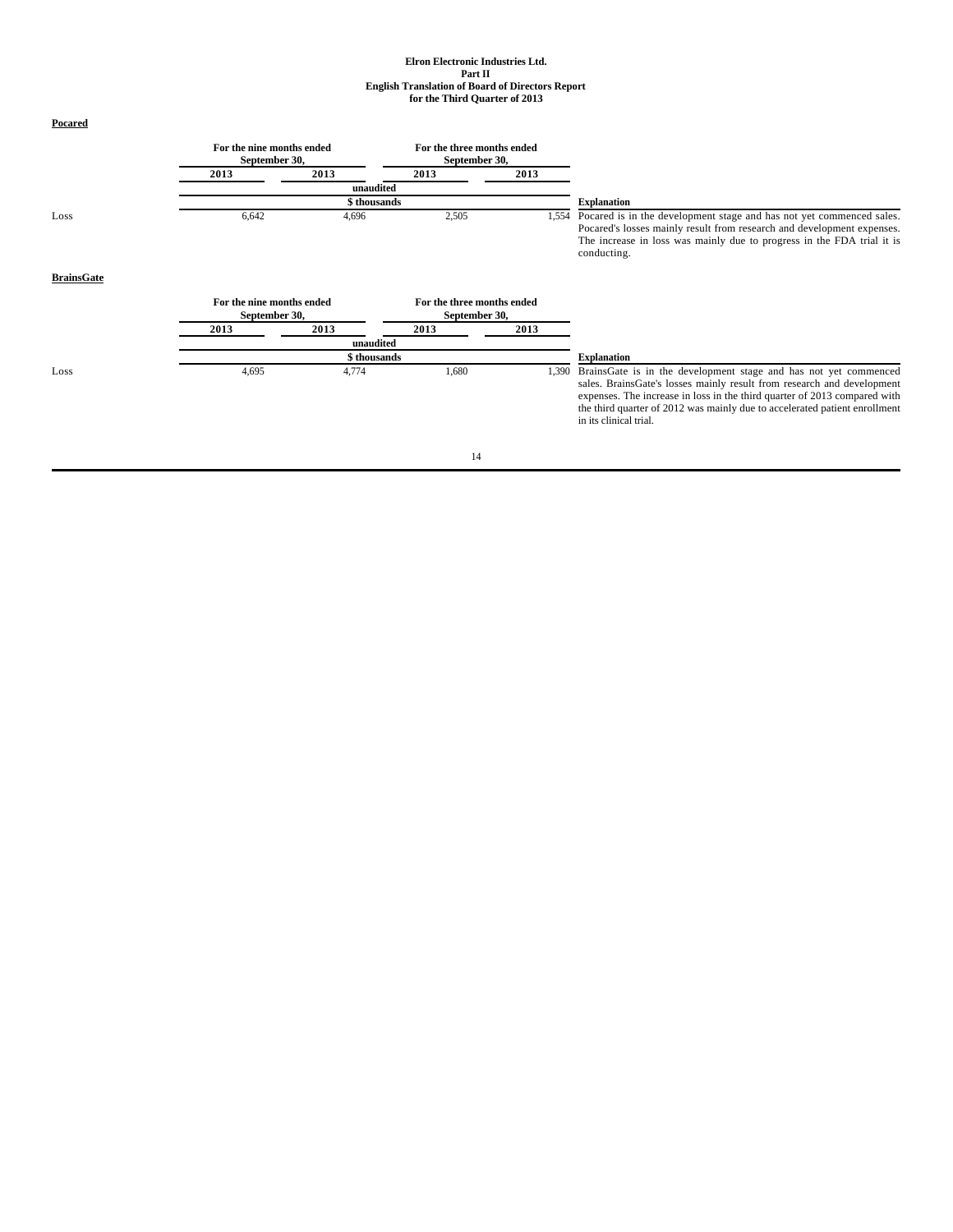## **1.4. Financial Position, Liquidity and Capital Resources**

**Financial position**

|                                                                       | September 30,<br>2013 | December 31,<br>2012 |
|-----------------------------------------------------------------------|-----------------------|----------------------|
|                                                                       | unaudited             | audited              |
|                                                                       | \$ thousands          |                      |
| Total assets in the consolidated statement of financial position      | 190,410               | 197,082              |
| Investments in associates and financial assets measured at fair value | 142.113               | 136,792              |
| Other long-term receivables                                           | 963                   | 3,832                |
| Current assets                                                        | 41,454                | 51,359               |
| Intangible assets, net                                                | 5,736                 | 4,922                |
| <b>Current liabilities</b>                                            | 2,589                 | 2,838                |
| Long-term liabilities                                                 | 10.018                | 9,325                |
| Total liabilities                                                     | 12,607                | 12,163               |
| Equity including non-controlling interest                             | 177,803               | 184.919              |

Shareholders' equity attributable to Elron's shareholders at September 30, 2013 was \$158,758 thousand, representing approximately 83% of the total assets in the statement of financial position,<br>compared with \$162,040 thous

Consolidated working capital at September 30, 2013 amounted to \$38,865 thousand, compared with \$48,521 thousand at December 31, 2012. The decrease in working capital resulted from a<br>decrease in cash balance due to investme long-term escrow in connection with the sale of Sync-Rx as current assets.

## **Elron's and RDC's primary cash flows (1)**

|                                                                     | For the nine<br>months ended<br>September 30,<br>2013 | For the nine<br>months ended<br>September 30,<br>2012 | For the three<br>months ended<br>September 30,<br>2013 | For the three<br>months ended<br>September 30,<br>2012 |
|---------------------------------------------------------------------|-------------------------------------------------------|-------------------------------------------------------|--------------------------------------------------------|--------------------------------------------------------|
|                                                                     | unaudited                                             |                                                       | unaudited                                              |                                                        |
|                                                                     |                                                       | \$ thousands                                          |                                                        |                                                        |
| Investments in Elron's and RDC's group companies (1)                | (8, 725)                                              | (16, 281)                                             | (4, 417)                                               | (9, 439)                                               |
| Proceeds from disposal of Elron's and RDC's non-current investments | 3,720                                                 | 43,355                                                | 1,727                                                  | 1,957                                                  |
| Raising of Elron's debt                                             |                                                       | 5,000                                                 |                                                        |                                                        |
| Repayment of Elron's debt                                           |                                                       | (1,000)                                               |                                                        | (1,000)                                                |
| Repayment of RDC's loans (2)                                        |                                                       | (3,339)                                               |                                                        |                                                        |
| Dividend distributed by Elron                                       |                                                       | (15,000)                                              |                                                        | (15,000)                                               |
| Dividend distributed by RDC (2)                                     |                                                       | (8, 871)                                              |                                                        |                                                        |

(1) The amounts presented include RDC's and Navitrio's cash flows in full (100%) in addition to Elron's cash flows, but exclude the cash flows of their subsidiaries.

(2) Including Rafael's share only in the loans granted/repaid and in the dividend distributed.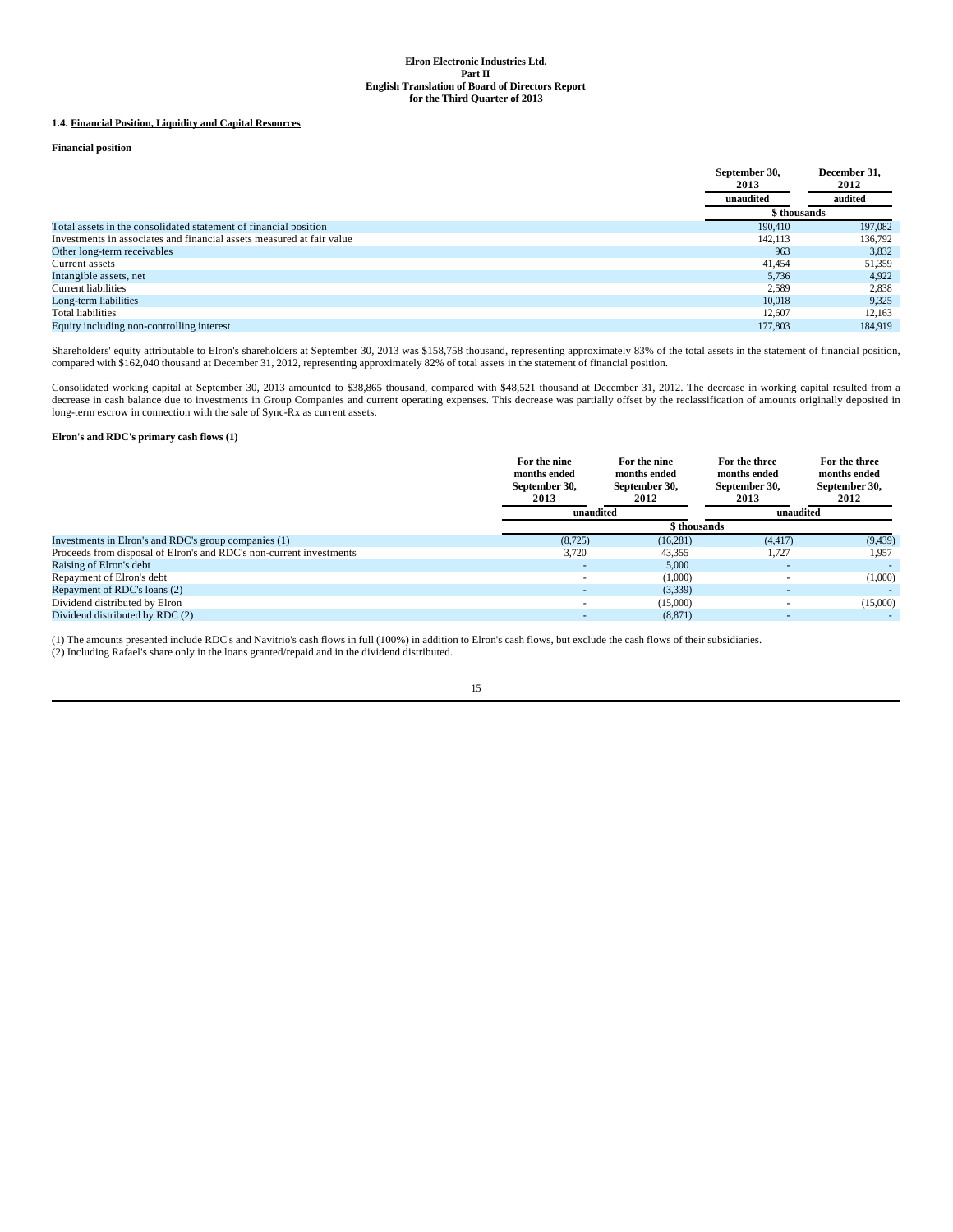### **Cash balance**

Consolidated cash and cash equivalents at September 30, 2013 amounted to \$37,617 thousand, compared with \$47,525 thousand at December 31, 2012. Elron's and RDC's non-consolidated cash and cash equivalents at September 30, 2013 amounted to \$23,039 and \$12,861 thousand, respectively, compared with \$25,097 and \$20,267 thousand, respectively, at December 31, 2012.

#### **Uses of cash**

The main uses of cash in the third quarter and first nine months of 2013 were investments and loans to Group Companies in the amount of \$3,467 and \$7,275 thousand, respectively, by Elron, and \$950 and \$1,450 thousand, respectively, by RDC. Also, cash was used to pay corporate and RDC's operating expenses, as detailed above in section 1.3.2.

The main uses of cash in the third quarter and first nine months of 2012 were investments and loans to Group Companies in the amount of \$6,939 and \$12,281 thousand, respectively, by Elron, and \$2,500 and \$4,000 thousand, respectively, by RDC. Also, cash was used to distribute a dividend to the Company's shareholders in the amount of \$15,000 thousand, to prepay \$1,000 thousand out of Elron's debt to Silicon Valley Bank, and to pay corporate and RDC's operating expenses, as detailed above in section 1.3.2. In addition, in the first nine months of 2012 RDC's cash was used to prepay its entire debt to its shareholders in the amount of \$6,500 thousand, of which Elron's share amounted to \$3,250 thousand (approximately \$3,300 thousand including interest), and to distribute a cash dividend to its shareholders in the amount of approximately \$17,800 thousand, of which Elron's share amounted to approximately \$8,900 thousand.

Investments in Group Companies during the first nine months of 2013 and 2012 are summarized in the following table (see also Note 3 to the Financial Statements for additional details regarding investments in Group Companies):

|                                         | Elron                                                 |                                                       | <b>RDC</b>                                            |                                                       |  |
|-----------------------------------------|-------------------------------------------------------|-------------------------------------------------------|-------------------------------------------------------|-------------------------------------------------------|--|
|                                         | For the nine<br>months ended<br>September 30,<br>2013 | For the nine<br>months ended<br>September 30,<br>2012 | For the nine<br>months ended<br>September 30,<br>2013 | For the nine<br>months ended<br>September 30,<br>2012 |  |
|                                         |                                                       | unaudited                                             |                                                       |                                                       |  |
|                                         |                                                       | \$ thousands                                          |                                                       |                                                       |  |
| <b>Consolidated Companies (1)</b>       |                                                       |                                                       |                                                       |                                                       |  |
| Kyma $(2)$                              | $\overline{\phantom{a}}$                              | ٠                                                     | $\overline{\phantom{a}}$                              | 2,500                                                 |  |
| SmartWave (3)                           | $\overline{a}$                                        | $\overline{\phantom{a}}$                              | 750                                                   | 1,000                                                 |  |
| Sync-Rx $(4)$                           | $\overline{\phantom{a}}$                              | ٠                                                     | ٠                                                     | 500                                                   |  |
| POSE(5)                                 |                                                       | 600                                                   | 400                                                   |                                                       |  |
| Cloudyn(6)                              | 500                                                   | 800                                                   | 200                                                   | $\sim$                                                |  |
|                                         | 500                                                   | 1,400                                                 | 1,350                                                 | 4,000                                                 |  |
| <b>Associates and Other Investments</b> |                                                       |                                                       |                                                       |                                                       |  |
| Pocared (7)                             | 3,008                                                 | ٠                                                     | $\overline{\phantom{a}}$                              | $\sim$                                                |  |
| CartiHeal                               | 2,500                                                 | 2,500                                                 | $\sim$                                                | $\overline{\phantom{a}}$                              |  |
| <b>Notal Vision</b>                     | 967                                                   | 500                                                   |                                                       | $\overline{\phantom{0}}$                              |  |
| NuLens                                  | 300                                                   | 2,662                                                 | ٠                                                     | $\overline{\phantom{a}}$                              |  |
| <b>BrainsGate</b>                       | $\overline{\phantom{a}}$                              | 4,719                                                 | $\sim$                                                | $\overline{\phantom{a}}$                              |  |
| Numbeez                                 | $\overline{\phantom{a}}$                              | 500                                                   | 100                                                   |                                                       |  |
|                                         | 6,775                                                 | 10,881                                                | 100                                                   |                                                       |  |
| Total investments                       | 7,275                                                 | 12,281                                                | 1,450                                                 | 4,000                                                 |  |

(1) The amounts exclude Elron's investment in Navitrio in the amount of \$1,000 thousand in the first half of 2013 and RDC's investment in Navitrio in the amount of \$1,000 thousand in the third quarter of 2013. These investments do not affect the cash included in the Financial Statements.

(2) Subsequent to the date of this report RDC invested \$1,000 thousand in Kyma.

(3) Subsequent to the date of this report RDC invested \$100 thousand in SmartWave.

(4) Sold in November 2012.

(5) Initially consolidated in July 2013.

(6) Subsequent to the date of this report Navitrio invested \$200 thousand in Cloudyn.

(7) Subsequent to the date of this report Elron granted a loan to Pocared in the amount of approximately \$900 thousand.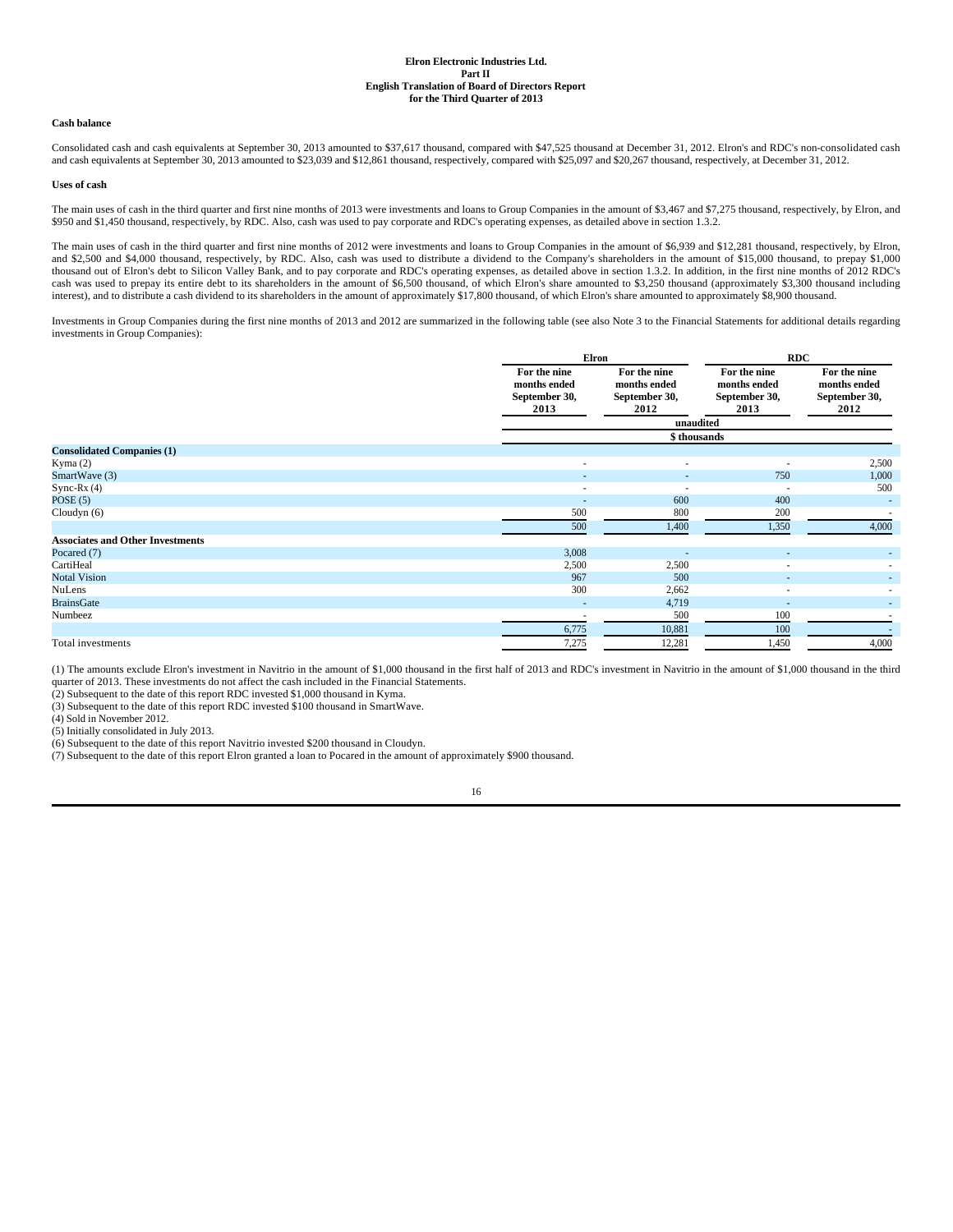#### **Proceeds from the disposal of Elron's and RDC's non-current investments**

Proceeds Elron and RDC received from the disposal of non-current investments in the first nine months of 2013 mainly included: proceeds Elron received in the third quarter in the amount of approximately \$1,698 thousand from the settlement agreement with Enablence (see section 1.2.2 above); and proceeds Elron received in the first quarter in the amount of \$1,923 thousand from its share in the release of the deposit that was held in escrow in connection with the sale of Wavion Inc. ("Wavion") that was completed in 2011.

Proceeds Elron and RDC received from the disposal of non-current investments in the first nine months of 2012 mainly included: net proceeds Elron received in the third quarter in the amount of approximately \$1,850 thousand from the sale of a portion of its holding in Aqwise and the repayment of a shareholders' loan by Aqwise; proceeds Elron and RDC received in the second quarter in the amount of approximately \$1,409 and \$14,149 thousand, respectively, from the sale of Medingo completed in 2010; proceeds Elron and RDC received in the second quarter in the amount of approximately \$2,702 and \$19,908 thousand, respectively, from the release of the deposit that was held in escrow in connection with the sale of Medingo; proceeds Elron received in the second quarter in the amount of \$1,272 thousand from the sale of Wavion completed in November 2011; proceeds Elron received in the second quarter in the amount of \$871 thousand from the sale of Wave shares; proceeds Elron received in the first half in the amount of \$837 thousand from the sale of the remainder of its holding in GigOptix shares; and proceeds Elron and RDC received in the first nine months in the amount of \$87 and \$223 thousand, respectively, from the sale of Sela – Semiconductors Engineering Laboratories Ltd. ("SELA") which was completed in 2009.

#### **Credit line extension**

In April 2013, Elron and Silicon Valley Bank ("SVB") entered into a credit line extension agreement. The previous credit line in the amount of \$30,000 was available until May 2013, of which \$5,000 thousand were utilized. In August 2012, Elron prepaid \$1,000 thousand out of this debt, and as of the date of this report, Elron has an outstanding debt to SVB in the amount of \$4,000 thousand in respect of the previous credit line. The terms of the previous credit line continue to apply to the outstanding debt, and are detailed in Note 11 to Elron's consolidated financial statements as of December 31, 2012. The credit line was extended in order to ensure and diversify additional sources of financing towards continued investing in the Group Companies and in new companies and to finance Elron's ongoing operations, and due to the partial utilization of the previous credit line which was about to expire.

The terms of the credit line extension agreement are detailed below:

| Credit Amount-                   | \$25,000 thousand.                                                                                                                                                                                                                                                                          |
|----------------------------------|---------------------------------------------------------------------------------------------------------------------------------------------------------------------------------------------------------------------------------------------------------------------------------------------|
| Draw Period-                     | \$10,000 thousand are available from the signing of the agreement until December 31, 2013.                                                                                                                                                                                                  |
|                                  | An additional \$15,000 thousand are available from the signing of the agreement until October 30, 2014.                                                                                                                                                                                     |
| Repayment date-                  | 24 months after each respective draw.                                                                                                                                                                                                                                                       |
| Prepayment-                      | Elron will be entitled to make prepayment without any cost at any time.                                                                                                                                                                                                                     |
| Repayment upon Exit Transaction- | If Elron receives aggregate proceeds greater than \$30,000 thousand from the sale of a Group Company ("Exit Transaction"), SVB will<br>have the right to demand repayment in an amount equal to 50% of the proceeds received in cash (not exceeding the amount of the<br>outstanding debt). |
| Dividend Distribution-           | If Elron distributes a dividend, SVB will have the right to demand repayment in an amount equal to 100% of the dividend (not exceeding<br>the amount of the outstanding debt).                                                                                                              |
|                                  | Notwithstanding, should prepayment be made following an Exit Transaction or at Elron's initiative, SVB will not have the right to<br>additional prepayment in the event Elron distributes a dividend up to the amount that was prepaid.                                                     |
|                                  |                                                                                                                                                                                                                                                                                             |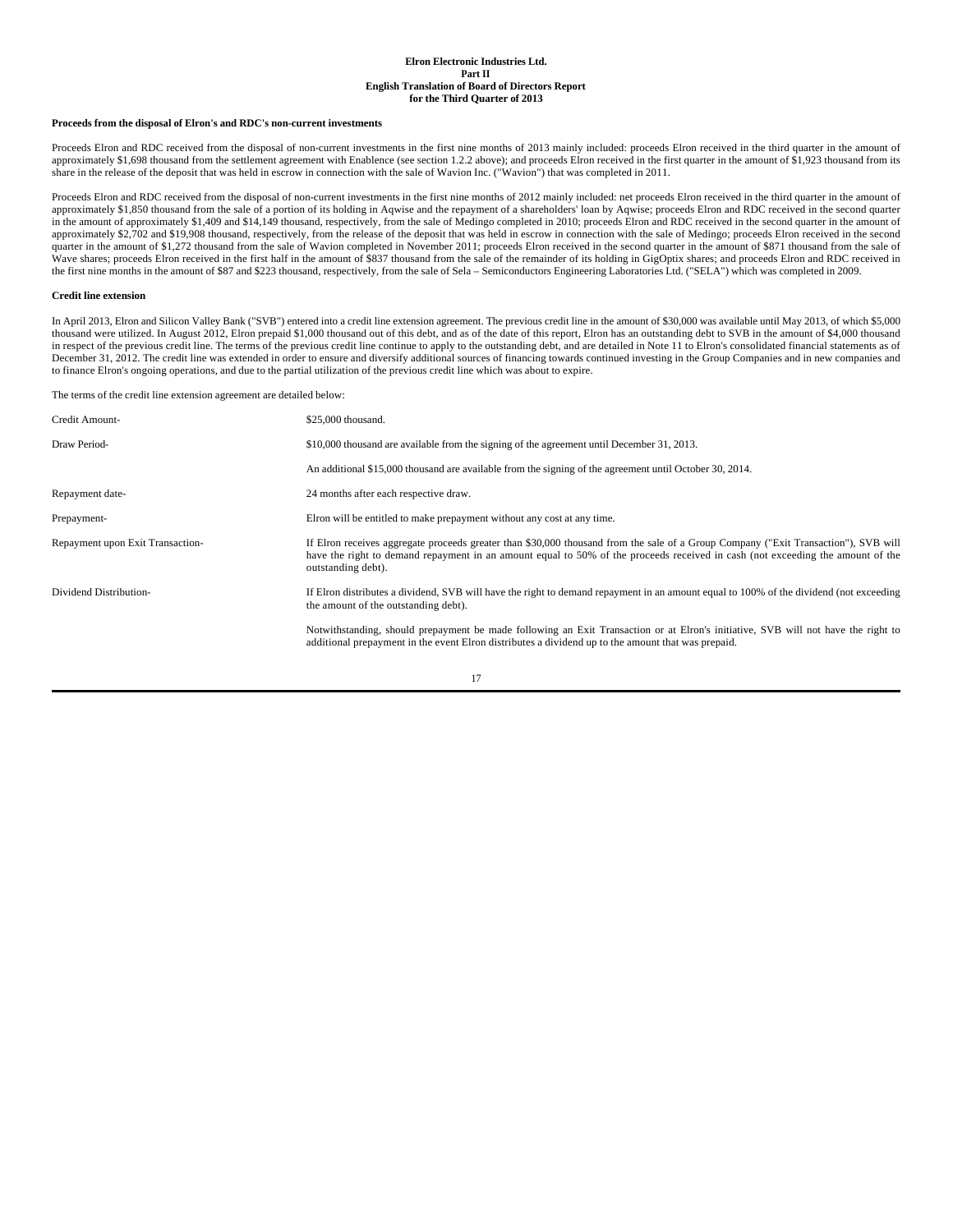| Interest-        | Wall Street Journal Prime rate plus 1.75% per annum.                                                                                                                                                                                                                                                                                                                                                                                                                                                                                                                                                                                                                     |
|------------------|--------------------------------------------------------------------------------------------------------------------------------------------------------------------------------------------------------------------------------------------------------------------------------------------------------------------------------------------------------------------------------------------------------------------------------------------------------------------------------------------------------------------------------------------------------------------------------------------------------------------------------------------------------------------------|
| Unused Line Fee- | 0.5% per annum of the unused portion of the credit amount.                                                                                                                                                                                                                                                                                                                                                                                                                                                                                                                                                                                                               |
| Collateral-      | At the time the credit line is actually utilized, Elron will pledge shares directly held by it in Given Imaging in an amount equal to maintain<br>a 3.25 ratio of the market value of the pledged shares (based on their trailing 5-day average closing price prior to the computation date)<br>to the amount of credit utilized. Should the coverage ratio of the market value of the pledged shares to the credit amount utilized<br>decrease below 3, then Elron shall either pledge additional Given Imaging shares or repay a portion of the credit utilized in order to<br>maintain a coverage ratio of 3.25, or provide alternative collateral acceptable to SVB. |
|                  | As of the date of this report. Flrop has pledged 1,130,000 shares of Given Imaging in favor of SVR pursuant to the terms of the previous                                                                                                                                                                                                                                                                                                                                                                                                                                                                                                                                 |

As of the date of this report, Elron has pledged 1,130,000 shares of Given Imaging in favor of SVB pursuant to the terms of the previous<br>credit line, representing, as of September 30, 2013, approximately 3.6% of Given Imag

As of September 30, 2013 the coverage ratio is approximately 5.4, and as of November 8, 2013, the coverage ratio is approximately 5.9.

At September 30, 2013, Elron had a \$4,000 thousand debt to banks. RDC had no debt at September 30, 2013.

## **Main Group Companies' cash flows**

|                   |                                                       | <b>Cash flows from operating activities</b>           |                                                        | <b>Cash balance</b>                                    |                                |                               |                          |
|-------------------|-------------------------------------------------------|-------------------------------------------------------|--------------------------------------------------------|--------------------------------------------------------|--------------------------------|-------------------------------|--------------------------|
|                   | For the nine<br>months ended<br>September 30,<br>2013 | For the nine<br>months ended<br>September 30,<br>2012 | For the three<br>months ended<br>September 30,<br>2013 | For the three<br>months ended<br>September 30,<br>2012 | As of September<br>30,<br>2013 | As of December<br>31,<br>2012 |                          |
|                   |                                                       |                                                       | Unaudited                                              |                                                        |                                | <b>Audited</b>                | <b>Note in Financial</b> |
|                   | <b>\$ thousands</b>                                   |                                                       |                                                        |                                                        |                                |                               | <b>Statements</b>        |
| <b>BrainsGate</b> | (4, 415)                                              | (4, 442)                                              | (1,402)                                                | (1,320)                                                | 10.912                         | 8,707                         |                          |
| Given Imaging     | 18,326                                                | 16.758                                                | 11.710                                                 | 9.175                                                  | 30.784                         | 35.442                        |                          |
| Pocared           | (6,294)                                               | (4,052)                                               | (2,360)                                                | (1,263)                                                | 2.110                          | 2.047                         | 3.A                      |

## **2. Market Risk Exposure and Management**

## **2.1. Report on Linkage Bases**

Presented below is the Company's consolidated linkage balance at September 30, 2013, December 31, 2012, and September 30, 2012.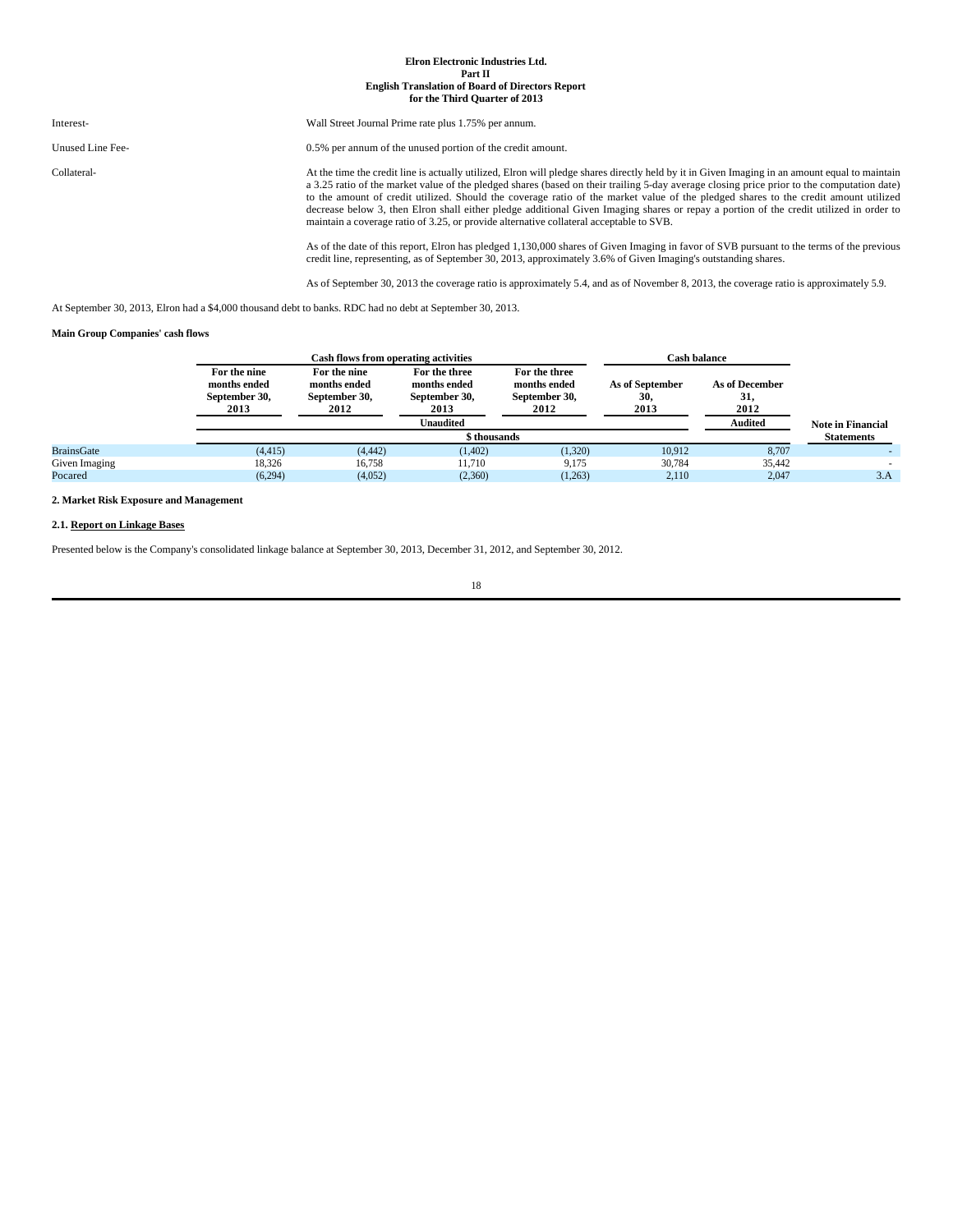## **As of September 30, 2013 (\$ thousands) (unaudited)**

|                                          | <b>NIS</b>               | <b>USD</b>               |                          |                     |         |
|------------------------------------------|--------------------------|--------------------------|--------------------------|---------------------|---------|
|                                          | (CPI)                    | (or USD)                 | <b>NIS</b>               | Non-                |         |
|                                          | linked)                  | linked)                  | (unlinked)               | monetary item $(2)$ | Total   |
| Assets $(1)$                             |                          |                          |                          |                     |         |
| Cash and cash equivalents                |                          | 33,553                   | 4,064                    |                     | 37,617  |
| Other account receivables                | 46                       | 292                      | 217                      | 214                 | 769     |
| Investments in associates                | $\overline{a}$           |                          |                          | 115,834             | 115,834 |
| Other investments measured at fair value | $\overline{\phantom{a}}$ | $\overline{\phantom{a}}$ | $\overline{\phantom{a}}$ | 26,279              | 26,279  |
| Property, plant and equipment, net       |                          |                          |                          | 144                 | 144     |
| Intangible assets, net                   | $\overline{\phantom{a}}$ | $\overline{\phantom{a}}$ | ٠                        | 5,736               | 5,736   |
| Other long-term receivables              |                          | 3,812                    | 69                       | 150                 | 4,031   |
| <b>Total</b> assets                      | 46                       | 37,657                   | 4,350                    | 158,357             | 190,410 |
|                                          |                          |                          |                          |                     |         |
| Liabilities (1)                          |                          |                          |                          |                     |         |
| Trade payables                           |                          | 25                       | 138                      | ٠                   | 164     |
| Other account payables                   |                          | 783                      | 1,367                    | 275                 | 2,425   |
| Loans from banks and others              |                          | 4,000                    |                          |                     | 4,000   |
| Royalty bearing government grants        |                          | 1,272                    |                          | ٠                   | 1,272   |
| Employee benefits, net                   | $\overline{\phantom{a}}$ | $\overline{\phantom{a}}$ | $\overline{\phantom{a}}$ |                     |         |
| Long-term taxes                          |                          |                          |                          | 4,741               | 4,741   |
| <b>Total liabilities</b>                 |                          | 6,080                    | 1,505                    | 5,021               | 12,607  |
|                                          |                          |                          |                          |                     |         |

(1) Non-current assets and liabilities in this table include the current maturities in respect thereof. (2) Including items that are not financial items.

## **As of December 31, 2012 (\$ thousands) (audited)**

|                                          | <b>NIS</b><br>(CPI<br>linked) | <b>USD</b><br>(or USD<br>linked) | <b>NIS</b><br>(unlinked) | Non-<br>monetary item (2) | Total   |
|------------------------------------------|-------------------------------|----------------------------------|--------------------------|---------------------------|---------|
| <b>Assets</b> (1)                        |                               |                                  |                          |                           |         |
|                                          |                               |                                  |                          |                           |         |
| Cash and cash equivalents                |                               | 44,766                           | 2,759                    |                           | 47,525  |
| Other account receivables                | 34                            | 1,443                            | 91                       | 296                       | 1,864   |
| Investments in associates                | ٠                             | ٠                                | ٠                        | 113,217                   | 113,217 |
| Other investments measured at fair value | $\overline{\phantom{a}}$      | $\overline{\phantom{a}}$         | $\overline{\phantom{a}}$ | 23,575                    | 23,575  |
| Property, plant and equipment, net       |                               | $\overline{\phantom{a}}$         | ۰                        | 177                       | 177     |
| Intangible assets, net                   | $\overline{\phantom{a}}$      | $\overline{\phantom{a}}$         | $\overline{\phantom{a}}$ | 4,922                     | 4,922   |
| Other long-term receivables              |                               | 5,663                            | 64                       | 75                        | 5,802   |
|                                          |                               |                                  |                          |                           |         |
| Total assets                             | 34                            | 51,872                           | 2,914                    | 142,262                   | 197,082 |
|                                          |                               |                                  |                          |                           |         |
| Liabilities (1)                          |                               |                                  |                          |                           |         |
| Trade payables                           | 11                            | 49                               | 177                      |                           | 237     |
| Other account payables                   |                               | 944                              | 1,348                    | 309                       | 2,601   |
| Loans from banks and others              |                               | 4,000                            | ٠                        |                           | 4,000   |
| Royalty bearing government grants        |                               | 864                              | $\overline{a}$           | $\overline{\phantom{a}}$  | 864     |
| Employee benefits, net                   | $\overline{\phantom{a}}$      | $\overline{\phantom{a}}$         | ٠                        | 4                         |         |
| Long-term taxes                          | $\overline{\phantom{a}}$      | $\overline{\phantom{a}}$         | $\sim$                   | 4,457                     | 4,457   |
|                                          |                               |                                  |                          |                           |         |
| <b>Total liabilities</b>                 | 11                            | 5,857                            | 1,525                    | 4,770                     | 12,163  |

(1) Non-current assets and liabilities in this table include the current maturities in respect thereof. (2) Including items that are not financial items.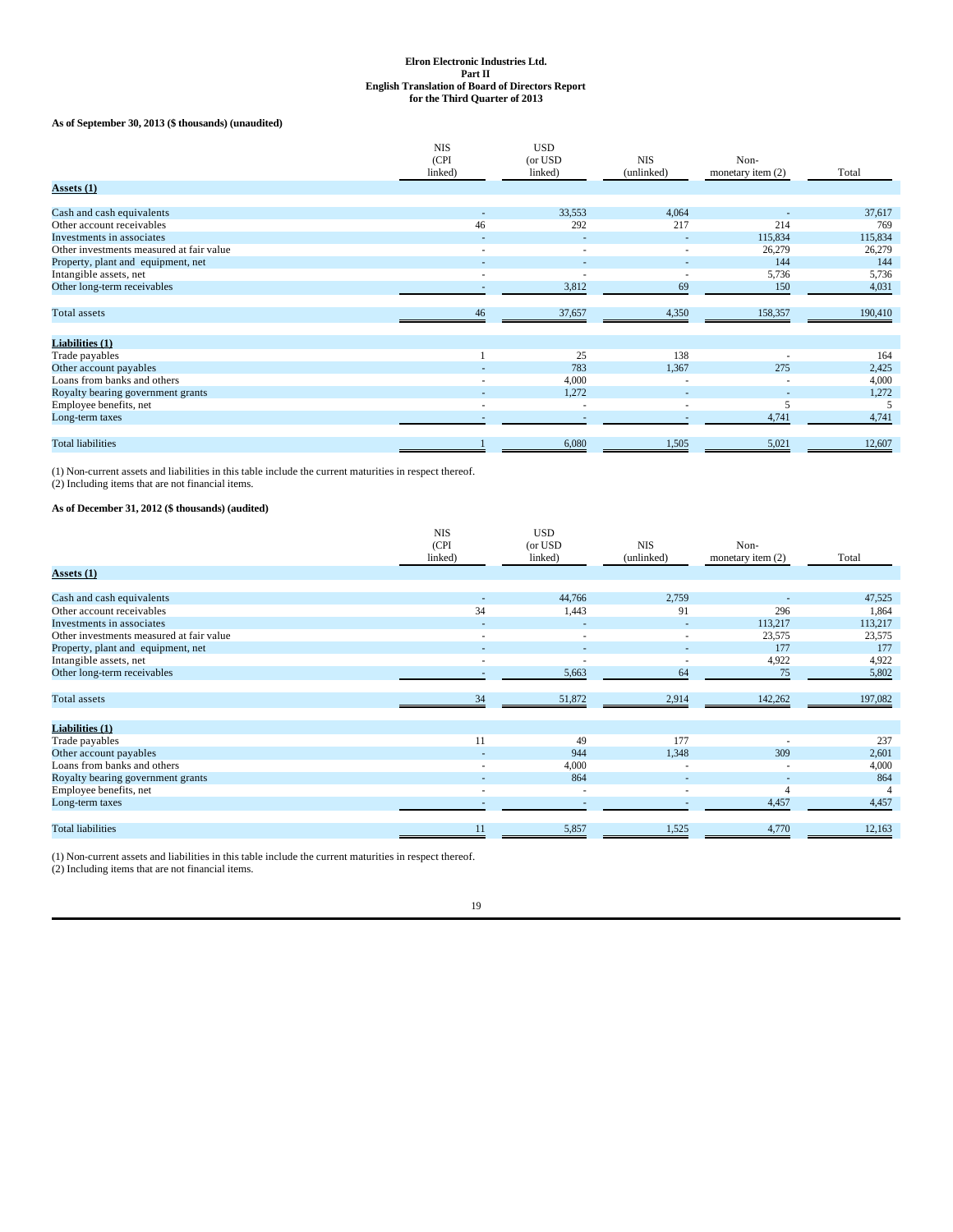## **As of September 30, 2012 (\$ thousands) (unaudited)**

| (CPI)<br>(or USD<br><b>NIS</b><br>Non-<br>linked)<br>linked)<br>(unlinked)<br>Total<br>monetary item $(2)$<br><b>Assets</b> (1)<br>Cash and cash equivalents<br>33,818<br>3,697<br>$\overline{\phantom{a}}$<br>147<br>331<br>46<br>1,212<br>Other current assets<br>Investments in associates<br>112,535<br>Other investments measured at fair value<br>22,167<br>$\overline{\phantom{a}}$<br>$\overline{\phantom{a}}$<br>٠<br>Property, plant and equipment, net<br>210<br>Intangible assets, net<br>4,922<br>$\overline{\phantom{a}}$<br>Other long-term receivables<br>69<br>5,414<br>$\overline{a}$<br><b>Total</b> assets<br>39,379<br>4,978<br>140,165<br>46<br>Liabilities (1)<br>42<br>581<br>Trade payables<br>792<br>502<br>Other account payables<br>1,960<br>Loans from banks and others<br>4,000<br>٠ | <b>NIS</b> | <b>USD</b> |  |         |
|--------------------------------------------------------------------------------------------------------------------------------------------------------------------------------------------------------------------------------------------------------------------------------------------------------------------------------------------------------------------------------------------------------------------------------------------------------------------------------------------------------------------------------------------------------------------------------------------------------------------------------------------------------------------------------------------------------------------------------------------------------------------------------------------------------------------|------------|------------|--|---------|
|                                                                                                                                                                                                                                                                                                                                                                                                                                                                                                                                                                                                                                                                                                                                                                                                                    |            |            |  |         |
|                                                                                                                                                                                                                                                                                                                                                                                                                                                                                                                                                                                                                                                                                                                                                                                                                    |            |            |  |         |
|                                                                                                                                                                                                                                                                                                                                                                                                                                                                                                                                                                                                                                                                                                                                                                                                                    |            |            |  |         |
|                                                                                                                                                                                                                                                                                                                                                                                                                                                                                                                                                                                                                                                                                                                                                                                                                    |            |            |  | 37,515  |
|                                                                                                                                                                                                                                                                                                                                                                                                                                                                                                                                                                                                                                                                                                                                                                                                                    |            |            |  | 1,736   |
|                                                                                                                                                                                                                                                                                                                                                                                                                                                                                                                                                                                                                                                                                                                                                                                                                    |            |            |  | 112,535 |
|                                                                                                                                                                                                                                                                                                                                                                                                                                                                                                                                                                                                                                                                                                                                                                                                                    |            |            |  | 22,167  |
|                                                                                                                                                                                                                                                                                                                                                                                                                                                                                                                                                                                                                                                                                                                                                                                                                    |            |            |  | 210     |
|                                                                                                                                                                                                                                                                                                                                                                                                                                                                                                                                                                                                                                                                                                                                                                                                                    |            |            |  | 4,922   |
|                                                                                                                                                                                                                                                                                                                                                                                                                                                                                                                                                                                                                                                                                                                                                                                                                    |            |            |  | 5,483   |
|                                                                                                                                                                                                                                                                                                                                                                                                                                                                                                                                                                                                                                                                                                                                                                                                                    |            |            |  | 184,568 |
|                                                                                                                                                                                                                                                                                                                                                                                                                                                                                                                                                                                                                                                                                                                                                                                                                    |            |            |  |         |
|                                                                                                                                                                                                                                                                                                                                                                                                                                                                                                                                                                                                                                                                                                                                                                                                                    |            |            |  | 623     |
|                                                                                                                                                                                                                                                                                                                                                                                                                                                                                                                                                                                                                                                                                                                                                                                                                    |            |            |  | 3,255   |
|                                                                                                                                                                                                                                                                                                                                                                                                                                                                                                                                                                                                                                                                                                                                                                                                                    |            |            |  | 4,000   |
| 1,735<br>Royalty bearing government grants<br>$\overline{\phantom{a}}$<br>$\sim$<br>$\overline{\phantom{a}}$                                                                                                                                                                                                                                                                                                                                                                                                                                                                                                                                                                                                                                                                                                       |            |            |  | 1,735   |
| Employee benefits, net<br>5<br>$\overline{\phantom{a}}$<br>$\overline{\phantom{a}}$<br>٠                                                                                                                                                                                                                                                                                                                                                                                                                                                                                                                                                                                                                                                                                                                           |            |            |  |         |
| 4,965<br>Long-term taxes                                                                                                                                                                                                                                                                                                                                                                                                                                                                                                                                                                                                                                                                                                                                                                                           |            |            |  | 4,965   |
| <b>Total liabilities</b><br>5,472<br>6,569<br>2,541                                                                                                                                                                                                                                                                                                                                                                                                                                                                                                                                                                                                                                                                                                                                                                |            |            |  | 14,583  |

(1) Non-current assets and liabilities in this table include the current maturities in respect thereof. (2) Including items that are not financial items.

## **2.2. Sensitivity Tests of Financial Instruments**

The following tables describe sensitivity tests of the fair value of financial instruments included in the Financial Statements that are held by the Company and its subsidiaries, in accordance with<br>changes in market factor

The following comments should be considered with regards to the tables below:

- 1. The instruments that appear below are not necessarily presented in the Financial Statements at fair value.
- 2. The exchange rates according to which the sensitivity tests were carried out are the closing rates on the day of calculation.
- 3. Sensitivity tests for the influence of interest rate changes on financial assets and financial liabilities were not presented due to their negligible influence on their fair value.

**I. Sensitivity tests of balances as of September 30, 2013**

## **Sensitivity test of changes in the dollar-NIS exchange rate**

|                                           |            |       | Increase     |       | Decrease |
|-------------------------------------------|------------|-------|--------------|-------|----------|
|                                           | Fair value | 10%   | 5%           | 10%   | 5%       |
| Section                                   |            |       | \$ thousands |       |          |
| <b>Current Assets:</b>                    |            |       |              |       |          |
| Other account receivables                 | 263        | 26    | 13           | (26)  | (13)     |
| Cash and cash equivalents                 | 4,064      | 406   | 203          | (406) | (203)    |
| Non-current assets:                       |            |       |              |       |          |
| Long-term receivables                     | 66         |       | $\mathbf{R}$ | (7)   | (3)      |
| <b>Current liabilities:</b>               |            |       |              |       |          |
| Trade payables and other account payables | (1,506)    | (151) | (75)         | 151   | 75       |
|                                           |            |       |              |       |          |
|                                           | 2,887      | 289   | 144          | (289) | (144)    |
|                                           |            |       |              |       |          |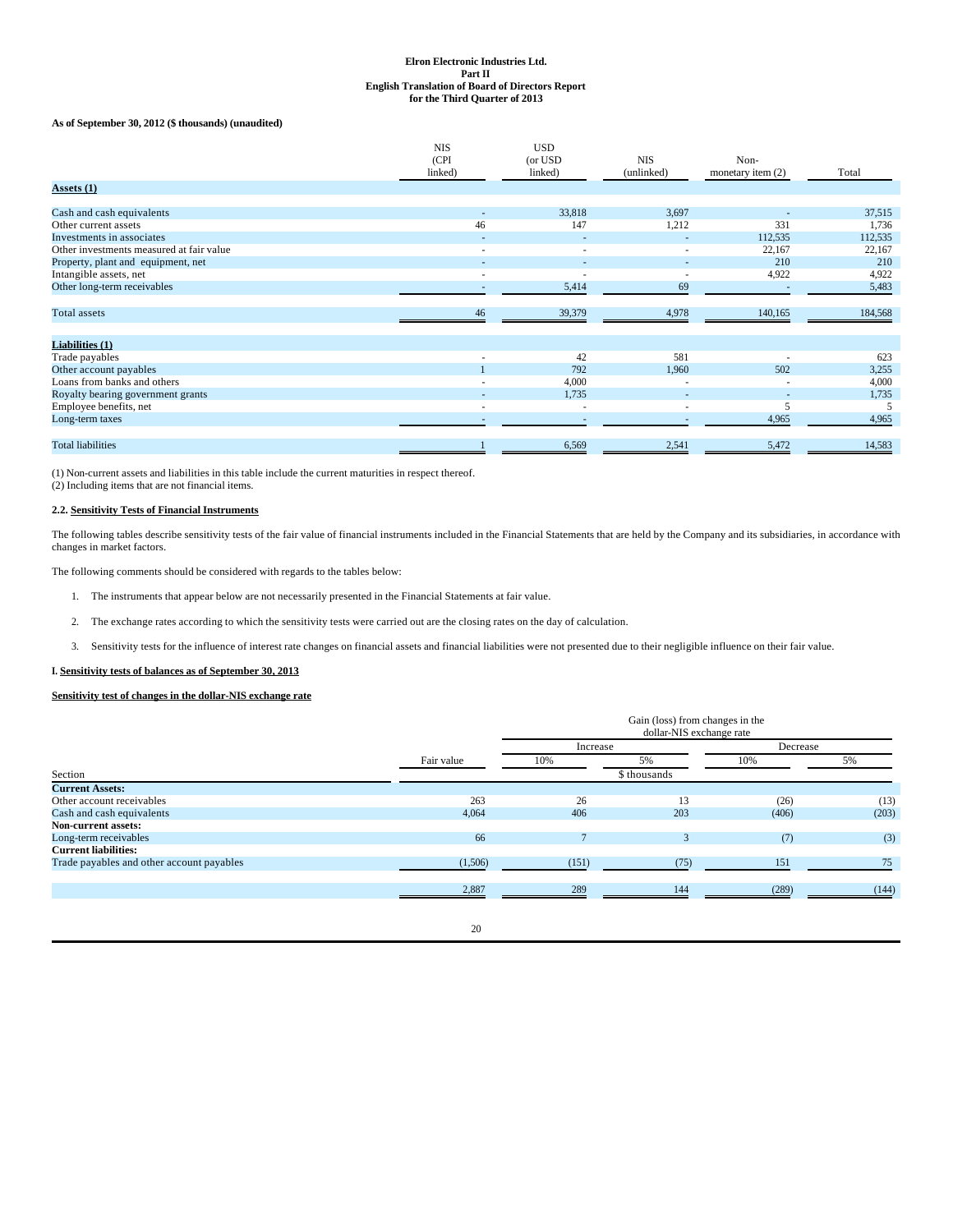## **Sensitivity test of changes in share prices of other investments measured at fair value**

|                                          |            | Gain (loss) from changes in the<br>price of shares |              |          |         |  |
|------------------------------------------|------------|----------------------------------------------------|--------------|----------|---------|--|
|                                          |            | Increase                                           |              | Decrease |         |  |
|                                          | Fair value | 10%                                                |              | 10%      | 5%      |  |
| Section                                  |            |                                                    | \$ thousands |          |         |  |
| Other investments measured at fair value | 26,279     | 2,628                                              | 1.314        | (2,628)  | (1,314) |  |

## **II. Sensitivity tests of balances as of December 31, 2012**

## **Sensitivity test of changes in the dollar-NIS exchange rate**

|                                           |            | Gain (loss) from changes in the<br>dollar-NIS exchange rate |              |          |       |
|-------------------------------------------|------------|-------------------------------------------------------------|--------------|----------|-------|
|                                           |            | Increase                                                    |              | Decrease |       |
|                                           | Fair value | 10%                                                         | 5%           | 10%      | 5%    |
| Section                                   |            |                                                             | \$ thousands |          |       |
| <b>Current Assets:</b>                    |            |                                                             |              |          |       |
| Other account receivables                 | 126        | 13                                                          | 6            | (13)     | (6)   |
| Cash and cash equivalents                 | 2,759      | 276                                                         | 138          | (276)    | (138) |
| <b>Non-current assets:</b>                |            |                                                             |              |          |       |
| Long-term receivables                     | 980        | 98                                                          | 49           | (98)     | (49)  |
| <b>Current liabilities:</b>               |            |                                                             |              |          |       |
| Trade payables and other account payables | (1,528)    | (153)                                                       | (76)         | 153      | 76    |
|                                           | 2,337      | 234                                                         | 117          | (234)    | (117) |

**Sensitivity test of changes in share prices of other investments measured at fair value**

|                                          |            | Gain (loss) from changes in the<br>price of shares |             |          |         |  |  |
|------------------------------------------|------------|----------------------------------------------------|-------------|----------|---------|--|--|
|                                          |            | Increase                                           |             | Decrease |         |  |  |
|                                          | Fair value | 10%                                                | 5%          | 10%      | $5\%$   |  |  |
| Section                                  |            |                                                    | s thousands |          |         |  |  |
| Other investments measured at fair value | 23,575     | 2,358                                              | 1.179       | (2,358)  | (1,179) |  |  |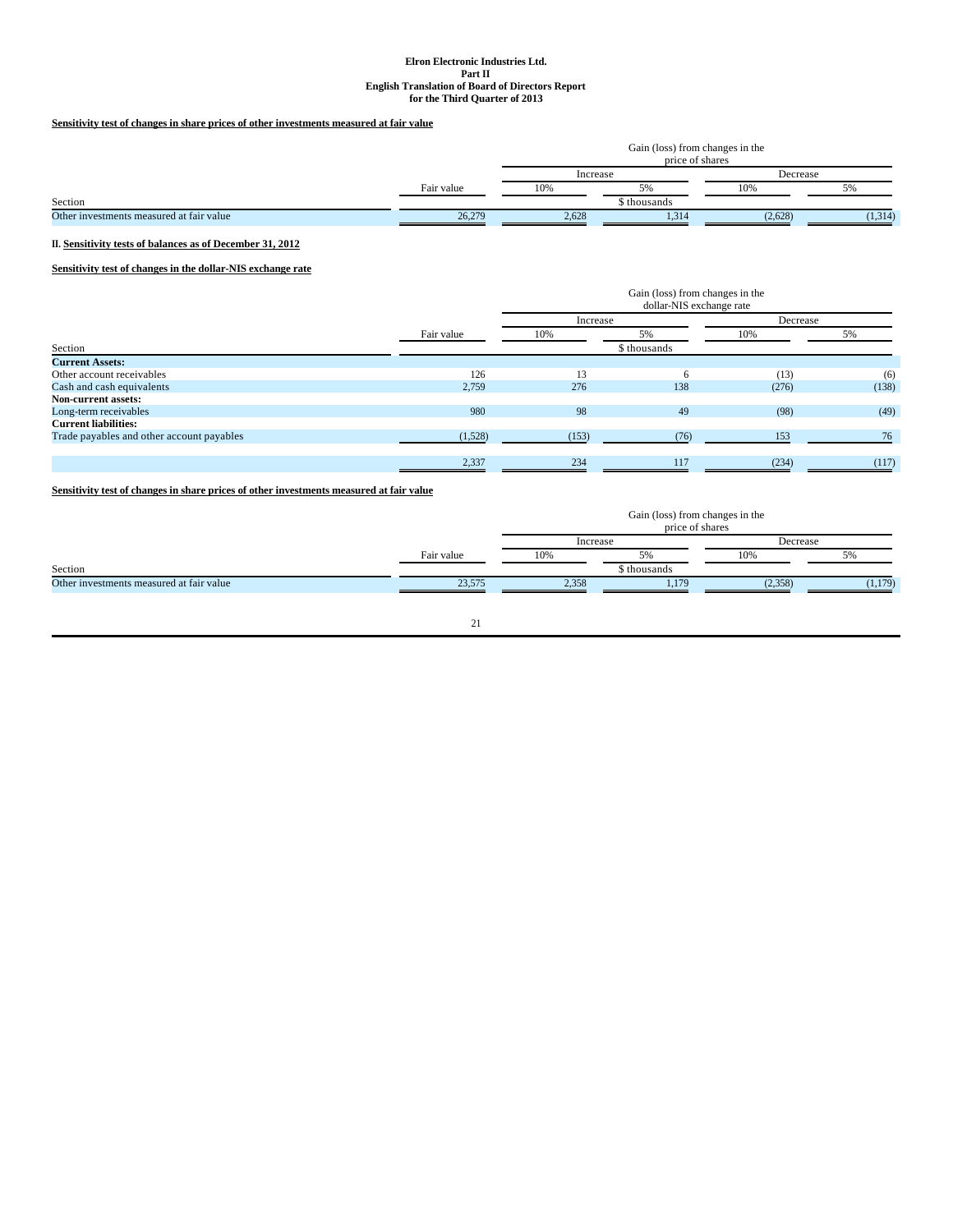## **III. Sensitivity tests of balances as of September 30, 2012**

**Sensitivity test of changes in dollar interest rates**

|                                                                  |            | Gain (loss) from changes in dollar interest rates |          |              |                   |          |      |
|------------------------------------------------------------------|------------|---------------------------------------------------|----------|--------------|-------------------|----------|------|
|                                                                  |            |                                                   | Increase |              |                   | Decrease |      |
|                                                                  | Fair value | 2% Absolute value                                 | 10%      | 5%           | 2% Absolute value | 10%      | 5%   |
| Section                                                          |            |                                                   |          | \$ thousands |                   |          |      |
| Loans from banks<br>and others (including<br>current maturities) | (3.850)    | 171                                               |          | 26           | (183)             | (52)     | (26) |

**Sensitivity test of changes in the dollar-NIS exchange rate**

|                                                 |            | Gain (loss) from changes in the<br>dollar-NIS exchange rate |              |          |       |
|-------------------------------------------------|------------|-------------------------------------------------------------|--------------|----------|-------|
|                                                 |            | Increase                                                    |              | Decrease |       |
|                                                 | Fair value | 10%                                                         | 5%           | 10%      | 5%    |
| Section                                         |            |                                                             | \$ thousands |          |       |
| <b>Current Assets:</b>                          |            |                                                             |              |          |       |
| Other account receivables and trade receivables | 1,251      | 125                                                         | 63           | (125)    | (63)  |
| Cash and cash equivalents                       | 3,536      | 354                                                         | 177          | (354)    | (177) |
| <b>Non-current assets:</b>                      |            |                                                             |              |          |       |
| Long-term receivables                           | 69         |                                                             |              | (7)      | (3)   |
| <b>Current liabilities:</b>                     |            |                                                             |              |          |       |
| Trade payables and other account payables       | (2,505)    | (251)                                                       | (125)        | 251      | 125   |
|                                                 |            |                                                             |              |          |       |
|                                                 | 2,351      | 235                                                         | 118          | (235)    | (118) |

**Sensitivity test of changes in share prices of other investments (measured at fair value**

|                                          |            | Gain (loss) from changes in the<br>price of shares |              |          |         |
|------------------------------------------|------------|----------------------------------------------------|--------------|----------|---------|
|                                          |            | Increase                                           |              | Decrease |         |
|                                          | Fair value | 10%                                                | 5%           | 10%      | 5%      |
| Section                                  |            |                                                    | \$ thousands |          |         |
| Other investments measured at fair value | 22,167     | 2,217                                              | 1,108        | (2,217)  | (1,108) |
|                                          |            |                                                    |              |          |         |

Arie Mientkavich Chairman

November 10, 2013, Tel Aviv

22

Ari Bronshtein CEO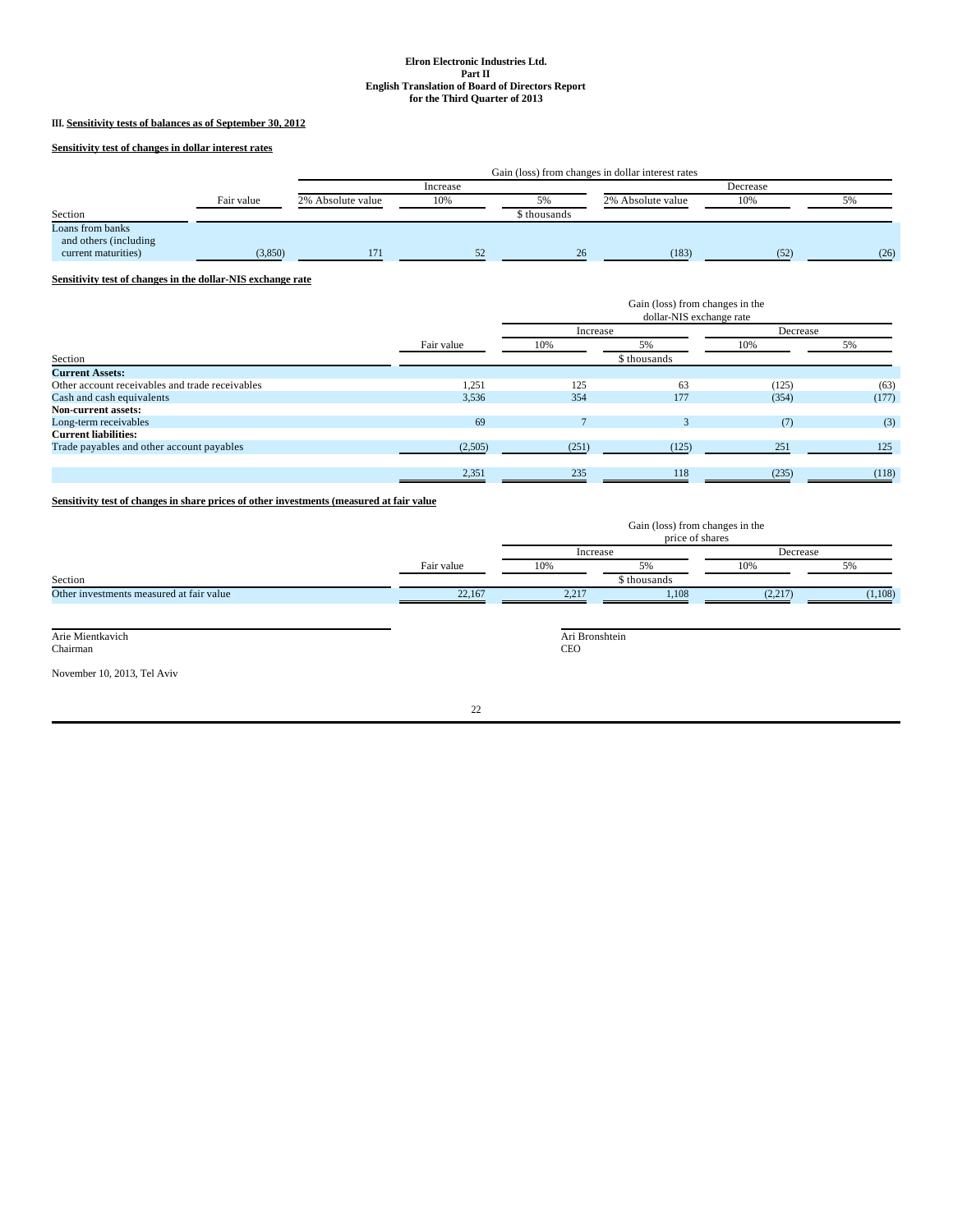## **Elron Electronic Industries Ltd.**

#### **Part III**

**English Translation of Interim Consolidated Financial Statements**

**As of September 30, 2013 Unaudited**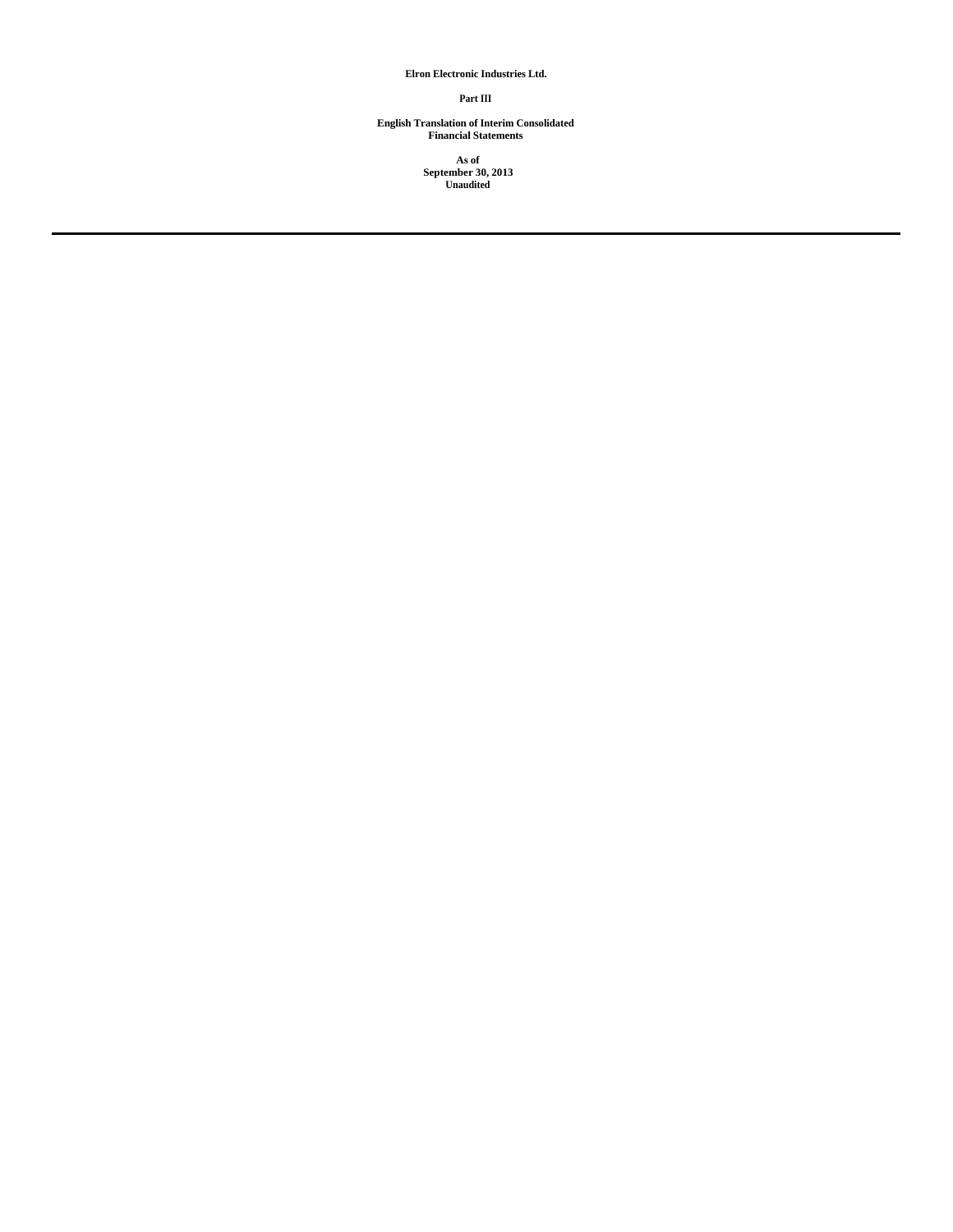**Interim Consolidated Financial Statements as of September 30, 2013**

## **Contents**

|                                                                                                                                                             | Page              |
|-------------------------------------------------------------------------------------------------------------------------------------------------------------|-------------------|
| <b>Auditors' Review Report</b>                                                                                                                              | $F - 2$           |
| <b>Consolidated Statements of Financial Position</b>                                                                                                        | $F - 3 - F - 4$   |
| <b>Consolidated Statements of Income</b>                                                                                                                    | $F - 5$           |
| <b>Consolidated Statements of Comprehensive Income</b>                                                                                                      | $F - 6$           |
| <b>Consolidated Statements of Changes in Equity</b>                                                                                                         | $F - 7 - F - 11$  |
| <b>Consolidated Statements of Cash Flows</b>                                                                                                                | $F - 12 - F - 13$ |
| Notes to the Interim Consolidated Financial Statements                                                                                                      | $F - 14 - F - 26$ |
| Annex to the Interim Consolidated Financial Statements -<br>Details regarding investments in the consolidated financial statements as of September 30, 2013 | $F - 27$          |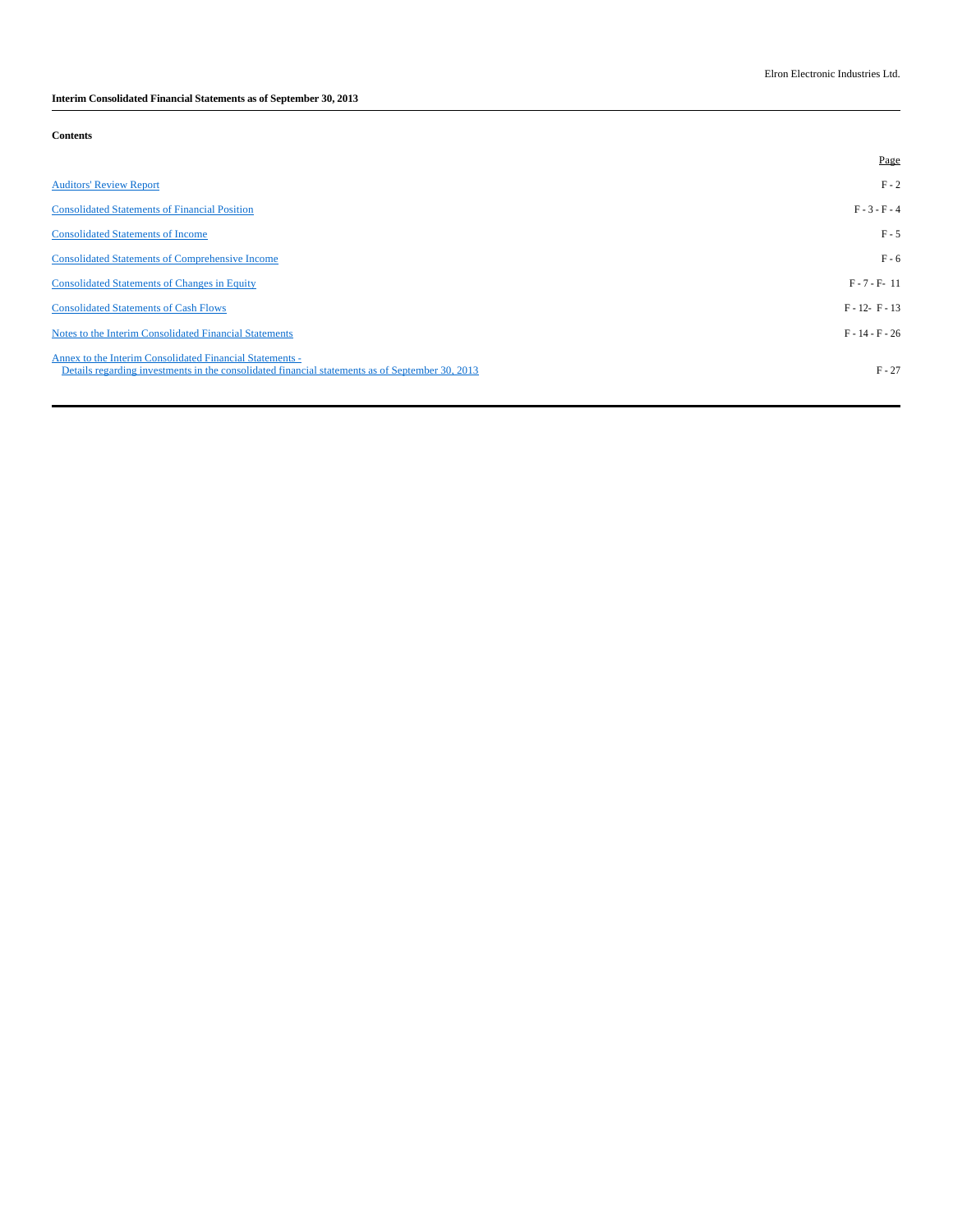

**Kost Forer Gabbay & Kasierer** 3 Aminadav St. Tel-Aviv 6706703, Israel

Tel: +972-3-6232525 Fax: +972-3-5622555 ey.com

### **AUDITORS' REVIEW REPORT**

### **To The Shareholders Of**

## **ELRON ELECTRONIC INDUSTRIES LTD.**

#### **Introduction**

We have reviewed the accompanying financial information of Elron Electronic Industries Ltd. and its subsidiaries ("the Group"), which comprises the condensed consolidated balance sheet as of September 30, 2013 and the related condensed consolidated statements of income, comprehensive income, changes in equity and cash flows for the nine and three months then ended. The Company's board of directors and management are responsible for the preparation and presentation of interim financial information for these periods in accordance with IAS 34, "Interim Financial Reporting". Our responsibility is to express a conclusion on this interim financial information based on our review.

We did not review the condensed interim financial information of certain associate, the investment in which, at equity, amounted to approximately \$65 million as of September 30, 2013, and the Group's share in its earnings amounted to approximately \$3,421 thousand and \$1,937 thousand for the nine and three months then ended, respectively. The condensed interim financial information of this company was reviewed by other auditors, whose review reports have been furnished to us, and our conclusion, insofar as it relates to the financial information in respect of this company, is based on the review reports of the other auditors.

#### **Scope of review**

We conducted our review in accordance with Review Standard 1 of the Institute of Certified Public Accountants in Israel, "Review of Interim Financial Information Performed by the Independent Auditor of the Entity." A review of interim financial information consists of making inquiries, primarily of persons responsible for financial and accounting matters, and applying analytical and other review procedures. A review is substantially less in scope than an audit conducted in accordance with generally accepted auditing standards in Israel and consequently does not enable us to obtain assurance that we would become aware of all significant matters that might be identified in an audit. Accordingly, we do not express an audit opinion.

#### **Conclusion**

Based on our review and the review reports of other auditors, nothing has come to our attention that causes us to believe that the accompanying interim financial information is not prepared, in all material respects, in accordance with IAS 34.

In addition to the abovementioned, based on our review and the review reports of other auditors, nothing has come to our attention that causes us to believe that the accompanying interim financial information does not comply, in all material respects, with the disclosure requirements of Chapter D of the Securities Regulations (Periodic and Immediate Reports), 1970.

Tel-Aviv, Israel **KOST FORER GABBAY & KASIERER**<br>
November 10, 2013<br>
A Member of Ernst & Young Global A Member of Ernst & Young Global

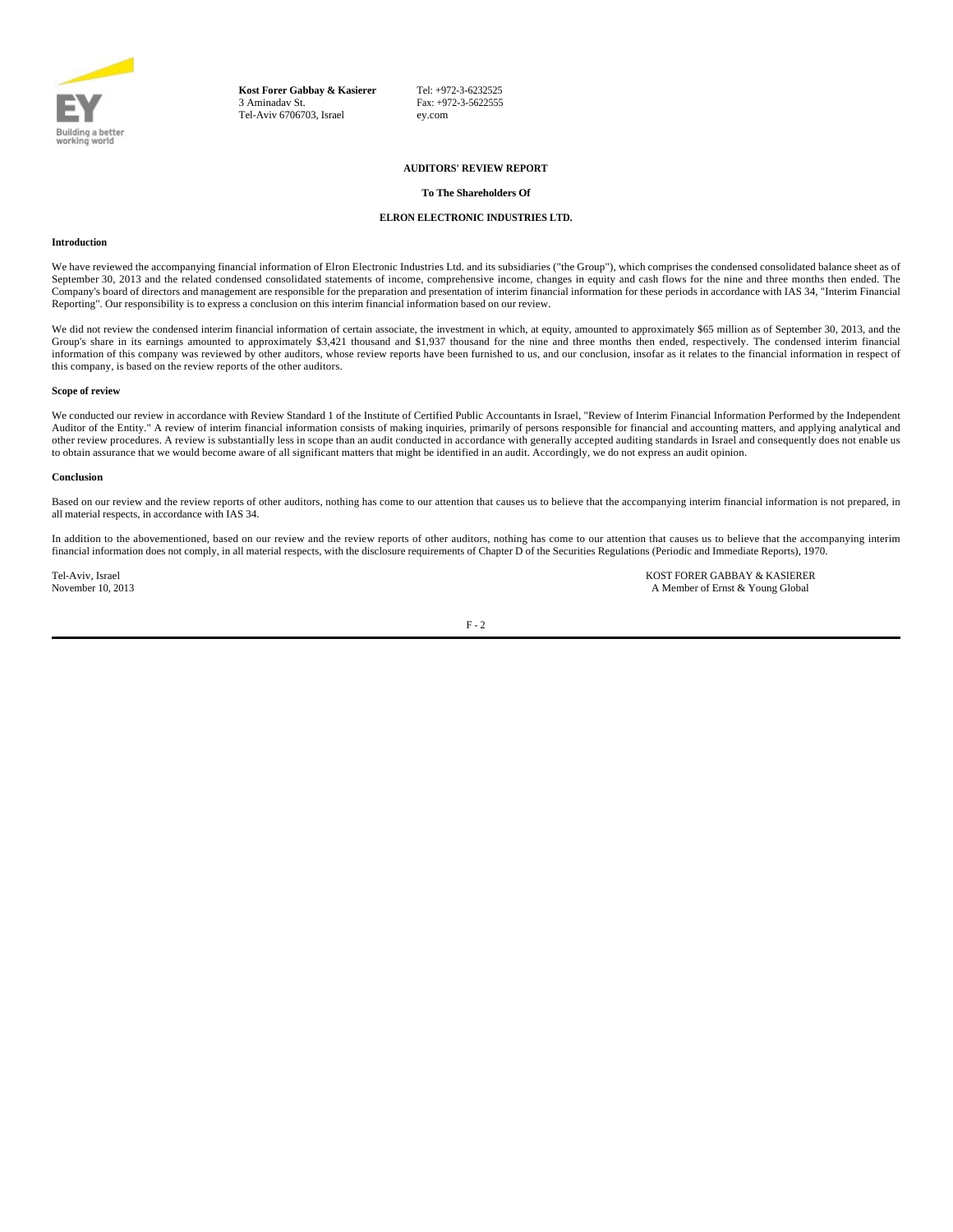## **Consolidated Statements of Financial Position**

|                                          |         | September 30,    |         |
|------------------------------------------|---------|------------------|---------|
|                                          | 2013    | 2012             | 2012    |
|                                          |         | <b>Unaudited</b> |         |
|                                          |         | \$ thousands     |         |
| <b>Current assets</b>                    |         |                  |         |
| Cash and cash equivalents                | 37,617  | 37,515           | 47,525  |
| Other accounts receivable                | 3,837   | 6,444            | 3,834   |
|                                          | 41,454  | 43,959           | 51,359  |
| <b>Non-current assets</b>                |         |                  |         |
| Investments in associates                | 115,834 | 112,535          | 113,217 |
| Other investments measured at fair value | 26,279  | 22,167           | 23,575  |
| Other long-term receivables              | 963     | 775              | 3,832   |
| Property, plant and equipment, net       | 144     | 210              | 177     |
| Intangible assets, net                   | 5,736   | 4,922            | 4,922   |
|                                          | 148,956 | 140,609          | 145,723 |
| <b>Total assets</b>                      | 190,410 | 184,568          | 197,082 |

The accompanying notes are an integral part of the interim consolidated financial statements.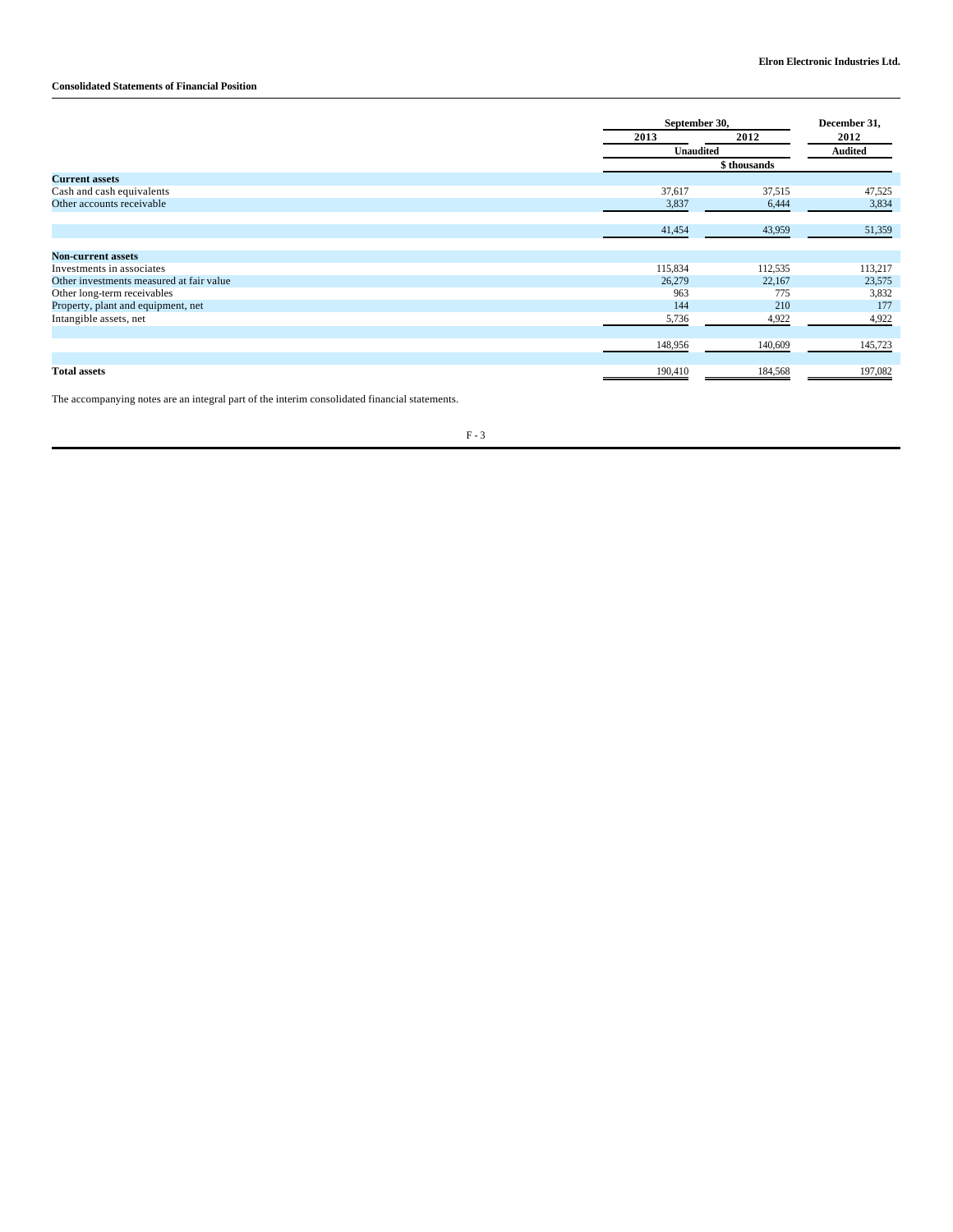## **Consolidated Statements of Financial Position**

|                                                   | September 30, |          | December 31,   |  |
|---------------------------------------------------|---------------|----------|----------------|--|
|                                                   | 2013          | 2012     | 2012           |  |
|                                                   | Unaudited     |          | <b>Audited</b> |  |
|                                                   | \$ thousands  |          |                |  |
| <b>Current liabilities</b>                        |               |          |                |  |
| Trade payables                                    | 164           | 623      | 237            |  |
| Other accounts payable                            | 2,425         | 3,628    | 2,601          |  |
|                                                   | 2,589         | 3,891    | 2,838          |  |
| <b>Long-term liabilities</b>                      |               |          |                |  |
| Long-term loans from banks                        | 4,000         | 4,000    | 4,000          |  |
| Royalty bearing government grants                 | 1,272         | 1,722    | 864            |  |
| Employee benefits                                 | 5             | 5        | $\overline{4}$ |  |
| Long-term taxes                                   | 4,741         | 4,965    | 4,457          |  |
|                                                   | 10,018        | 10,692   | 9,325          |  |
| Equity attributable to the Company's shareholders |               |          |                |  |
| Issued capital                                    | 9,573         | 9,573    | 9,573          |  |
| Share premium                                     | 190,753       | 190,378  | 190,709        |  |
| Capital reserves                                  | (5, 384)      | (9,958)  | (9,868)        |  |
| <b>Accumulated deficit</b>                        | (36, 364)     | (36,503) | (28, 374)      |  |
|                                                   | 158,578       | 153,490  | 162,040        |  |
| <b>Non-controlling interests</b>                  | 19,225        | 16,495   | 22,879         |  |
| <b>Total equity</b>                               | 177,803       | 169,985  | 184,919        |  |
|                                                   | 190,410       | 184,568  | 197,082        |  |

The accompanying notes are an integral part of the interim consolidated financial statements.

| November $10, 2013$     |                                    |                         |                         |
|-------------------------|------------------------------------|-------------------------|-------------------------|
| Date of approval of the | Arie Mientkavich-                  | Ari Bronshtein          | Yaron Elad              |
| financial statements    | Chairman of the Board of Directors | Chief Executive Officer | Vice President &        |
|                         |                                    |                         | Chief Financial Officer |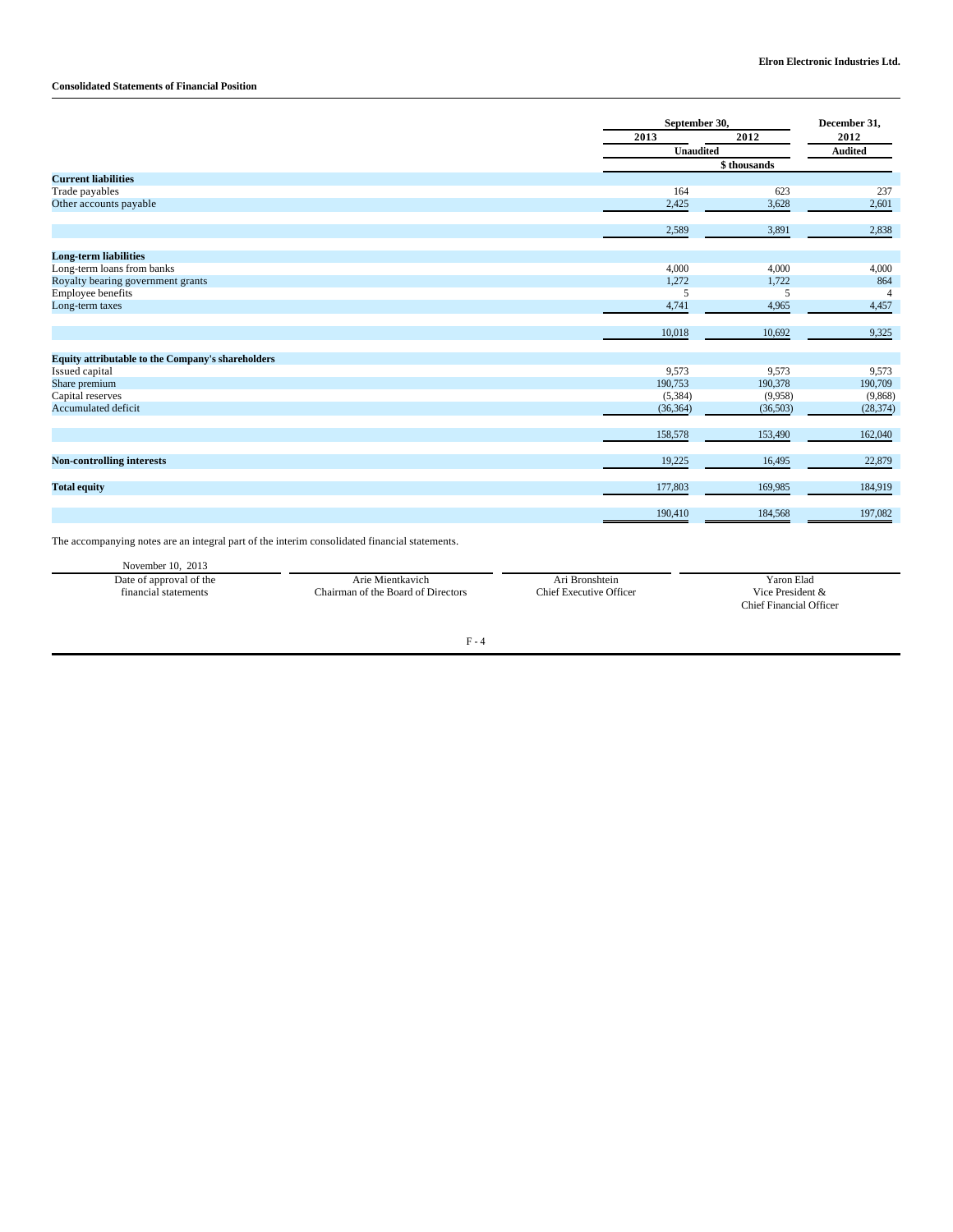## **Consolidated Statements of Income**

|                                                                            | Nine months ended<br>September 30, |           | Three months ended<br>September 30,                    |               | <b>Year ended</b><br>December 31, |
|----------------------------------------------------------------------------|------------------------------------|-----------|--------------------------------------------------------|---------------|-----------------------------------|
|                                                                            | 2013                               | 2012      | 2013                                                   | 2012          | 2012                              |
|                                                                            |                                    | Unaudited |                                                        |               | <b>Audited</b>                    |
|                                                                            |                                    |           | \$ thousands (except for income (loss) per share data) |               |                                   |
| <b>Income</b>                                                              |                                    |           |                                                        |               |                                   |
| Gain from disposal and revaluation of investee companies and changes in    |                                    |           |                                                        |               |                                   |
| holdings, net                                                              | 4,177                              | 19,879    | 1,909                                                  | 3,797         | 39,426                            |
| <b>Financial income</b>                                                    | 661                                | 1,199     | 157                                                    | 282           | 1,241                             |
|                                                                            |                                    |           |                                                        |               |                                   |
|                                                                            | 4,838                              | 21,078    | 2,066                                                  | 4,079         | 40,667                            |
| <b>Cost and expenses</b>                                                   |                                    |           |                                                        |               |                                   |
| Research and development expenses, net                                     | 3,505                              | 4,963     | 1.222                                                  | 1.834         | 6,869                             |
| Selling and marketing expenses                                             | 332                                | 561       | 114                                                    | 297           | 905                               |
| General and administrative expenses                                        | 4,450                              | 5,571     | 1,498                                                  | 1,438         | 7,190                             |
| Equity in losses of associates, net<br><b>Financial</b> expenses           | 6,508<br>479                       | 6.563     | 1,295<br>107                                           | 1,572<br>155  | 8,357                             |
|                                                                            |                                    | 1,989     |                                                        |               | 2,052                             |
| Other expenses (income), net                                               | (3, 496)                           | 514       | (3,513)                                                | 14            | (282)                             |
|                                                                            | 11,778                             | 20,161    | 723                                                    | 5,310         | 25,091                            |
| Income (loss) before taxes on income                                       |                                    | 917       | 1,343                                                  |               |                                   |
|                                                                            | (6,940)                            | 231       |                                                        | (1,231)<br>70 | 15,576<br>262                     |
| Tax benefit (taxes on income)                                              | (39)                               |           | (39)                                                   |               |                                   |
| Net income (loss)                                                          | (6,979)                            | 1,148     | 1,304                                                  | (1,161)       | 15,838                            |
| Attributable to:                                                           |                                    |           |                                                        |               |                                   |
| The Company's shareholders                                                 | (5,927)                            | (3,631)   | 1,706                                                  | (533)         | 4,357                             |
| Non-controlling interests                                                  | (1,052)                            | 4,779     | (402)                                                  | (628)         | 11,481                            |
|                                                                            |                                    |           |                                                        |               |                                   |
|                                                                            | (6,979)                            | 1,148     | 1,304                                                  | (1,161)       | 15,838                            |
| Net income (loss) per share attributable to the Company's shareholders (in |                                    |           |                                                        |               |                                   |
| \$)                                                                        |                                    |           |                                                        |               |                                   |
| Basic and diluted net income (loss) per share                              | (0.21)                             | (0.16)    | 0.04                                                   | (0.03)        | 0.09                              |
|                                                                            |                                    |           |                                                        |               |                                   |

The accompanying notes are an integral part of the interim consolidated financial statements.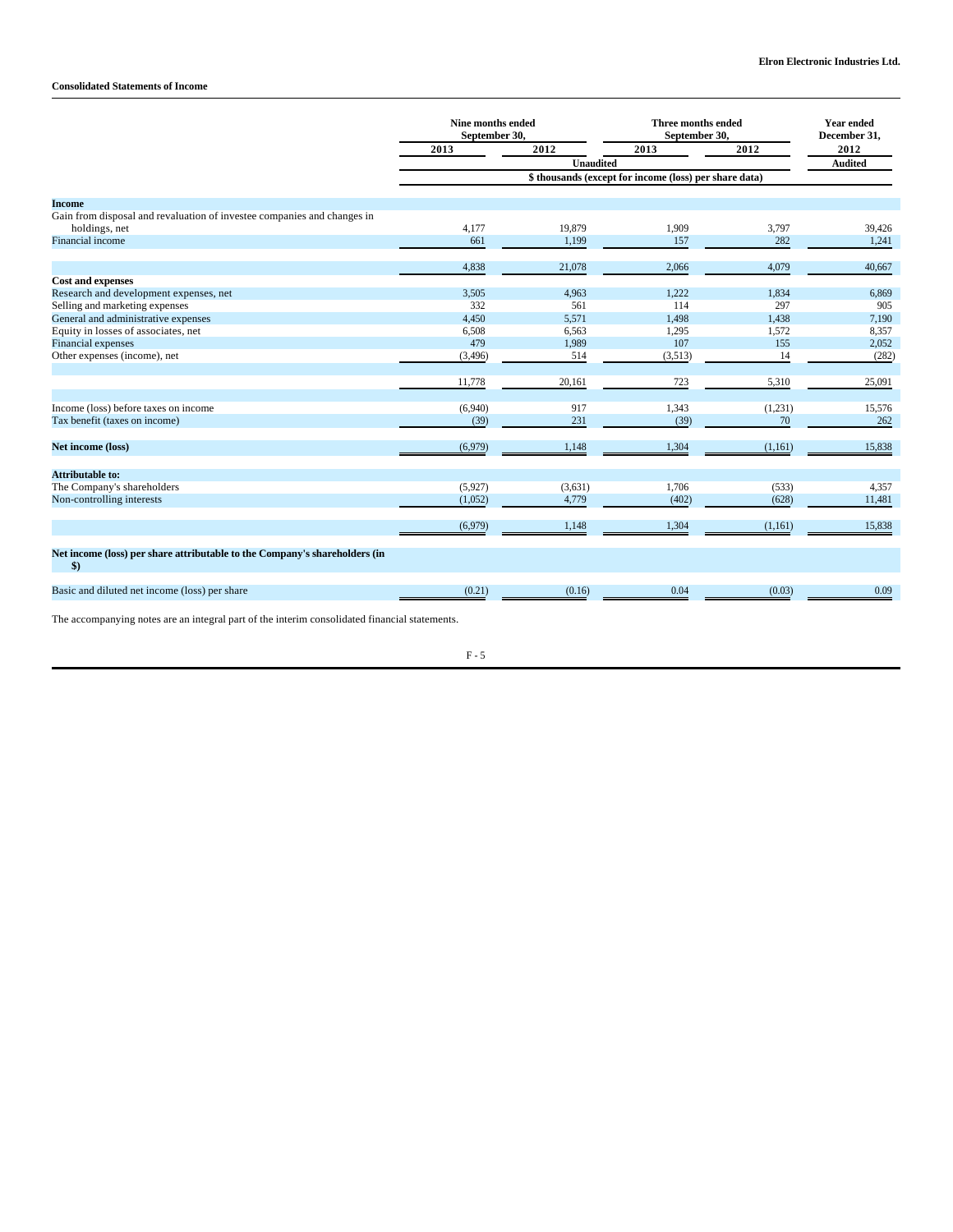## **Consolidated Statements of Comprehensive Income**

|                                                                                                         | Nine months ended<br>September 30, |          | Three months ended<br>September 30, |         | <b>Year ended</b><br>December 31, |
|---------------------------------------------------------------------------------------------------------|------------------------------------|----------|-------------------------------------|---------|-----------------------------------|
|                                                                                                         | 2013                               | 2012     | 2013                                | 2012    | 2012                              |
|                                                                                                         | <b>Unaudited</b>                   |          |                                     |         | <b>Audited</b>                    |
|                                                                                                         |                                    |          | \$thousands                         |         |                                   |
| Net income (loss)                                                                                       | (6,979)                            | 1.148    | 1,304                               | (1,161) | 15.838                            |
| Other comprehensive income (loss) (after tax)                                                           |                                    |          |                                     |         |                                   |
| Amounts that would never be reclassified to profit or loss:                                             |                                    |          |                                     |         |                                   |
| Loss from financial assets measured at fair value through other<br>comprehensive income, net            | (468)                              | (1,380)  | (39)                                | (47)    | (1,313)                           |
| Group's share of other comprehensive income, net, of companies accounted<br>for under the equity method |                                    |          |                                     |         | 164                               |
| Total loss that would never be reclassified to profit or loss                                           | (468)                              | (1,380)  | (39)                                | (47)    | (1, 149)                          |
| Amounts that are classified or may be reclassified to profit or loss under<br>certain conditions:       |                                    |          |                                     |         |                                   |
| Foreign currency translation differences for foreign operations                                         |                                    | (54)     |                                     | (1)     | (54)                              |
| Foreign currency translation differences charged to the statement of income                             |                                    |          |                                     |         |                                   |
| upon disposal of foreign operations                                                                     |                                    | 68       |                                     | 68      | 80                                |
| Total gain that would be reclassified to profit or loss                                                 |                                    | 14       |                                     | 67      | 26                                |
| Total other comprehensive income (loss)                                                                 | (468)                              | (1, 366) | (39)                                | 20      | (1,123)                           |
| <b>Total comprehensive income (loss)</b>                                                                | (7, 447)                           | (218)    | 1,265                               | (1,141) | 14,715                            |
| Attributable to:                                                                                        |                                    |          |                                     |         |                                   |
| Company's shareholders                                                                                  | (6, 395)                           | (4,994)  | 1,667                               | (513)   | 3,214                             |
| Non-controlling interests                                                                               | (1,052)                            | 4,776    | (402)                               | (628)   | 11,501                            |
|                                                                                                         | (7, 447)                           | (218)    | 1,265                               | (1,141) | 14,715                            |

The accompanying notes are an integral part of the interim consolidated financial statements.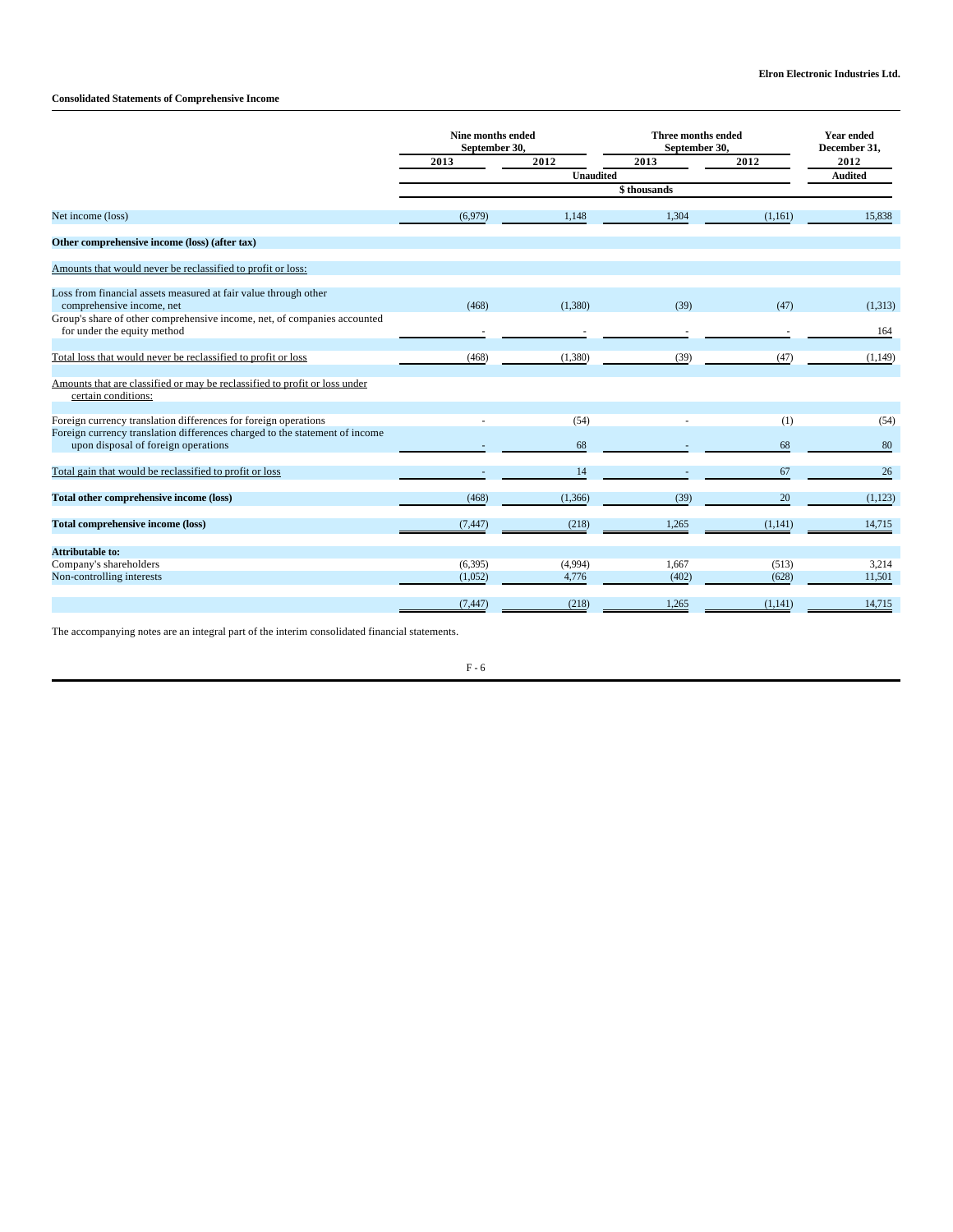|                                                                                                                                                                      |                          | <b>Attributable to the Company's shareholders</b> |                                                                           |                                                                                                                        |                                                                                                                        |                                                               |                               |              |                                  |                        |  |
|----------------------------------------------------------------------------------------------------------------------------------------------------------------------|--------------------------|---------------------------------------------------|---------------------------------------------------------------------------|------------------------------------------------------------------------------------------------------------------------|------------------------------------------------------------------------------------------------------------------------|---------------------------------------------------------------|-------------------------------|--------------|----------------------------------|------------------------|--|
|                                                                                                                                                                      | <b>Issued</b><br>capital | <b>Share</b><br>premium                           | Capital<br>reserve for<br>transaction<br>with<br>controlling<br>interests | Capital<br>reserve<br>for financial<br>assets<br>measured at<br>fair value<br>through other<br>comprehensive<br>income | Capital<br>reserve<br>from<br>transactions<br>with non-<br>controlling<br>interests<br><b>Unaudited</b><br>\$thousands | <b>Accumulated</b><br>deficit from<br>share based<br>payments | <b>Accumulated</b><br>deficit | <b>Total</b> | Non-<br>controlling<br>interests | <b>Total</b><br>equity |  |
| <b>Balance at January 1, 2013 (Audited)</b>                                                                                                                          | 9,573                    | 190,709                                           | 351                                                                       | (11, 326)                                                                                                              | 1,107                                                                                                                  | 391                                                           | (28, 765)                     | 162,040      | 22,879                           | 184,919                |  |
| Total comprehensive loss<br>Share-based payments in respect of<br>awards issued by subsidiaries                                                                      |                          |                                                   |                                                                           | (468)                                                                                                                  |                                                                                                                        |                                                               | (5,927)                       | (6,395)      | (1,052)<br>(61)                  | (7, 447)<br>(61)       |  |
| Change in non-controlling<br>interests subsequent to the<br>transfer of the investment in<br>Navitrio to RDC (see Note 3.C)<br>Non-controlling interests created due |                          |                                                   |                                                                           |                                                                                                                        | 2.172                                                                                                                  |                                                               |                               | 2,172        | (2,172)                          |                        |  |
| to initially consolidated company<br>Change in non-controlling interests in                                                                                          |                          |                                                   |                                                                           |                                                                                                                        |                                                                                                                        |                                                               |                               |              | 348                              | 348                    |  |
| consolidated company<br>Expiration of share-based payments                                                                                                           |                          |                                                   |                                                                           |                                                                                                                        | 717                                                                                                                    | (379)                                                         | 379                           | 717          | (717)                            |                        |  |
| Exercise of options into shares of the<br>Company                                                                                                                    | $-$ *)                   | 44                                                |                                                                           |                                                                                                                        |                                                                                                                        | (12)                                                          | 12                            | 44           |                                  | 44                     |  |
| Sale of financial assets measured at<br>fair value through other<br>comprehensive income                                                                             |                          |                                                   |                                                                           | 2,063                                                                                                                  |                                                                                                                        |                                                               | (2,063)                       |              |                                  |                        |  |
| Balance at September 30, 2013                                                                                                                                        | 9,573                    | 190,753                                           | 351                                                                       | (9, 731)                                                                                                               | 3,996                                                                                                                  |                                                               | (36, 364)                     | 158,578      | 19,225                           | 177,803                |  |

\*) Amount less than \$1 thousand.

The accompanying notes are an integral part of the interim consolidated financial statements.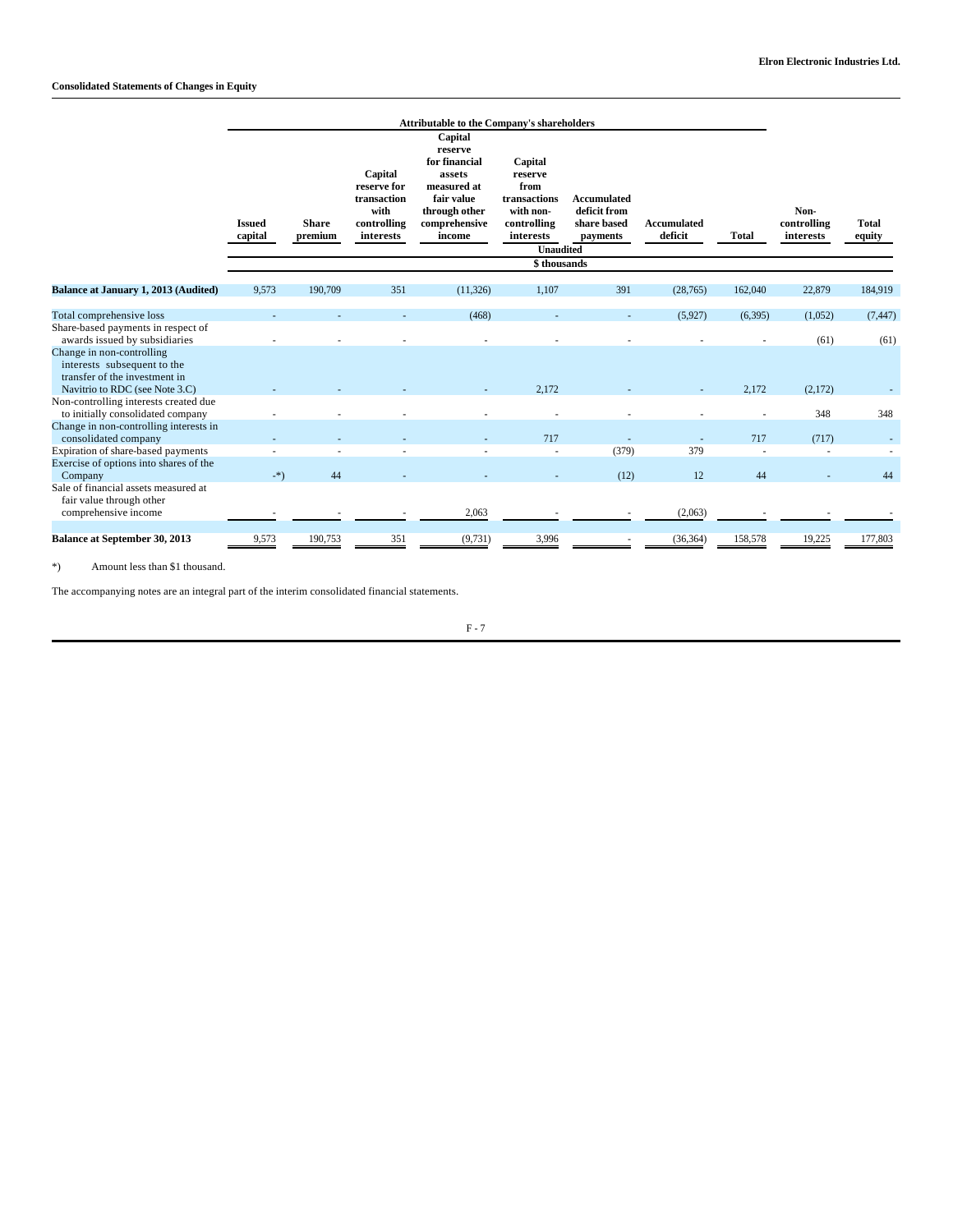## **Consolidated Statements of Changes in Equity (Cont.)**

|                                                                                      | <b>Attributable to the Company's shareholders</b> |                         |                                                                           |                                                                                                                        |                                                          |                                                                                                                 |                                                        |                               |              |                                  |                        |
|--------------------------------------------------------------------------------------|---------------------------------------------------|-------------------------|---------------------------------------------------------------------------|------------------------------------------------------------------------------------------------------------------------|----------------------------------------------------------|-----------------------------------------------------------------------------------------------------------------|--------------------------------------------------------|-------------------------------|--------------|----------------------------------|------------------------|
|                                                                                      | <b>Issued</b><br>capital                          | <b>Share</b><br>premium | Capital<br>reserve for<br>transaction<br>with<br>controlling<br>interests | Capital<br>reserve<br>for financial<br>assets<br>measured at<br>fair value<br>through other<br>comprehensive<br>income | Capital<br>reserve<br>from<br>translation<br>differences | Capital<br>reserve<br>from<br>transactions<br>with non-<br>controlling<br>interests<br>Unaudited<br>\$thousands | Accumulated<br>deficit from<br>share based<br>payments | <b>Accumulated</b><br>deficit | <b>Total</b> | Non-<br>controlling<br>interests | <b>Total</b><br>equity |
|                                                                                      |                                                   |                         |                                                                           |                                                                                                                        |                                                          |                                                                                                                 |                                                        |                               |              |                                  |                        |
| <b>Balance at January 1,</b><br>2012 (audited)                                       | 9,573                                             | 190,378                 | 351                                                                       | (10,013)                                                                                                               | (29)                                                     | 1,221                                                                                                           | 1,175                                                  | (19,047)                      | 173,609      | 20,474                           | 194,083                |
| Total comprehensive<br>income (loss)<br>Share-based payments<br>in respect of awards |                                                   |                         |                                                                           | (1,380)                                                                                                                | 17                                                       |                                                                                                                 |                                                        | (3,631)                       | (4,994)      | 4,776                            | (218)                  |
| issued by<br>subsidiaries                                                            |                                                   |                         |                                                                           |                                                                                                                        |                                                          |                                                                                                                 |                                                        |                               |              | 405                              | 405                    |
| Expiration of share-<br>based payment<br>instruments                                 |                                                   |                         |                                                                           |                                                                                                                        |                                                          |                                                                                                                 | (695)                                                  | 695                           |              |                                  |                        |
| Purchase of shares of<br>subsidiary from<br>non-controlling                          |                                                   |                         |                                                                           |                                                                                                                        |                                                          |                                                                                                                 |                                                        |                               |              |                                  |                        |
| interests<br>Investment in                                                           |                                                   |                         |                                                                           |                                                                                                                        |                                                          | (303)                                                                                                           |                                                        |                               | (303)        | (111)                            | (414)                  |
| subsidiary by RDC                                                                    |                                                   |                         |                                                                           |                                                                                                                        |                                                          | 178                                                                                                             |                                                        |                               | 178          | (178)                            |                        |
| Dividend to equity<br>holders of the<br>Company                                      |                                                   |                         |                                                                           |                                                                                                                        |                                                          |                                                                                                                 |                                                        | (15,000)                      | (15,000)     | $\sim$                           | (15,000)               |
| Dividend paid by a<br>subsidiary to non-<br>controlling interests                    |                                                   |                         |                                                                           |                                                                                                                        |                                                          |                                                                                                                 |                                                        |                               |              | (8, 871)                         | (8, 871)               |
| <b>Balance at September</b><br>30, 2012                                              | 9,573                                             | 190,378                 | 351                                                                       | (11, 393)                                                                                                              | (12)                                                     | 1,096                                                                                                           | 480                                                    | (36,983)                      | 153,490      | 16,495                           | 169,985                |

The accompanying notes are an integral part of the interim consolidated financial statements.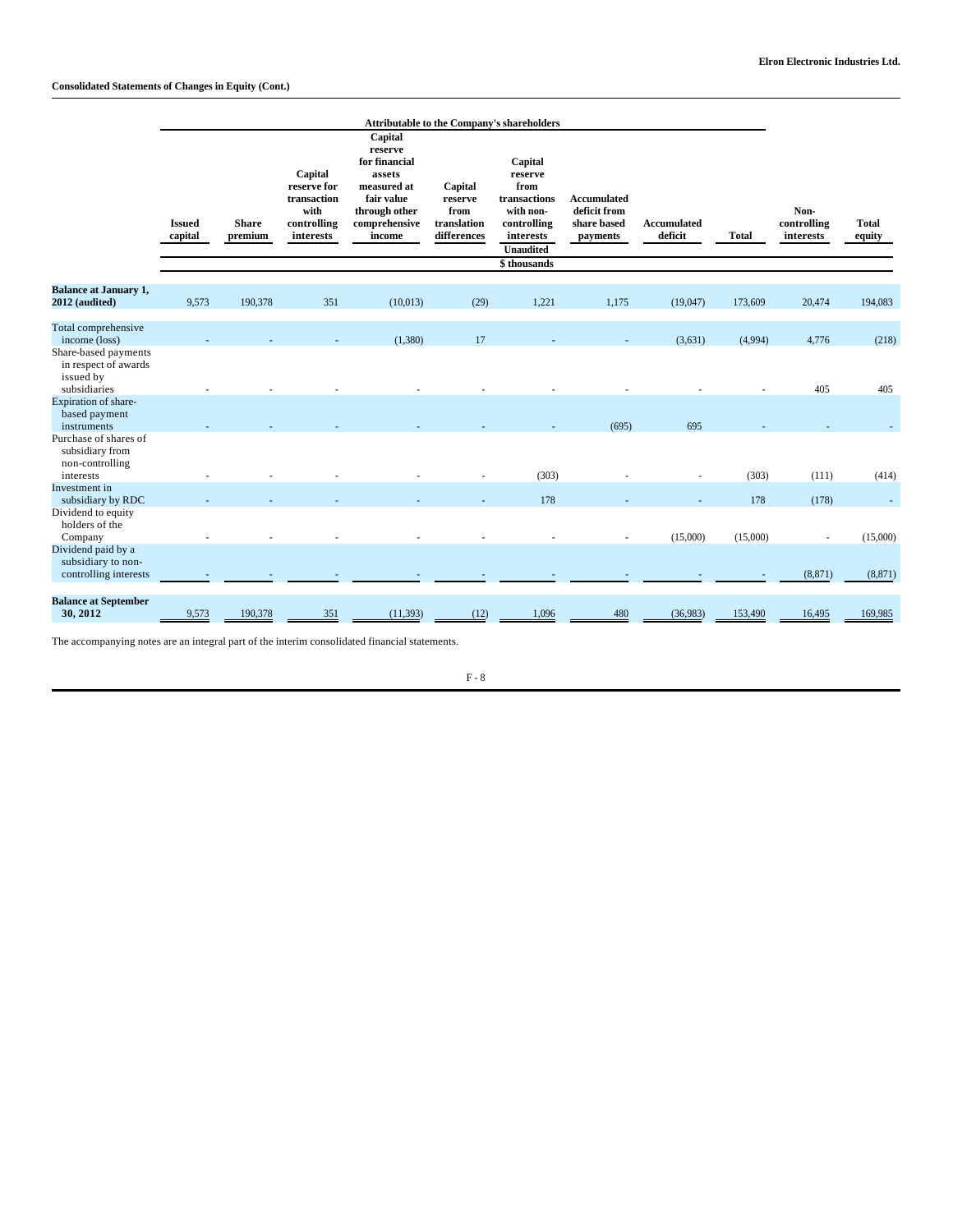## **Consolidated Statements of Changes in Equity (Cont.)**

|                                                                                                                                                     |                          |                         |                                                                              | Attributable to the Company's shareholders                                                                                   |                                                                                                                        |                        |              |                                  |                        |
|-----------------------------------------------------------------------------------------------------------------------------------------------------|--------------------------|-------------------------|------------------------------------------------------------------------------|------------------------------------------------------------------------------------------------------------------------------|------------------------------------------------------------------------------------------------------------------------|------------------------|--------------|----------------------------------|------------------------|
|                                                                                                                                                     | <b>Issued</b><br>capital | <b>Share</b><br>premium | Capital<br>reserve<br>for<br>transaction<br>with<br>controlling<br>interests | Capital<br>reserve<br>for financial<br>assets<br>measured at<br>fair value<br>through other<br>$\bf comprehensive$<br>income | Capital<br>reserve<br>from<br>transactions<br>with non-<br>controlling<br>interests<br><b>Unaudited</b><br>\$thousands | Accumulated<br>deficit | <b>Total</b> | Non-<br>controlling<br>interests | <b>Total</b><br>equity |
| <b>Balance at July 1,</b><br>2013                                                                                                                   | 9,573                    | 190,753                 | 351                                                                          | (11, 755)                                                                                                                    | 1,824                                                                                                                  | (36,007)               | 154,739      | 21,490                           | 176,229                |
| Total comprehensive<br>income (loss)<br>Share-based<br>payments in<br>respect of awards<br>issued by                                                |                          |                         |                                                                              | (39)                                                                                                                         |                                                                                                                        | 1,706                  | 1,667        | (402)                            | 1,265                  |
| subsidiaries<br>Change in non-<br>controlling<br>interests subseque<br>to the transfer of<br>the investment in<br>Navitrio to RDC<br>(see Note 3.C) |                          |                         |                                                                              |                                                                                                                              | 2,172                                                                                                                  |                        | 2,172        | (39)<br>(2,172)                  | (39)                   |
| Non-controlling<br>interests created<br>due to initially<br>consolidated<br>company                                                                 |                          |                         |                                                                              |                                                                                                                              |                                                                                                                        |                        |              | 348                              | 348                    |
| Sale of financial<br>assets measured at<br>fair value through<br>other<br>comprehensive<br>income                                                   |                          |                         |                                                                              | 2,063                                                                                                                        |                                                                                                                        | (2,063)                |              |                                  |                        |
| <b>Balance</b> at<br>September 30, 2013                                                                                                             | 9,573                    | 190,753                 | 351                                                                          | (9, 731)                                                                                                                     | 3,996                                                                                                                  | (36, 364)              | 158,578      | 19,225                           | 177,803                |

The accompanying notes are an integral part of the interim consolidated financial statements.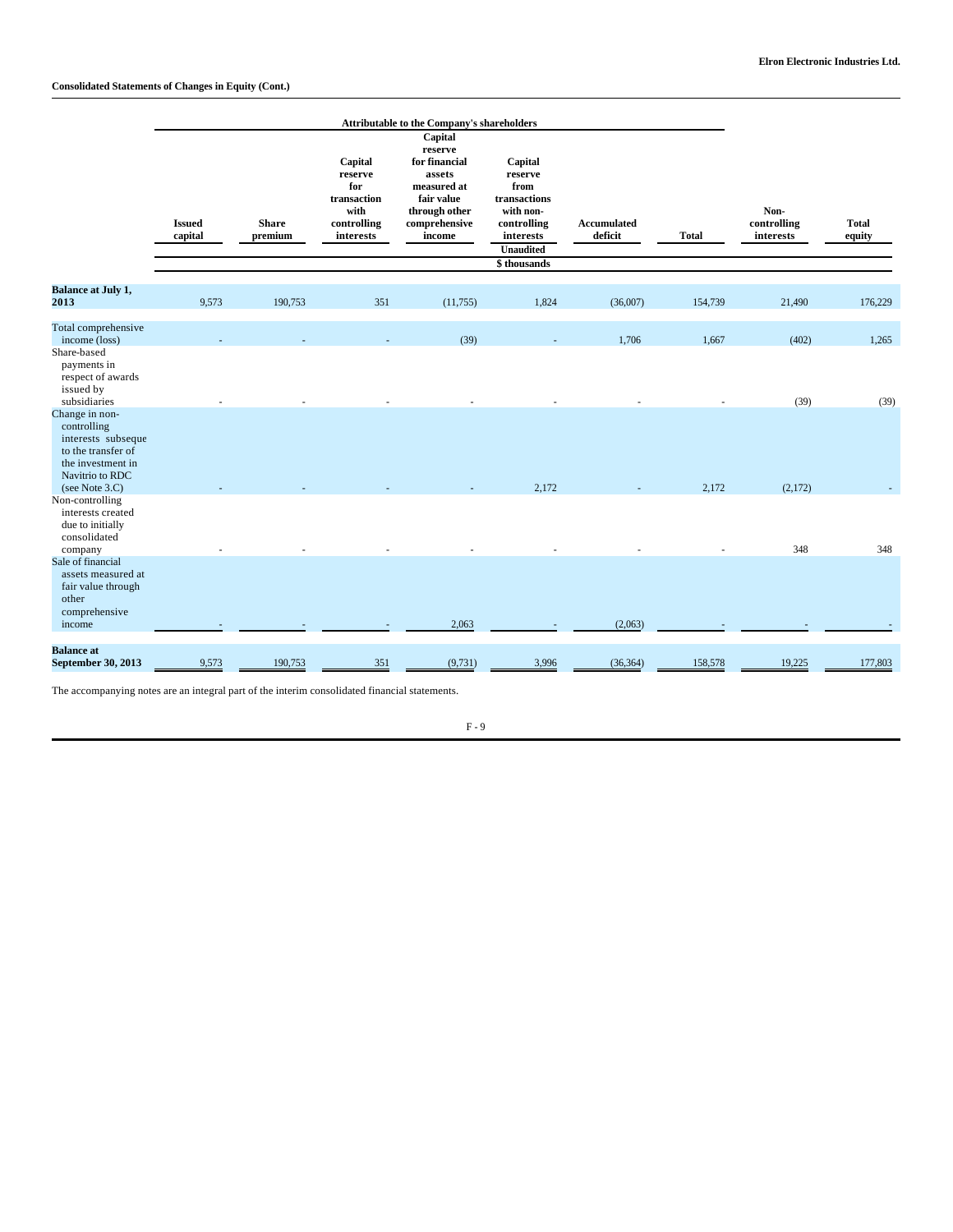## **Consolidated Statements of Changes in Equity (Cont.)**

|                                                                           |                          |                         |                                                                           |                                                                                                                        |                                                          | <b>Attributable to the Company's shareholders</b>                                                |                                                               |                        |              |                                  |                        |
|---------------------------------------------------------------------------|--------------------------|-------------------------|---------------------------------------------------------------------------|------------------------------------------------------------------------------------------------------------------------|----------------------------------------------------------|--------------------------------------------------------------------------------------------------|---------------------------------------------------------------|------------------------|--------------|----------------------------------|------------------------|
|                                                                           | <b>Issued</b><br>capital | <b>Share</b><br>premium | Capital<br>reserve for<br>transaction<br>with<br>controlling<br>interests | Capital<br>reserve<br>for financial<br>assets<br>measured at<br>fair value<br>through other<br>comprehensive<br>income | Capital<br>reserve<br>from<br>translation<br>differences | Capital<br>reserve<br>from<br>transactions<br>with non-<br>controlling<br>interests<br>Unaudited | <b>Accumulated</b><br>deficit from<br>share based<br>payments | Accumulated<br>deficit | <b>Total</b> | Non-<br>controlling<br>interests | <b>Total</b><br>equity |
|                                                                           |                          |                         |                                                                           |                                                                                                                        |                                                          | \$ thousands                                                                                     |                                                               |                        |              |                                  |                        |
| <b>Balance at July 1,</b><br>2012                                         | 9,573                    | 190,378                 | 351                                                                       | (11, 346)                                                                                                              | (79)                                                     | 1,035                                                                                            | 480                                                           | (36, 450)              | 153,942      | 17,115                           | 171,057                |
| Total comprehensive<br>income (loss)                                      |                          |                         |                                                                           | (47)                                                                                                                   | 67                                                       |                                                                                                  |                                                               | (533)                  | (513)        | (628)                            | (1, 141)               |
| Share-based payments<br>in respect of awards<br>issued by<br>subsidiaries |                          |                         |                                                                           |                                                                                                                        |                                                          |                                                                                                  |                                                               |                        |              | 69                               | 69                     |
| Investment in<br>subsidiary by RDC                                        |                          |                         |                                                                           |                                                                                                                        |                                                          | 61                                                                                               |                                                               |                        | 61           | (61)                             |                        |
| <b>Balance at September</b><br>30, 2012                                   | 9,573                    | 190,378                 | 351                                                                       | (11, 393)                                                                                                              | (12)                                                     | 1,096                                                                                            | 480                                                           | (36,983)               | 153,490      | 16,495                           | 169,985                |

The accompanying notes are an integral part of the interim consolidated financial statements.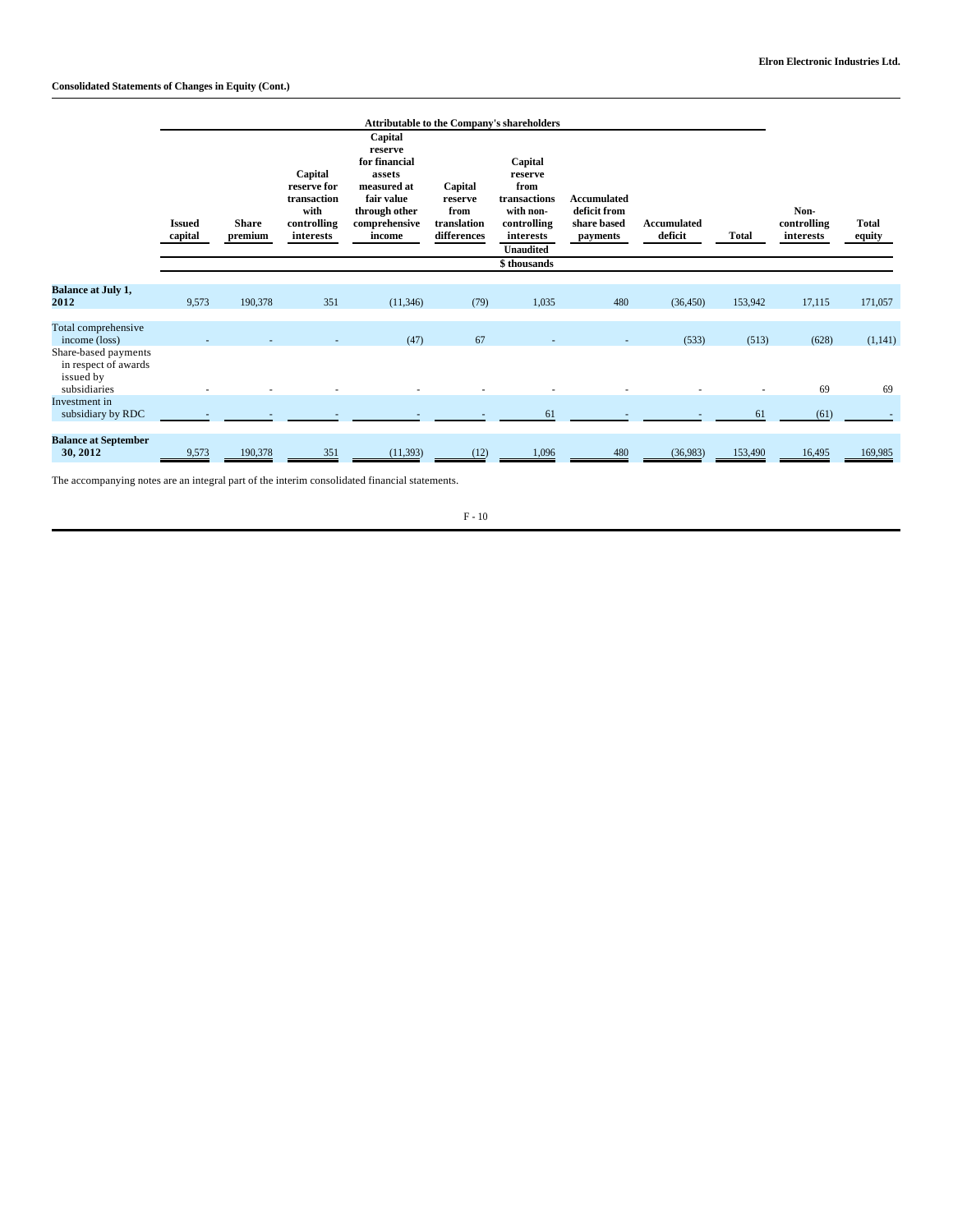|                                                                                                    |                          | <b>Attributable to the Company's shareholders</b> |                                                                           |                                                                                                                        |                                                          |                                                                                                       |                                                               |                        |              |                                  |                        |
|----------------------------------------------------------------------------------------------------|--------------------------|---------------------------------------------------|---------------------------------------------------------------------------|------------------------------------------------------------------------------------------------------------------------|----------------------------------------------------------|-------------------------------------------------------------------------------------------------------|---------------------------------------------------------------|------------------------|--------------|----------------------------------|------------------------|
|                                                                                                    | <b>Issued</b><br>capital | <b>Share</b><br>premium                           | Capital<br>reserve for<br>transaction<br>with<br>controlling<br>interests | Capital<br>reserve<br>for financial<br>assets<br>measured at<br>fair value<br>through other<br>comprehensive<br>income | Capital<br>reserve<br>from<br>translation<br>differences | Capital<br>reserve<br>from<br>transactions<br>with non-<br>controlling<br>interests<br><b>Audited</b> | <b>Accumulated</b><br>deficit from<br>share based<br>payments | Accumulated<br>deficit | <b>Total</b> | Non-<br>controlling<br>interests | <b>Total</b><br>equity |
|                                                                                                    |                          |                                                   |                                                                           |                                                                                                                        |                                                          | \$thousands                                                                                           |                                                               |                        |              |                                  |                        |
| <b>Balance at January 1,</b><br>2012                                                               | 9,573                    | 190,378                                           | 351                                                                       | (10,013)                                                                                                               | (29)                                                     | 1,221                                                                                                 | 1,175                                                         | (19,047)               | 173,609      | 20,474                           | 194,083                |
| Total comprehensive<br>income (loss)<br>Share-based payments                                       |                          |                                                   |                                                                           | (1,313)                                                                                                                | 29                                                       |                                                                                                       |                                                               | 4,498                  | 3,214        | 11,501                           | 14,715                 |
| in respect of awards<br>issued by<br>subsidiaries                                                  |                          |                                                   |                                                                           |                                                                                                                        |                                                          |                                                                                                       |                                                               |                        |              | 492                              | 492                    |
| <b>Exercise of options</b><br>into shares in a<br>subsidiary                                       |                          |                                                   |                                                                           |                                                                                                                        |                                                          | 11                                                                                                    |                                                               |                        | 11           | 11                               | 22                     |
| Expiration of share-<br>based payments<br>Exercise of options                                      |                          |                                                   |                                                                           |                                                                                                                        |                                                          | ÷                                                                                                     | (695)                                                         | 695                    |              |                                  | ÷.                     |
| into shares of the<br>Company                                                                      | $-$ *)                   | 331                                               |                                                                           |                                                                                                                        |                                                          |                                                                                                       | (89)                                                          | 89                     | 331          |                                  | 331                    |
| Purchase of shares of<br>subsidiary from<br>non-controlling                                        |                          |                                                   |                                                                           |                                                                                                                        |                                                          |                                                                                                       |                                                               |                        |              |                                  |                        |
| interests<br>Dividend to equity<br>holders of the                                                  |                          |                                                   |                                                                           |                                                                                                                        |                                                          | (303)                                                                                                 |                                                               |                        | (303)        | (111)                            | (414)                  |
| Company<br>Dividend paid by a<br>subsidiary to non-                                                |                          |                                                   |                                                                           |                                                                                                                        |                                                          |                                                                                                       |                                                               | (15,000)               | (15,000)     | ÷,                               | (15,000)               |
| controlling interests<br>Change in non-<br>controlling interests<br>due to sale of a<br>subsidiary |                          |                                                   |                                                                           |                                                                                                                        |                                                          |                                                                                                       |                                                               |                        |              | (8, 871)<br>(439)                | (8, 871)<br>(439)      |
| Investment in<br>subsidiary by RDC                                                                 |                          |                                                   |                                                                           |                                                                                                                        |                                                          | 178                                                                                                   |                                                               |                        | 178          | (178)                            |                        |
| <b>Balance at December</b><br>31, 2012                                                             | 9,573                    | 190,709                                           | 351                                                                       | (11, 326)                                                                                                              |                                                          | 1,107                                                                                                 | 391                                                           | (28, 765)              | 162,040      | 22,879                           | 184,919                |

\*) Amount less than \$1 thousand.

The accompanying notes are an integral part of the interim consolidated financial statements.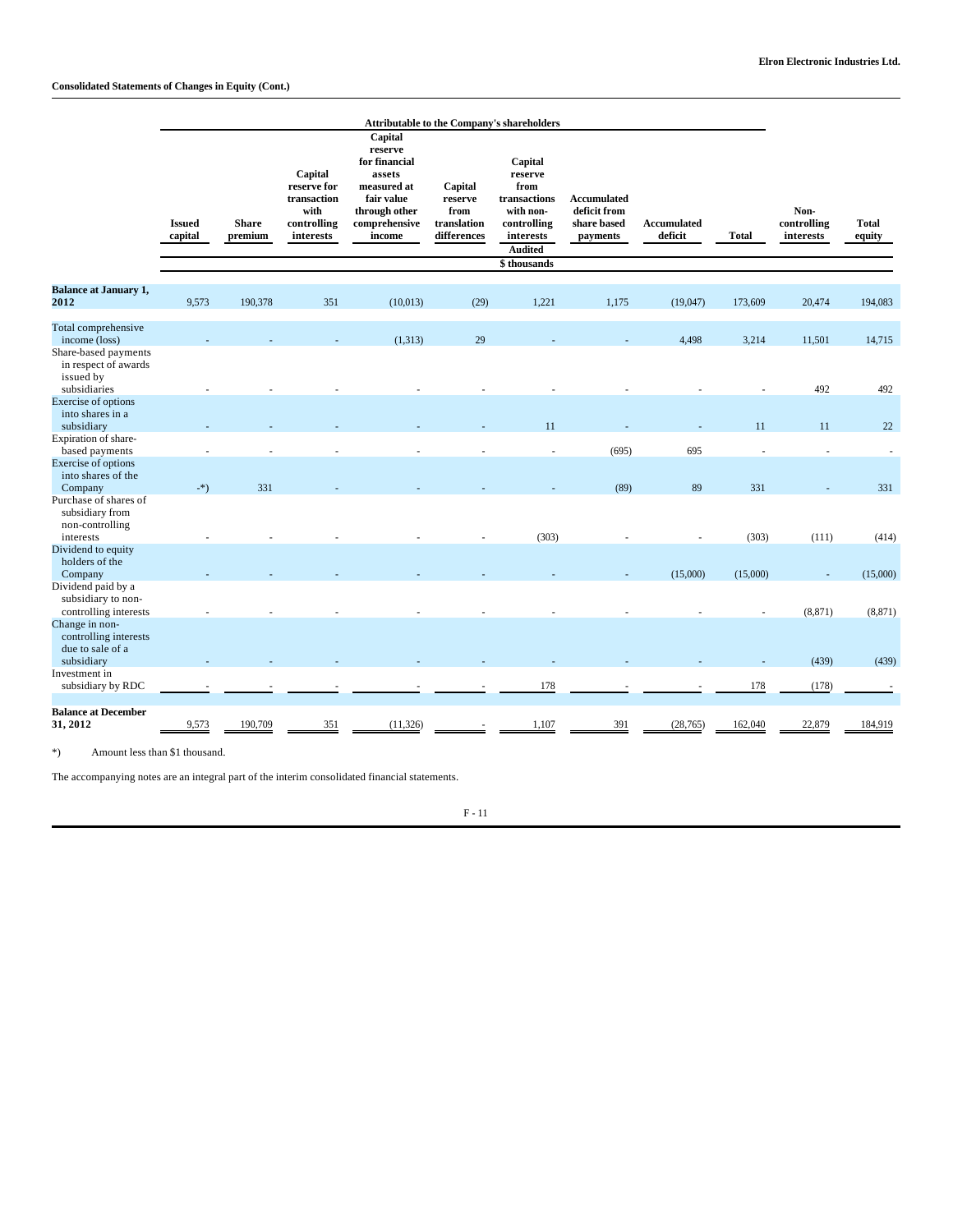## **Consolidated Statements of Cash Flows**

|                                                                                         | Nine months ended<br>September 30, |                  | <b>Three months ended</b><br>September 30, |          | <b>Year ended</b><br>December 31, |
|-----------------------------------------------------------------------------------------|------------------------------------|------------------|--------------------------------------------|----------|-----------------------------------|
|                                                                                         | 2013                               | 2012             | 2013                                       | 2012     | 2012                              |
|                                                                                         |                                    | <b>Unaudited</b> |                                            |          | <b>Audited</b>                    |
|                                                                                         |                                    |                  |                                            |          |                                   |
| <b>Cash flows from operating activities</b>                                             |                                    |                  |                                            |          |                                   |
| Net income (loss)                                                                       | (6,979)                            | 1,148            | 1,304                                      | (1, 161) | 15.838                            |
|                                                                                         |                                    |                  |                                            |          |                                   |
| Adjustments to reconcile net income (loss) to net cash used in operating<br>activities: |                                    |                  |                                            |          |                                   |
| Adjustments to the profit or loss items:                                                |                                    |                  |                                            |          |                                   |
|                                                                                         |                                    |                  |                                            |          |                                   |
| Depreciation and amortization                                                           | 63                                 | 66               | 16                                         | 21       | 83                                |
| Financial income, net                                                                   | (494)                              | (184)            | (118)                                      | (119)    | (299)                             |
| Stock based compensation and changes in liability in respect of options                 | (94)                               | 379              | (51)                                       | 59       | 454                               |
| Gain from cancellation of impairment in financial assets (see also Note 3.E)            | (3,522)                            |                  | (3,522)                                    | ÷,       |                                   |
| Change in fair value of financial assets measured at fair value                         | ÷.                                 | 1,407            | L.                                         | 90       | 1,407                             |
| Gain from disposal and revaluation of investee companies and changes in                 |                                    |                  |                                            |          |                                   |
| holdings, net                                                                           | (4,177)                            | (19, 879)        | (1,909)                                    | (3,797)  | (39, 426)                         |
| Equity in losses of associates, net                                                     | 6,508                              | 6,563            | 1,295                                      | 1,572    | 8,357                             |
| Taxes on income (tax benefit)                                                           | 39                                 | (231)            | 39                                         | (70)     | (262)                             |
| Other                                                                                   | (110)                              | (592)            | (44)                                       | (308)    | (485)                             |
|                                                                                         | (1,787)                            | (12, 471)        | (4,294)                                    | (2, 552) | (30, 171)                         |
| Changes in assets and liabilities:                                                      |                                    |                  |                                            |          |                                   |
| Decrease in other accounts receivables                                                  | 189                                | 644              | 103                                        | 260      | 449                               |
| Decrease in inventories                                                                 |                                    | 99               |                                            |          | 99                                |
| Increase (decrease) in liabilities in respect of government grants                      | 42                                 | (429)            | 28                                         | (172)    | (507)                             |
| Increase (decrease) in trade payables                                                   | (83)                               | (33)             | (12)                                       | 58       | (165)                             |
| Decrease in other accounts payables                                                     | (319)                              | (1,264)          | (89)                                       | (1,292)  | (1,306)                           |
|                                                                                         | (171)                              | (983)            | 30                                         | (1, 146) | (1, 430)                          |
| Cash paid and received during the period for:                                           |                                    |                  |                                            |          |                                   |
|                                                                                         |                                    |                  |                                            |          |                                   |
| Taxes paid                                                                              |                                    | (1, 455)         |                                            | (1, 455) | (2,170)                           |
| Taxes received                                                                          |                                    | 1,734            |                                            | 1.734    | 1,734                             |
| Interest paid                                                                           | (128)                              | (132)            | (45)                                       | (43)     | (174)                             |
| Interest received                                                                       | 202                                | 316              | 54                                         | 162      | 473                               |
|                                                                                         | 74                                 | 463              | 9                                          | 398      | (137)                             |
| Net cash used in operating activities                                                   | (8, 863)                           | (11, 843)        | (2,951)                                    | (4, 461) | (15,900)                          |
|                                                                                         |                                    |                  |                                            |          |                                   |

The accompanying notes are an integral part of the interim consolidated financial statements.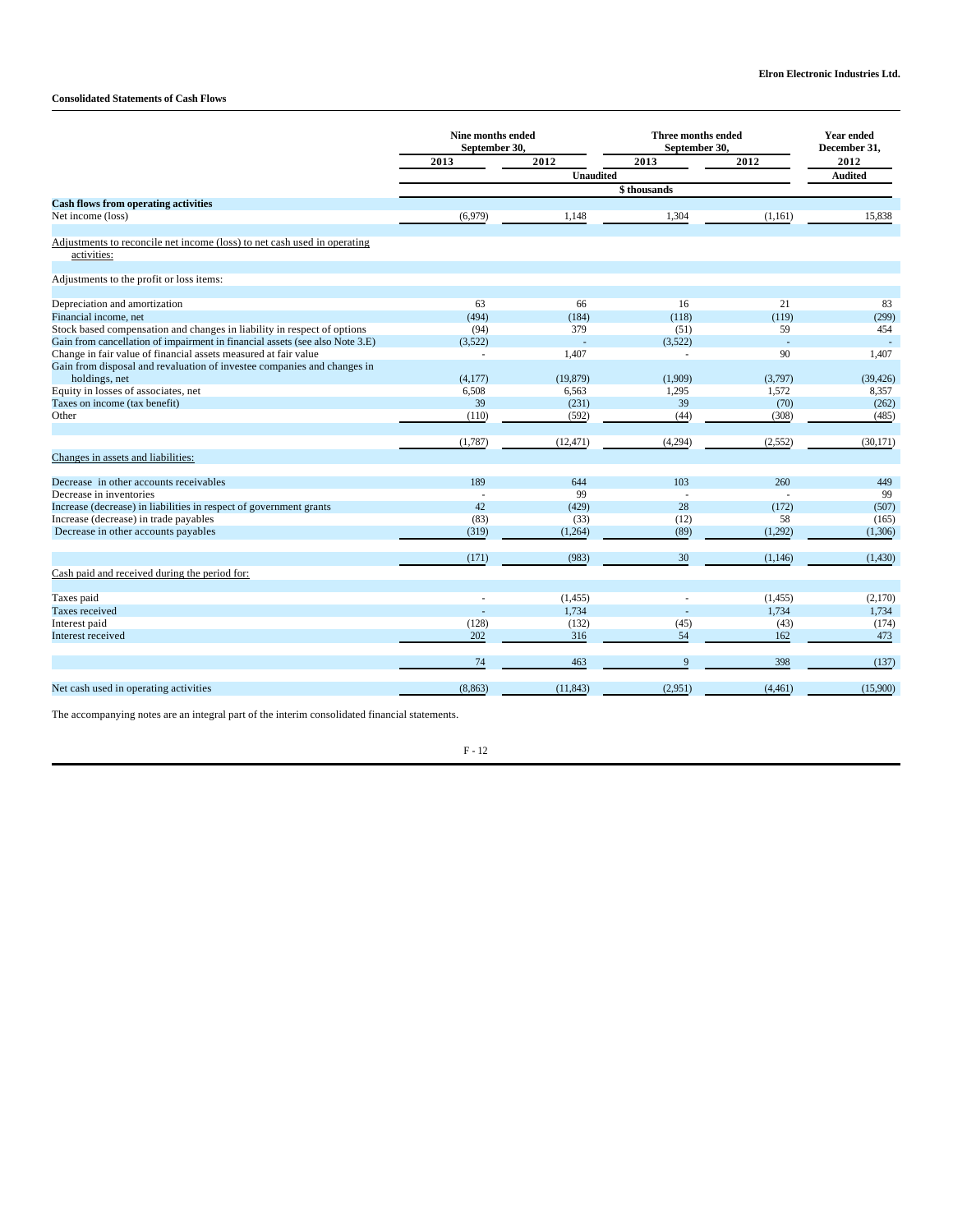## **Consolidated Statements of Cash Flows (Cont.)**

|                                                                           | Nine months ended<br>September 30, |                  | Three months ended<br>September 30, |           | <b>Year ended</b><br>December 31, |  |
|---------------------------------------------------------------------------|------------------------------------|------------------|-------------------------------------|-----------|-----------------------------------|--|
|                                                                           | 2013                               | 2012             | 2013                                | 2012      | 2012                              |  |
|                                                                           |                                    | <b>Unaudited</b> |                                     |           | <b>Audited</b>                    |  |
|                                                                           |                                    |                  |                                     |           |                                   |  |
| <b>Cash flows from investment activities</b>                              |                                    |                  |                                     |           |                                   |  |
| Purchase of property and equipment                                        | (22)                               | (36)             | (5)                                 | (13)      | (57)                              |  |
| Investment in associates and other companies                              | (6, 875)                           | (10, 880)        | (3,567)                             | (6, 539)  | (12,230)                          |  |
| Proceeds from sale of property and equipment                              |                                    | 6                |                                     | 6         | 6                                 |  |
| Purchase of first time consolidated company                               | 184                                |                  | 184                                 |           |                                   |  |
| Proceeds from sale of investments in subsidiaries net of cash disposed of |                                    |                  |                                     |           |                                   |  |
| due to deconsolidation                                                    | 1,970                              | 39,440           |                                     |           | 51,651                            |  |
| Proceeds from sale of Starling's operation                                |                                    |                  |                                     |           | 2,745                             |  |
| Proceeds from sale of associates and other companies                      | 23                                 | 2,167            |                                     | 1,917     | 2,218                             |  |
| Proceeds from repayment of debentures (see also Note 3.E)                 | 1,698                              |                  | 1,698                               |           |                                   |  |
| Proceeds from sale of financial assets measured at fair value             | 29                                 | 1.748            | 29                                  | 40        | 1,748                             |  |
| Investments in deposits                                                   | 930                                | (883)            |                                     | (411)     | (930)                             |  |
| Net cash provided by (used in) investment activities                      | (2,062)                            | 31,562           | (1,660)                             | (5,000)   | 45,151                            |  |
| <b>Cash flows from financing activities</b>                               |                                    |                  |                                     |           |                                   |  |
| Receipt of government grants                                              | 553                                | 1,146            | 443                                 | 96        | 1,291                             |  |
| Proceeds from exercise of options                                         | 44                                 |                  |                                     |           | 331                               |  |
| Investment of non-controlling interests in subsidiaries                   |                                    |                  |                                     |           | 22                                |  |
| Dividend paid to the Company's shareholders                               |                                    | (15,000)         |                                     | (15,000)  | (15,000)                          |  |
| Dividend paid to non-controlling interests                                |                                    | (8, 871)         |                                     |           | (8, 871)                          |  |
| Purchase of shares of subsidiary from non-controlling interests           |                                    | (414)            |                                     |           | (414)                             |  |
| Receipt of long-term loans from banks and others                          |                                    | 5,000            |                                     |           | 5,000                             |  |
| Repayment of other long-term loans and liabilities                        |                                    | (4, 339)         |                                     | (1,000)   | (4, 339)                          |  |
| Net cash provided by (used in) financing activities                       | 597                                | (22, 478)        | 443                                 | (15,904)  | (21,980)                          |  |
| Exchange rate differences in respect of cash and cash equivalents         | 420                                | 212              | 109                                 | (81)      | 192                               |  |
| Increase (decrease) in cash and cash equivalents                          | (9,908)                            | (2,547)          | (4,059)                             | (25, 446) | 7,463                             |  |
| Cash and cash equivalents as of beginning of the period                   | 47,525                             | 40,062           | 41,676                              | 62,961    | 40,062                            |  |
| Cash and cash equivalents as of end of the period                         | 37,617                             | 37,515           | 37,617                              | 37,515    | 47,525                            |  |

The accompanying notes are an integral part of the interim consolidated financial statements.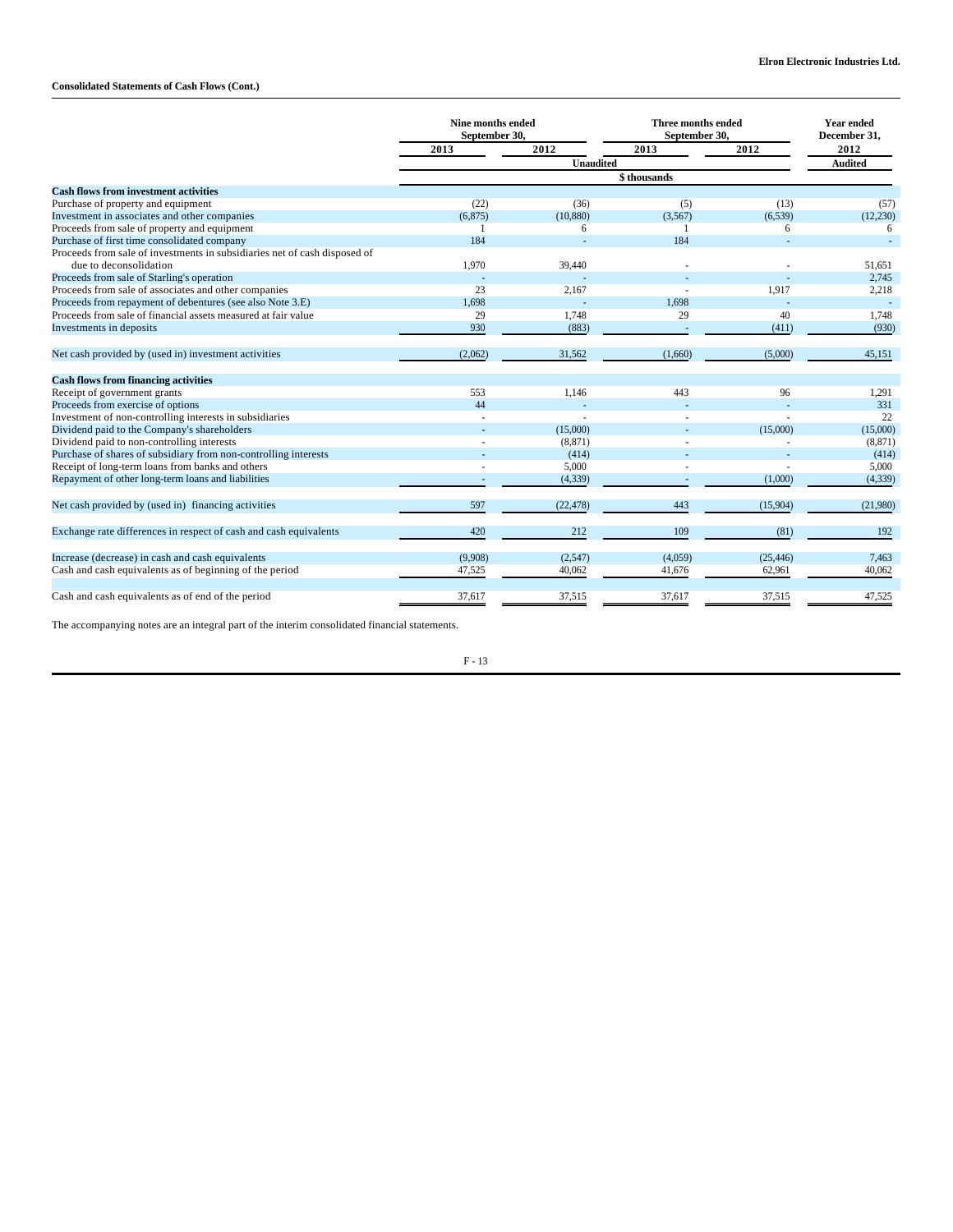#### **Notes to the Interim Consolidated Financial Statements**

#### **(USD in thousands, except for price per share and number of shares)**

#### **NOTE 1 - GENERAL**

Elron Electronic Industries Ltd. ("Elron" or "the Company") is a high technology operational holding company with holdings in private and public companies in various technology fields such as medical devices and other fields. The Company is an Israeli-resident company incorporated in Israel, traded on the Tel-Aviv Stock Exchange, its main trade market, and the Over-The-Counter market in the United States. Its registered address is 3 Azrieli Center, Triangle Tower, 42nd floor, Tel Aviv.

The Company's controlling shareholder is Discount Investment Corporation Ltd. ("DIC"), an Israeli-resident company, traded on the Tel-Aviv Stock Exchange. DIC holds an approximately 50.32% interest in the Company as of September 30, 2013.

The accompanying consolidated financial statements have been prepared as of September 30, 2013, and for the nine and three months then ended ("interim consolidated financial statements") in accordance with International Financial Reporting Standards ("IFRS") as issued by the International Accounting Standards Board ("IASB") in condensed format. The interim consolidated financial statements are presented in U.S. dollars, the Company's functional currency, and are rounded to the nearest thousand. These interim consolidated financial statements should be read in conjunction with the Company's annual consolidated financial statements as of December 31, 2012 and the year then ended and accompanying notes ("the annual consolidated financial statements").

#### **NOTE 2 – SIGNIFICANT ACCOUNTING POLICIES**

#### **A. Basis of presentation**

The interim consolidated financial statements were prepared in accordance with generally accepted accounting policies for the preparation of financial statements for interim periods as prescribed in IAS 34 – Interim Financial Reporting, and in accordance with Section D of the Israeli Securities Regulations (Periodic and Immediate Reports), 1970.

The significant accounting policies followed in the preparation of the interim consolidated financial statements are identical to those applied in preparation of the annual consolidated financial statements, with the exception of the following:

#### **IAS 1 - Presentation of Financial Statements**

In June 2011, the IASB issued an amendment to IAS 1, regarding presentation of items of Other Comprehensive Income ("OCI"). According to the amendment items of OCI that may be reclassified to profit or loss in the future, would be presented separately from those that would never be reclassified to profit or loss.

The amendment is effective for annual periods beginning on or after January 1, 2013. The amendment is applied retrospectively. The necessary disclosures are included in the Company's consolidated financial statements once applicable.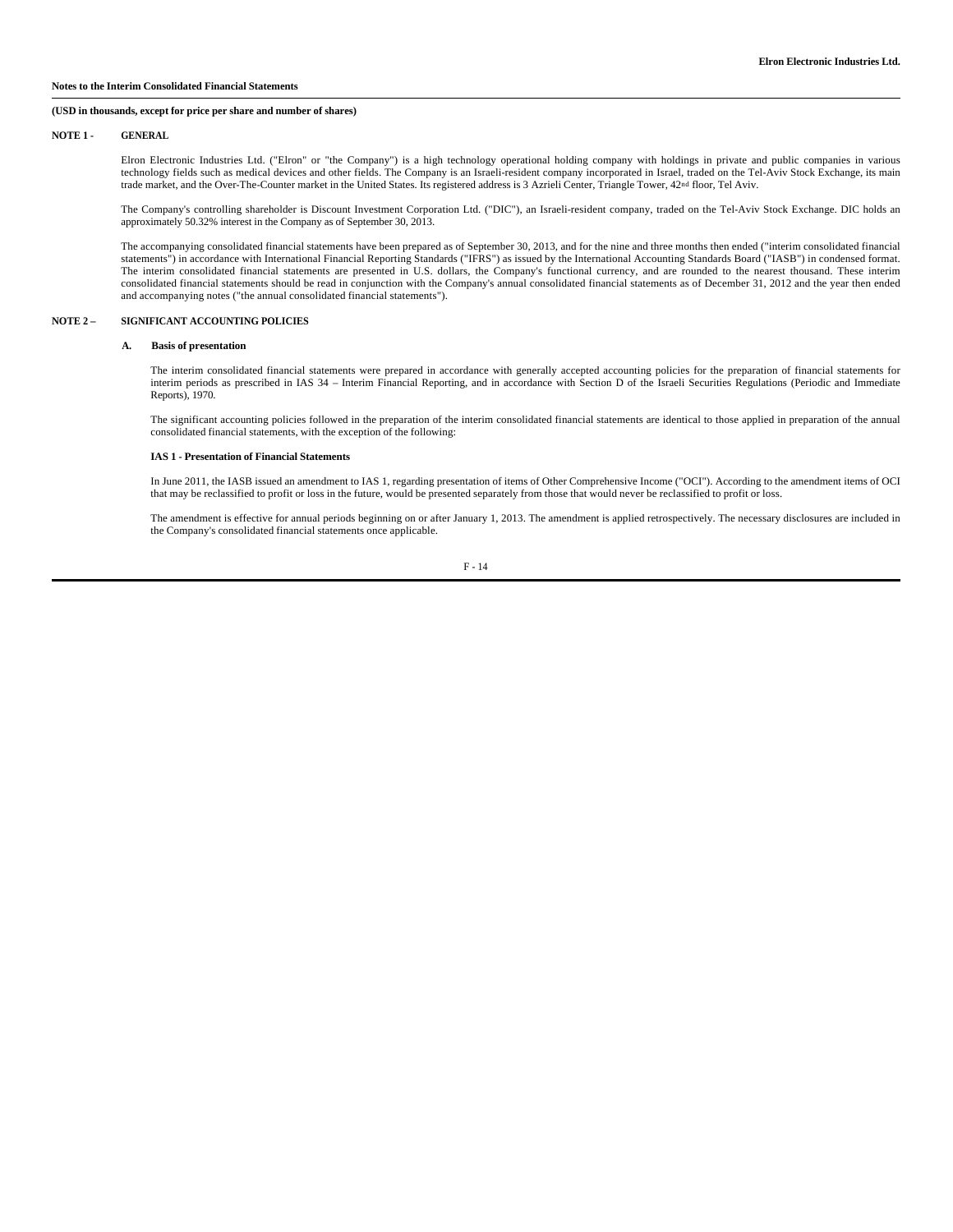## **NOTE 2 – SIGNIFICANT ACCOUNTING POLICIES (Cont.)**

#### **IFRS 13 - Fair Value Measurement**

In May 2011 the IASB issued IFRS 13 ("IFRS 13"). IFRS 13 replaces the fair value measurement guidance contained in individual IFRSs with a single source of fair value measurement guidance. It defines fair value, establishes a framework for measuring fair value and sets out disclosure requirements for fair value measurements. IFRS 13 does not introduce new requirements to measure assets or liabilities at fair value. IFRS 13 is applicable prospectively for annual periods beginning on or after January 1, 2013. The disclosure requirements of IFRS 13 need not be applied in comparative information for periods before initial application. The application of this standard did not have any material impact on the Company's consolidated financial statements.

#### **NOTE 3 – MATERIAL CHANGES DURING THE REPORTING PERIOD**

#### **A. Pocared**

Pocared Diagnostics Ltd. ("Pocared"), an Israeli company, is developing a real-time and automated system for infectious diseases diagnosis using optical technology. As of the reporting date, Elron holds approximately 41% of Pocared's outstanding shares and Pocared is accounted for under the equity method of accounting.

As mentioned in Note 3.C.1.a) to the annual consolidated financial statements, in January 2011, Pocared signed an investment agreement with its major shareholders, including Elron, whereby a total amount of approximately \$17,000 was advanced in four equal installments in consideration for Preferred F shares. During 2011, three installments were advanced to Pocared in an aggregate amount of approximately \$13,300. Elron's share in these installments was approximately \$6,000. In January 2013, the fourth and last installment was advanced to Pocared in the amount of approximately \$3,700. Elron's share in this installment was approximately \$1,700.

In May 2013, Pocared signed an investment agreement with its major shareholders, including Elron, whereby a total amount of up to \$10,000 will be advanced in two installments in consideration for additional Preferred F shares. The first installment in respect of this investment in the amount of approximately \$3,000 was advanced in the same month. Elron's share in this installment was approximately \$1,400. The second installment will be advanced conditionally upon Pocared achieving a certain milestone as stipulated in the agreement. Elron's holding in Pocared did not change significantly as a result from this investment agreement.

In October 2013, subsequent to the reporting date, Pocared's major shareholders, including Elron, granted Pocared a loan in the amount of \$2,000. Elron's share in this loan was approximately \$900.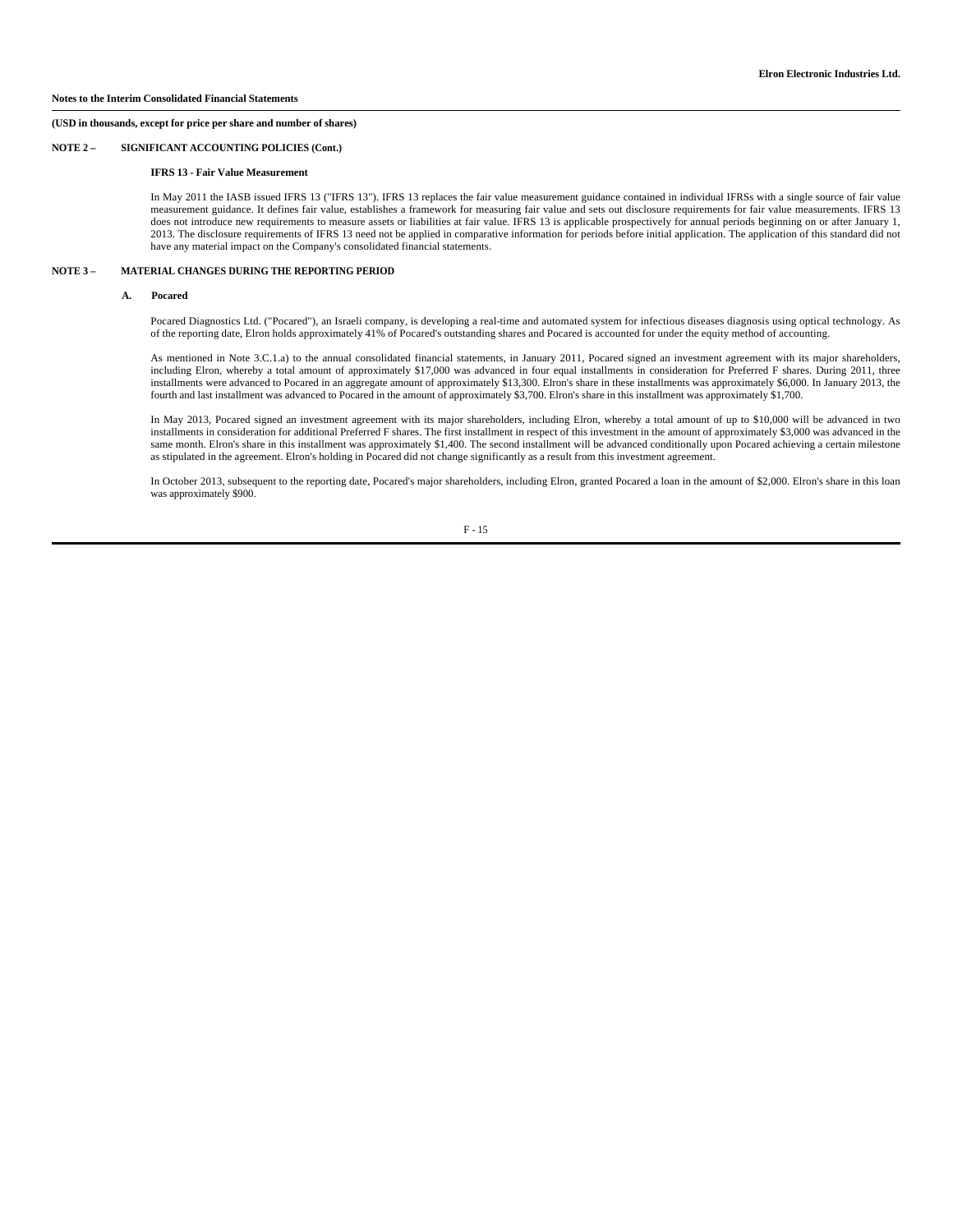## **NOTE 3 – MATERIAL CHANGES DURING THE REPORTING PERIOD (Cont.)**

#### **B. Wavion**

As mentioned in Note 3.C.2.g) to the annual consolidated financial statements, in November 2011, the sale of all of the shares of Wavion Inc. to Alvarion Ltd. was completed. According to the sale agreement, an amount of approximately \$1,900 was deposited in escrow.

In February 2013, the Company received the escrow deposit in the amount of approximately \$1,900. This amount was recognized in 2011 as a gain from disposal of investee companies in the statement of income.

#### **C. Navitrio**

Navitrio Ltd. ("Navitrio"), a subsidiary, was founded in 2011 in order to invest in companies in the digital field. Until the date of transfer of the investment in Navitrio to RDC Rafael Development Corporation Ltd ("RDC") (as detailed below), Elron directly held 85% of Navitrio's outstanding shares, and was the sole financer of Navitrio's operations.

RDC is a holding company consolidated by Elron. Elron holds 50.1% of RDC's outstanding shares, through DEP Holding Technology Ltd, a subsidiary fully owned by Elron.

From the date of inception of Navitrio until the date of transfer of the investment in Navitrio to RDC, Elron invested in Navitrio an amount of \$5,000.

In July 2013, Elron transferred its investment in Navitrio, including any rights and obligations in connection with this investment, to RDC in consideration for \$5,000, subject to adjustments. As a result, Navitrio became an RDC subsidiary. Subsequent to this transaction, RDC held 85% of Navitrio's outstanding shares. As a result, the Company recognized in the third quarter of 2013 a capital reserve from transactions with non-controlling interests in the amount of approximately \$2,172.

In addition, in July 2013, Navitrio signed an investment agreement with RDC, in the amount of \$2,000 in consideration for Preferred A shares. An amount of \$1,000 was advanced immediately. As of the reporting date, RDC holds approximately 87% of Navitrio's outstanding shares. After the entire amount is advanced, RDC is expected to hold approximately 89% of Navitrio's outstanding shares.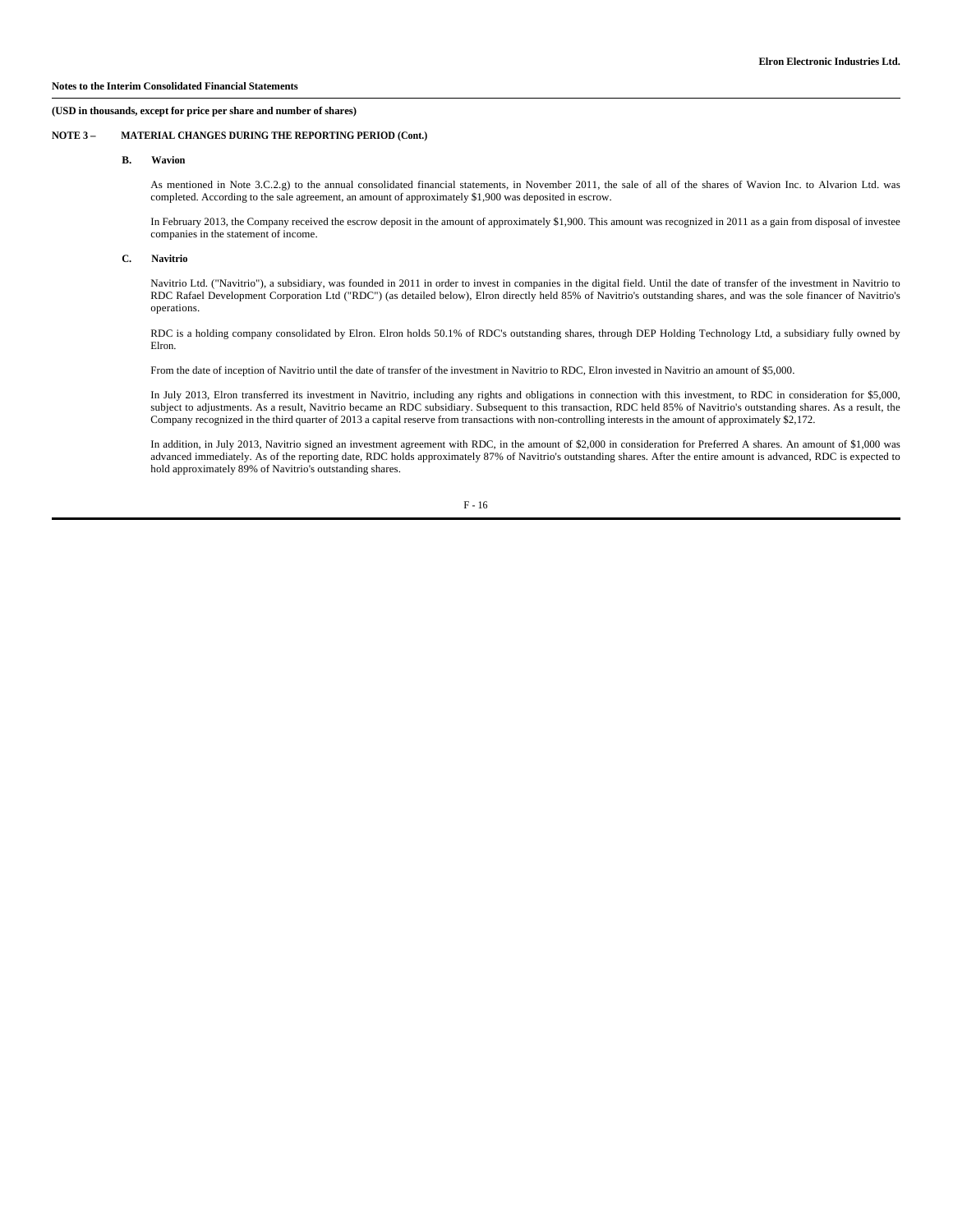## **NOTE 3 – MATERIAL CHANGES DURING THE REPORTING PERIOD (Cont.)**

#### **D. Notal**

Notal Vision Inc. ("Notal") provides a system and services for remote monitoring from home of AMD patients at risk of vision loss, for the early detection of important visual changes. As of the reporting date, Elron holds approximately 22% of Notal's outstanding shares and approximately 18% on a fully diluted basis. The investment in Notal is accounted for as a financial asset measured at fair value through profit or loss.

In October 2010, Notal signed an investment agreement with its major shareholders, including Elron, and new investors, whereby approximately \$8,000 was advanced in consideration for Preferred C shares and warrants for Preferred C shares. For details regarding the investment agreement and the extension of that agreement in June 2012, see Note 3.C.1.c) to the annual consolidated financial statements.

In July 2013, Notal signed an investment agreement with its major shareholders, including Elron, in the amount of \$10,000 to be advanced in two installments (Elron's share in this amount is approximately \$1,940) and an option to participate in an additional installment in the amount of \$5,000, in consideration for Preferred C shares and warrants for Preferred C shares. This agreement is an additional extension of the investment agreement signed in October 2010. The first installment in the amount of \$5,000 was advanced in July 2013. Elron's share in the first installment was approximately \$970. Elron's holding in Notal did not change significantly resulting from the extension of the investment agreement.

## **E. Enablence**

As mentioned in Note 16.H(2) to the annual consolidated financial statements, Elron held shares and debentures of Enablence Technologies Inc. ("Enablence"). The debentures' par value was approximately \$3,779 and the investment in these debentures was treated in the financial statements as a financial asset measured at amortized cost. In 2011, due to substantial doubt in Enablence's ability to repay its debt, Elron recognized an impairment of the entire debentures balance. In 2012, Enablence paid a negligible portion of its debt to the holders of the debentures (Elron's share was approximately \$283). As a result, the Company recognized a partial cancellation of the impairment charge recognized in 2011.

In September 2013, Enablence completed a financing round with a new investor in the amount \$15,000 thousand CAD. Simultaneously, a settlement agreement between Enablence and its debenture-holders, including Elron, for the partial repayment of the debt was also completed.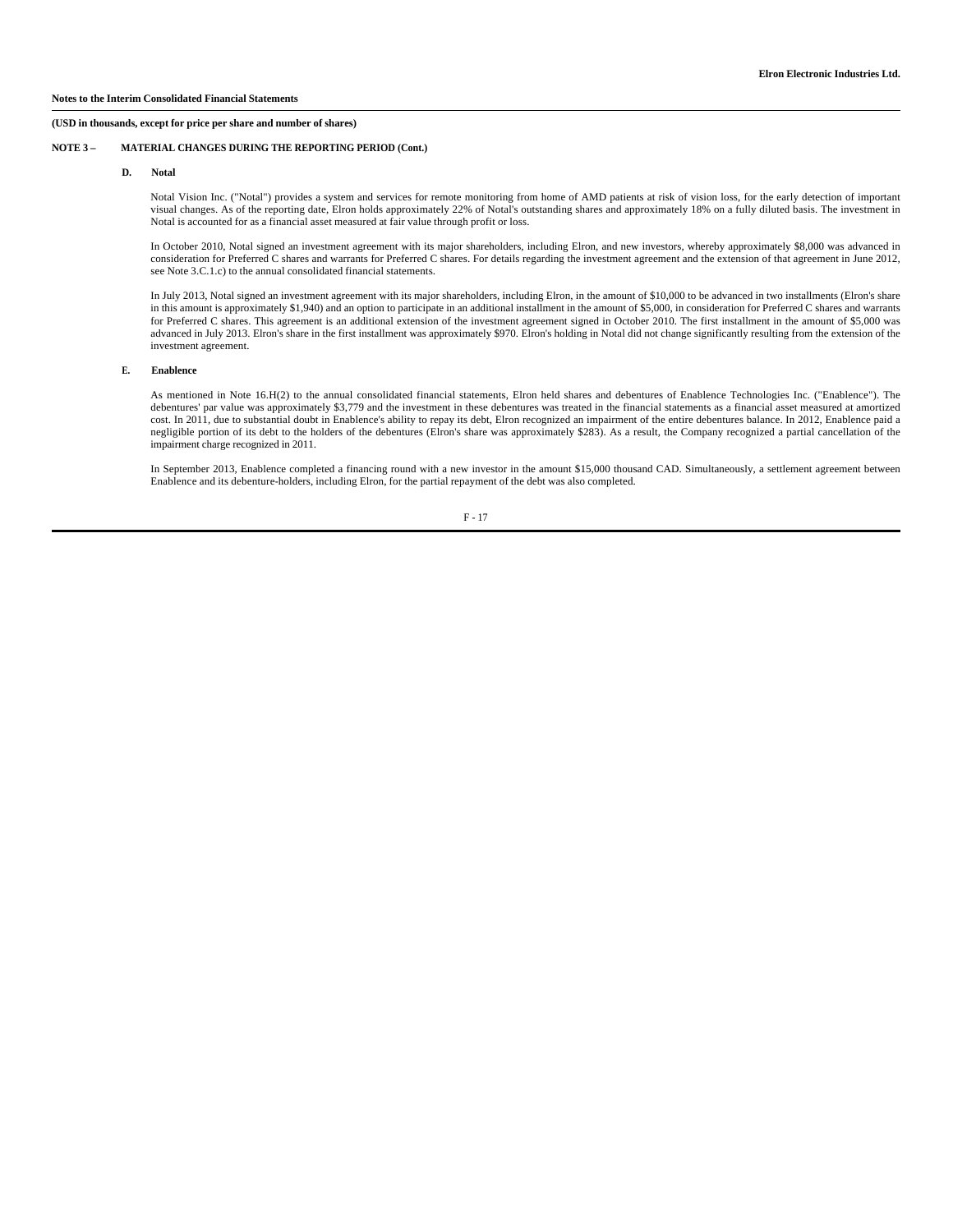#### **NOTE 3 – MATERIAL CHANGES DURING THE REPORTING PERIOD (Cont.)**

#### **E. Enablence (Cont.)**

According to the settlement agreement, out of the consideration Enablence paid to the debenture-holders, Elron received consideration, as follows: approximately \$1,700 in cash, of which an amount of \$400 was paid in Enablence shares which were purchased for cash by an Enablence shareholder as part of the settlement agreement; and 5,880,104 Enablence shares (constituting approximately 4% of Enablence's outstanding shares), which are subject to a four month lockup period in accordance with Canadian securities legislation. The value of the shares received, as of the transaction date (less a discount in respect of the lockup period) is approximately \$1,800. In addition, pursuant to the settlement agreement, the debenture-holders, including Elron, waived the outstanding debt and released Enablence from any claims in connection with the debentures.

As a result of the settlement agreement, Elron recorded in the third quarter of 2013 a net gain in the amount of approximately \$3,500 in respect of a partial cancellation of the impairment recognized in 2011. The above-mentioned gain is presented under line item other expenses (income), net in the income statement.

The investment in Enablence shares is accounted for as a financial asset measured at fair value through other comprehensive income.

## **F. Kyma**

Kyma Medical Technologies Ltd. ("Kyma") is developing a remote patient monitoring (RPM) solution for Congestive Heart Failure (CHF) patients. Prior to the investment agreement, as detailed below, Kyma was a subsidiary of Elron whose outstanding shares, as of the reporting date, were approximately 73% held by RDC.

In October 2013, subsequent to the reporting date, Kyma, RDC and a new investor completed an investment agreement in the amount of \$6,000 to be advanced in two installments in consideration for Preferred C shares (RDC's share in this amount is approximately \$2,000). In addition, the new investor also received warrants for Preferred C shares (exercisable from the investment date), which will afford the new investor the option to invest in Kyma an additional amount of \$4,000. The first installment in respect of this investment in the amount of \$3,000 was advanced immediately. RDC's share in the first installment was \$1,000. Following the first installment, RDC's holding in Kyma's outstanding shares decreased to approximately 64%.

The second installment is expected to take place in January 2014 (noting that the new investor has the right to advance its share sooner at any time). Following the second installment and the exercise of the warrants, RDC's holding in Kyma's outstanding shares is expected to decrease to approximately 45%. After this investment, which also brought about a change in Kyma's board of directors, RDC lost control over Kyma and commencing from the fourth quarter of 2013, the investment in Kyma will be accounted for under the equity method of accounting. As a result, and in accordance with IFRS 10's provisions, Elron is expected to recognize a (consolidated) net gain in the amount of approximately \$2,800 (a net gain in the amount of approximately \$1,400 attributable to Elron's shareholders), resulting mainly from the revaluation to fair value of RDC's investment in Kyma.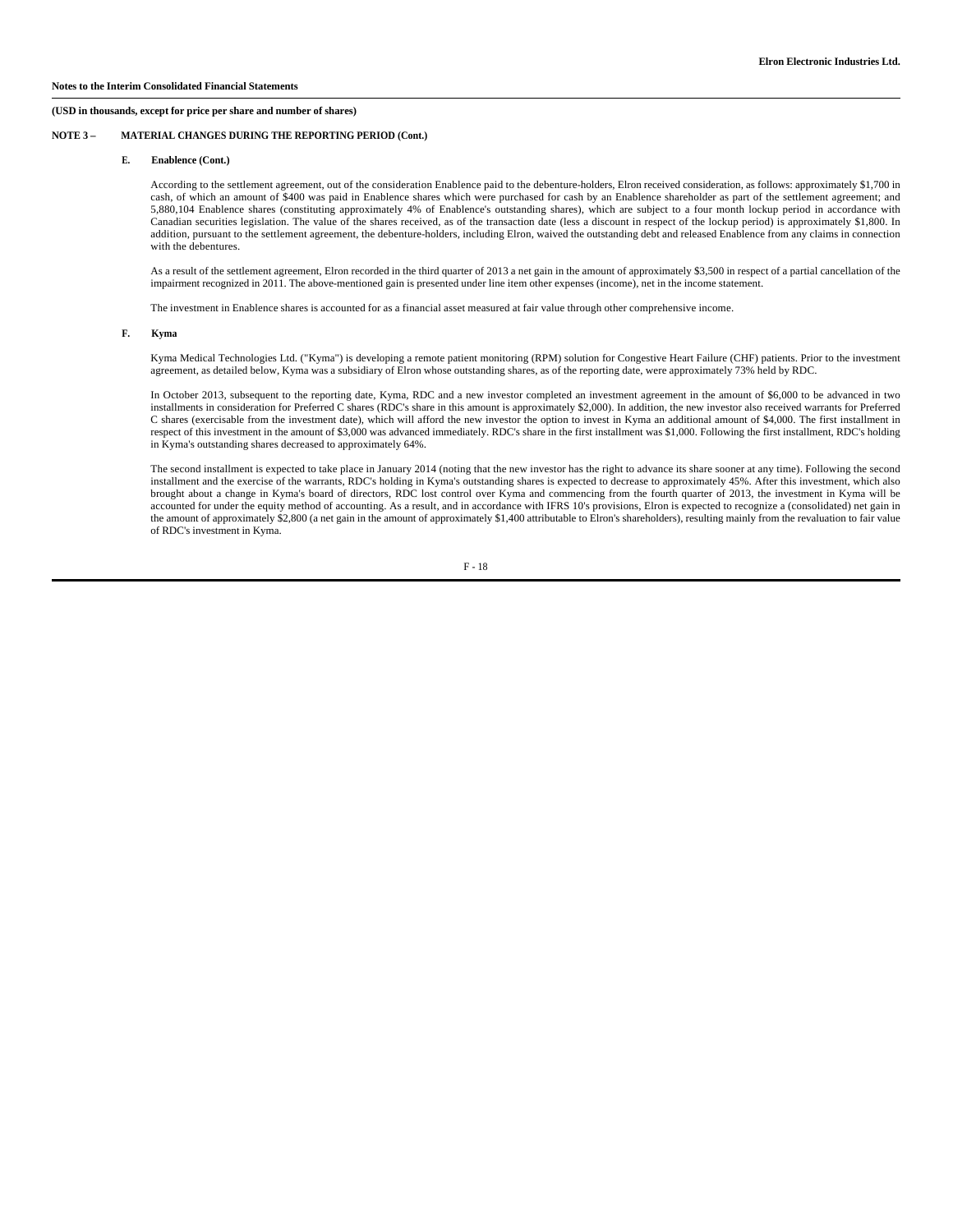## **NOTE 3 – MATERIAL CHANGES DURING THE REPORTING PERIOD (Cont.)**

#### **G. CartiHeal**

CartiHeal (2009) Ltd ("CartiHeal") is a company that is developing an implant for repair of articular cartilage and osteochondral defects. As of the reporting date, Elron holds approximately 32% of CartiHeal's outstanding shares, and the investment in CartiHeal is accounted for under the equity method of accounting.

As mentioned in Note 3.C.1.b) to the annual consolidated financial statements, in July 2012, Elron joined the existing investment agreement between CartiHeal and its shareholders and invested an amount of \$2,500 in CartiHeal, in consideration for Preferred D shares and warrants for Preferred D shares. In September 2013, CartiHeal's shareholders, including Elron, excercised the warrants for Preferred D shares, in consideration for \$5,000 (Elron's share was \$2,500). As a result, Elron's holding in CartiHeal's outstanding shares increased from approximately 24% to approximately 32%.

#### **H. Credit Line**

As mentioned in Note 11 (1) to the annual consolidated financial statements, in 2011, Elron entered into a binding agreement with Silicon Valley Bank (the "Bank") to receive a credit line in the amount of \$30,000, which was available until May 2013 (the "Original Credit Line"). In 2012, the Company drew from the Original Credit Line, a loan in the amount of \$5,000 and later prepaid an amount of \$1,000 out of the loan balance. As of September 30, 2013 the debt balance, in accordance with the Original Credit Line, is \$4,000, to be paid in April 2015.

In order to diversify and ensure additional sources of financing for the Company towards continued investing in group companies and new companies and finance its ongoing operations, and since the Original Credit Line was not fully utilized and was about to expire, in April 2013, Elron entered into an agreement with the Bank to extend the credit line in the amount of \$25,000 (the "Credit Line Extension Agreement"). Of this amount, \$10,000 will be available until December 31, 2013 and \$15,000 will be available until October 30, 2014. During this period, the Company will be entitled to draw down loans for periods of up to 2 years from the date of each respective draw down, at the Wall Street Journal prime rate of interest plus 1.75% per annum. According to the terms of the Credit Line Extension Agreement, the Company will be able to make early repayment of all the loans at any time without any cost.

In addition, according to the Credit Line Extension Agreement, if Elron receives aggregate proceeds greater than \$30,000 from the sale of a group company ("Exit Transaction"), the Bank will have the right to demand repayment in an amount equal to 50% of the proceeds received in cash (not exceeding the amount of the outstanding debt). If Elron distributes a dividend, the Bank will have the right to demand repayment in an amount equal to the dividend distributed (not exceeding the amount of the outstanding debt). Notwithstanding, should prepayment be made following an Exit Transaction or at Elron's initiative, the Bank will not have the right to additional prepayment in the event Elron distributes a dividend up to the amount that was prepaid.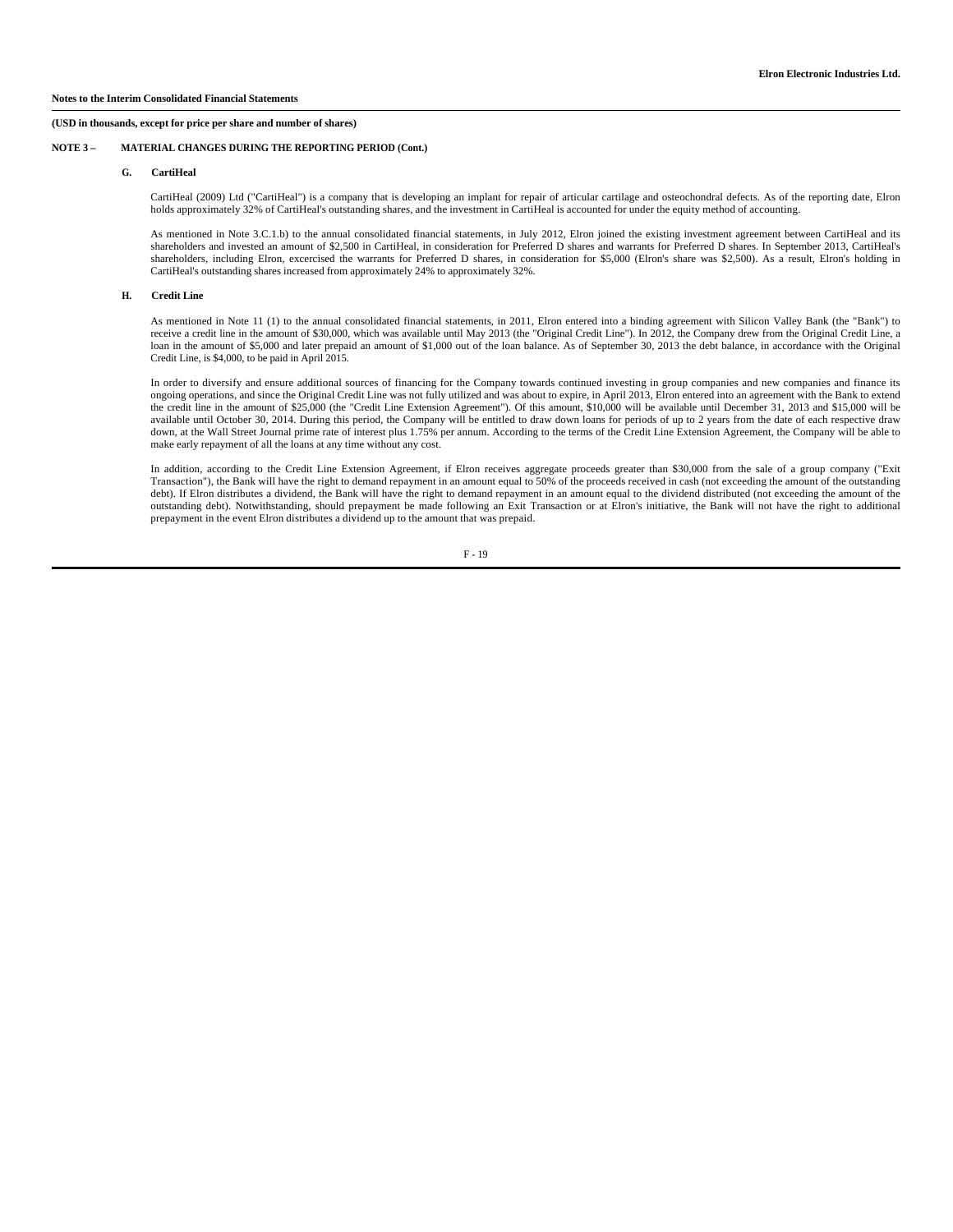## **NOTE 3 – MATERIAL CHANGES DURING THE REPORTING PERIOD (Cont.)**

## **H. Credit Line (Cont.)**

As in the Original Credit Line, the Credit Line Extension Agreement stipulates that at the time the credit line is actually utilized, the Company will pledge shares of Given Imaging Ltd. ("Given") directly held by it in an amount equal to maintain a 3.25 ratio of the market value of the pledged shares (based on their trailing 5-day average closing price prior to the computation date) to the amount of credit utilized.

As of the reporting date and as of November 8, 2013, the Company has pledged 1,130,000 Given shares held by it in favor of the Bank. The coverage ratio as of these dates is approximately 5.4 and 5.9, respectively.

## **NOTE 4 - CONTINGENT LIABILITIES**

For details regarding pending contingent liabilities and claims against the Company and its group companies as of the date of approval of the interim consolidated financial<br>statements, see Note 15 to the annual consolidate

#### **NOTE 5 - INCLUSION OF THE FINANCIAL STATEMENTS OF ASSOCIATE COMPANIES ACCOUNTED FOR UNDER THE EQUITY METHOD OF ACCOUNTING**

The Company is enclosing the financial statements of Pocared and BrainsGate Ltd. in these financial statements.

The Company did not enclose the financial statements of CartiHeal even though the amount included in the statement of profit or loss in respect of the investment in this company constituted more than 20% of the absolute value of the net income attributed to the Company's shareholders, as this condition was not met in the previous reporting period and is not expected to be met in the next reporting period.

The Company did not include condensed data or the financial statements of Given, a material associate company, as it reports in accordance with the reporting obligations under chapter E3 to the Israel Securities Law (1968).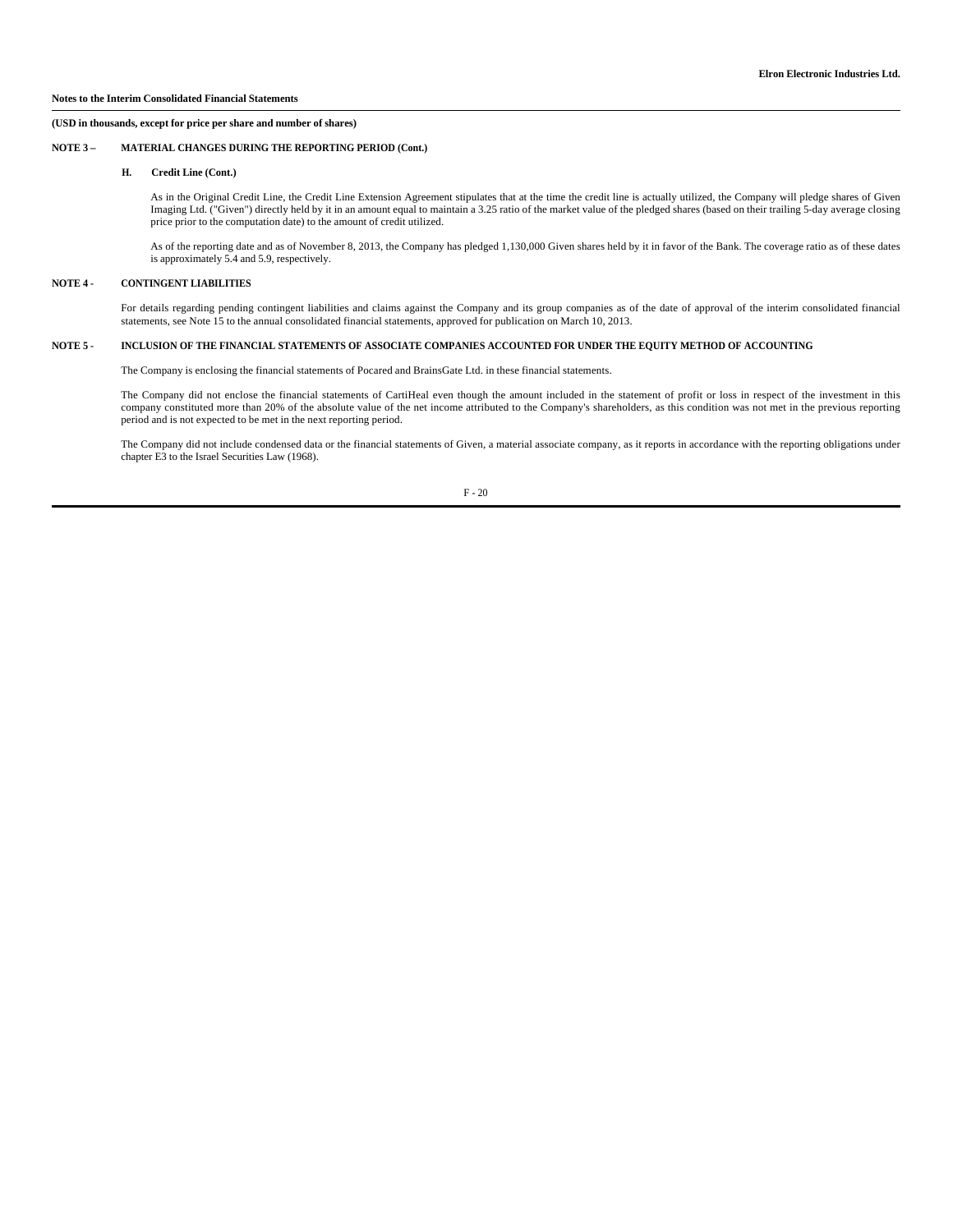## **Notes to the Interim Consolidated Financial Statements**

**(USD in thousands, except for price per share and number of shares)**

# NOTE 6- SUMMARIZED DATA OF THE FINANCIAL STATEMENTS OF CERTAIN ASSOCIATE COMPANIES, UNADJUSTED TO THE GROUP'S RATE OF HOLDINGS IN<br>CONFORMITY WITH THE ISRAELI SECURITIES REGULATIONS (PERIODIC AND IMMEDIATE REPORTS), 1970

|                                                                        | <b>Current assets</b> | Non-current<br>assets | <b>Total assets</b>   | <b>Current</b><br>liabilities                | Non-current<br>liabilities | <b>Total</b><br>liabilities | Equity<br>attributable to<br>shareholders<br>of the company | Equity<br>attributable to<br>non-<br>controlling<br>interests |
|------------------------------------------------------------------------|-----------------------|-----------------------|-----------------------|----------------------------------------------|----------------------------|-----------------------------|-------------------------------------------------------------|---------------------------------------------------------------|
| As of September 30, 2013 (unaudited)                                   |                       |                       |                       |                                              |                            |                             |                                                             |                                                               |
| Cartiheal (2009) Ltd.                                                  | 7,286                 | 259                   | 7,545                 | 249                                          | 710                        |                             | 959<br>6,586                                                |                                                               |
| As of September 30, 2012 (unaudited)                                   |                       |                       |                       |                                              |                            |                             |                                                             |                                                               |
| Cartiheal (2009) Ltd.                                                  | 4,509                 | 70                    | 4,579                 | 112                                          | 2,299                      |                             | 2,411<br>2,168                                              |                                                               |
| As of December 31, 2012 (audited)                                      |                       |                       |                       |                                              |                            |                             |                                                             |                                                               |
| Cartiheal (2009) Ltd.                                                  | 4,136                 | 138                   | 4,274                 | 221                                          | 2,148                      |                             | 2,369<br>1,905                                              |                                                               |
|                                                                        | <b>Revenues</b>       | <b>Gross profit</b>   | <b>Operating loss</b> | <b>Loss from</b><br>continuing<br>operations | Loss for the period        |                             | Loss attributable<br>to shareholders of<br>the company      | Loss attributable<br>to non-controlling<br>interests          |
| For the nine months period<br>ended September 30,<br>2013 (unaudited)  |                       |                       |                       |                                              |                            |                             |                                                             |                                                               |
| Cartiheal (2009) Ltd.                                                  |                       |                       | (2, 312)              | (2,025)                                      |                            | (2,025)                     | (2,025)                                                     |                                                               |
| <b>Nine months ended</b><br>September 30, 2012<br>(unaudited)          |                       |                       |                       |                                              |                            |                             |                                                             |                                                               |
| Cartiheal (2009) Ltd.                                                  |                       |                       | (939)                 | (1,127)                                      |                            | (1, 127)                    | (1, 127)                                                    |                                                               |
| For the three months period<br>ended September 30,<br>2013 (unaudited) |                       |                       |                       |                                              |                            |                             |                                                             |                                                               |
| Cartiheal (2009) Ltd.                                                  |                       |                       | (880)                 |                                              | (766)                      | (766)                       | (766)                                                       |                                                               |
| Three months ended<br>September 30, 2012<br>(unaudited)                |                       |                       |                       |                                              |                            |                             |                                                             |                                                               |
| Cartiheal (2009) Ltd.                                                  |                       |                       | (369)                 |                                              | (348)                      | (348)                       | (348)                                                       |                                                               |
| For the year ended December<br>31, 2012 (audited)                      |                       |                       |                       |                                              |                            |                             |                                                             |                                                               |
| Cartiheal (2009) Ltd.                                                  |                       |                       | (1,827)               | (1,698)                                      |                            | (1,698)                     | (1,698)                                                     |                                                               |
|                                                                        |                       |                       |                       |                                              |                            |                             |                                                             |                                                               |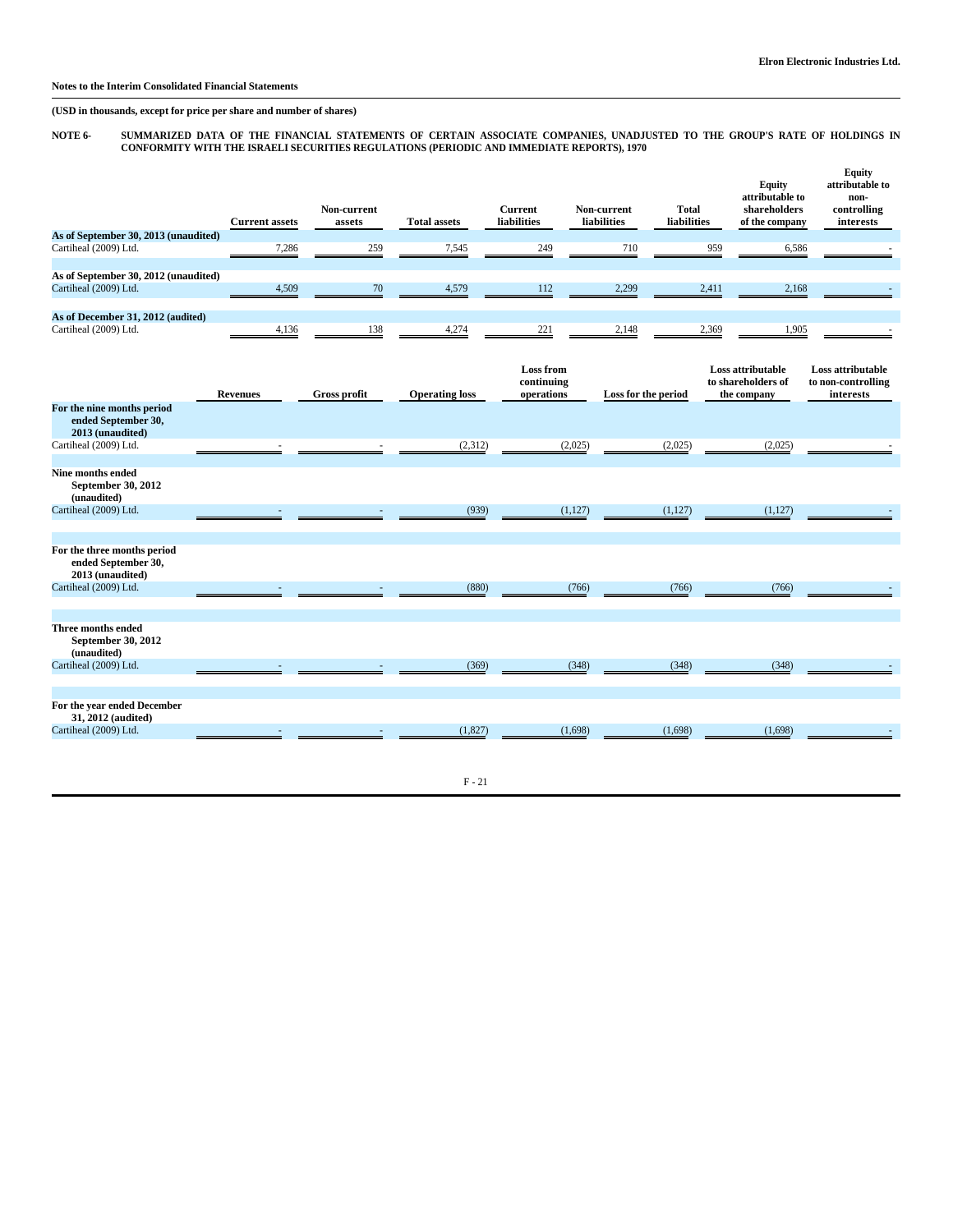#### **NOTE 7 – FINANCIAL INSTRUMENTS**

#### **A. Fair value**

The carrying amount of all of the Company's financial assets and liabilities, including cash and cash equivalents, other accounts receivable, other investments measured at fair value, other long term receivables, other accounts payable, trade payables, royalty bearing government grants and long term loans from banks and others, conform to or approximate their fair values.

#### **B. Classification of financial instruments by fair value hierarchy**

The financial instruments presented in the statement of financial position at fair value are grouped into classes with similar characteristics using the following fair value hierarchy which is determined based on the source of input used in measuring fair value:

- Level 1 quoted prices (unadjusted) in active markets for identical assets or liabilities.
- Level 2 - inputs other than quoted prices included within Level 1 that are observable either directly or indirectly.

Level 3 - inputs that are not based on observable market data (valuation techniques which use inputs that are not based on observable market data).

*Financial assets measured at fair value as of September 30, 2013:*

|                                          | <b>Level 1</b> | Level 2              | Level 3            |
|------------------------------------------|----------------|----------------------|--------------------|
|                                          |                |                      |                    |
| Other investments measured at fair value | $\Omega$       | $4.536$ <sup>*</sup> | 14.210<br>24, 31 O |

 (\*) As noted above in Note 3.E, shares of Enablence received under the settlement agreement are subject to a four month lockup period. As of September 30, 2013, the fair value of the investment in Enablence's restricted shares was determined by reference to their quoted market price less a discount in respect of the lockup period. The discount was estimated based on the Option Pricing Model method and amounted to approximately \$460 as of September 30, 2013. The discount alone was measured according to level 2, and deducted from the quoted market price of the shares according to level 1.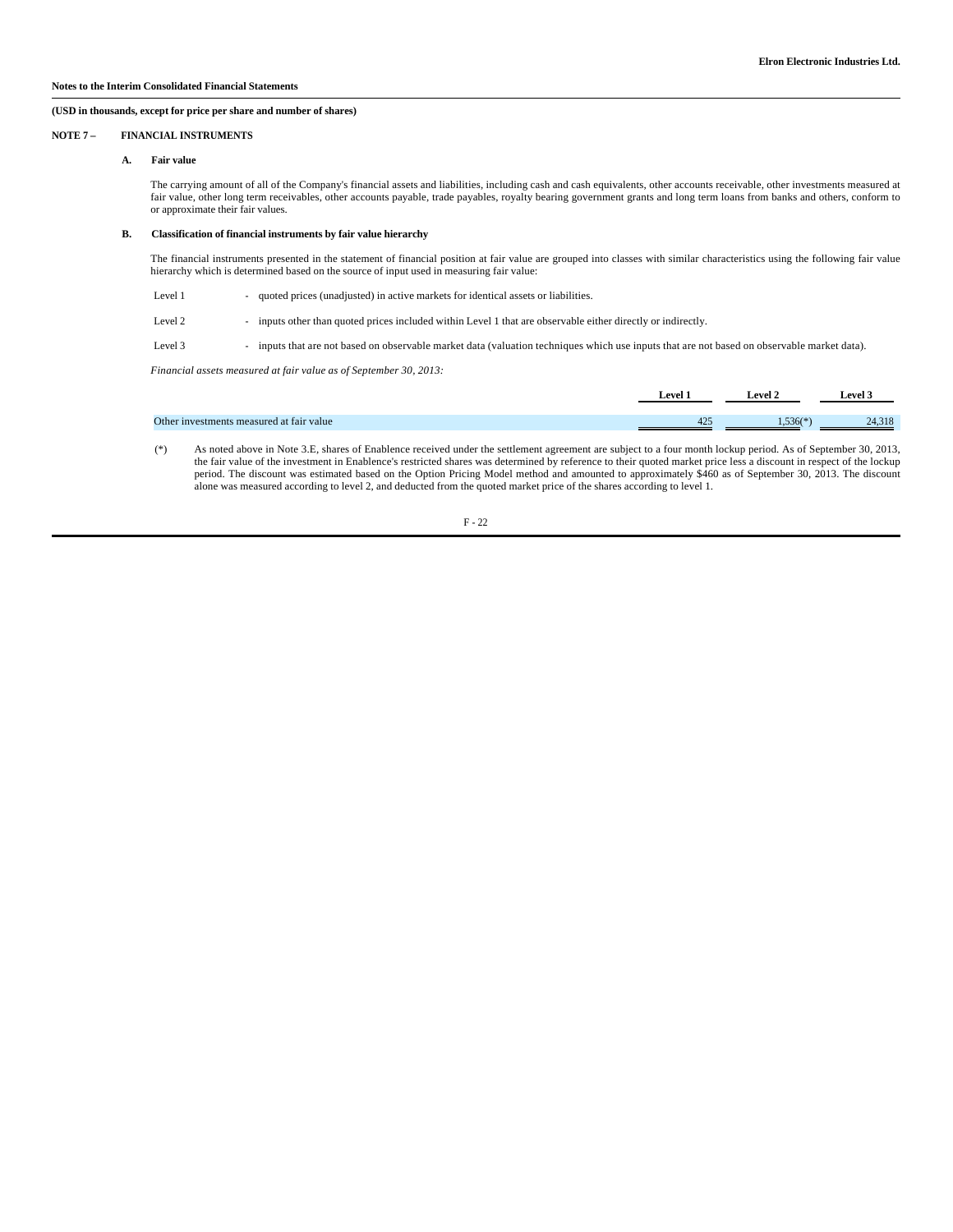## **NOTE 7 – FINANCIAL INSTRUMENTS (CONT.)**

*Changes in financial assets classified in Level 3:*

|                                      | <b>Financial assets</b><br>measured at fair<br>value |
|--------------------------------------|------------------------------------------------------|
| <b>Balance as of January 1, 2013</b> | 23,397                                               |
|                                      |                                                      |
| Total recognized gain (loss):        |                                                      |
| In profit or loss $(*)$              | 477                                                  |
| In other comprehensive income (loss) | (523)                                                |
| Investment                           | 967                                                  |
|                                      |                                                      |
| Balance as of September 30, 2013     | 24,318                                               |
|                                      |                                                      |
| Balance as of July 1, 2013           | 23,351                                               |
|                                      |                                                      |
| Investment                           | 967                                                  |
|                                      |                                                      |
| Balance as of September 30, 2013     | 24,318                                               |

(\*) The total gain for the period that is included in profit or loss is relating to assets held at the end of the reporting period.

#### NOTE  $8-$ COMPONENTS OF COMPREHENSIVE INCOME (LOSS)

Nine months period ended September 30, 2013 (unaudited)

|                                                                                         |                        | <b>Attributable to the Company's shareholders</b>                                                               |              |                              |              |
|-----------------------------------------------------------------------------------------|------------------------|-----------------------------------------------------------------------------------------------------------------|--------------|------------------------------|--------------|
|                                                                                         | Accumulated<br>deficit | <b>Reserve for</b><br>financial assets<br>measured at fair<br>value through<br>other<br>comprehensive<br>income | <b>Total</b> | Non-controlling<br>interests | <b>Total</b> |
| Loss                                                                                    | (5,927)                |                                                                                                                 | (5,927)      | (1,052)                      | (6,979)      |
| Loss from financial assets measured at fair value through other<br>comprehensive income |                        | (468)                                                                                                           | (468)        |                              | (468)        |
| Total other comprehensive loss                                                          |                        | (468)                                                                                                           | (468)        |                              | (468)        |
|                                                                                         |                        |                                                                                                                 |              |                              |              |
| Total comprehensive loss                                                                | (5,927)                | (468)                                                                                                           | (6,395)      | (1,052)                      | (7, 447)     |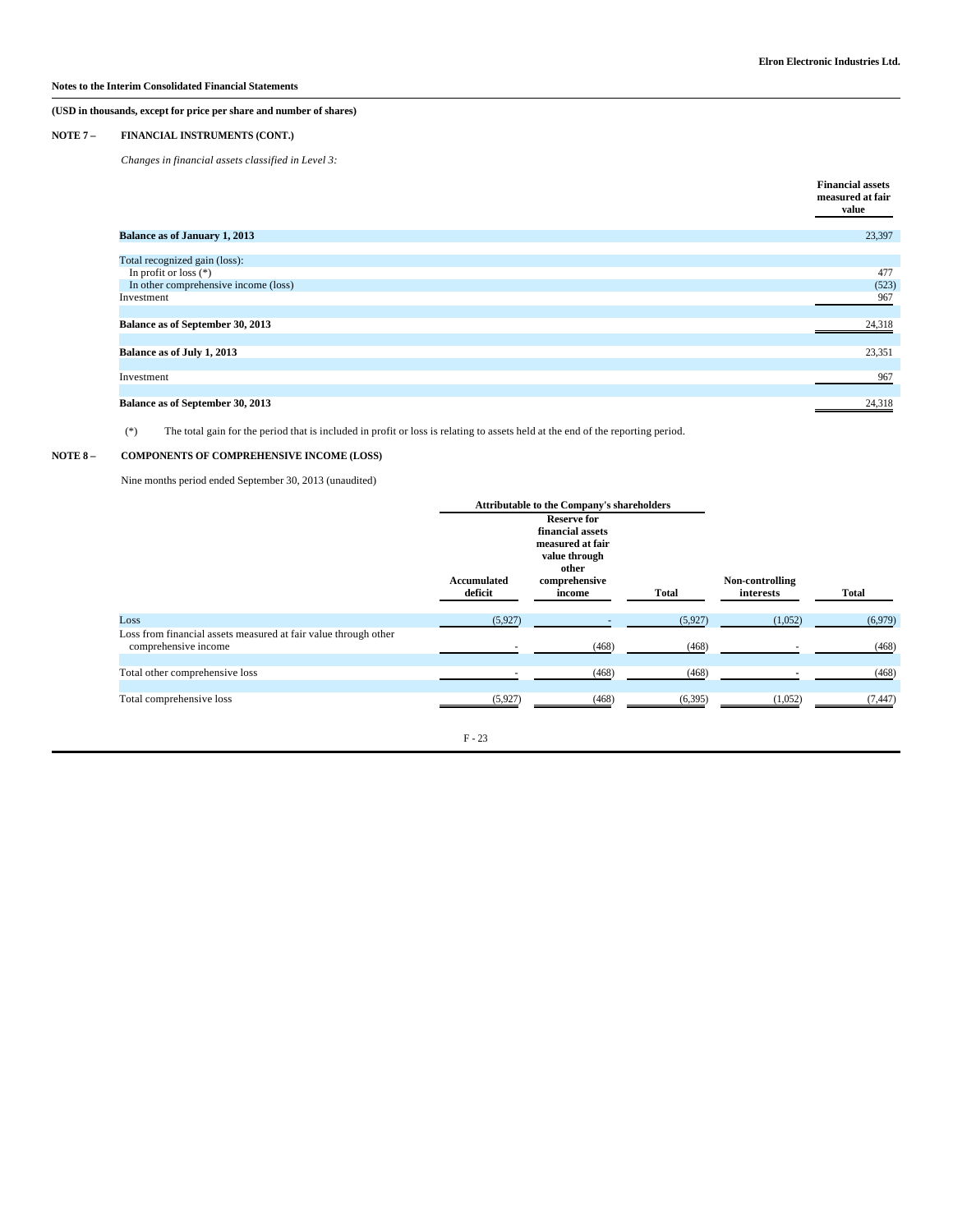## **NOTE 8 – COMPONENTS OF COMPREHENSIVE INCOME (LOSS)**

Nine months ended September 30, 2012 (unaudited)

|                                                                                             |                        | <b>Attributable to the Company's shareholders</b>                                                               |                                                                                                          |                       |                              |         |
|---------------------------------------------------------------------------------------------|------------------------|-----------------------------------------------------------------------------------------------------------------|----------------------------------------------------------------------------------------------------------|-----------------------|------------------------------|---------|
|                                                                                             | Accumulated<br>deficit | <b>Reserve for</b><br>financial assets<br>measured at fair<br>value through<br>other<br>comprehensive<br>income | <b>Adjustments</b><br>arising from<br>translating<br>financial<br>statements of<br>foreign<br>operations | Total<br>\$ thousands | Non-controlling<br>interests | Total   |
|                                                                                             |                        |                                                                                                                 |                                                                                                          |                       |                              |         |
| Net income (loss)                                                                           | (3,631)                |                                                                                                                 |                                                                                                          | (3,631)               | 4,779                        | 1,148   |
| Loss from financial assets measured at fair value<br>through other comprehensive income     |                        | (1,380)                                                                                                         |                                                                                                          | (1,380)               |                              | (1,380) |
| Foreign currency translation differences for<br>foreign operations                          |                        |                                                                                                                 | (51)                                                                                                     | (51)                  | (3)                          | (54)    |
| Foreign currency translation charged to the<br>statement of income upon disposal of foreign |                        |                                                                                                                 |                                                                                                          |                       |                              |         |
| operations                                                                                  |                        |                                                                                                                 | 68                                                                                                       | 68                    |                              | 68      |
| Total other comprehensive income (loss)                                                     |                        | (1,380)                                                                                                         | 17                                                                                                       | (1,363)               | (3)                          | (1,366) |
| Total comprehensive income (loss)                                                           | (3,631)                | (1,380)                                                                                                         |                                                                                                          | (4,994)               | 4,776                        | (218)   |
|                                                                                             |                        |                                                                                                                 |                                                                                                          |                       |                              |         |

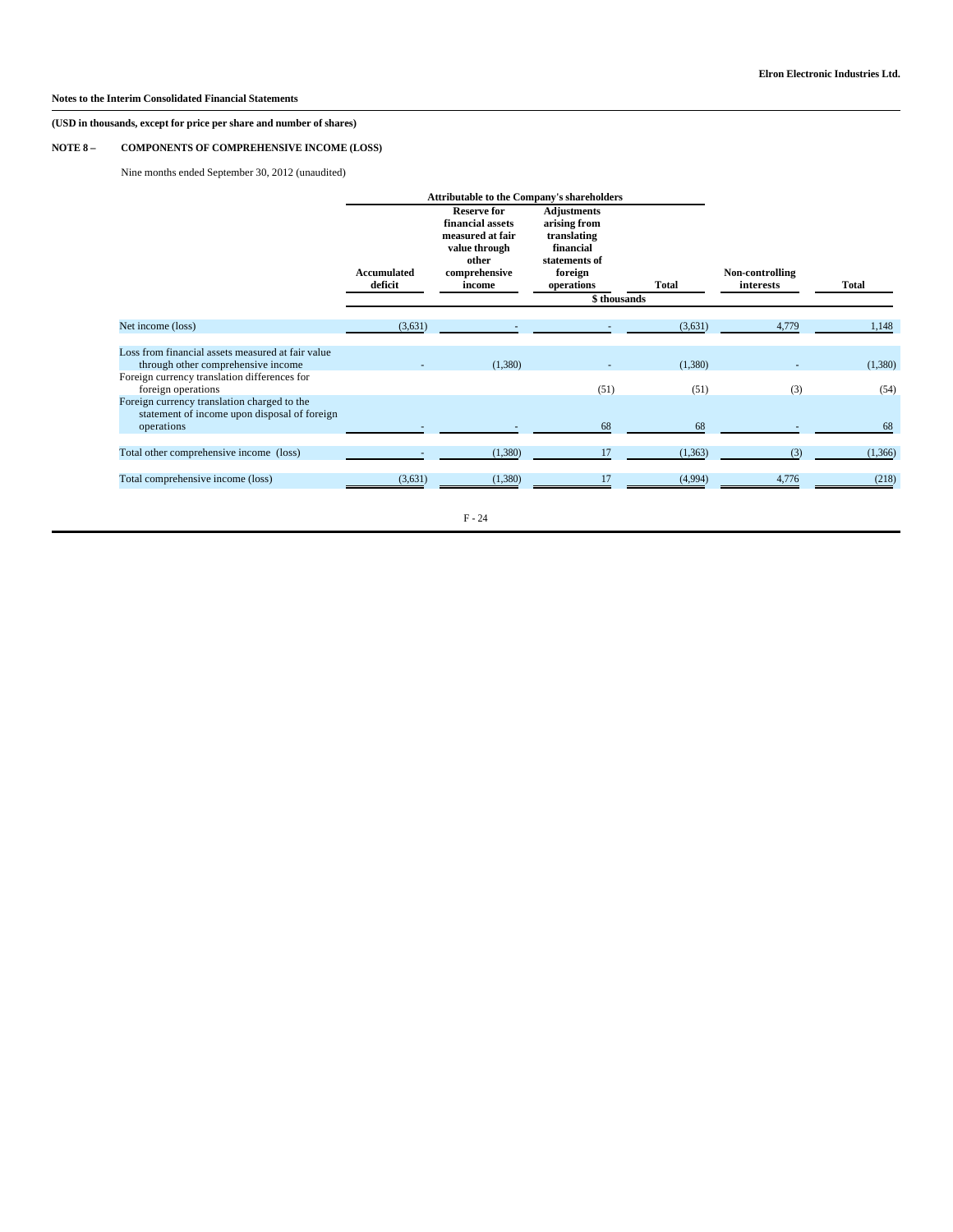## **NOTE 8 – COMPONENTS OF COMPREHENSIVE INCOME (LOSS) (Cont.)**

Three months period ended September 30, 2013 (unaudited)

|                                                                                         |                        | <b>Attributable to the Company's shareholders</b>                                                               |       |                              |       |
|-----------------------------------------------------------------------------------------|------------------------|-----------------------------------------------------------------------------------------------------------------|-------|------------------------------|-------|
|                                                                                         | Accumulated<br>deficit | <b>Reserve for</b><br>financial assets<br>measured at fair<br>value through<br>other<br>comprehensive<br>income | Total | Non-controlling<br>interests | Total |
| Net income (loss)                                                                       | 1,706                  |                                                                                                                 | 1,706 | (402)                        | 1,304 |
| Loss from financial assets measured at fair value through other<br>comprehensive income |                        | (39)                                                                                                            | (39)  |                              | (39)  |
| Total other comprehensive loss                                                          |                        | (39)                                                                                                            | (39)  |                              | (39)  |
| Total comprehensive income (loss)                                                       | 1,706                  | (39)                                                                                                            | 1,667 | (402)                        | 1,265 |

Three months ended September 30, 2012 (unaudited)

|                                                                                                           |                               | <b>Attributable to the Company's shareholders</b>                                                               |                                                                                                                          |       |                              |         |
|-----------------------------------------------------------------------------------------------------------|-------------------------------|-----------------------------------------------------------------------------------------------------------------|--------------------------------------------------------------------------------------------------------------------------|-------|------------------------------|---------|
|                                                                                                           | <b>Accumulated</b><br>deficit | <b>Reserve for</b><br>financial assets<br>measured at fair<br>value through<br>other<br>comprehensive<br>income | <b>Adjustments</b><br>arising from<br>translating<br>financial<br>statements of<br>foreign<br>operations<br>\$ thousands | Total | Non-controlling<br>interests | Total   |
| Loss                                                                                                      | (533)                         |                                                                                                                 |                                                                                                                          | (533) | (628)                        | (1,161) |
| Loss from financial assets measured at fair value<br>through other comprehensive income                   |                               | (47)                                                                                                            |                                                                                                                          | (47)  |                              | (47)    |
| Foreign currency translation differences for<br>foreign operations                                        |                               |                                                                                                                 | (1)                                                                                                                      | (1)   |                              | (1)     |
| Foreign currency translation charged to the<br>statement of income upon disposal of foreign<br>operations |                               |                                                                                                                 | 68                                                                                                                       | 68    |                              | 68      |
| Total other comprehensive income (loss)                                                                   |                               | (47)                                                                                                            | 67                                                                                                                       | 20    |                              | 20      |
| Total comprehensive income (loss)                                                                         | (533)                         | (47)                                                                                                            | 67                                                                                                                       | (513) | (628)                        | (1,141) |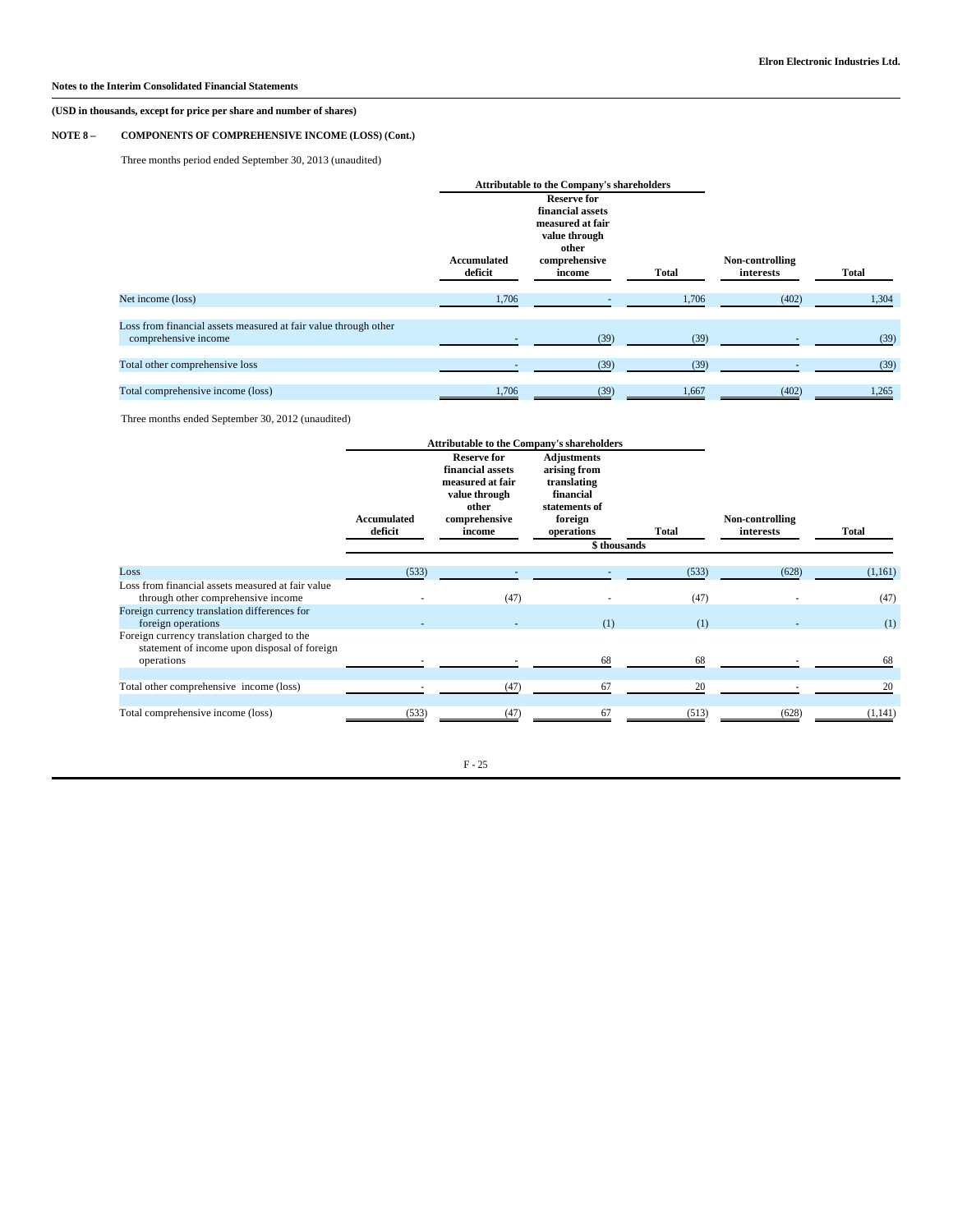## **NOTE 8 - COMPONENTS OF COMPREHENSIVE INCOME (LOSS) (Cont.)**

Year ended December 31, 2012 (audited)

|                                                                                                                       |                        | <b>Attributable to the Company's shareholders</b>                                                               |                                                                                                          |          |                              |         |
|-----------------------------------------------------------------------------------------------------------------------|------------------------|-----------------------------------------------------------------------------------------------------------------|----------------------------------------------------------------------------------------------------------|----------|------------------------------|---------|
|                                                                                                                       | Accumulated<br>deficit | <b>Reserve for</b><br>financial assets<br>measured at fair<br>value through<br>other<br>comprehensive<br>income | <b>Adjustments</b><br>arising from<br>translating<br>financial<br>statements of<br>foreign<br>operations | Total    | Non-controlling<br>interests | Total   |
| Net gain                                                                                                              | 4,357                  |                                                                                                                 |                                                                                                          | 4,357    | 11,481                       | 15,838  |
| Loss from financial assets measured at fair value<br>through other comprehensive income                               |                        | (1,313)                                                                                                         |                                                                                                          | (1,313)  |                              | (1,313) |
| Adjustments arising from translating financial<br>statements of foreign operations                                    |                        |                                                                                                                 | (51)                                                                                                     | (51)     | (3)                          | (54)    |
| Foreign currency translation differences charged<br>to the statement of income upon disposal of<br>foreign operations |                        |                                                                                                                 | 80                                                                                                       | 80       |                              | 80      |
| Group's share of net other comprehensive income<br>of companies accounted for under the equity                        |                        |                                                                                                                 |                                                                                                          |          |                              |         |
| method                                                                                                                | 141                    |                                                                                                                 |                                                                                                          | 141      | 23                           | 164     |
| Total other comprehensive income (loss)                                                                               | 141                    | (1,313)                                                                                                         | 29                                                                                                       | (1, 143) | 20                           | (1,123) |
| Total comprehensive income (loss)                                                                                     | 4,498                  | (1,313)                                                                                                         | 29                                                                                                       | 3,214    | 11,501                       | 14,715  |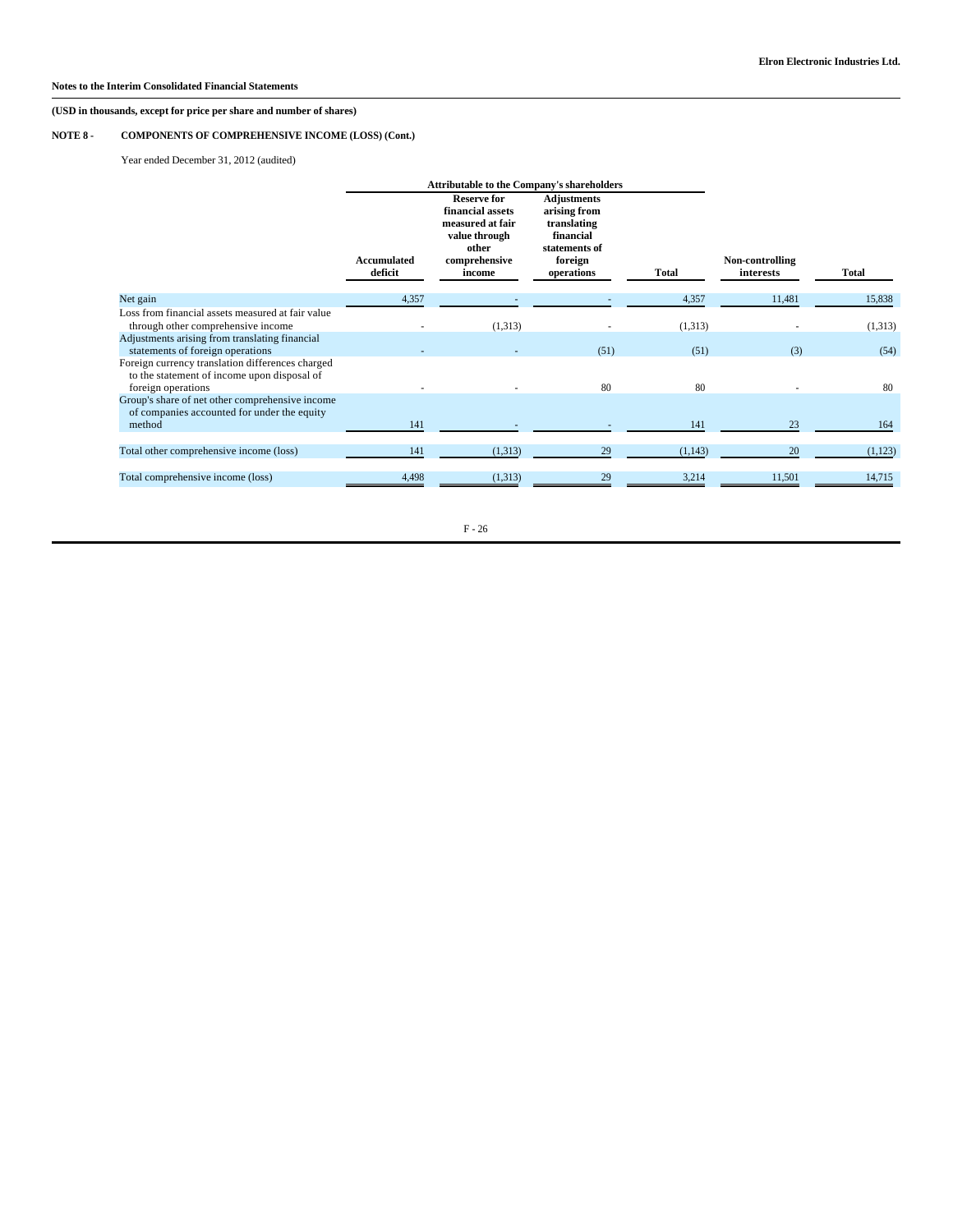**Annex to the Interim Consolidated Financial Statements**

**(USD in thousands, except for price per share and number of shares)**

**Details regarding investments in the interim consolidated financial statements as of September 30, 2013**

|                                                       |                                                                     |                | Consolidated<br>rate of                   | Elron's<br>effective                   | <b>Fully diluted</b><br>consolidated | Elron's fully<br>diluted<br>effective | Consolidated<br>carrying value<br>of investment | Market value of investment           |                     |
|-------------------------------------------------------|---------------------------------------------------------------------|----------------|-------------------------------------------|----------------------------------------|--------------------------------------|---------------------------------------|-------------------------------------------------|--------------------------------------|---------------------|
|                                                       | Rate of holdings in equity<br>$E$ lron $(1)$<br>$\overline{RDC(2)}$ |                | holdings<br>in<br>equity<br>$\frac{0}{0}$ | rate of<br>holdings<br>in equity $(3)$ | rate<br>of<br>holdings               | rate<br>of<br>holdings $(3)$          | September<br>30,<br>2013                        | September 30,<br>2013<br>\$thousands | November 8,<br>2013 |
| Investments in investee companies                     |                                                                     |                |                                           |                                        |                                      |                                       |                                                 |                                      |                     |
| Subsidiaries:                                         |                                                                     |                |                                           |                                        |                                      |                                       |                                                 |                                      |                     |
| Cloudyn Software<br>Ltd.                              |                                                                     | 45.94          | 45.94                                     | 20.06                                  | 43.33                                | 18.92                                 | 11                                              |                                      |                     |
| Kyma Medical<br>Technologies Ltd.<br><b>SmartWave</b> |                                                                     | 72.85          | 72.85                                     | 36.5                                   | 60.8                                 | 30.46                                 | 475                                             |                                      |                     |
| Medical Ltd.<br>Pose POS Ltd.                         |                                                                     | 100            | 100                                       | 50.1                                   | 89.77                                | 44.97                                 | (191)                                           |                                      | $\sim$              |
| (formerly Blits<br>Branding Ltd.)                     |                                                                     | 43.3           | 43.3                                      | 18.9                                   | 45.16                                | 19.72                                 | 675                                             |                                      |                     |
| Associates:                                           |                                                                     |                |                                           |                                        |                                      |                                       |                                                 |                                      |                     |
| Given Imaging Ltd.<br>NuLens Ltd.                     | 21.36<br>34.72                                                      | 8.36           | 29.72<br>34.72                            | 25.55<br>34.72                         | 26.21<br>29.84                       | 22.53<br>29.84                        | 109,336                                         | 182,008                              | 206,144<br>÷.       |
| BrainsGate Ltd.                                       | 29.87                                                               | ä,             | 29.87                                     | 29.87                                  | 26.82                                | 26.82                                 | 1,278                                           | ÷,                                   | ÷                   |
| Pocared                                               |                                                                     |                |                                           |                                        |                                      |                                       |                                                 |                                      |                     |
| Diagnostics Ltd.                                      | 41.35                                                               |                | 41.35                                     | 41.35                                  | 37.67                                | 37.67                                 | 1,886                                           |                                      | ÷.                  |
| Cartiheal (2009)                                      |                                                                     |                |                                           |                                        |                                      |                                       |                                                 |                                      |                     |
| Ltd.                                                  | 32.31                                                               |                | 32.31                                     | 32.31                                  | 27.55                                | 27.55                                 | 3,210                                           |                                      |                     |
| Numbeez Ltd.                                          |                                                                     | 38.71          | 38.71                                     | 16.9                                   | 34.29                                | 14.97                                 | 124                                             |                                      | ÷                   |
| Plymedia Inc.                                         | 27.68                                                               | ä,             | 27.68                                     | 27.68                                  | 19.67                                | 19.67                                 |                                                 |                                      | ×.                  |
| Other investments:                                    |                                                                     |                |                                           |                                        |                                      |                                       |                                                 |                                      |                     |
| Notal Vision Inc.                                     | 22.34                                                               |                | 22.34                                     | 22.34                                  | 17.79                                | 17.79                                 | 7,904                                           |                                      |                     |
| Jordan Valley<br>Semiconductors                       |                                                                     |                |                                           |                                        |                                      |                                       |                                                 |                                      |                     |
| Ltd.                                                  | 18.83                                                               |                | 18.83                                     | 18.83                                  | 16.95                                | 16.95                                 | 11,380                                          |                                      | $\sim$              |
| Atlantium<br>Technologies Inc.                        | 7.77                                                                |                | 7.77                                      | 7.77                                   | 6.6                                  | 6.6                                   | 130                                             |                                      | ×.                  |
| Aqwise - Wise<br>Water                                |                                                                     |                |                                           |                                        |                                      |                                       |                                                 |                                      |                     |
| Technologies Ltd.                                     | 19.81                                                               |                | 19.81                                     | 19.81                                  | 17.94                                | 17.94                                 | 4,290                                           |                                      | $\sim$              |
| Enablence                                             |                                                                     |                |                                           |                                        |                                      |                                       |                                                 |                                      |                     |
| Technologies Inc.                                     | 4.51                                                                | $\sim$         | 4.51                                      | 4.51                                   | $\rm N/A$                            | N/A                                   | 1,961                                           | 1,961(4)                             | 1,044(4)            |
| Whitewater Ltd.                                       | 2.9                                                                 | $\overline{a}$ | 2.9                                       | 2.9                                    | 1.45                                 | 1.45                                  | 549                                             | $\overline{\phantom{a}}$             | $\sim$              |

(1) Including holding through Elron's fully-owned subsidiaries.

(2) Including holding through Navitrio.<br>
(3) Elron's effective holdings include ho Elron's effective holdings include holdings by RDC multiplied by 50.10% and holdings by Navitrio multiplied by 87% (RDC's holding rate in Navitrio) and by 50.10% (Elron's holding rate in RDC).

(4) The value of the Enablence shares was determined based on their quoted price on the TSX Venture Exchange and less a discount in respect of the lock-up period (see also Note 3.E above).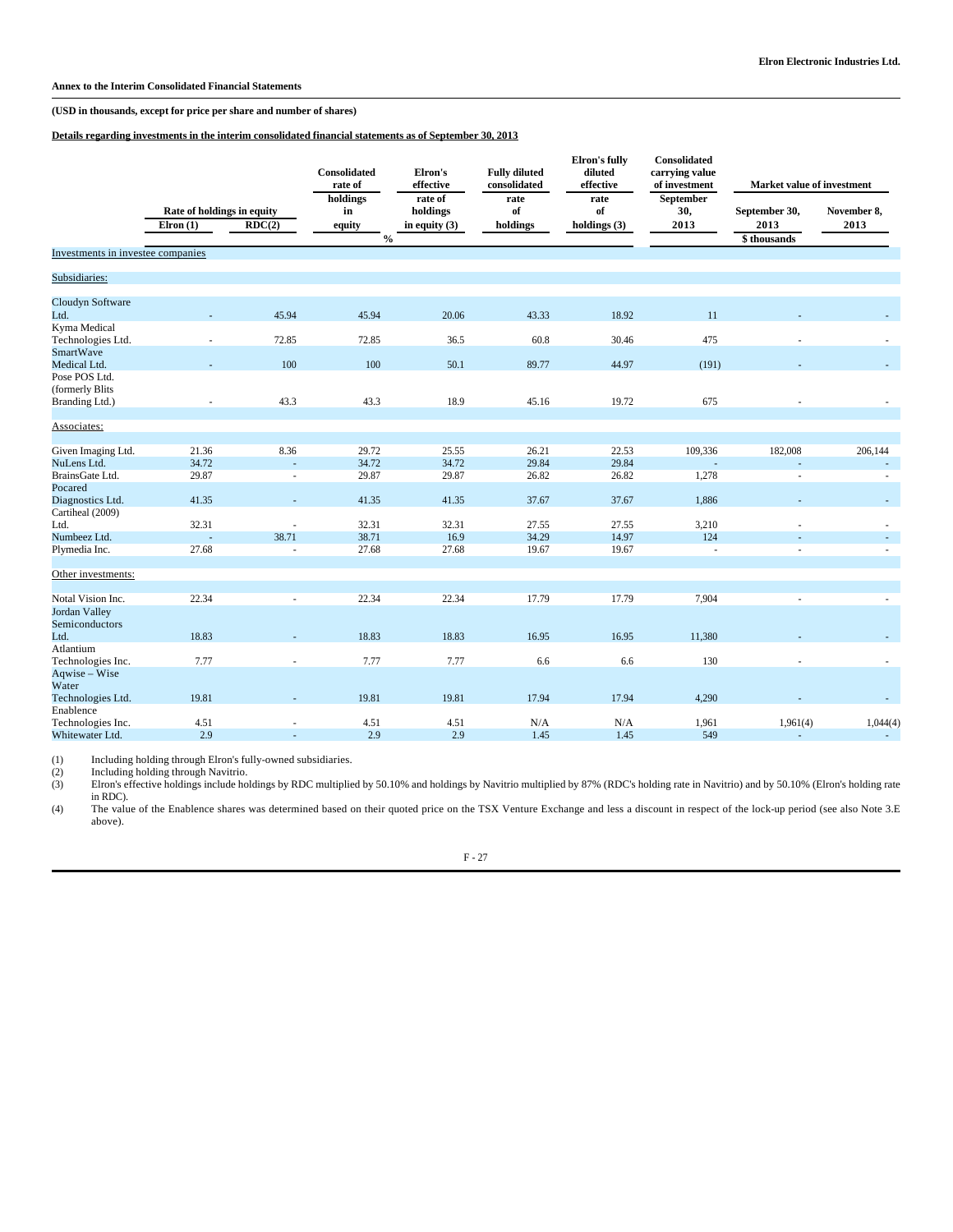## **POCARED DIAGNOSTICS LTD. (A development stage company)**

## **INTERIM CONSOLIDATED FINANCIAL STATEMENTS**

## **AS OF SEPTEMBER 30, 2013**

## **U.S. DOLLARS IN THOUSANDS**

## **UNAUDITED**

## **INDEX**

|                                                                   | Page          |
|-------------------------------------------------------------------|---------------|
| <b>Review of Unaudited Interim Financial Statements</b>           | $P-2$         |
| <b>Consolidated Balance Sheets</b>                                | $P-3-P-4$     |
| <b>Consolidated Statements of Operations</b>                      | $P-5$         |
| <b>Statements of Changes in Shareholders' Equity (Deficiency)</b> | $P-6-P-8$     |
| <b>Consolidated Statements of Cash Flows</b>                      | $P-9$         |
| <b>Notes to Consolidated Financial Statements</b>                 | $P-10 - P-14$ |
|                                                                   |               |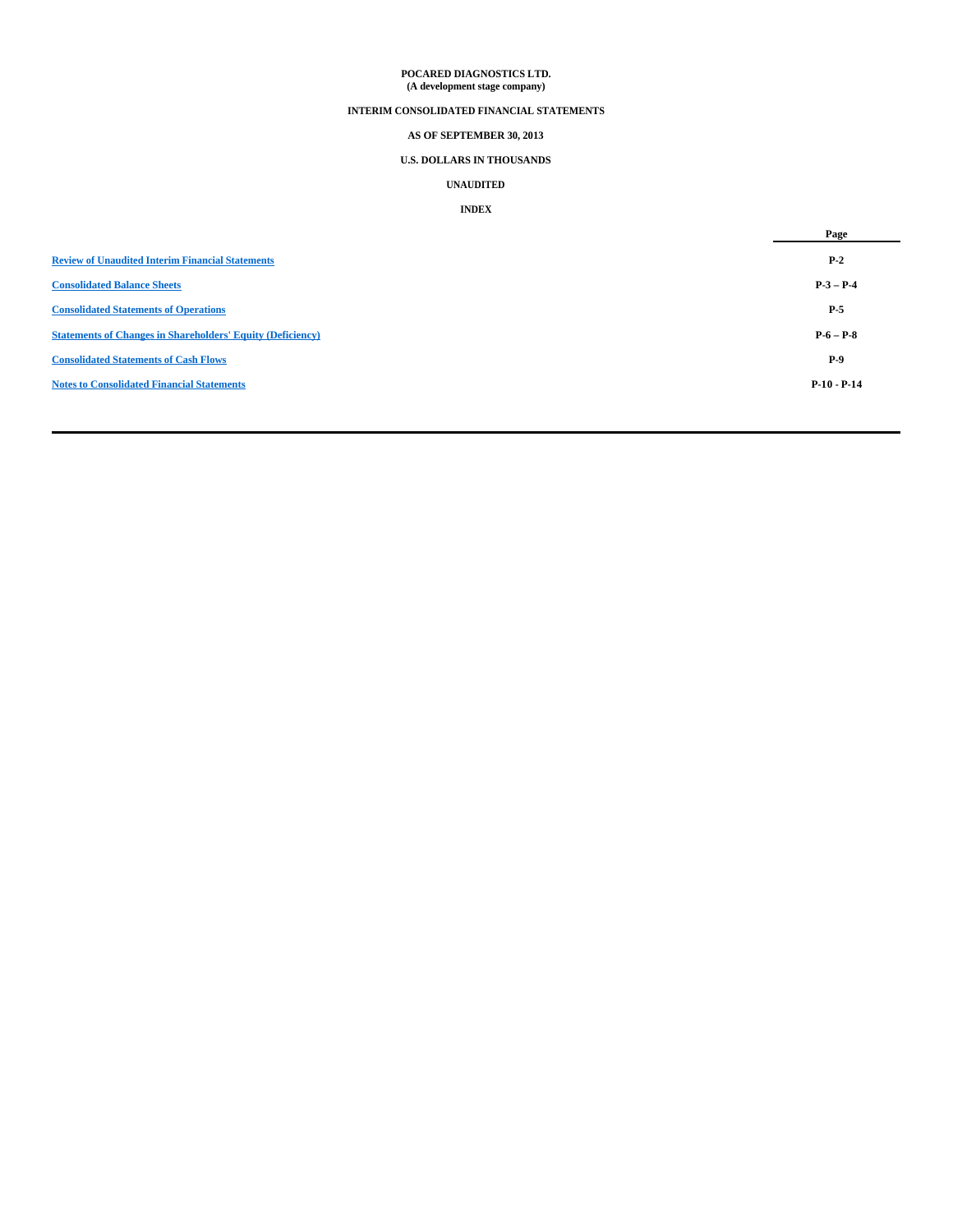

**Kost Forer Gabbay & Kasierer** 3 Aminadav St. Tel-Aviv 6706703, Israel

Tel: +972-3-6232525 Fax: +972-3-5622555 ey.com

The Board of Directors Pocared Diagnostics Ltd. (a development stage company)

> Re: Auditors report on review to the Shareholders of Pocared Diagnostics LTD (a development stage company)

We have reviewed the accompanying financial information of Pocared Diagnostics Ltd. and its subsidiary (a development stage company) (together "the Company") which comprises the condensed balance sheet as of September 30, 2013 and 2012 and the related condensed consolidated statements of operations, changes in shareholders' equity (deficiency) and cash flows for the nine and three months period ended September 30, 2013 and 2012 and for the period from January 1, 2005 (date of inception) through September 30, 2013. This condensed financial information is the responsibility of the Company's management.

We conducted our review in accordance with Review Standard 1 of the Institute of Certified Public Accountants in Israel, "Review of Interim Financial Information Performed by the Independent Auditor of the Entity." A review of interim financial information consists of making inquiries, primarily of persons responsible for financial and accounting matters, and applying analytical and other review procedures. A review is substantially less in scope than an audit conducted in accordance with generally accepted auditing standards in Israel and consequently does not enable us to obtain assurance that we would become aware of all significant matters that might be identified in an audit. Accordingly, we do not express an audit opinion.

Based on our review, we are not aware of any material modifications that should be made to the accompanying financial information referred to above in order for them to be in conformity with United States generally accepted accounting principles, which differ in certain aspects from international financial reporting standarts, as described in note 5 to the consolidated financial statements.

The accompanying financial information has been prepared assuming that the Company will continue as a going concern. As discussed in Note 1 to the condensed consolidated financial statements, the Company has incurred losses in the amount of \$ 6,642 thousand during the nine month period ended September 30, 2013, has an accumulated deficit during the development stage of \$ 62,095 thousand as of September 30, 2013, and has an accumulated negative cash flow from operating activities. These factors raise substantial doubt about the Company's ability to continue as a going concern (Management's plans in regard to these matters are described in Note 1c). The consolidated financial statements do not include any adjustments to reflect the possible future effects on the recoverability and classification of assets or the amounts and classification of liabilities that might be necessary should the Company unable to continue as a going concern.

Tel-Aviv, Israel **Tel-Aviv, Israel School School School School School School School School School School School**<br>A Member of Ernst & Young Global A Member of Ernst & Young Global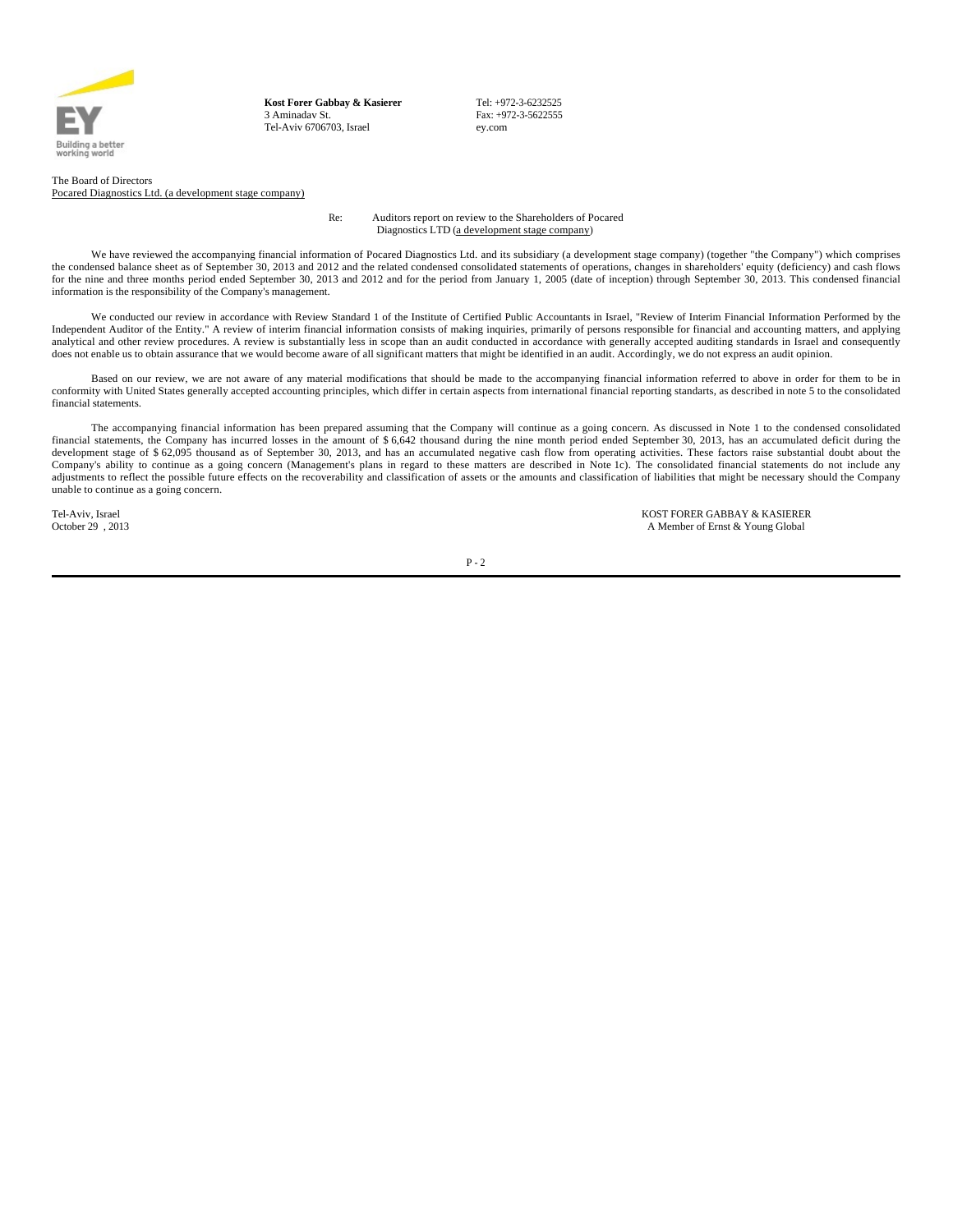## **CONSOLIDATED BALANCE SHEETS**

## **U.S. dollars in thousands**

|                             |                       | September 30,    |                          |            |                |  |  |
|-----------------------------|-----------------------|------------------|--------------------------|------------|----------------|--|--|
|                             | 2013                  |                  | 2012                     | 2012       |                |  |  |
|                             |                       | <b>Unaudited</b> |                          |            | <b>Audited</b> |  |  |
|                             |                       |                  |                          |            |                |  |  |
| <b>ASSETS</b>               |                       |                  |                          |            |                |  |  |
| <b>CURRENT ASSETS:</b>      |                       |                  |                          |            |                |  |  |
|                             |                       |                  |                          |            |                |  |  |
| Cash and cash equivalents   | 2,093<br>$\mathbb{S}$ | $\mathbf{s}$     | 4,178                    | $^{\circ}$ | 2,047          |  |  |
| Short-term bank deposit     | 17                    |                  | $\overline{\phantom{a}}$ |            |                |  |  |
| Restricted cash             | 147                   |                  | 91                       |            | 99             |  |  |
| Inventory                   | 799                   |                  | 910                      |            | 802            |  |  |
| Accounts receivable         | 217                   |                  | 243                      |            | 222            |  |  |
|                             |                       |                  |                          |            |                |  |  |
| Total current assets        | 3,273                 |                  | 5,422                    |            | 3,170          |  |  |
| PROPERTY AND EQUIPMENT, NET | 865                   |                  | 744                      |            | 710            |  |  |
|                             |                       |                  |                          |            |                |  |  |
| <b>LONG-TERM DEPOSIT</b>    | 20                    |                  | 16                       |            | 16             |  |  |
| Total assets                | 4,158                 |                  | 6,182                    |            | 3,896          |  |  |
|                             |                       |                  |                          |            |                |  |  |

The accompanying notes are an integral part of the interim consolidated financial statements.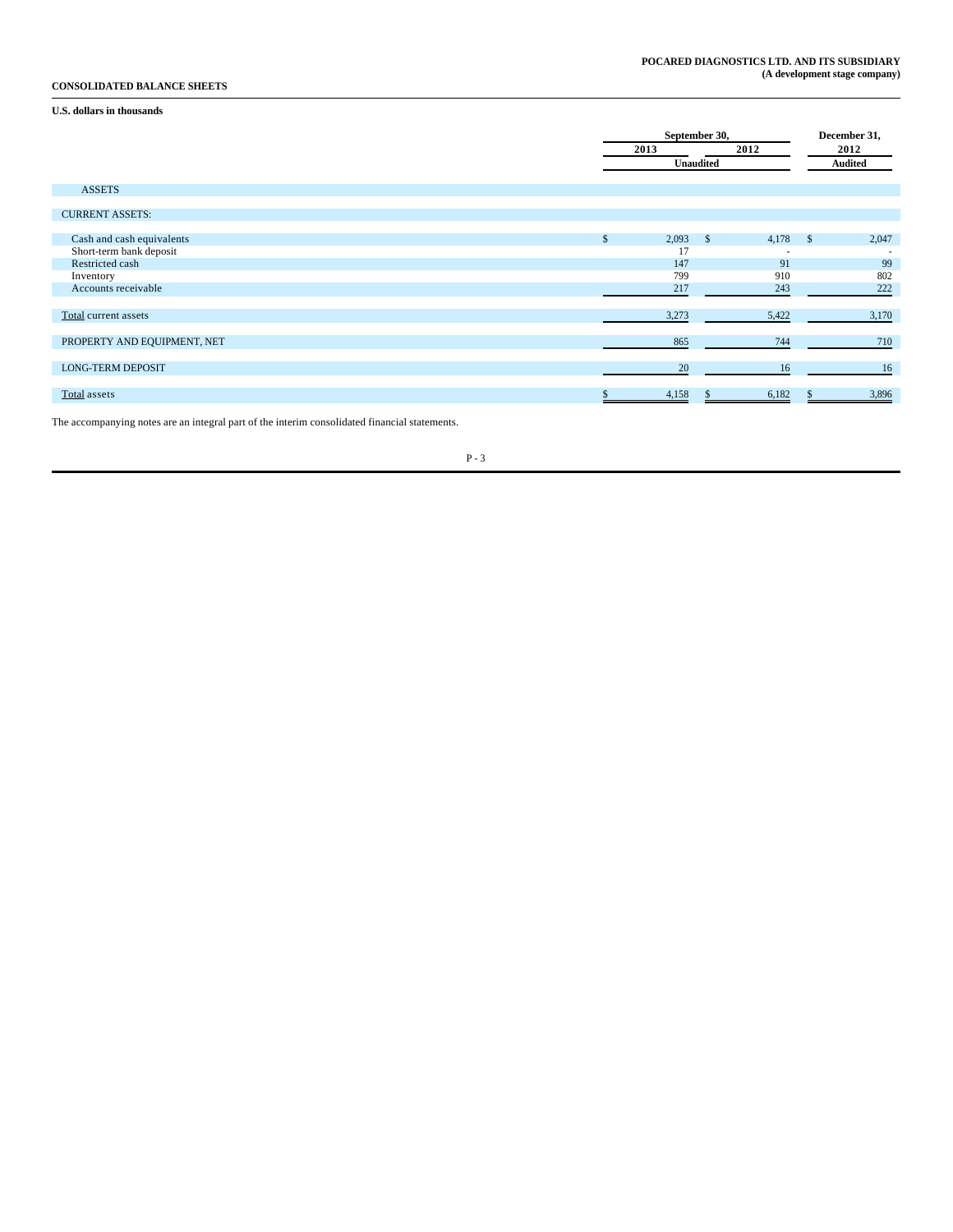## **CONSOLIDATED BALANCE SHEETS**

## **U.S. dollars in thousands, except share and per share data**

| 2012<br>2012<br>2013<br>Unaudited<br><b>Audited</b><br>LIABILITIES AND SHAREHOLDERS' EQUITY (DEFICIENCY)<br><b>CURRENT LIABILITIES:</b><br>Trade payables<br>$\mathbf{\hat{s}}$<br>154<br>205<br>$\mathbf{\hat{s}}$<br>$\mathbf{\hat{z}}$<br>Employees and payroll accruals<br>270<br>251<br>Accrued expenses<br>560<br>361<br><b>Total current liabilities</b><br>984<br>817<br><b>CONVERTIBLE PREFERRED SHARES (Note 4)</b><br>Preferred A shares, NIS 0.01 par value; Authorized: 1,500,000 shares at September 30, 2013 and 2012 and December 31,<br>2012; Issued and outstanding: 1,333,333 shares at September 30, 2013 and 2012 and December 31, 2012<br>300<br>300<br>Preferred B shares, NIS 0.01 par value; Authorized: 1,550,000 shares at September 30, 2013 and 2012 and December 31,<br>2012; Issued and outstanding: 1,507,341 shares at September 30, 2013 and 2012 and December 31, 2012<br>1.634<br>1.634<br>Preferred C shares, NIS 0.01 par value; Authorized: 1,000,000 shares at September 30, 2013 and 2012 and December 31,<br>2012; Issued and outstanding: 760,501 shares at September 30, 2013 and 2012 and December 31, 2012<br>1,280<br>1.280<br>Preferred D, D-1, and D-2 shares, NIS 0.01 par value; Authorized: 9,660,000 shares at September 30, 2013 2012 and<br>December 31, 2012; Issued and outstanding: 9,573,601 shares at September 30, 2013 and 2012 and December 31, 2012<br>25,288<br>25,288<br>Preferred E shares, NIS 0.01 par value; Authorized: 11,000,000 shares at September 30, 2013 and 2012 and December 31,<br>2012; Issued and outstanding: 10,413,052 shares at September 30, 2013 and 2012 December 31, 2012<br>6,548<br>6,548<br>Preferred F shares, NIS 0.01 par value; Authorized: 66,000,000 shares at September 30, 2013 and 44,000,000 shares at<br>September 30, 2012 and December 31, 2012; Issued and outstanding: 48,302,205 and 37,172,832 and 37,172,832 shares<br>at September 30, 2013 and 2012 and December 31, 2012, respectively.<br>29.195<br>22,462<br>Liquidation preference of Preferred shares at September 30, 2013 amounted to \$108,428<br>64,245<br>57,512<br>57,512<br>SHAREHOLDERS' DEFICIENCY:<br>Ordinary shares, NIS 0.001 par value; Authorized: 113,000,000 share as of September 30, 2013 and 2012 (unaudited) and<br>December 31, 2012; Issued and outstanding: 2,000,000 shares as of September 30, 2013and 2012 (unaudited) and<br>December 31, 2012:<br>4<br>$\overline{4}$<br>922<br>Additional paid-in capital<br>1,020<br>Deficit accumulated during the development stage<br>(62,095)<br>(53,073)<br>(55, 453)<br>Total shareholders' deficiency<br>(61,071)<br>(52, 147)<br>6,182<br>Total liabilities and shareholders' deficiency<br>4,158<br>The accompanying notes are an integral part of the interim consolidated financial statements.<br>October 29, 2013<br>Michal Mendelevich levy<br>Date of approval of the<br>Avi Ludomirski<br>Jonathan Gurfinkel<br><b>Chief Executive Officer</b><br>Finance Manager |                      |                       | September 30, |  | December 31, |
|-------------------------------------------------------------------------------------------------------------------------------------------------------------------------------------------------------------------------------------------------------------------------------------------------------------------------------------------------------------------------------------------------------------------------------------------------------------------------------------------------------------------------------------------------------------------------------------------------------------------------------------------------------------------------------------------------------------------------------------------------------------------------------------------------------------------------------------------------------------------------------------------------------------------------------------------------------------------------------------------------------------------------------------------------------------------------------------------------------------------------------------------------------------------------------------------------------------------------------------------------------------------------------------------------------------------------------------------------------------------------------------------------------------------------------------------------------------------------------------------------------------------------------------------------------------------------------------------------------------------------------------------------------------------------------------------------------------------------------------------------------------------------------------------------------------------------------------------------------------------------------------------------------------------------------------------------------------------------------------------------------------------------------------------------------------------------------------------------------------------------------------------------------------------------------------------------------------------------------------------------------------------------------------------------------------------------------------------------------------------------------------------------------------------------------------------------------------------------------------------------------------------------------------------------------------------------------------------------------------------------------------------------------------------------------------------------------------------------------------------------------------------------------------------------------------------------------------------------------------------------------------------------------------------------------------------------------------------------------------------------------------------------|----------------------|-----------------------|---------------|--|--------------|
|                                                                                                                                                                                                                                                                                                                                                                                                                                                                                                                                                                                                                                                                                                                                                                                                                                                                                                                                                                                                                                                                                                                                                                                                                                                                                                                                                                                                                                                                                                                                                                                                                                                                                                                                                                                                                                                                                                                                                                                                                                                                                                                                                                                                                                                                                                                                                                                                                                                                                                                                                                                                                                                                                                                                                                                                                                                                                                                                                                                                                         |                      |                       |               |  |              |
|                                                                                                                                                                                                                                                                                                                                                                                                                                                                                                                                                                                                                                                                                                                                                                                                                                                                                                                                                                                                                                                                                                                                                                                                                                                                                                                                                                                                                                                                                                                                                                                                                                                                                                                                                                                                                                                                                                                                                                                                                                                                                                                                                                                                                                                                                                                                                                                                                                                                                                                                                                                                                                                                                                                                                                                                                                                                                                                                                                                                                         |                      |                       |               |  |              |
|                                                                                                                                                                                                                                                                                                                                                                                                                                                                                                                                                                                                                                                                                                                                                                                                                                                                                                                                                                                                                                                                                                                                                                                                                                                                                                                                                                                                                                                                                                                                                                                                                                                                                                                                                                                                                                                                                                                                                                                                                                                                                                                                                                                                                                                                                                                                                                                                                                                                                                                                                                                                                                                                                                                                                                                                                                                                                                                                                                                                                         |                      |                       |               |  |              |
|                                                                                                                                                                                                                                                                                                                                                                                                                                                                                                                                                                                                                                                                                                                                                                                                                                                                                                                                                                                                                                                                                                                                                                                                                                                                                                                                                                                                                                                                                                                                                                                                                                                                                                                                                                                                                                                                                                                                                                                                                                                                                                                                                                                                                                                                                                                                                                                                                                                                                                                                                                                                                                                                                                                                                                                                                                                                                                                                                                                                                         |                      |                       |               |  |              |
|                                                                                                                                                                                                                                                                                                                                                                                                                                                                                                                                                                                                                                                                                                                                                                                                                                                                                                                                                                                                                                                                                                                                                                                                                                                                                                                                                                                                                                                                                                                                                                                                                                                                                                                                                                                                                                                                                                                                                                                                                                                                                                                                                                                                                                                                                                                                                                                                                                                                                                                                                                                                                                                                                                                                                                                                                                                                                                                                                                                                                         |                      |                       |               |  |              |
|                                                                                                                                                                                                                                                                                                                                                                                                                                                                                                                                                                                                                                                                                                                                                                                                                                                                                                                                                                                                                                                                                                                                                                                                                                                                                                                                                                                                                                                                                                                                                                                                                                                                                                                                                                                                                                                                                                                                                                                                                                                                                                                                                                                                                                                                                                                                                                                                                                                                                                                                                                                                                                                                                                                                                                                                                                                                                                                                                                                                                         |                      |                       |               |  | 168          |
|                                                                                                                                                                                                                                                                                                                                                                                                                                                                                                                                                                                                                                                                                                                                                                                                                                                                                                                                                                                                                                                                                                                                                                                                                                                                                                                                                                                                                                                                                                                                                                                                                                                                                                                                                                                                                                                                                                                                                                                                                                                                                                                                                                                                                                                                                                                                                                                                                                                                                                                                                                                                                                                                                                                                                                                                                                                                                                                                                                                                                         |                      |                       |               |  | 304          |
|                                                                                                                                                                                                                                                                                                                                                                                                                                                                                                                                                                                                                                                                                                                                                                                                                                                                                                                                                                                                                                                                                                                                                                                                                                                                                                                                                                                                                                                                                                                                                                                                                                                                                                                                                                                                                                                                                                                                                                                                                                                                                                                                                                                                                                                                                                                                                                                                                                                                                                                                                                                                                                                                                                                                                                                                                                                                                                                                                                                                                         |                      |                       |               |  | 418          |
|                                                                                                                                                                                                                                                                                                                                                                                                                                                                                                                                                                                                                                                                                                                                                                                                                                                                                                                                                                                                                                                                                                                                                                                                                                                                                                                                                                                                                                                                                                                                                                                                                                                                                                                                                                                                                                                                                                                                                                                                                                                                                                                                                                                                                                                                                                                                                                                                                                                                                                                                                                                                                                                                                                                                                                                                                                                                                                                                                                                                                         |                      |                       |               |  | 890          |
|                                                                                                                                                                                                                                                                                                                                                                                                                                                                                                                                                                                                                                                                                                                                                                                                                                                                                                                                                                                                                                                                                                                                                                                                                                                                                                                                                                                                                                                                                                                                                                                                                                                                                                                                                                                                                                                                                                                                                                                                                                                                                                                                                                                                                                                                                                                                                                                                                                                                                                                                                                                                                                                                                                                                                                                                                                                                                                                                                                                                                         |                      |                       |               |  |              |
|                                                                                                                                                                                                                                                                                                                                                                                                                                                                                                                                                                                                                                                                                                                                                                                                                                                                                                                                                                                                                                                                                                                                                                                                                                                                                                                                                                                                                                                                                                                                                                                                                                                                                                                                                                                                                                                                                                                                                                                                                                                                                                                                                                                                                                                                                                                                                                                                                                                                                                                                                                                                                                                                                                                                                                                                                                                                                                                                                                                                                         |                      |                       |               |  |              |
|                                                                                                                                                                                                                                                                                                                                                                                                                                                                                                                                                                                                                                                                                                                                                                                                                                                                                                                                                                                                                                                                                                                                                                                                                                                                                                                                                                                                                                                                                                                                                                                                                                                                                                                                                                                                                                                                                                                                                                                                                                                                                                                                                                                                                                                                                                                                                                                                                                                                                                                                                                                                                                                                                                                                                                                                                                                                                                                                                                                                                         |                      |                       |               |  |              |
|                                                                                                                                                                                                                                                                                                                                                                                                                                                                                                                                                                                                                                                                                                                                                                                                                                                                                                                                                                                                                                                                                                                                                                                                                                                                                                                                                                                                                                                                                                                                                                                                                                                                                                                                                                                                                                                                                                                                                                                                                                                                                                                                                                                                                                                                                                                                                                                                                                                                                                                                                                                                                                                                                                                                                                                                                                                                                                                                                                                                                         |                      |                       |               |  | 300          |
|                                                                                                                                                                                                                                                                                                                                                                                                                                                                                                                                                                                                                                                                                                                                                                                                                                                                                                                                                                                                                                                                                                                                                                                                                                                                                                                                                                                                                                                                                                                                                                                                                                                                                                                                                                                                                                                                                                                                                                                                                                                                                                                                                                                                                                                                                                                                                                                                                                                                                                                                                                                                                                                                                                                                                                                                                                                                                                                                                                                                                         |                      |                       |               |  |              |
|                                                                                                                                                                                                                                                                                                                                                                                                                                                                                                                                                                                                                                                                                                                                                                                                                                                                                                                                                                                                                                                                                                                                                                                                                                                                                                                                                                                                                                                                                                                                                                                                                                                                                                                                                                                                                                                                                                                                                                                                                                                                                                                                                                                                                                                                                                                                                                                                                                                                                                                                                                                                                                                                                                                                                                                                                                                                                                                                                                                                                         |                      |                       |               |  | 1.634        |
|                                                                                                                                                                                                                                                                                                                                                                                                                                                                                                                                                                                                                                                                                                                                                                                                                                                                                                                                                                                                                                                                                                                                                                                                                                                                                                                                                                                                                                                                                                                                                                                                                                                                                                                                                                                                                                                                                                                                                                                                                                                                                                                                                                                                                                                                                                                                                                                                                                                                                                                                                                                                                                                                                                                                                                                                                                                                                                                                                                                                                         |                      |                       |               |  |              |
|                                                                                                                                                                                                                                                                                                                                                                                                                                                                                                                                                                                                                                                                                                                                                                                                                                                                                                                                                                                                                                                                                                                                                                                                                                                                                                                                                                                                                                                                                                                                                                                                                                                                                                                                                                                                                                                                                                                                                                                                                                                                                                                                                                                                                                                                                                                                                                                                                                                                                                                                                                                                                                                                                                                                                                                                                                                                                                                                                                                                                         |                      |                       |               |  | 1,280        |
|                                                                                                                                                                                                                                                                                                                                                                                                                                                                                                                                                                                                                                                                                                                                                                                                                                                                                                                                                                                                                                                                                                                                                                                                                                                                                                                                                                                                                                                                                                                                                                                                                                                                                                                                                                                                                                                                                                                                                                                                                                                                                                                                                                                                                                                                                                                                                                                                                                                                                                                                                                                                                                                                                                                                                                                                                                                                                                                                                                                                                         |                      |                       |               |  |              |
|                                                                                                                                                                                                                                                                                                                                                                                                                                                                                                                                                                                                                                                                                                                                                                                                                                                                                                                                                                                                                                                                                                                                                                                                                                                                                                                                                                                                                                                                                                                                                                                                                                                                                                                                                                                                                                                                                                                                                                                                                                                                                                                                                                                                                                                                                                                                                                                                                                                                                                                                                                                                                                                                                                                                                                                                                                                                                                                                                                                                                         |                      |                       |               |  | 25,288       |
|                                                                                                                                                                                                                                                                                                                                                                                                                                                                                                                                                                                                                                                                                                                                                                                                                                                                                                                                                                                                                                                                                                                                                                                                                                                                                                                                                                                                                                                                                                                                                                                                                                                                                                                                                                                                                                                                                                                                                                                                                                                                                                                                                                                                                                                                                                                                                                                                                                                                                                                                                                                                                                                                                                                                                                                                                                                                                                                                                                                                                         |                      |                       |               |  |              |
|                                                                                                                                                                                                                                                                                                                                                                                                                                                                                                                                                                                                                                                                                                                                                                                                                                                                                                                                                                                                                                                                                                                                                                                                                                                                                                                                                                                                                                                                                                                                                                                                                                                                                                                                                                                                                                                                                                                                                                                                                                                                                                                                                                                                                                                                                                                                                                                                                                                                                                                                                                                                                                                                                                                                                                                                                                                                                                                                                                                                                         |                      |                       |               |  | 6,548        |
|                                                                                                                                                                                                                                                                                                                                                                                                                                                                                                                                                                                                                                                                                                                                                                                                                                                                                                                                                                                                                                                                                                                                                                                                                                                                                                                                                                                                                                                                                                                                                                                                                                                                                                                                                                                                                                                                                                                                                                                                                                                                                                                                                                                                                                                                                                                                                                                                                                                                                                                                                                                                                                                                                                                                                                                                                                                                                                                                                                                                                         |                      |                       |               |  | 22,462       |
|                                                                                                                                                                                                                                                                                                                                                                                                                                                                                                                                                                                                                                                                                                                                                                                                                                                                                                                                                                                                                                                                                                                                                                                                                                                                                                                                                                                                                                                                                                                                                                                                                                                                                                                                                                                                                                                                                                                                                                                                                                                                                                                                                                                                                                                                                                                                                                                                                                                                                                                                                                                                                                                                                                                                                                                                                                                                                                                                                                                                                         |                      |                       |               |  |              |
|                                                                                                                                                                                                                                                                                                                                                                                                                                                                                                                                                                                                                                                                                                                                                                                                                                                                                                                                                                                                                                                                                                                                                                                                                                                                                                                                                                                                                                                                                                                                                                                                                                                                                                                                                                                                                                                                                                                                                                                                                                                                                                                                                                                                                                                                                                                                                                                                                                                                                                                                                                                                                                                                                                                                                                                                                                                                                                                                                                                                                         |                      |                       |               |  |              |
|                                                                                                                                                                                                                                                                                                                                                                                                                                                                                                                                                                                                                                                                                                                                                                                                                                                                                                                                                                                                                                                                                                                                                                                                                                                                                                                                                                                                                                                                                                                                                                                                                                                                                                                                                                                                                                                                                                                                                                                                                                                                                                                                                                                                                                                                                                                                                                                                                                                                                                                                                                                                                                                                                                                                                                                                                                                                                                                                                                                                                         |                      |                       |               |  |              |
|                                                                                                                                                                                                                                                                                                                                                                                                                                                                                                                                                                                                                                                                                                                                                                                                                                                                                                                                                                                                                                                                                                                                                                                                                                                                                                                                                                                                                                                                                                                                                                                                                                                                                                                                                                                                                                                                                                                                                                                                                                                                                                                                                                                                                                                                                                                                                                                                                                                                                                                                                                                                                                                                                                                                                                                                                                                                                                                                                                                                                         |                      |                       |               |  |              |
|                                                                                                                                                                                                                                                                                                                                                                                                                                                                                                                                                                                                                                                                                                                                                                                                                                                                                                                                                                                                                                                                                                                                                                                                                                                                                                                                                                                                                                                                                                                                                                                                                                                                                                                                                                                                                                                                                                                                                                                                                                                                                                                                                                                                                                                                                                                                                                                                                                                                                                                                                                                                                                                                                                                                                                                                                                                                                                                                                                                                                         |                      |                       |               |  |              |
|                                                                                                                                                                                                                                                                                                                                                                                                                                                                                                                                                                                                                                                                                                                                                                                                                                                                                                                                                                                                                                                                                                                                                                                                                                                                                                                                                                                                                                                                                                                                                                                                                                                                                                                                                                                                                                                                                                                                                                                                                                                                                                                                                                                                                                                                                                                                                                                                                                                                                                                                                                                                                                                                                                                                                                                                                                                                                                                                                                                                                         |                      |                       |               |  |              |
|                                                                                                                                                                                                                                                                                                                                                                                                                                                                                                                                                                                                                                                                                                                                                                                                                                                                                                                                                                                                                                                                                                                                                                                                                                                                                                                                                                                                                                                                                                                                                                                                                                                                                                                                                                                                                                                                                                                                                                                                                                                                                                                                                                                                                                                                                                                                                                                                                                                                                                                                                                                                                                                                                                                                                                                                                                                                                                                                                                                                                         |                      |                       |               |  |              |
|                                                                                                                                                                                                                                                                                                                                                                                                                                                                                                                                                                                                                                                                                                                                                                                                                                                                                                                                                                                                                                                                                                                                                                                                                                                                                                                                                                                                                                                                                                                                                                                                                                                                                                                                                                                                                                                                                                                                                                                                                                                                                                                                                                                                                                                                                                                                                                                                                                                                                                                                                                                                                                                                                                                                                                                                                                                                                                                                                                                                                         |                      |                       |               |  | 4<br>943     |
|                                                                                                                                                                                                                                                                                                                                                                                                                                                                                                                                                                                                                                                                                                                                                                                                                                                                                                                                                                                                                                                                                                                                                                                                                                                                                                                                                                                                                                                                                                                                                                                                                                                                                                                                                                                                                                                                                                                                                                                                                                                                                                                                                                                                                                                                                                                                                                                                                                                                                                                                                                                                                                                                                                                                                                                                                                                                                                                                                                                                                         |                      |                       |               |  |              |
|                                                                                                                                                                                                                                                                                                                                                                                                                                                                                                                                                                                                                                                                                                                                                                                                                                                                                                                                                                                                                                                                                                                                                                                                                                                                                                                                                                                                                                                                                                                                                                                                                                                                                                                                                                                                                                                                                                                                                                                                                                                                                                                                                                                                                                                                                                                                                                                                                                                                                                                                                                                                                                                                                                                                                                                                                                                                                                                                                                                                                         |                      |                       |               |  |              |
|                                                                                                                                                                                                                                                                                                                                                                                                                                                                                                                                                                                                                                                                                                                                                                                                                                                                                                                                                                                                                                                                                                                                                                                                                                                                                                                                                                                                                                                                                                                                                                                                                                                                                                                                                                                                                                                                                                                                                                                                                                                                                                                                                                                                                                                                                                                                                                                                                                                                                                                                                                                                                                                                                                                                                                                                                                                                                                                                                                                                                         |                      |                       |               |  | (54, 506)    |
|                                                                                                                                                                                                                                                                                                                                                                                                                                                                                                                                                                                                                                                                                                                                                                                                                                                                                                                                                                                                                                                                                                                                                                                                                                                                                                                                                                                                                                                                                                                                                                                                                                                                                                                                                                                                                                                                                                                                                                                                                                                                                                                                                                                                                                                                                                                                                                                                                                                                                                                                                                                                                                                                                                                                                                                                                                                                                                                                                                                                                         |                      |                       |               |  | 3,896        |
|                                                                                                                                                                                                                                                                                                                                                                                                                                                                                                                                                                                                                                                                                                                                                                                                                                                                                                                                                                                                                                                                                                                                                                                                                                                                                                                                                                                                                                                                                                                                                                                                                                                                                                                                                                                                                                                                                                                                                                                                                                                                                                                                                                                                                                                                                                                                                                                                                                                                                                                                                                                                                                                                                                                                                                                                                                                                                                                                                                                                                         |                      |                       |               |  |              |
|                                                                                                                                                                                                                                                                                                                                                                                                                                                                                                                                                                                                                                                                                                                                                                                                                                                                                                                                                                                                                                                                                                                                                                                                                                                                                                                                                                                                                                                                                                                                                                                                                                                                                                                                                                                                                                                                                                                                                                                                                                                                                                                                                                                                                                                                                                                                                                                                                                                                                                                                                                                                                                                                                                                                                                                                                                                                                                                                                                                                                         |                      |                       |               |  |              |
|                                                                                                                                                                                                                                                                                                                                                                                                                                                                                                                                                                                                                                                                                                                                                                                                                                                                                                                                                                                                                                                                                                                                                                                                                                                                                                                                                                                                                                                                                                                                                                                                                                                                                                                                                                                                                                                                                                                                                                                                                                                                                                                                                                                                                                                                                                                                                                                                                                                                                                                                                                                                                                                                                                                                                                                                                                                                                                                                                                                                                         |                      |                       |               |  |              |
|                                                                                                                                                                                                                                                                                                                                                                                                                                                                                                                                                                                                                                                                                                                                                                                                                                                                                                                                                                                                                                                                                                                                                                                                                                                                                                                                                                                                                                                                                                                                                                                                                                                                                                                                                                                                                                                                                                                                                                                                                                                                                                                                                                                                                                                                                                                                                                                                                                                                                                                                                                                                                                                                                                                                                                                                                                                                                                                                                                                                                         | financial statements | Chairman of the Board |               |  |              |

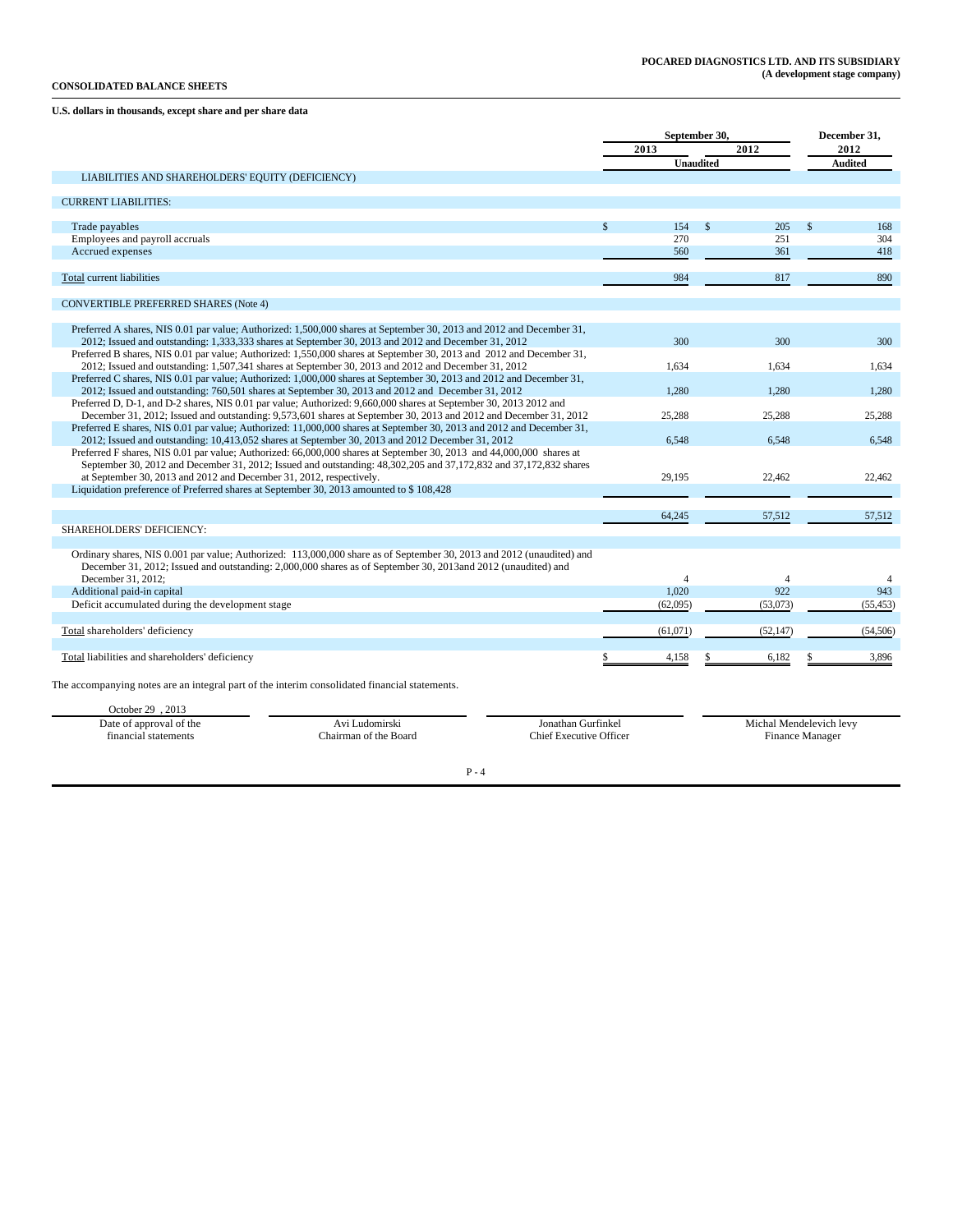## **CONSOLIDATED STATEMENTS OF OPERATIONS**

**U.S. dollars in thousands**

|                                  | Nine months ended<br>September 30, |                    |                  |               | Three months ended<br>September 30, |    |       |    | <b>Year ended</b><br>December 31, |              | <b>Period from</b><br><b>January 1, 2005</b><br>(inception date)<br>through<br>September 30, |
|----------------------------------|------------------------------------|--------------------|------------------|---------------|-------------------------------------|----|-------|----|-----------------------------------|--------------|----------------------------------------------------------------------------------------------|
|                                  | 2013                               |                    | 2012             |               | 2013                                |    | 2012  |    | 2012                              |              | 2013                                                                                         |
|                                  |                                    |                    | <b>Unaudited</b> |               |                                     |    |       |    | Audited                           |              | <b>Unaudited</b>                                                                             |
| Operating expenses:              |                                    |                    |                  |               |                                     |    |       |    |                                   |              |                                                                                              |
| Research and development         | 4,619                              | $\mathbf{\hat{s}}$ | 3,058            | <sup>\$</sup> | 1,732                               | -S | 1,049 | -S | 4,964                             | $\mathbb{S}$ | 50,574                                                                                       |
| Marketing                        | 143                                |                    | 217              |               | 47                                  |    | 74    |    | 253                               |              | 640                                                                                          |
| General and administrative       | 1,860                              |                    | 1,419            |               | 713                                 |    | 440   |    | 1,852                             |              | 10,188                                                                                       |
|                                  |                                    |                    |                  |               |                                     |    |       |    |                                   |              |                                                                                              |
| Operating loss                   | 6,622                              |                    | 4,694            |               | 2,492                               |    | 1,563 |    | 7,069                             |              | 61,402                                                                                       |
| Financial expenses (income), net | (11)                               |                    | (21)             |               |                                     |    | (5)   |    | (26)                              |              | 553                                                                                          |
|                                  |                                    |                    |                  |               |                                     |    |       |    |                                   |              |                                                                                              |
| Loss before income taxes         | 6,611                              |                    | 4,673            |               | 2,494                               |    | 1,558 |    | 7,043                             |              | 61,955                                                                                       |
| Income taxes                     | 31                                 |                    | 23               |               | 11                                  |    | (4)   |    | 33                                |              | 140                                                                                          |
|                                  |                                    |                    |                  |               |                                     |    |       |    |                                   |              |                                                                                              |
| Net loss                         | 6,642                              |                    | 4,696            |               | 2,505                               |    | 1,554 |    | 7,076                             |              | 62,095                                                                                       |

The accompanying notes are an integral part of the interim consolidated financial statements.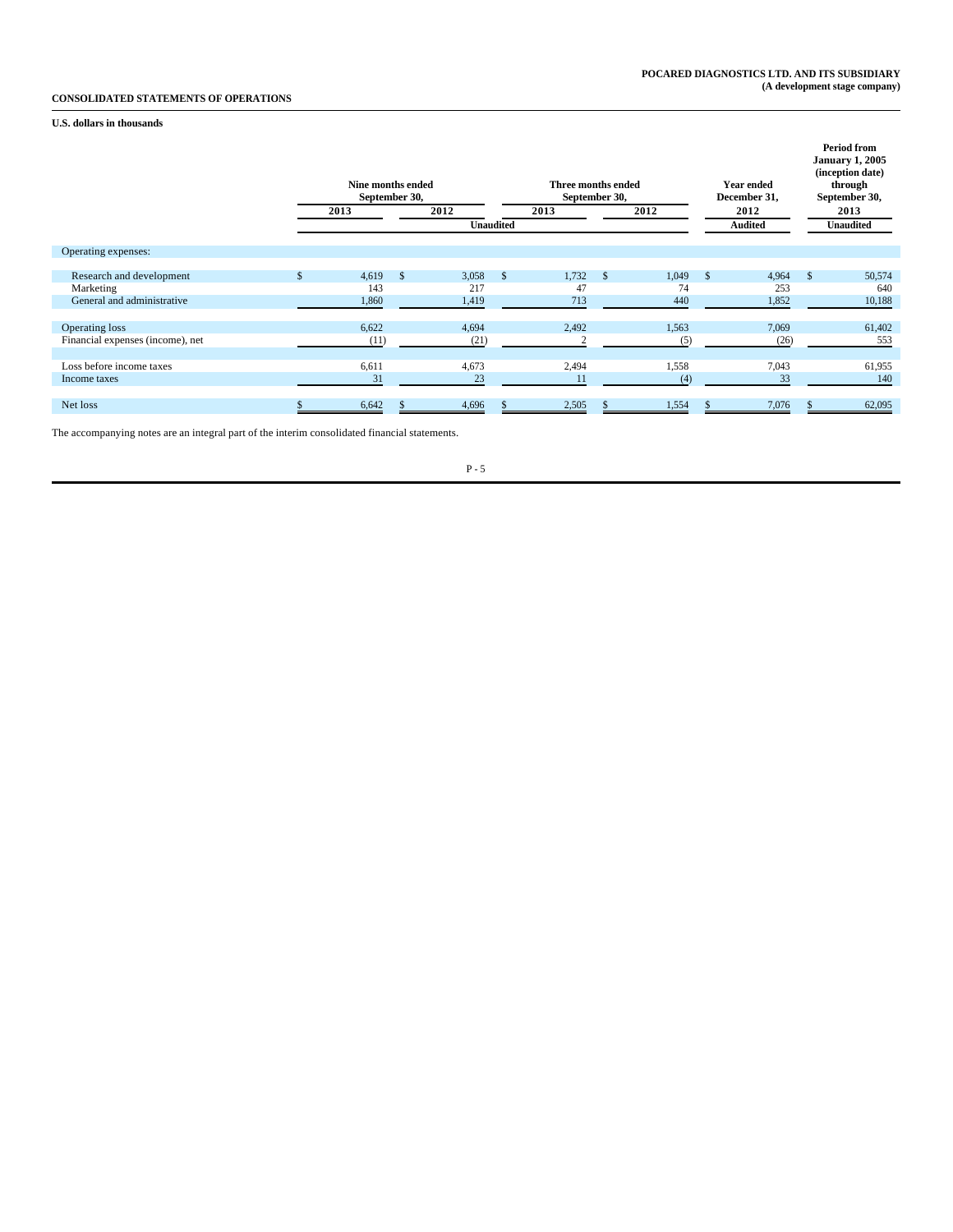## **STATEMENTS OF CHANGES IN CONVERTIBLE PREFERRED SHARES AND SHAREHOLDERS' EQUITY (DEFICIENCY)**

**U.S. dollars in thousands, except share data**

|                                                                                                                               | <b>Convertible Preferred shares</b><br><b>Number</b> | Amount                   | <b>Number</b> | <b>Ordinary shares</b><br>Amount | <b>Additional paid-</b><br>in<br>capital | <b>Deficit</b><br>accumulated<br>during the<br>development<br>stage | Total<br>shareholders'<br>equity<br>(deficiency) |
|-------------------------------------------------------------------------------------------------------------------------------|------------------------------------------------------|--------------------------|---------------|----------------------------------|------------------------------------------|---------------------------------------------------------------------|--------------------------------------------------|
|                                                                                                                               |                                                      |                          |               |                                  |                                          |                                                                     |                                                  |
| Balance as of January 1, 2005 (inception<br>date)                                                                             |                                                      | $\mathbf{\hat{S}}$       |               | $\mathbf{\hat{S}}$               | \$                                       |                                                                     |                                                  |
| Issuance of Ordinary shares, net in January<br>1,2005                                                                         |                                                      |                          | 2,000,000     | $\Lambda$                        |                                          |                                                                     | $\overline{4}$                                   |
| Issuance of Preferred A shares (at \$0.22),<br>net                                                                            | 1,333,333                                            | 300                      |               |                                  |                                          |                                                                     |                                                  |
| Stock-based compensation related to<br>options granted to service providers                                                   |                                                      | ٠                        |               |                                  | 6                                        |                                                                     | 6                                                |
| Net loss                                                                                                                      |                                                      | ٠                        |               |                                  |                                          | (669)                                                               | (669)                                            |
| Balance as of December 31, 2005 (unaudited)                                                                                   | 1,333,333                                            | 300                      | 2,000,000     | $\overline{4}$                   | 6                                        | (669)                                                               | (659)                                            |
| Issuance of Preferred B shares (at \$1.08), net<br>Issuance of preferred C shares (at \$1.68)                                 | 1,507,341<br>760,501                                 | 1,634<br>1,280           |               |                                  | ×.                                       |                                                                     |                                                  |
| Stock based compensation related to<br>options granted to service providers                                                   |                                                      | $\sim$                   |               |                                  | 45                                       |                                                                     | 45                                               |
| Net loss                                                                                                                      | $\overline{a}$                                       | $\overline{\phantom{a}}$ |               |                                  | ÷.                                       | (1,918)                                                             | (1,918)                                          |
| Balance as of December 31, 2006                                                                                               | 3.601.175                                            | 3,214                    | 2,000,000     | $\overline{4}$                   | 51                                       | (2,587)                                                             | (2,532)                                          |
| Issuance of Preferred D shares (at \$2.29)<br>Stock based compensation related to<br>options granted to service providers and | 2.982.896                                            | 6.832                    |               |                                  |                                          |                                                                     |                                                  |
| employees<br>Net loss                                                                                                         |                                                      | ٠                        |               |                                  | 107                                      |                                                                     | 107                                              |
|                                                                                                                               |                                                      | $\overline{\phantom{a}}$ |               |                                  |                                          | (7,558)                                                             | (7,558)                                          |
| Balance as of December 31, 2007                                                                                               | 6,584,071                                            | 10.046                   | 2,000,000     | $\overline{4}$                   | 158                                      | (10, 145)                                                           | (9,983)                                          |
| Issuance of Preferred D shares(at \$2.32),<br>Stock based compensation related to<br>options granted to service providers and | 1,606,176                                            | 3,735                    |               |                                  |                                          |                                                                     |                                                  |
| employees<br>Net loss                                                                                                         |                                                      | ٠<br>$\sim$              |               |                                  | 118                                      | (18,070)                                                            | 118<br>(18,070)                                  |
|                                                                                                                               |                                                      |                          |               |                                  |                                          |                                                                     |                                                  |
| Balance as of December 31, 2008                                                                                               | 8.190.247                                            | 13,781<br>\$             | 2,000,000     |                                  | 276<br>\$                                | (28, 215)                                                           | \$<br>(27, 935)                                  |

The accompanying notes are an integral part of the interim consolidated financial statements.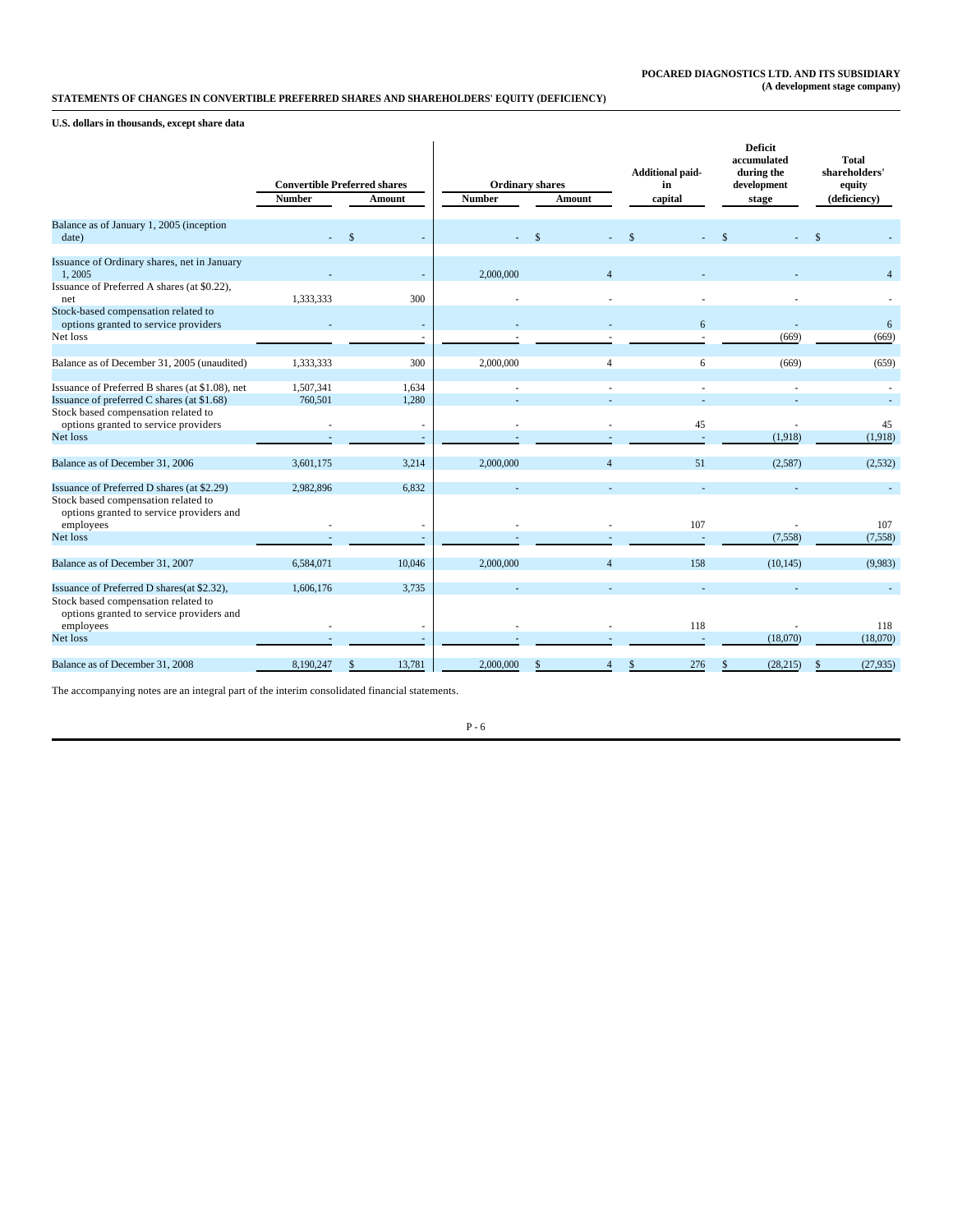## **STATEMENTS OF CHANGES IN CONVERTIBLE PREFERRED SHARES AND SHAREHOLDERS' DEFICIENCY**

**U.S. dollars in thousands, except share data**

|                                                                                                                                             |                                     |                    |                  |               |                        |                | <b>Additional paid-</b> |          |               | <b>Deficit</b><br>accumulated<br>during the | Total<br>shareholders'    |
|---------------------------------------------------------------------------------------------------------------------------------------------|-------------------------------------|--------------------|------------------|---------------|------------------------|----------------|-------------------------|----------|---------------|---------------------------------------------|---------------------------|
|                                                                                                                                             | <b>Convertible Preferred shares</b> |                    |                  |               | <b>Ordinary shares</b> |                | in                      |          |               | development                                 | equity                    |
|                                                                                                                                             | <b>Number</b>                       |                    | Amount           | <b>Number</b> | Amount                 |                | capital                 |          |               | stage                                       | (deficiency)              |
| Balance as of December 31, 2008                                                                                                             | 8,190,247                           | $\mathbf{\hat{s}}$ | 13,781           | 2,000,000     | $\mathcal{S}$          | $\overline{4}$ | $\mathcal{S}$           | 276      | $\mathcal{S}$ | (28, 215)                                   | $\mathbf{s}$<br>(27, 935) |
| Conversion of convertible loan to Preferred<br>D-1 shares                                                                                   | 4,924,722                           |                    | 14.700           |               |                        |                |                         |          |               |                                             |                           |
| Exercise of option granted to service<br>provider                                                                                           | 59.807                              |                    | 21               |               |                        |                |                         |          |               |                                             |                           |
| Issuance of Preferred E shares(at \$0.63),<br>Stock based compensation related to                                                           | 10,413,052                          |                    | 6,548            |               |                        |                |                         |          |               |                                             |                           |
| options granted to service providers and<br>employees                                                                                       |                                     |                    | ÷.               |               |                        |                |                         | 143      |               |                                             | 143                       |
| Net loss                                                                                                                                    |                                     |                    | $\sim$           |               |                        |                |                         |          |               | (10,653)                                    | (10,653)                  |
| Balance as of December 31, 2009                                                                                                             | 23,587,828                          |                    | 35,050           | 2,000,000     |                        | $\overline{4}$ |                         | 419      |               | (38, 868)                                   | (38, 445)                 |
| Stock based compensation related to<br>options granted to service providers and                                                             |                                     |                    |                  |               |                        |                |                         | 174      |               |                                             |                           |
| employees<br>Net loss                                                                                                                       |                                     |                    | ÷.               |               |                        |                |                         |          |               | (3,953)                                     | 174<br>(3,953)            |
| Balance as of December 31, 2010                                                                                                             | 23,587,828                          |                    | 35,050           | 2,000,000     |                        | $\overline{4}$ |                         | 593      |               | (42, 821)                                   | (42, 224)                 |
| Issuance of Preferred F shares (at \$0.605)                                                                                                 | 21,928,376                          |                    | 13,250           |               |                        |                |                         | ÷.       |               | ÷.                                          |                           |
| Conversion of convertible loan into<br>Preferred F shares (at \$0.605)                                                                      | 15,244,456                          |                    | 9,212            |               |                        |                |                         |          |               |                                             |                           |
| Stock based compensation related to<br>options granted to service providers and<br>employees                                                |                                     |                    |                  |               |                        |                |                         | 224      |               |                                             | 224                       |
| Net loss                                                                                                                                    |                                     |                    | $\sim$<br>$\sim$ |               |                        |                |                         |          |               | (5,556)                                     | (5,556)                   |
| Balance as of December 31, 2011                                                                                                             | 60,760,660                          |                    | 57.512           | 2,000,000     |                        | $\overline{4}$ |                         | 817      |               | (48, 377)                                   | (47, 556)                 |
| Stock based compensation related to<br>options granted to service providers and                                                             |                                     |                    |                  |               |                        |                |                         | 126      |               |                                             |                           |
| employees<br>Net loss                                                                                                                       |                                     |                    | $\sim$<br>÷.     |               |                        |                |                         |          |               | (7,076)                                     | 126<br>(7,076)            |
|                                                                                                                                             |                                     |                    |                  |               |                        |                |                         |          |               |                                             |                           |
| Balance as of December 31, 2012                                                                                                             | 60,760,660                          |                    | 57,512           | 2,000,000     |                        | $\overline{4}$ |                         | 943      |               | (55, 453)                                   | (54, 506)                 |
| Issuance of Preferred F shares (at \$0.605)<br>Stock based compensation related to<br>options granted to service providers and<br>employees | 11,129,374                          |                    | 6,733            |               |                        |                |                         | ÷.<br>77 |               | ÷,                                          | 77                        |
| Net loss                                                                                                                                    |                                     |                    |                  |               |                        |                |                         | ÷.       |               | (6,642)                                     | (6,642)                   |
| Balance as of September 30, 2013<br>(unaudited)                                                                                             | 71,890,034                          |                    | 64,245           | 2,000,000     |                        |                |                         | 1,020    |               | (62,095)                                    | (61,071)                  |

The accompanying notes are an integral part of the interim consolidated financial statements.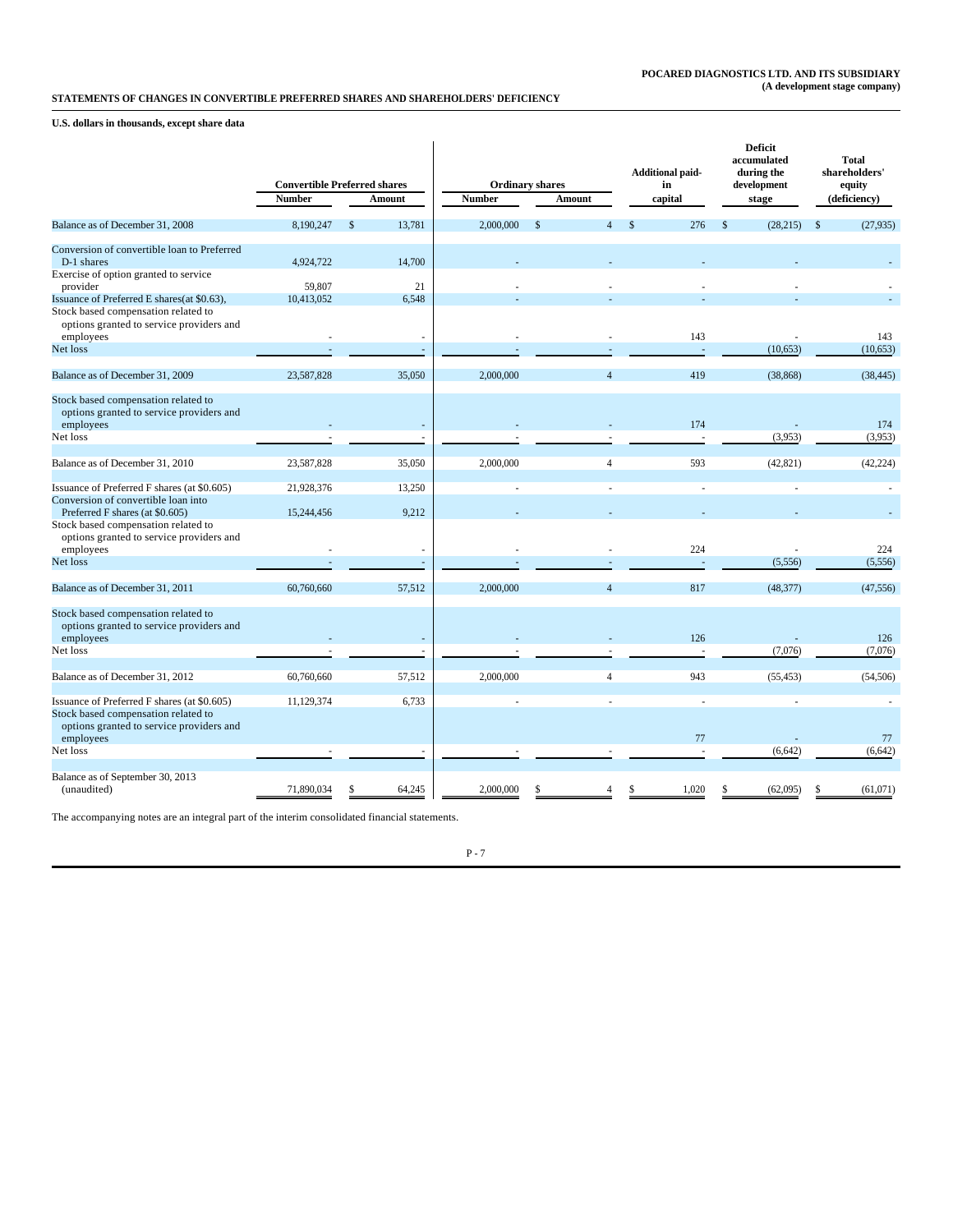## **STATEMENTS OF CHANGES IN CONVERTIBLE PREFERRED SHARES AND SHAREHOLDERS' DEFICIENCY**

**U.S. dollars in thousands, except share data**

|                                                                                              | <b>Convertible Preferred shares</b> |               |                          | <b>Ordinary shares</b> |                |    | <b>Additional paid-</b><br>in |     | <b>Deficit</b><br>accumulated<br>during the<br>development |              | <b>Total</b><br>shareholders'<br>equity |
|----------------------------------------------------------------------------------------------|-------------------------------------|---------------|--------------------------|------------------------|----------------|----|-------------------------------|-----|------------------------------------------------------------|--------------|-----------------------------------------|
|                                                                                              | <b>Number</b>                       |               | Amount                   | <b>Number</b>          | Amount         |    | capital                       |     | stage                                                      |              | (deficiency)                            |
| Balance as of January 1, 2012                                                                | 60,760,660                          | <sup>\$</sup> | 57,512                   | 2,000,000              | $4^{\circ}$    | D. | 817                           | \$. | (48, 377)                                                  | $\mathsf{S}$ | (47, 556)                               |
| Stock based compensation related to<br>options granted to service providers and<br>employees | $\overline{a}$                      |               | $\overline{\phantom{a}}$ | $\overline{a}$         | $\overline{a}$ |    | 105                           |     | $\sim$                                                     |              | 105                                     |
| Net loss                                                                                     | $\overline{\phantom{a}}$            |               | $\overline{\phantom{a}}$ |                        | ٠              |    |                               |     | (4,696)                                                    |              | (4,696)                                 |
| Balance as of September 30, 2012<br>(unaudited)                                              | 60,760,660                          |               | 57,512                   | 2,000,000              |                |    | 922                           |     | (53,073)                                                   |              | (52, 147)                               |

The accompanying notes are an integral part of the interim consolidated financial statements.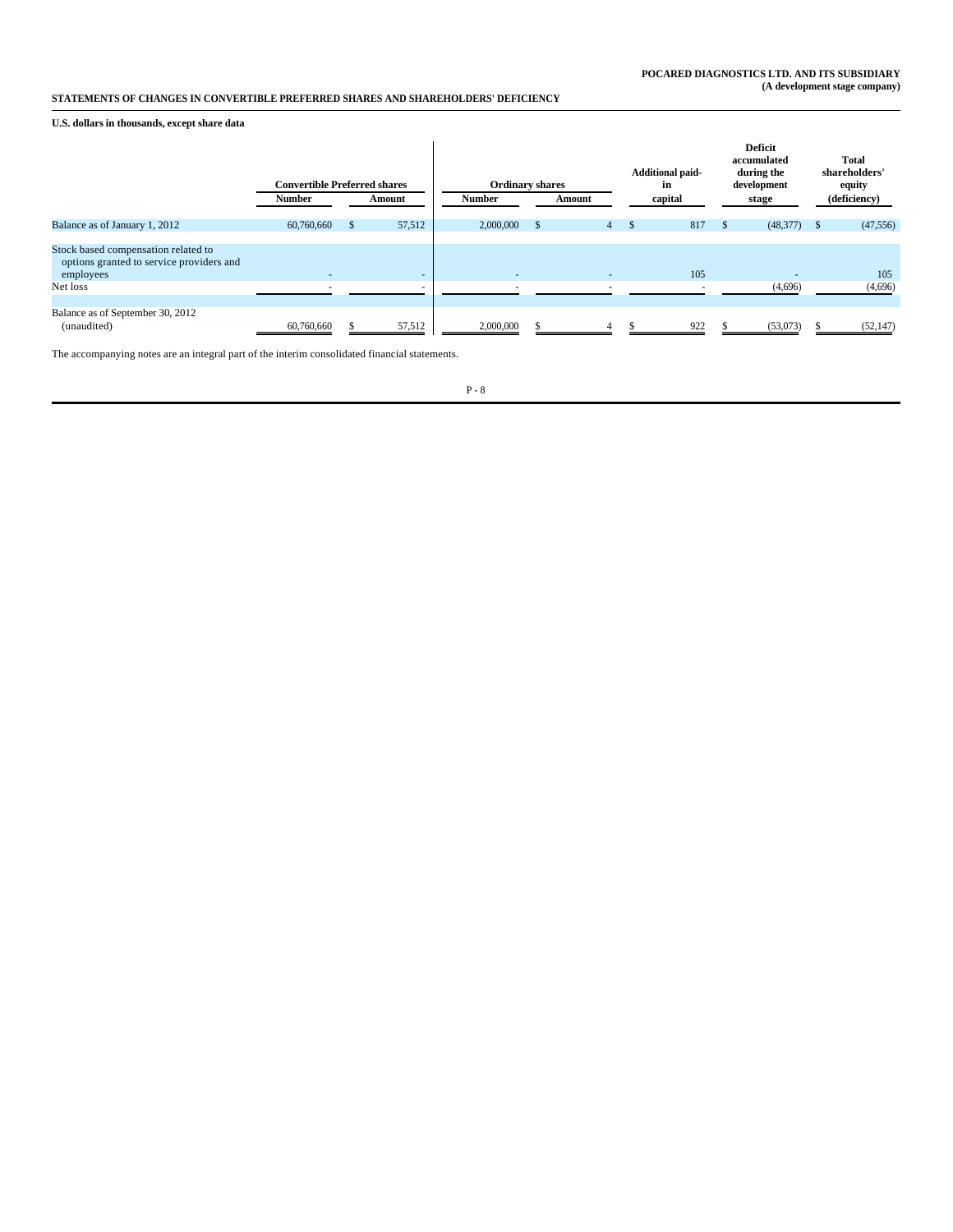## **CONSOLIDATED STATEMENTS OF CASH FLOWS**

## **U.S. dollars in thousands**

|                                                                                         | 2013          | Nine months ended<br>September 30,<br>$\sqrt{2012}$<br><b>Unaudited</b> | Three months ended<br>2013 | September 30,<br>2012  | <b>Year ended</b><br>December 31,<br>2012<br><b>Audited</b> | <b>Period from</b><br><b>January 1, 2005</b><br>(inception date)<br>through<br>September 30,<br>2013<br><b>Unaudited</b> |
|-----------------------------------------------------------------------------------------|---------------|-------------------------------------------------------------------------|----------------------------|------------------------|-------------------------------------------------------------|--------------------------------------------------------------------------------------------------------------------------|
| Cash flows from operating activities:                                                   |               |                                                                         |                            |                        |                                                             |                                                                                                                          |
| Net loss                                                                                | \$<br>(6,642) | <sup>\$</sup><br>(4,696)                                                | \$<br>(2,505)              | \$<br>(1, 554)         | (7,076)<br>\$                                               | (62,095)<br>$\mathbf{s}$                                                                                                 |
| Adjustments required to reconcile net loss to net cash used in<br>operating activities: |               |                                                                         |                            |                        |                                                             |                                                                                                                          |
| Depreciation                                                                            | 162           | 162                                                                     | 54                         | 55                     | 213                                                         | 635                                                                                                                      |
| Increase in interest on convertible loan                                                |               |                                                                         |                            |                        |                                                             | 941                                                                                                                      |
| Revaluation of restricted cash                                                          | 11            | (1)                                                                     | (3)                        | (1)                    | (3)                                                         | 12                                                                                                                       |
| Stock-based compensation related to employees and service                               |               |                                                                         |                            |                        |                                                             |                                                                                                                          |
| providers                                                                               | 77            | 105                                                                     | 30                         | 29                     | 126                                                         | 1,020                                                                                                                    |
| Decrease (increase) in inventory                                                        | 3             | 343                                                                     | 56                         | (65)                   | 451                                                         | (799)                                                                                                                    |
| Decrease (increase) in accounts receivable                                              | 5             | (59)                                                                    | (46)                       | (47)                   | $\overline{c}$                                              | (217)                                                                                                                    |
| Increase (decrease) in long-term deposit                                                | (4)           | $\mathfrak{2}$                                                          | (3)                        | $\overline{2}$         |                                                             | (19)                                                                                                                     |
| Increase (decrease) in trade payables                                                   | (14)          | (3)                                                                     | (122)                      | 110                    | (40)                                                        | 154                                                                                                                      |
| Increase (decrease) in accrued expenses                                                 | 142           | 78                                                                      | 178                        | 166                    | 135                                                         | 560                                                                                                                      |
| Increase (decrease) in employees and payroll accruals                                   | (34)          | 17                                                                      |                            | 42                     | 70                                                          | 270                                                                                                                      |
|                                                                                         |               |                                                                         |                            |                        |                                                             |                                                                                                                          |
| Net cash used in operating activities                                                   | (6,294)       | (4,052)                                                                 | (2,361)                    | (1,263)                | (6,160)                                                     | (59, 538)                                                                                                                |
|                                                                                         |               |                                                                         |                            |                        |                                                             |                                                                                                                          |
| Cash flows from investing activities:                                                   |               |                                                                         |                            |                        |                                                             |                                                                                                                          |
| Investment in restricted cash                                                           | (59)          | (14)                                                                    |                            |                        | (20)                                                        | (159)                                                                                                                    |
| Proceeds from short-term deposit                                                        |               | 2.011                                                                   | 433                        | 550                    | 2.011                                                       | 2,444                                                                                                                    |
|                                                                                         |               | ÷.                                                                      |                            |                        |                                                             |                                                                                                                          |
| Investment in short-term deposit                                                        | (17)          |                                                                         | (17)                       |                        |                                                             | (2,461)                                                                                                                  |
| Purchase of property and equipment                                                      | (317)         | (104)                                                                   | (62)                       | (6)                    | (121)                                                       | (1,500)                                                                                                                  |
|                                                                                         |               |                                                                         |                            |                        |                                                             |                                                                                                                          |
| Net cash provided by (used in) investing activities                                     | (393)         | 1,893                                                                   | 354                        | 544                    | 1,870                                                       | (1,676)                                                                                                                  |
|                                                                                         |               |                                                                         |                            |                        |                                                             |                                                                                                                          |
| Cash flows from financing activities:                                                   |               |                                                                         |                            |                        |                                                             |                                                                                                                          |
| Proceeds from convertible loan                                                          |               |                                                                         |                            |                        |                                                             | 22,982                                                                                                                   |
| Proceeds from issuance of Preferred shares, net                                         | 6.733         |                                                                         |                            |                        |                                                             | 40,325                                                                                                                   |
|                                                                                         |               |                                                                         |                            |                        |                                                             |                                                                                                                          |
| Net cash provided by financing activities                                               | 6.733         |                                                                         |                            |                        |                                                             | 63,307                                                                                                                   |
|                                                                                         |               |                                                                         |                            |                        |                                                             |                                                                                                                          |
| Increase (decrease) in cash and cash equivalents                                        | 46            | (2, 159)                                                                | (2,007)                    | (719)                  | (4,290)                                                     | 2,093                                                                                                                    |
| Cash and cash equivalents at beginning of period                                        | 2,047         | 6,337                                                                   | 4,100                      | 4,897                  | 6,337                                                       | $\mathbf{0}$                                                                                                             |
|                                                                                         |               |                                                                         |                            |                        |                                                             |                                                                                                                          |
| Cash and cash equivalents at end of period                                              | 2,093<br>\$   | 4,178<br>\$                                                             | 2,093<br>\$                | 4,178<br><sup>\$</sup> | 2,047<br>\$                                                 | 2,093<br>\$                                                                                                              |

The accompanying notes are an integral part of the interim consolidated financial statements.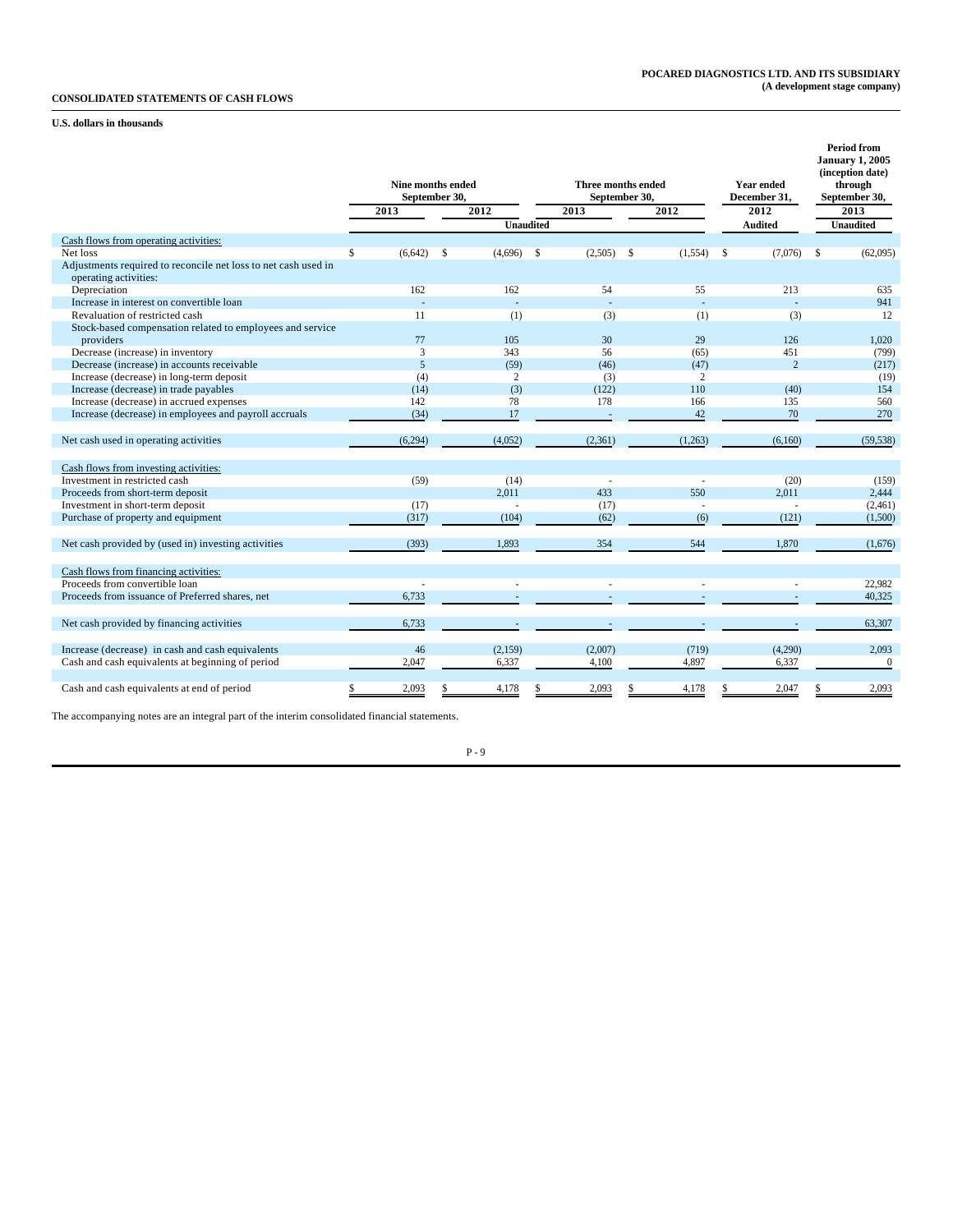### **NOTES TO CONSOLIDATED FINANCIAL STATEMENTS**

#### **U.S. dollars in thousands, except share and per share data**

#### **NOTE 1:- GENERAL**

a. Pocared Diagnostics Ltd. ("the Company") was founded in 2004 and began its operation in January 2005. The Company has developed an innovative technological platform for fully automated, real-time diagnosis of contaminants suspended in liquids. The Company develops a real-time, fully automated laboratory based system for the in-vitro diagnostics (IVD) industry, and specifically for the microbiology market.

The Company's technology and System address the demands for greater throughput and test accuracy. The Company's testing platform can analyze different types of specimens, including urine, swabs, sputum, blood, CSF and feces. The first application to be released is for diagnosis of Urinary Tract Infection. The Company's system is at development stage and it is not available for use at the US.

b. On January 1, 2008, the Company's wholly-owned subsidiary, Pocared Diagnostics, Inc. ("the Subsidiary"), commenced operations in the USA. Accordingly, Pocared Diagnostics, Inc. is consolidated from the date mentioned above in the Company's financial statements.

The Company and the Subsidiary are parties to a service agreement under which all research and development expenditures incurred by the Subsidiary are reimbursed by the Company on a cost-plus basis.

c. Since its inception, the Company has devoted substantially most of its efforts to business planning, research and development. In addition, the Company has not generated revenues. Accordingly, the Company is considered to be in the development stage, as defined in ASC 915 "Development Stage Entities".

The Company has incurred losses in the amount of \$ 6,642 during the nine months ended September 30, 2013, has an accumulated deficit during the development stage of \$ 62,095 as of September 30, 2013 and has accumulated negative cash flow from operating activities.

The Company plans to continue to finance its operations, as it has in the past, through the private placements. The Company cannot, however, give any assurance that it will in the future continue to be successful in obtaining such additional necessary financing.

These factors raise substantial doubt about the Company's ability to continue as a going concern. The consolidated financial statements do not include any adjustments to reflect the possible future effects on the recoverability and classification of assets or the amounts and classification of liabilities that might be necessary should the Company be unable to continue as a going concern.

#### **NOTE 2:- SIGNIFICANT ACCOUNTING POLICIES**

The significant accounting policies applied in the financial statements as of September 30, 2013, are consistent with those applied in the financial statements as of December 31, 2012.

These financial statements should be read in conjunction with the audited annual consolidated financial statements of the Company as of December 31, 2012 and their accompanying notes.

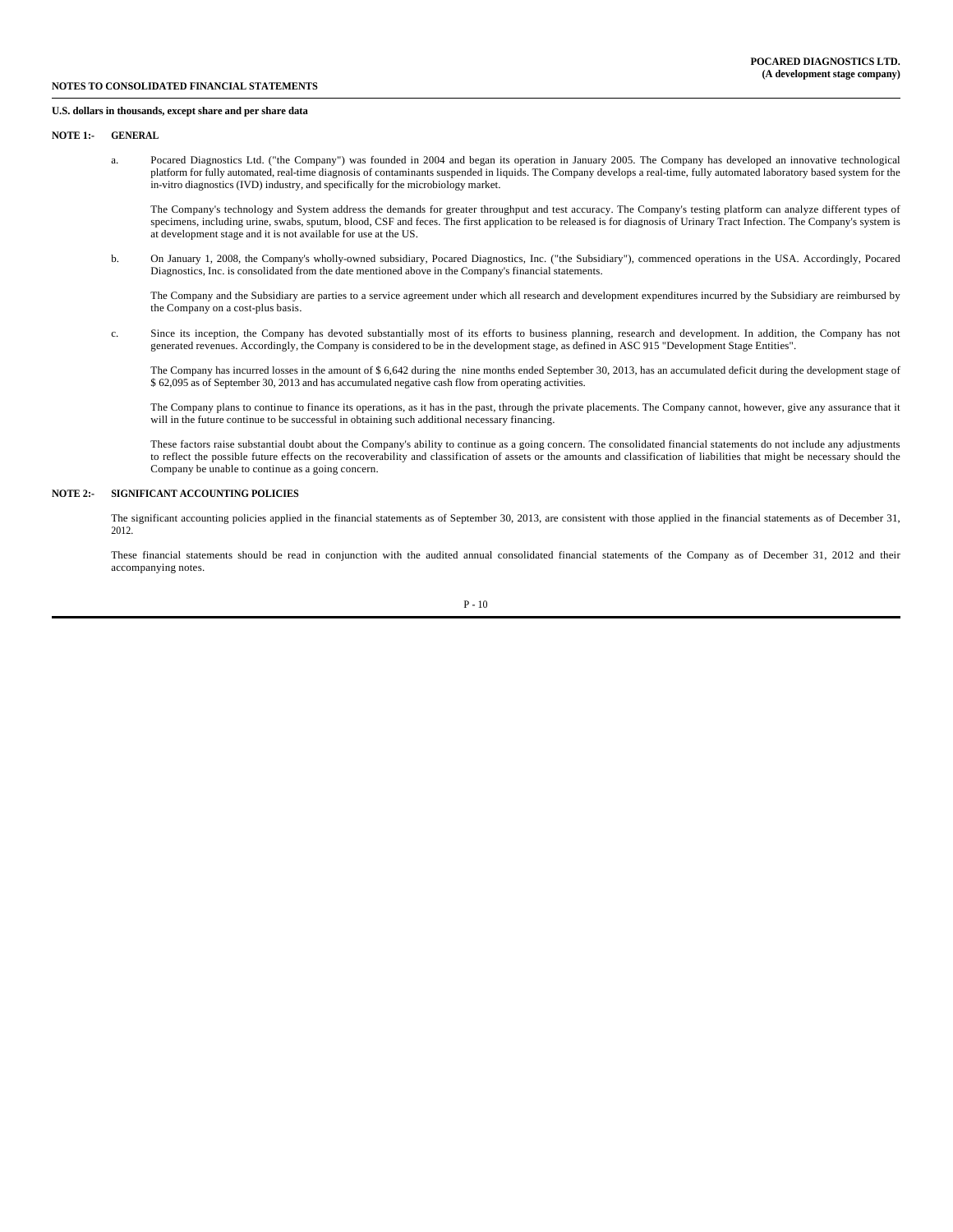#### **NOTE 3:- UNAUDITED INTERIM FINANCIAL STATEMENTS**

The accompanying unaudited interim financial statements have been prepared in accordance with accounting United States generally accepted accounting principles for interim financial information. Accordingly, they do not include all the information and footnotes required by United States generally accepted accounting principles for complete financial statements. In the opinion of management, all adjustments (consisting of normal recurring accruals) considered necessary for a fair presentation have been included. Operating results for the nine and three months ended September 30, 2013 are not necessarily indicative of the results that may be expected for the year ending December 31, 2013.

#### **NOTE 4:- CONVERTIBLE PREFERRED SHARES**

Share issuance:

- 1. On February 18, 2013 the Company received the fourth installment and issued 6,170,799 shares in consideration of \$ 3,733.
- 2. In May 13,2013 the Company effected a private placement. On June 9,2013 the Company issued and 4,958,678 Preferred F shares in consideration of the first installment of \$ 3,000. Under this private placement the Company will issue up to an additional 11,570,925 Preferred F shares in consideration of up to \$ 7,000 based on completionstipulated milestone.

#### **Note 5:- SUBSEQUENT EVENT**

On October 2013, the Company entered into convertible loan agreement, according to which certain lenders provided the Company with convertible loan in an aggregate amount of \$ 2,000. The loans bear an annual interest at the rate of 8%.

#### **NOTE 6:- RECONCILIATION TO "INTERNATIONAL FINANCIAL REPORTING STANDARDS"**

- a. According to International Financial Reporting Standards ("IFRS"), the redemption convertible preferred shares should be presented as equity since the event may trigger the redemption are in the control of the entity as the board approval is required and the board represents the Company according to IFRS. According to U.S. GAAP in accordance with ASC 480 the redeemable convertible preferred shares are presented outside of permanent equity.
- c. Reconciliations to the statement of income, as of September 30,2013 since the redemption event is not probable no adjustment to the value under U.S. GAAP has been recorded and therefore no income statement difference between U.S. GAAP and IFRS exists.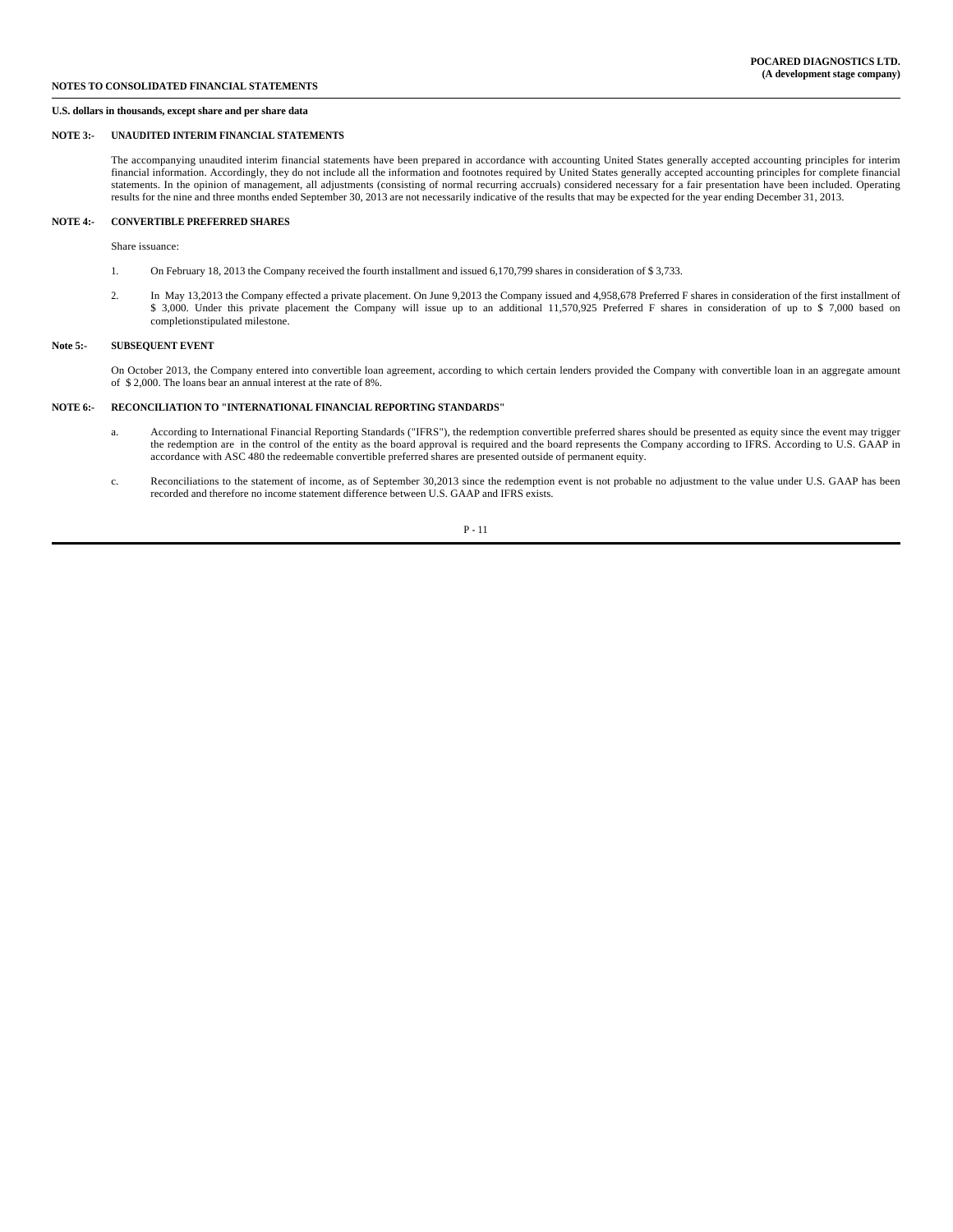## **NOTE 7: - STATEMENT OF CHANGES IN SHAREHOLDERS' EQUITY (DEFICIENCY) ACCORDING TO IFRS**

|                                   | Shareholders' deficiency attributable to equity holders of the parent |                                |           |                                          |           |                               |         |                                |                                    |                                       |                       |                                          |                                  | Deficit                         |          |                 |                |
|-----------------------------------|-----------------------------------------------------------------------|--------------------------------|-----------|------------------------------------------|-----------|-------------------------------|---------|--------------------------------|------------------------------------|---------------------------------------|-----------------------|------------------------------------------|----------------------------------|---------------------------------|----------|-----------------|----------------|
|                                   | Ordinary shares                                                       |                                |           | Preferred B shares<br>Preferred A shares |           |                               |         |                                | Preferred D, D-1 and<br>D-2 shares | Preferred F shares                    | Additional<br>paid-in | accumulated<br>during the<br>development | Total<br>shareholders'<br>equity |                                 |          |                 |                |
|                                   | Number                                                                | Amount                         | Number    | Amount                                   | Number    | Amount                        | Number  | Preferred C shares<br>Amount   | Number                             | Amount                                | <b>Number</b>         | Preferred E shares<br>Amount             | Number                           | Amount                          | capital  | stage           | (deficiency)   |
| <b>Balance</b> at                 |                                                                       |                                |           |                                          |           |                               |         |                                |                                    |                                       |                       |                                          |                                  |                                 |          |                 |                |
| January 1,<br>2005                |                                                                       |                                |           |                                          |           |                               |         |                                |                                    |                                       |                       |                                          |                                  |                                 |          |                 |                |
| (inception<br>date)               |                                                                       |                                |           |                                          |           |                               |         |                                |                                    |                                       |                       |                                          |                                  |                                 |          |                 |                |
| Issuance of                       |                                                                       |                                |           |                                          |           |                               |         |                                |                                    |                                       |                       |                                          |                                  |                                 |          |                 |                |
| Ordinary<br>shares, net in        |                                                                       |                                |           |                                          |           |                               |         |                                |                                    |                                       |                       |                                          |                                  |                                 |          |                 |                |
| January 1,<br>2005                | 2,000,000                                                             | $\overline{4}$                 |           |                                          |           |                               |         |                                |                                    |                                       |                       |                                          |                                  |                                 |          |                 | $\overline{4}$ |
| <b>Issuance</b> of                |                                                                       |                                |           |                                          |           |                               |         |                                |                                    |                                       |                       |                                          |                                  |                                 |          |                 |                |
| Preferred A<br>shares (at         |                                                                       |                                |           |                                          |           |                               |         |                                |                                    |                                       |                       |                                          |                                  |                                 |          |                 |                |
| \$0.22), net                      |                                                                       |                                | 1,333,333 |                                          |           |                               |         |                                |                                    |                                       |                       |                                          |                                  |                                 | 297      |                 | 300            |
| Stock-based<br>compensation       |                                                                       |                                |           |                                          |           |                               |         |                                |                                    |                                       |                       |                                          |                                  |                                 |          |                 |                |
| related to                        |                                                                       |                                |           |                                          |           |                               |         |                                |                                    |                                       |                       |                                          |                                  |                                 |          |                 |                |
| options<br>granted to             |                                                                       |                                |           |                                          |           |                               |         |                                |                                    |                                       |                       |                                          |                                  |                                 |          |                 |                |
| service<br>providers              |                                                                       |                                |           |                                          |           |                               |         |                                |                                    |                                       |                       |                                          |                                  |                                 | 6        |                 | $\sqrt{6}$     |
| Net loss                          |                                                                       |                                |           |                                          |           |                               |         |                                |                                    |                                       |                       |                                          |                                  |                                 |          | (669)           | (669)          |
|                                   |                                                                       |                                |           |                                          |           |                               |         |                                |                                    |                                       |                       |                                          |                                  |                                 |          |                 |                |
| <b>Balance</b> at<br>December 31. |                                                                       |                                |           |                                          |           |                               |         |                                |                                    |                                       |                       |                                          |                                  |                                 |          |                 |                |
| 2005<br>(unaudited)               | 2,000,000                                                             | $\overline{4}$                 | 1,333,333 | в                                        |           |                               |         |                                |                                    |                                       |                       |                                          |                                  |                                 | 303      | (669)           | (359)          |
| Issuance of                       |                                                                       |                                |           |                                          |           |                               |         |                                |                                    |                                       |                       |                                          |                                  |                                 |          |                 |                |
| Preferred B<br>shares (at         |                                                                       |                                |           |                                          |           |                               |         |                                |                                    |                                       |                       |                                          |                                  |                                 |          |                 |                |
| \$1.08), net                      |                                                                       |                                |           |                                          | 1,507,341 | $\mathbf{3}$                  |         |                                |                                    |                                       |                       |                                          |                                  |                                 | 1,631    |                 | 1,634          |
| Issuance of<br>preferred C        |                                                                       |                                |           |                                          |           |                               |         |                                |                                    |                                       |                       |                                          |                                  |                                 |          |                 |                |
| shares (at                        |                                                                       |                                |           |                                          |           |                               |         |                                |                                    |                                       |                       |                                          |                                  |                                 |          |                 |                |
| \$1.68)<br>Stock based            |                                                                       |                                |           |                                          |           |                               | 760,501 |                                |                                    |                                       |                       |                                          |                                  |                                 | 1,278    |                 | 1,280          |
| compensation<br>related to        |                                                                       |                                |           |                                          |           |                               |         |                                |                                    |                                       |                       |                                          |                                  |                                 |          |                 |                |
| options                           |                                                                       |                                |           |                                          |           |                               |         |                                |                                    |                                       |                       |                                          |                                  |                                 |          |                 |                |
| granted to<br>service             |                                                                       |                                |           |                                          |           |                               |         |                                |                                    |                                       |                       |                                          |                                  |                                 |          |                 |                |
| providers                         |                                                                       |                                |           |                                          |           |                               |         |                                |                                    |                                       |                       |                                          |                                  |                                 | $45\,$   |                 | 45             |
| Net loss                          |                                                                       |                                |           |                                          |           |                               |         |                                |                                    |                                       |                       |                                          |                                  |                                 | $\sim$   | (1,918)         | (1,918)        |
| <b>Balance</b> at                 |                                                                       |                                |           |                                          |           |                               |         |                                |                                    |                                       |                       |                                          |                                  |                                 |          |                 |                |
| December 31,<br>2006              | 2,000,000                                                             | $\overline{4}$                 | 1,333,333 | $\mathbf{3}$                             | 1,507,341 | $\mathbf{3}$                  | 760,501 | $\overline{2}$                 |                                    |                                       |                       |                                          |                                  |                                 | 3,257    | (2,587)         | 682            |
| Issuance of                       |                                                                       |                                |           |                                          |           |                               |         |                                |                                    |                                       |                       |                                          |                                  |                                 |          |                 |                |
| Preferred D<br>shares(at          |                                                                       |                                |           |                                          |           |                               |         |                                |                                    |                                       |                       |                                          |                                  |                                 |          |                 |                |
| \$2.29)                           |                                                                       |                                |           |                                          |           |                               |         |                                | 2,982,896                          | $\tau$                                |                       |                                          |                                  |                                 | 6,825    |                 | 6,832          |
| Stock based<br>compensation       |                                                                       |                                |           |                                          |           |                               |         |                                |                                    |                                       |                       |                                          |                                  |                                 |          |                 |                |
| related to<br>options             |                                                                       |                                |           |                                          |           |                               |         |                                |                                    |                                       |                       |                                          |                                  |                                 |          |                 |                |
| granted to                        |                                                                       |                                |           |                                          |           |                               |         |                                |                                    |                                       |                       |                                          |                                  |                                 |          |                 |                |
| service<br>providers and          |                                                                       |                                |           |                                          |           |                               |         |                                |                                    |                                       |                       |                                          |                                  |                                 |          |                 |                |
| employees                         |                                                                       |                                |           |                                          |           |                               |         |                                |                                    |                                       |                       |                                          |                                  |                                 | 107      |                 | 107            |
| Net loss                          |                                                                       |                                |           |                                          |           |                               |         |                                |                                    |                                       |                       |                                          |                                  |                                 |          | (7, 558)        | (7, 558)       |
| Balance at                        |                                                                       |                                |           |                                          |           |                               |         |                                |                                    |                                       |                       |                                          |                                  |                                 |          |                 |                |
| December 31,<br>2007              | 2,000,000                                                             | $\overline{4}$                 | 1,333,333 | $\mathbf{3}$                             | 1,507,341 | $\mathbf{3}$                  | 760,501 | $\sqrt{2}$                     | 2,982,896                          | $7\phantom{.0}$                       | $\sim$                | $\sim$                                   | $\sim$                           | $\sim$                          | 10,189   | (10, 145)       | 63             |
| Issuance of<br>Preferred D        |                                                                       |                                |           |                                          |           |                               |         |                                |                                    |                                       |                       |                                          |                                  |                                 |          |                 |                |
| shares(at                         |                                                                       |                                |           |                                          |           |                               |         |                                |                                    |                                       |                       |                                          |                                  |                                 |          |                 |                |
| $$2.32$ ),<br>Stock based         |                                                                       |                                |           |                                          |           |                               |         |                                | 1,606,176                          | $\overline{4}$                        |                       |                                          |                                  |                                 | 3,731    |                 | 3,735          |
| compensation                      |                                                                       |                                |           |                                          |           |                               |         |                                |                                    |                                       |                       |                                          |                                  |                                 |          |                 |                |
| $\rm related$ to<br>options       |                                                                       |                                |           |                                          |           |                               |         |                                |                                    |                                       |                       |                                          |                                  |                                 |          |                 |                |
| granted to                        |                                                                       |                                |           |                                          |           |                               |         |                                |                                    |                                       |                       |                                          |                                  |                                 |          |                 |                |
| service<br>providers and          |                                                                       |                                |           |                                          |           |                               |         |                                |                                    |                                       |                       |                                          |                                  |                                 |          |                 |                |
| employees                         |                                                                       | $\overline{\phantom{a}}$       |           |                                          | ٠         | $\sim$                        | $\sim$  | ٠                              | $\sim$                             | $\sim$                                | $\sim$                | $\sim$                                   | $\sim$                           | $\sim$                          | 118      |                 | 118            |
| Net loss<br>Balance at            |                                                                       |                                |           |                                          |           |                               |         |                                |                                    |                                       |                       |                                          |                                  |                                 |          | (18,070)        | (18,070)       |
| December 31,                      |                                                                       |                                |           |                                          |           |                               |         |                                |                                    |                                       |                       |                                          |                                  |                                 |          |                 |                |
| 2008                              | 2,000,000                                                             | $\mathsf{s}$<br>$\overline{4}$ | 1,333,333 | $\overline{\mathbf{3}}$<br>\$            | 1,507,341 | $\overline{\mathbf{3}}$<br>\$ | 760,501 | $\overline{2}$<br>$\mathsf{s}$ | 4,589,072                          | $\frac{\mathsf{s}}{\mathsf{a}}$<br>11 | $\mathsf{s}$          | $\frac{1}{2}$                            | $\frac{\mathsf{s}}{\mathsf{s}}$  | $\frac{\mathsf{S}}{\mathsf{S}}$ | \$14,038 | \$<br>(28, 215) | S<br>(14, 154) |
|                                   |                                                                       |                                |           |                                          |           |                               |         |                                |                                    |                                       |                       |                                          |                                  |                                 |          |                 |                |
|                                   |                                                                       |                                |           |                                          |           |                               |         |                                | $P - 12$                           |                                       |                       |                                          |                                  |                                 |          |                 |                |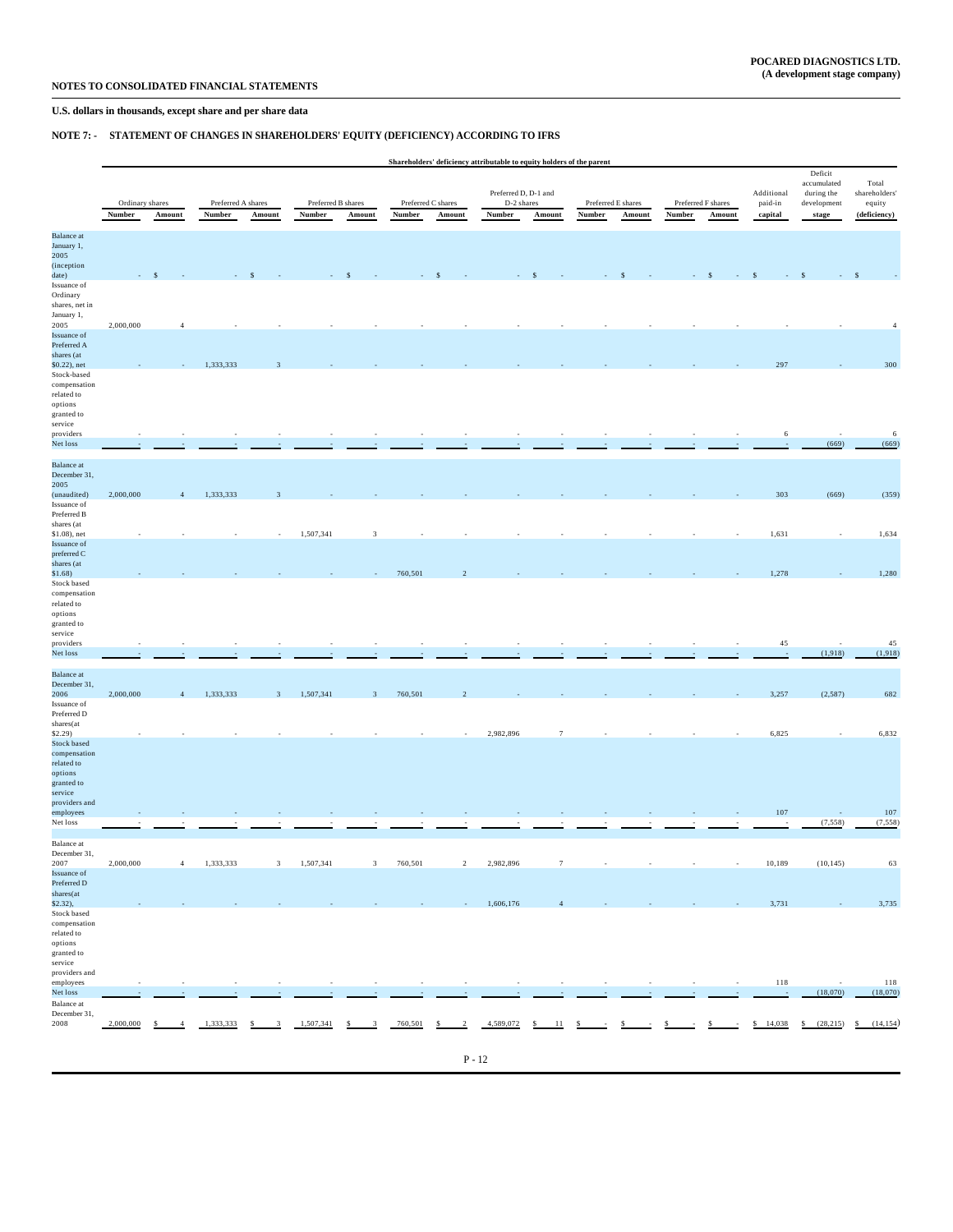## **NOTE 7:- STATEMENT OF CHANGES IN SHAREHOLDERS' EQUITY (DEFICIENCY) ACCORDING TO IFRS (Cont.)**

|  | Shareholders' deficiency attributable to equity holders of the parent |  |  |
|--|-----------------------------------------------------------------------|--|--|
|  |                                                                       |  |  |

| Number<br>Number<br>Number<br>Number<br>Number<br>Number<br>Number<br>capital<br>Amount<br>Amount<br>Amount<br>Amount<br>Amount<br>Amount<br>Amount<br>stage<br><b>Balance</b> at<br>December 31,<br>2008<br>1,333,333<br>1,507,341<br>760,501<br>4,589,072<br>\$14,038<br>2,000,000<br>$\mathbf{s}$<br>$\overline{4}$<br>$\sim$<br>$\overline{\mathbf{3}}$<br>$\mathcal{S}$<br>$\overline{\mathbf{3}}$<br>$\mathbf{s}$<br>$\overline{\phantom{0}}$ 2<br>$\sim$<br>$-11$<br>$\mathcal{S}$<br>$\mathbf{s}$<br>Conversion<br>of convertible<br>loan to<br>preferred D-1<br>shares<br>4,924,722<br>49<br>17,531<br>Exercise of<br>option<br>granted to<br>service<br>59,807<br>20<br>provider<br>Issuance of<br>Preferred E<br>$\operatorname{shares}(\operatorname{at}$<br>$$0.63$ ),<br>10,413,052<br>25<br>6,523<br><b>Stock based</b><br>compensation<br>related to<br>options<br>granted to<br>service<br>providers and<br>143<br>employees<br>(13, 533)<br>Net loss<br>Balance at<br>December 31,<br>2009<br>2,000,000<br>1,333,333<br>1,507,341<br>760,501<br>9,573,601<br>25<br>38,255<br>(41, 748)<br>$\overline{\mathbf{3}}$<br>$\overline{\mathbf{3}}$<br>$\overline{2}$<br>61<br>10,413,052<br>$\overline{4}$<br>Stock based<br>compensation<br>related to<br>options<br>granted to<br>service<br>providers and<br>174<br>employees<br>Net loss<br>(3,679)<br>Balance at<br>December 31,<br>2010<br>2,000,000<br>1,333,333<br>1,507,341<br>760,501<br>$\overline{2}$<br>9,573,601<br>10,413,052<br>25<br>38,429<br>(45, 427)<br>$\overline{4}$<br>$\overline{\mathbf{3}}$<br>$\overline{3}$<br>61<br>Issuance of<br>Preferred F<br>shares (at<br>37, 172, 832<br>104<br>22,084<br>\$0.605)<br>Stock based<br>compensation<br>related to<br>options<br>granted to<br>service<br>providers and<br>224<br>employees<br>(5, 556)<br>Net loss<br><b>Balance</b> at<br>December 31,<br>2011<br>2,000,000<br>1,333,333<br>1,507,341<br>760,501<br>9,573,601<br>10,413,052<br>25<br>37,172,832<br>104<br>60,737<br>(50, 983)<br>$\mathbf{3}$<br>$\mathbf{3}$<br>$\sqrt{2}$<br>61<br>$\overline{4}$<br>Stock based<br>compensation<br>related to<br>options<br>granted to<br>service<br>providers and<br>126<br>employees<br>Net loss<br>(7,076)<br><b>Balance</b> at<br>December 31,<br>2012<br>2,000,000<br>1,333,333<br>1,507,341<br>760,501<br>9,573,601<br>10,413,052<br>37,172,832<br>\$60,863<br>(58,059)<br>25<br>104<br>\$<br>61<br>$\mathbf{s}$<br>\$<br>S<br>$\overline{4}$<br>S<br>S | Ordinary shares |  | Preferred A shares |  |  | Preferred B shares |  | Preferred C shares |  | Preferred D, D-1 and<br>D-2 shares |  | Preferred E shares | Preferred F shares | Deficit<br>accumulated<br>Additional<br>during the<br>paid-in<br>${\tt development}$ |  | Total<br>shareholders'<br>equity |  |
|--------------------------------------------------------------------------------------------------------------------------------------------------------------------------------------------------------------------------------------------------------------------------------------------------------------------------------------------------------------------------------------------------------------------------------------------------------------------------------------------------------------------------------------------------------------------------------------------------------------------------------------------------------------------------------------------------------------------------------------------------------------------------------------------------------------------------------------------------------------------------------------------------------------------------------------------------------------------------------------------------------------------------------------------------------------------------------------------------------------------------------------------------------------------------------------------------------------------------------------------------------------------------------------------------------------------------------------------------------------------------------------------------------------------------------------------------------------------------------------------------------------------------------------------------------------------------------------------------------------------------------------------------------------------------------------------------------------------------------------------------------------------------------------------------------------------------------------------------------------------------------------------------------------------------------------------------------------------------------------------------------------------------------------------------------------------------------------------------------------------------------------------------------------------------------------------------------------------------------------------------------------------------------------------------------------------------------------------------------------------------------------------------------------------------------------------------------------------------------------------------|-----------------|--|--------------------|--|--|--------------------|--|--------------------|--|------------------------------------|--|--------------------|--------------------|--------------------------------------------------------------------------------------|--|----------------------------------|--|
|                                                                                                                                                                                                                                                                                                                                                                                                                                                                                                                                                                                                                                                                                                                                                                                                                                                                                                                                                                                                                                                                                                                                                                                                                                                                                                                                                                                                                                                                                                                                                                                                                                                                                                                                                                                                                                                                                                                                                                                                                                                                                                                                                                                                                                                                                                                                                                                                                                                                                                  |                 |  |                    |  |  |                    |  |                    |  |                                    |  |                    |                    |                                                                                      |  | (deficiency)                     |  |
|                                                                                                                                                                                                                                                                                                                                                                                                                                                                                                                                                                                                                                                                                                                                                                                                                                                                                                                                                                                                                                                                                                                                                                                                                                                                                                                                                                                                                                                                                                                                                                                                                                                                                                                                                                                                                                                                                                                                                                                                                                                                                                                                                                                                                                                                                                                                                                                                                                                                                                  |                 |  |                    |  |  |                    |  |                    |  |                                    |  |                    |                    |                                                                                      |  |                                  |  |
|                                                                                                                                                                                                                                                                                                                                                                                                                                                                                                                                                                                                                                                                                                                                                                                                                                                                                                                                                                                                                                                                                                                                                                                                                                                                                                                                                                                                                                                                                                                                                                                                                                                                                                                                                                                                                                                                                                                                                                                                                                                                                                                                                                                                                                                                                                                                                                                                                                                                                                  |                 |  |                    |  |  |                    |  |                    |  |                                    |  |                    |                    |                                                                                      |  |                                  |  |
|                                                                                                                                                                                                                                                                                                                                                                                                                                                                                                                                                                                                                                                                                                                                                                                                                                                                                                                                                                                                                                                                                                                                                                                                                                                                                                                                                                                                                                                                                                                                                                                                                                                                                                                                                                                                                                                                                                                                                                                                                                                                                                                                                                                                                                                                                                                                                                                                                                                                                                  |                 |  |                    |  |  |                    |  |                    |  |                                    |  |                    |                    |                                                                                      |  | $(28,215)$ \$ $(14,154)$         |  |
|                                                                                                                                                                                                                                                                                                                                                                                                                                                                                                                                                                                                                                                                                                                                                                                                                                                                                                                                                                                                                                                                                                                                                                                                                                                                                                                                                                                                                                                                                                                                                                                                                                                                                                                                                                                                                                                                                                                                                                                                                                                                                                                                                                                                                                                                                                                                                                                                                                                                                                  |                 |  |                    |  |  |                    |  |                    |  |                                    |  |                    |                    |                                                                                      |  |                                  |  |
|                                                                                                                                                                                                                                                                                                                                                                                                                                                                                                                                                                                                                                                                                                                                                                                                                                                                                                                                                                                                                                                                                                                                                                                                                                                                                                                                                                                                                                                                                                                                                                                                                                                                                                                                                                                                                                                                                                                                                                                                                                                                                                                                                                                                                                                                                                                                                                                                                                                                                                  |                 |  |                    |  |  |                    |  |                    |  |                                    |  |                    |                    |                                                                                      |  |                                  |  |
|                                                                                                                                                                                                                                                                                                                                                                                                                                                                                                                                                                                                                                                                                                                                                                                                                                                                                                                                                                                                                                                                                                                                                                                                                                                                                                                                                                                                                                                                                                                                                                                                                                                                                                                                                                                                                                                                                                                                                                                                                                                                                                                                                                                                                                                                                                                                                                                                                                                                                                  |                 |  |                    |  |  |                    |  |                    |  |                                    |  |                    |                    |                                                                                      |  |                                  |  |
|                                                                                                                                                                                                                                                                                                                                                                                                                                                                                                                                                                                                                                                                                                                                                                                                                                                                                                                                                                                                                                                                                                                                                                                                                                                                                                                                                                                                                                                                                                                                                                                                                                                                                                                                                                                                                                                                                                                                                                                                                                                                                                                                                                                                                                                                                                                                                                                                                                                                                                  |                 |  |                    |  |  |                    |  |                    |  |                                    |  |                    |                    |                                                                                      |  | 17,580                           |  |
|                                                                                                                                                                                                                                                                                                                                                                                                                                                                                                                                                                                                                                                                                                                                                                                                                                                                                                                                                                                                                                                                                                                                                                                                                                                                                                                                                                                                                                                                                                                                                                                                                                                                                                                                                                                                                                                                                                                                                                                                                                                                                                                                                                                                                                                                                                                                                                                                                                                                                                  |                 |  |                    |  |  |                    |  |                    |  |                                    |  |                    |                    |                                                                                      |  |                                  |  |
|                                                                                                                                                                                                                                                                                                                                                                                                                                                                                                                                                                                                                                                                                                                                                                                                                                                                                                                                                                                                                                                                                                                                                                                                                                                                                                                                                                                                                                                                                                                                                                                                                                                                                                                                                                                                                                                                                                                                                                                                                                                                                                                                                                                                                                                                                                                                                                                                                                                                                                  |                 |  |                    |  |  |                    |  |                    |  |                                    |  |                    |                    |                                                                                      |  |                                  |  |
|                                                                                                                                                                                                                                                                                                                                                                                                                                                                                                                                                                                                                                                                                                                                                                                                                                                                                                                                                                                                                                                                                                                                                                                                                                                                                                                                                                                                                                                                                                                                                                                                                                                                                                                                                                                                                                                                                                                                                                                                                                                                                                                                                                                                                                                                                                                                                                                                                                                                                                  |                 |  |                    |  |  |                    |  |                    |  |                                    |  |                    |                    |                                                                                      |  |                                  |  |
|                                                                                                                                                                                                                                                                                                                                                                                                                                                                                                                                                                                                                                                                                                                                                                                                                                                                                                                                                                                                                                                                                                                                                                                                                                                                                                                                                                                                                                                                                                                                                                                                                                                                                                                                                                                                                                                                                                                                                                                                                                                                                                                                                                                                                                                                                                                                                                                                                                                                                                  |                 |  |                    |  |  |                    |  |                    |  |                                    |  |                    |                    |                                                                                      |  | 21                               |  |
|                                                                                                                                                                                                                                                                                                                                                                                                                                                                                                                                                                                                                                                                                                                                                                                                                                                                                                                                                                                                                                                                                                                                                                                                                                                                                                                                                                                                                                                                                                                                                                                                                                                                                                                                                                                                                                                                                                                                                                                                                                                                                                                                                                                                                                                                                                                                                                                                                                                                                                  |                 |  |                    |  |  |                    |  |                    |  |                                    |  |                    |                    |                                                                                      |  |                                  |  |
|                                                                                                                                                                                                                                                                                                                                                                                                                                                                                                                                                                                                                                                                                                                                                                                                                                                                                                                                                                                                                                                                                                                                                                                                                                                                                                                                                                                                                                                                                                                                                                                                                                                                                                                                                                                                                                                                                                                                                                                                                                                                                                                                                                                                                                                                                                                                                                                                                                                                                                  |                 |  |                    |  |  |                    |  |                    |  |                                    |  |                    |                    |                                                                                      |  |                                  |  |
|                                                                                                                                                                                                                                                                                                                                                                                                                                                                                                                                                                                                                                                                                                                                                                                                                                                                                                                                                                                                                                                                                                                                                                                                                                                                                                                                                                                                                                                                                                                                                                                                                                                                                                                                                                                                                                                                                                                                                                                                                                                                                                                                                                                                                                                                                                                                                                                                                                                                                                  |                 |  |                    |  |  |                    |  |                    |  |                                    |  |                    |                    |                                                                                      |  | 6,548                            |  |
|                                                                                                                                                                                                                                                                                                                                                                                                                                                                                                                                                                                                                                                                                                                                                                                                                                                                                                                                                                                                                                                                                                                                                                                                                                                                                                                                                                                                                                                                                                                                                                                                                                                                                                                                                                                                                                                                                                                                                                                                                                                                                                                                                                                                                                                                                                                                                                                                                                                                                                  |                 |  |                    |  |  |                    |  |                    |  |                                    |  |                    |                    |                                                                                      |  |                                  |  |
|                                                                                                                                                                                                                                                                                                                                                                                                                                                                                                                                                                                                                                                                                                                                                                                                                                                                                                                                                                                                                                                                                                                                                                                                                                                                                                                                                                                                                                                                                                                                                                                                                                                                                                                                                                                                                                                                                                                                                                                                                                                                                                                                                                                                                                                                                                                                                                                                                                                                                                  |                 |  |                    |  |  |                    |  |                    |  |                                    |  |                    |                    |                                                                                      |  |                                  |  |
|                                                                                                                                                                                                                                                                                                                                                                                                                                                                                                                                                                                                                                                                                                                                                                                                                                                                                                                                                                                                                                                                                                                                                                                                                                                                                                                                                                                                                                                                                                                                                                                                                                                                                                                                                                                                                                                                                                                                                                                                                                                                                                                                                                                                                                                                                                                                                                                                                                                                                                  |                 |  |                    |  |  |                    |  |                    |  |                                    |  |                    |                    |                                                                                      |  |                                  |  |
|                                                                                                                                                                                                                                                                                                                                                                                                                                                                                                                                                                                                                                                                                                                                                                                                                                                                                                                                                                                                                                                                                                                                                                                                                                                                                                                                                                                                                                                                                                                                                                                                                                                                                                                                                                                                                                                                                                                                                                                                                                                                                                                                                                                                                                                                                                                                                                                                                                                                                                  |                 |  |                    |  |  |                    |  |                    |  |                                    |  |                    |                    |                                                                                      |  |                                  |  |
|                                                                                                                                                                                                                                                                                                                                                                                                                                                                                                                                                                                                                                                                                                                                                                                                                                                                                                                                                                                                                                                                                                                                                                                                                                                                                                                                                                                                                                                                                                                                                                                                                                                                                                                                                                                                                                                                                                                                                                                                                                                                                                                                                                                                                                                                                                                                                                                                                                                                                                  |                 |  |                    |  |  |                    |  |                    |  |                                    |  |                    |                    |                                                                                      |  |                                  |  |
|                                                                                                                                                                                                                                                                                                                                                                                                                                                                                                                                                                                                                                                                                                                                                                                                                                                                                                                                                                                                                                                                                                                                                                                                                                                                                                                                                                                                                                                                                                                                                                                                                                                                                                                                                                                                                                                                                                                                                                                                                                                                                                                                                                                                                                                                                                                                                                                                                                                                                                  |                 |  |                    |  |  |                    |  |                    |  |                                    |  |                    |                    |                                                                                      |  | 143                              |  |
|                                                                                                                                                                                                                                                                                                                                                                                                                                                                                                                                                                                                                                                                                                                                                                                                                                                                                                                                                                                                                                                                                                                                                                                                                                                                                                                                                                                                                                                                                                                                                                                                                                                                                                                                                                                                                                                                                                                                                                                                                                                                                                                                                                                                                                                                                                                                                                                                                                                                                                  |                 |  |                    |  |  |                    |  |                    |  |                                    |  |                    |                    |                                                                                      |  | (13, 533)                        |  |
|                                                                                                                                                                                                                                                                                                                                                                                                                                                                                                                                                                                                                                                                                                                                                                                                                                                                                                                                                                                                                                                                                                                                                                                                                                                                                                                                                                                                                                                                                                                                                                                                                                                                                                                                                                                                                                                                                                                                                                                                                                                                                                                                                                                                                                                                                                                                                                                                                                                                                                  |                 |  |                    |  |  |                    |  |                    |  |                                    |  |                    |                    |                                                                                      |  |                                  |  |
|                                                                                                                                                                                                                                                                                                                                                                                                                                                                                                                                                                                                                                                                                                                                                                                                                                                                                                                                                                                                                                                                                                                                                                                                                                                                                                                                                                                                                                                                                                                                                                                                                                                                                                                                                                                                                                                                                                                                                                                                                                                                                                                                                                                                                                                                                                                                                                                                                                                                                                  |                 |  |                    |  |  |                    |  |                    |  |                                    |  |                    |                    |                                                                                      |  |                                  |  |
|                                                                                                                                                                                                                                                                                                                                                                                                                                                                                                                                                                                                                                                                                                                                                                                                                                                                                                                                                                                                                                                                                                                                                                                                                                                                                                                                                                                                                                                                                                                                                                                                                                                                                                                                                                                                                                                                                                                                                                                                                                                                                                                                                                                                                                                                                                                                                                                                                                                                                                  |                 |  |                    |  |  |                    |  |                    |  |                                    |  |                    |                    |                                                                                      |  | (3, 395)                         |  |
|                                                                                                                                                                                                                                                                                                                                                                                                                                                                                                                                                                                                                                                                                                                                                                                                                                                                                                                                                                                                                                                                                                                                                                                                                                                                                                                                                                                                                                                                                                                                                                                                                                                                                                                                                                                                                                                                                                                                                                                                                                                                                                                                                                                                                                                                                                                                                                                                                                                                                                  |                 |  |                    |  |  |                    |  |                    |  |                                    |  |                    |                    |                                                                                      |  |                                  |  |
|                                                                                                                                                                                                                                                                                                                                                                                                                                                                                                                                                                                                                                                                                                                                                                                                                                                                                                                                                                                                                                                                                                                                                                                                                                                                                                                                                                                                                                                                                                                                                                                                                                                                                                                                                                                                                                                                                                                                                                                                                                                                                                                                                                                                                                                                                                                                                                                                                                                                                                  |                 |  |                    |  |  |                    |  |                    |  |                                    |  |                    |                    |                                                                                      |  |                                  |  |
|                                                                                                                                                                                                                                                                                                                                                                                                                                                                                                                                                                                                                                                                                                                                                                                                                                                                                                                                                                                                                                                                                                                                                                                                                                                                                                                                                                                                                                                                                                                                                                                                                                                                                                                                                                                                                                                                                                                                                                                                                                                                                                                                                                                                                                                                                                                                                                                                                                                                                                  |                 |  |                    |  |  |                    |  |                    |  |                                    |  |                    |                    |                                                                                      |  |                                  |  |
|                                                                                                                                                                                                                                                                                                                                                                                                                                                                                                                                                                                                                                                                                                                                                                                                                                                                                                                                                                                                                                                                                                                                                                                                                                                                                                                                                                                                                                                                                                                                                                                                                                                                                                                                                                                                                                                                                                                                                                                                                                                                                                                                                                                                                                                                                                                                                                                                                                                                                                  |                 |  |                    |  |  |                    |  |                    |  |                                    |  |                    |                    |                                                                                      |  |                                  |  |
|                                                                                                                                                                                                                                                                                                                                                                                                                                                                                                                                                                                                                                                                                                                                                                                                                                                                                                                                                                                                                                                                                                                                                                                                                                                                                                                                                                                                                                                                                                                                                                                                                                                                                                                                                                                                                                                                                                                                                                                                                                                                                                                                                                                                                                                                                                                                                                                                                                                                                                  |                 |  |                    |  |  |                    |  |                    |  |                                    |  |                    |                    |                                                                                      |  |                                  |  |
|                                                                                                                                                                                                                                                                                                                                                                                                                                                                                                                                                                                                                                                                                                                                                                                                                                                                                                                                                                                                                                                                                                                                                                                                                                                                                                                                                                                                                                                                                                                                                                                                                                                                                                                                                                                                                                                                                                                                                                                                                                                                                                                                                                                                                                                                                                                                                                                                                                                                                                  |                 |  |                    |  |  |                    |  |                    |  |                                    |  |                    |                    |                                                                                      |  | 174                              |  |
|                                                                                                                                                                                                                                                                                                                                                                                                                                                                                                                                                                                                                                                                                                                                                                                                                                                                                                                                                                                                                                                                                                                                                                                                                                                                                                                                                                                                                                                                                                                                                                                                                                                                                                                                                                                                                                                                                                                                                                                                                                                                                                                                                                                                                                                                                                                                                                                                                                                                                                  |                 |  |                    |  |  |                    |  |                    |  |                                    |  |                    |                    |                                                                                      |  | (3,679)                          |  |
|                                                                                                                                                                                                                                                                                                                                                                                                                                                                                                                                                                                                                                                                                                                                                                                                                                                                                                                                                                                                                                                                                                                                                                                                                                                                                                                                                                                                                                                                                                                                                                                                                                                                                                                                                                                                                                                                                                                                                                                                                                                                                                                                                                                                                                                                                                                                                                                                                                                                                                  |                 |  |                    |  |  |                    |  |                    |  |                                    |  |                    |                    |                                                                                      |  |                                  |  |
|                                                                                                                                                                                                                                                                                                                                                                                                                                                                                                                                                                                                                                                                                                                                                                                                                                                                                                                                                                                                                                                                                                                                                                                                                                                                                                                                                                                                                                                                                                                                                                                                                                                                                                                                                                                                                                                                                                                                                                                                                                                                                                                                                                                                                                                                                                                                                                                                                                                                                                  |                 |  |                    |  |  |                    |  |                    |  |                                    |  |                    |                    |                                                                                      |  |                                  |  |
|                                                                                                                                                                                                                                                                                                                                                                                                                                                                                                                                                                                                                                                                                                                                                                                                                                                                                                                                                                                                                                                                                                                                                                                                                                                                                                                                                                                                                                                                                                                                                                                                                                                                                                                                                                                                                                                                                                                                                                                                                                                                                                                                                                                                                                                                                                                                                                                                                                                                                                  |                 |  |                    |  |  |                    |  |                    |  |                                    |  |                    |                    |                                                                                      |  | (6,900)                          |  |
|                                                                                                                                                                                                                                                                                                                                                                                                                                                                                                                                                                                                                                                                                                                                                                                                                                                                                                                                                                                                                                                                                                                                                                                                                                                                                                                                                                                                                                                                                                                                                                                                                                                                                                                                                                                                                                                                                                                                                                                                                                                                                                                                                                                                                                                                                                                                                                                                                                                                                                  |                 |  |                    |  |  |                    |  |                    |  |                                    |  |                    |                    |                                                                                      |  |                                  |  |
|                                                                                                                                                                                                                                                                                                                                                                                                                                                                                                                                                                                                                                                                                                                                                                                                                                                                                                                                                                                                                                                                                                                                                                                                                                                                                                                                                                                                                                                                                                                                                                                                                                                                                                                                                                                                                                                                                                                                                                                                                                                                                                                                                                                                                                                                                                                                                                                                                                                                                                  |                 |  |                    |  |  |                    |  |                    |  |                                    |  |                    |                    |                                                                                      |  |                                  |  |
|                                                                                                                                                                                                                                                                                                                                                                                                                                                                                                                                                                                                                                                                                                                                                                                                                                                                                                                                                                                                                                                                                                                                                                                                                                                                                                                                                                                                                                                                                                                                                                                                                                                                                                                                                                                                                                                                                                                                                                                                                                                                                                                                                                                                                                                                                                                                                                                                                                                                                                  |                 |  |                    |  |  |                    |  |                    |  |                                    |  |                    |                    |                                                                                      |  | 22,188                           |  |
|                                                                                                                                                                                                                                                                                                                                                                                                                                                                                                                                                                                                                                                                                                                                                                                                                                                                                                                                                                                                                                                                                                                                                                                                                                                                                                                                                                                                                                                                                                                                                                                                                                                                                                                                                                                                                                                                                                                                                                                                                                                                                                                                                                                                                                                                                                                                                                                                                                                                                                  |                 |  |                    |  |  |                    |  |                    |  |                                    |  |                    |                    |                                                                                      |  |                                  |  |
|                                                                                                                                                                                                                                                                                                                                                                                                                                                                                                                                                                                                                                                                                                                                                                                                                                                                                                                                                                                                                                                                                                                                                                                                                                                                                                                                                                                                                                                                                                                                                                                                                                                                                                                                                                                                                                                                                                                                                                                                                                                                                                                                                                                                                                                                                                                                                                                                                                                                                                  |                 |  |                    |  |  |                    |  |                    |  |                                    |  |                    |                    |                                                                                      |  |                                  |  |
|                                                                                                                                                                                                                                                                                                                                                                                                                                                                                                                                                                                                                                                                                                                                                                                                                                                                                                                                                                                                                                                                                                                                                                                                                                                                                                                                                                                                                                                                                                                                                                                                                                                                                                                                                                                                                                                                                                                                                                                                                                                                                                                                                                                                                                                                                                                                                                                                                                                                                                  |                 |  |                    |  |  |                    |  |                    |  |                                    |  |                    |                    |                                                                                      |  |                                  |  |
|                                                                                                                                                                                                                                                                                                                                                                                                                                                                                                                                                                                                                                                                                                                                                                                                                                                                                                                                                                                                                                                                                                                                                                                                                                                                                                                                                                                                                                                                                                                                                                                                                                                                                                                                                                                                                                                                                                                                                                                                                                                                                                                                                                                                                                                                                                                                                                                                                                                                                                  |                 |  |                    |  |  |                    |  |                    |  |                                    |  |                    |                    |                                                                                      |  |                                  |  |
|                                                                                                                                                                                                                                                                                                                                                                                                                                                                                                                                                                                                                                                                                                                                                                                                                                                                                                                                                                                                                                                                                                                                                                                                                                                                                                                                                                                                                                                                                                                                                                                                                                                                                                                                                                                                                                                                                                                                                                                                                                                                                                                                                                                                                                                                                                                                                                                                                                                                                                  |                 |  |                    |  |  |                    |  |                    |  |                                    |  |                    |                    |                                                                                      |  |                                  |  |
|                                                                                                                                                                                                                                                                                                                                                                                                                                                                                                                                                                                                                                                                                                                                                                                                                                                                                                                                                                                                                                                                                                                                                                                                                                                                                                                                                                                                                                                                                                                                                                                                                                                                                                                                                                                                                                                                                                                                                                                                                                                                                                                                                                                                                                                                                                                                                                                                                                                                                                  |                 |  |                    |  |  |                    |  |                    |  |                                    |  |                    |                    |                                                                                      |  | 224                              |  |
|                                                                                                                                                                                                                                                                                                                                                                                                                                                                                                                                                                                                                                                                                                                                                                                                                                                                                                                                                                                                                                                                                                                                                                                                                                                                                                                                                                                                                                                                                                                                                                                                                                                                                                                                                                                                                                                                                                                                                                                                                                                                                                                                                                                                                                                                                                                                                                                                                                                                                                  |                 |  |                    |  |  |                    |  |                    |  |                                    |  |                    |                    |                                                                                      |  | (5, 556)                         |  |
|                                                                                                                                                                                                                                                                                                                                                                                                                                                                                                                                                                                                                                                                                                                                                                                                                                                                                                                                                                                                                                                                                                                                                                                                                                                                                                                                                                                                                                                                                                                                                                                                                                                                                                                                                                                                                                                                                                                                                                                                                                                                                                                                                                                                                                                                                                                                                                                                                                                                                                  |                 |  |                    |  |  |                    |  |                    |  |                                    |  |                    |                    |                                                                                      |  |                                  |  |
|                                                                                                                                                                                                                                                                                                                                                                                                                                                                                                                                                                                                                                                                                                                                                                                                                                                                                                                                                                                                                                                                                                                                                                                                                                                                                                                                                                                                                                                                                                                                                                                                                                                                                                                                                                                                                                                                                                                                                                                                                                                                                                                                                                                                                                                                                                                                                                                                                                                                                                  |                 |  |                    |  |  |                    |  |                    |  |                                    |  |                    |                    |                                                                                      |  |                                  |  |
|                                                                                                                                                                                                                                                                                                                                                                                                                                                                                                                                                                                                                                                                                                                                                                                                                                                                                                                                                                                                                                                                                                                                                                                                                                                                                                                                                                                                                                                                                                                                                                                                                                                                                                                                                                                                                                                                                                                                                                                                                                                                                                                                                                                                                                                                                                                                                                                                                                                                                                  |                 |  |                    |  |  |                    |  |                    |  |                                    |  |                    |                    |                                                                                      |  | 9,956                            |  |
|                                                                                                                                                                                                                                                                                                                                                                                                                                                                                                                                                                                                                                                                                                                                                                                                                                                                                                                                                                                                                                                                                                                                                                                                                                                                                                                                                                                                                                                                                                                                                                                                                                                                                                                                                                                                                                                                                                                                                                                                                                                                                                                                                                                                                                                                                                                                                                                                                                                                                                  |                 |  |                    |  |  |                    |  |                    |  |                                    |  |                    |                    |                                                                                      |  |                                  |  |
|                                                                                                                                                                                                                                                                                                                                                                                                                                                                                                                                                                                                                                                                                                                                                                                                                                                                                                                                                                                                                                                                                                                                                                                                                                                                                                                                                                                                                                                                                                                                                                                                                                                                                                                                                                                                                                                                                                                                                                                                                                                                                                                                                                                                                                                                                                                                                                                                                                                                                                  |                 |  |                    |  |  |                    |  |                    |  |                                    |  |                    |                    |                                                                                      |  |                                  |  |
|                                                                                                                                                                                                                                                                                                                                                                                                                                                                                                                                                                                                                                                                                                                                                                                                                                                                                                                                                                                                                                                                                                                                                                                                                                                                                                                                                                                                                                                                                                                                                                                                                                                                                                                                                                                                                                                                                                                                                                                                                                                                                                                                                                                                                                                                                                                                                                                                                                                                                                  |                 |  |                    |  |  |                    |  |                    |  |                                    |  |                    |                    |                                                                                      |  |                                  |  |
|                                                                                                                                                                                                                                                                                                                                                                                                                                                                                                                                                                                                                                                                                                                                                                                                                                                                                                                                                                                                                                                                                                                                                                                                                                                                                                                                                                                                                                                                                                                                                                                                                                                                                                                                                                                                                                                                                                                                                                                                                                                                                                                                                                                                                                                                                                                                                                                                                                                                                                  |                 |  |                    |  |  |                    |  |                    |  |                                    |  |                    |                    |                                                                                      |  |                                  |  |
|                                                                                                                                                                                                                                                                                                                                                                                                                                                                                                                                                                                                                                                                                                                                                                                                                                                                                                                                                                                                                                                                                                                                                                                                                                                                                                                                                                                                                                                                                                                                                                                                                                                                                                                                                                                                                                                                                                                                                                                                                                                                                                                                                                                                                                                                                                                                                                                                                                                                                                  |                 |  |                    |  |  |                    |  |                    |  |                                    |  |                    |                    |                                                                                      |  |                                  |  |
|                                                                                                                                                                                                                                                                                                                                                                                                                                                                                                                                                                                                                                                                                                                                                                                                                                                                                                                                                                                                                                                                                                                                                                                                                                                                                                                                                                                                                                                                                                                                                                                                                                                                                                                                                                                                                                                                                                                                                                                                                                                                                                                                                                                                                                                                                                                                                                                                                                                                                                  |                 |  |                    |  |  |                    |  |                    |  |                                    |  |                    |                    |                                                                                      |  | 126                              |  |
|                                                                                                                                                                                                                                                                                                                                                                                                                                                                                                                                                                                                                                                                                                                                                                                                                                                                                                                                                                                                                                                                                                                                                                                                                                                                                                                                                                                                                                                                                                                                                                                                                                                                                                                                                                                                                                                                                                                                                                                                                                                                                                                                                                                                                                                                                                                                                                                                                                                                                                  |                 |  |                    |  |  |                    |  |                    |  |                                    |  |                    |                    |                                                                                      |  | (7,076)                          |  |
|                                                                                                                                                                                                                                                                                                                                                                                                                                                                                                                                                                                                                                                                                                                                                                                                                                                                                                                                                                                                                                                                                                                                                                                                                                                                                                                                                                                                                                                                                                                                                                                                                                                                                                                                                                                                                                                                                                                                                                                                                                                                                                                                                                                                                                                                                                                                                                                                                                                                                                  |                 |  |                    |  |  |                    |  |                    |  |                                    |  |                    |                    |                                                                                      |  |                                  |  |
|                                                                                                                                                                                                                                                                                                                                                                                                                                                                                                                                                                                                                                                                                                                                                                                                                                                                                                                                                                                                                                                                                                                                                                                                                                                                                                                                                                                                                                                                                                                                                                                                                                                                                                                                                                                                                                                                                                                                                                                                                                                                                                                                                                                                                                                                                                                                                                                                                                                                                                  |                 |  |                    |  |  |                    |  |                    |  |                                    |  |                    |                    |                                                                                      |  |                                  |  |
|                                                                                                                                                                                                                                                                                                                                                                                                                                                                                                                                                                                                                                                                                                                                                                                                                                                                                                                                                                                                                                                                                                                                                                                                                                                                                                                                                                                                                                                                                                                                                                                                                                                                                                                                                                                                                                                                                                                                                                                                                                                                                                                                                                                                                                                                                                                                                                                                                                                                                                  |                 |  |                    |  |  |                    |  |                    |  |                                    |  |                    |                    |                                                                                      |  | 3,006                            |  |
|                                                                                                                                                                                                                                                                                                                                                                                                                                                                                                                                                                                                                                                                                                                                                                                                                                                                                                                                                                                                                                                                                                                                                                                                                                                                                                                                                                                                                                                                                                                                                                                                                                                                                                                                                                                                                                                                                                                                                                                                                                                                                                                                                                                                                                                                                                                                                                                                                                                                                                  |                 |  |                    |  |  |                    |  |                    |  |                                    |  |                    |                    |                                                                                      |  |                                  |  |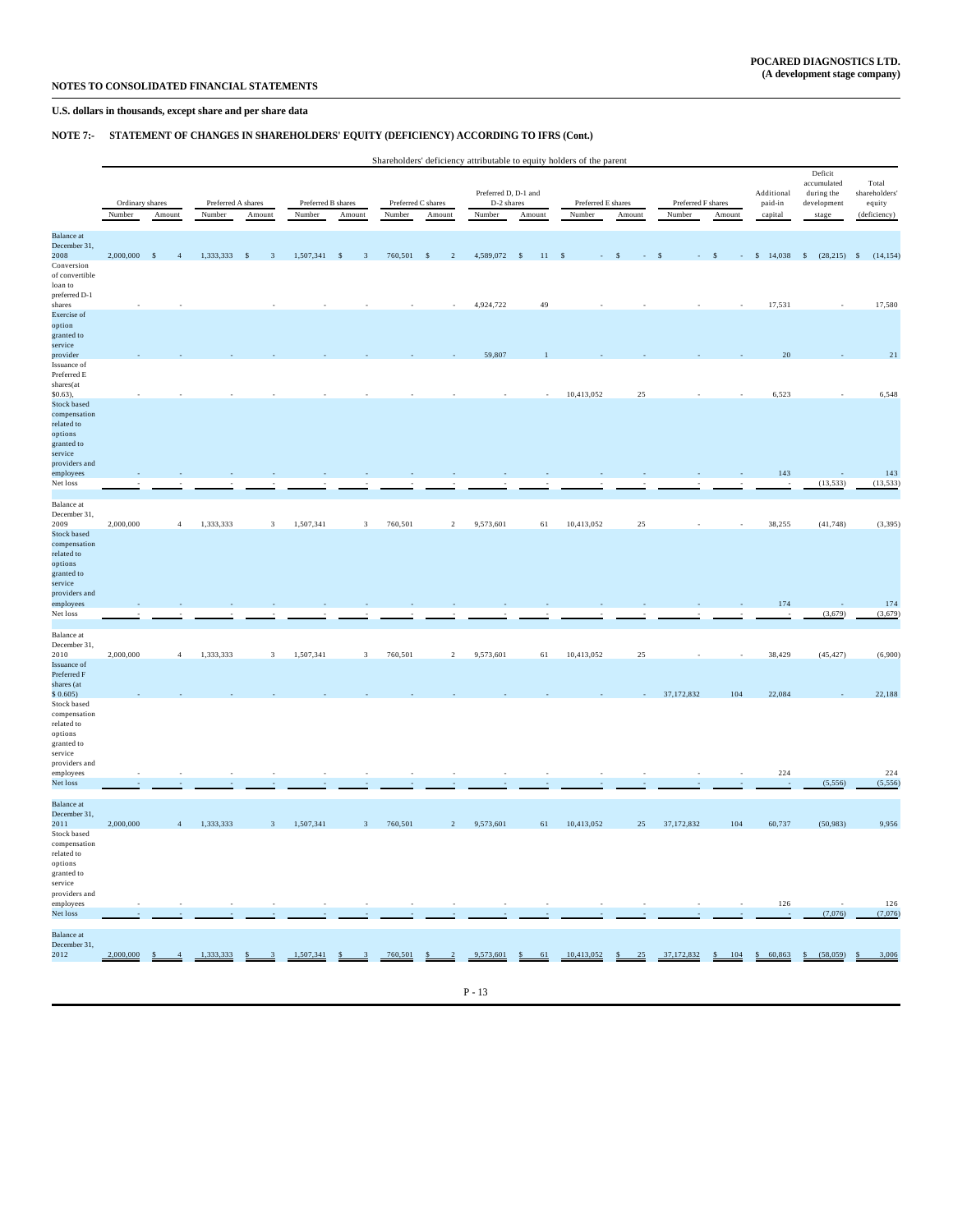## **NOTE 7:- STATEMENT OF CHANGES IN SHAREHOLDERS' EQUITY (DEFICIENCY) ACCORDING TO IFRS (Cont.)**

|                                                                                                                               | Shareholders' deficiency attributable to equity holders of the parent |                    |                              |        |                                     |         |         |                                     |                                              |                    |                                     |                    |                                     |          |                                         |                                                              |                                                  |
|-------------------------------------------------------------------------------------------------------------------------------|-----------------------------------------------------------------------|--------------------|------------------------------|--------|-------------------------------------|---------|---------|-------------------------------------|----------------------------------------------|--------------------|-------------------------------------|--------------------|-------------------------------------|----------|-----------------------------------------|--------------------------------------------------------------|--------------------------------------------------|
|                                                                                                                               | Ordinary shares<br>Number                                             | Amount             | Preferred A shares<br>Number | Amount | <b>Preferred B shares</b><br>Number | Amount  | Number  | <b>Preferred C shares</b><br>Amount | Preferred D, D-1 and<br>D-2 shares<br>Number | Amount             | <b>Preferred E shares</b><br>Number | Amount             | <b>Preferred F shares</b><br>Number | Amount   | <b>Additional</b><br>paid-in<br>capital | Deficit<br>accumulated<br>during the<br>development<br>stage | Total<br>shareholders'<br>equity<br>(deficiency) |
| <b>Balance</b> at<br>December 31,<br>2012<br>Issuance of<br>Preferred F<br>shares (at                                         | 2,000,000                                                             | $\mathbf{\hat{S}}$ | 1,333,333                    | -8     | 1,507,341                           | 3<br>-8 | 760,501 | $\mathcal{D}$                       | 9,573,601                                    | 61<br><sup>S</sup> | 10,413,052                          | 25<br>$\mathbf{s}$ | 37,172,832                          | 104      | 60,863<br>S.                            | $(58,059)$ \$<br>s                                           | 3,006                                            |
| \$0.605<br><b>Stock based</b><br>compensation<br>related to<br>options<br>granted to<br>service<br>providers and<br>employees |                                                                       |                    |                              |        |                                     |         |         |                                     |                                              |                    |                                     |                    | 11,129,373                          | 31       | 6,702<br>77                             |                                                              | 6,733<br>77                                      |
| Net loss                                                                                                                      |                                                                       |                    |                              |        |                                     |         |         |                                     |                                              |                    |                                     |                    |                                     |          |                                         | (6,642)                                                      | (6,642)                                          |
| Balance at<br>September 30,<br>2013<br>(unaudited)                                                                            | 2,000,000                                                             |                    | 1.333.333                    |        | 1,507,341                           |         | 760,501 |                                     | 9,573,601                                    | 61<br>S            | 10,413,052                          | 25<br>S            | 48,302,205                          | 135<br>s | \$67,642                                | (64, 701)<br>$\mathcal{L}$                                   | 3,174                                            |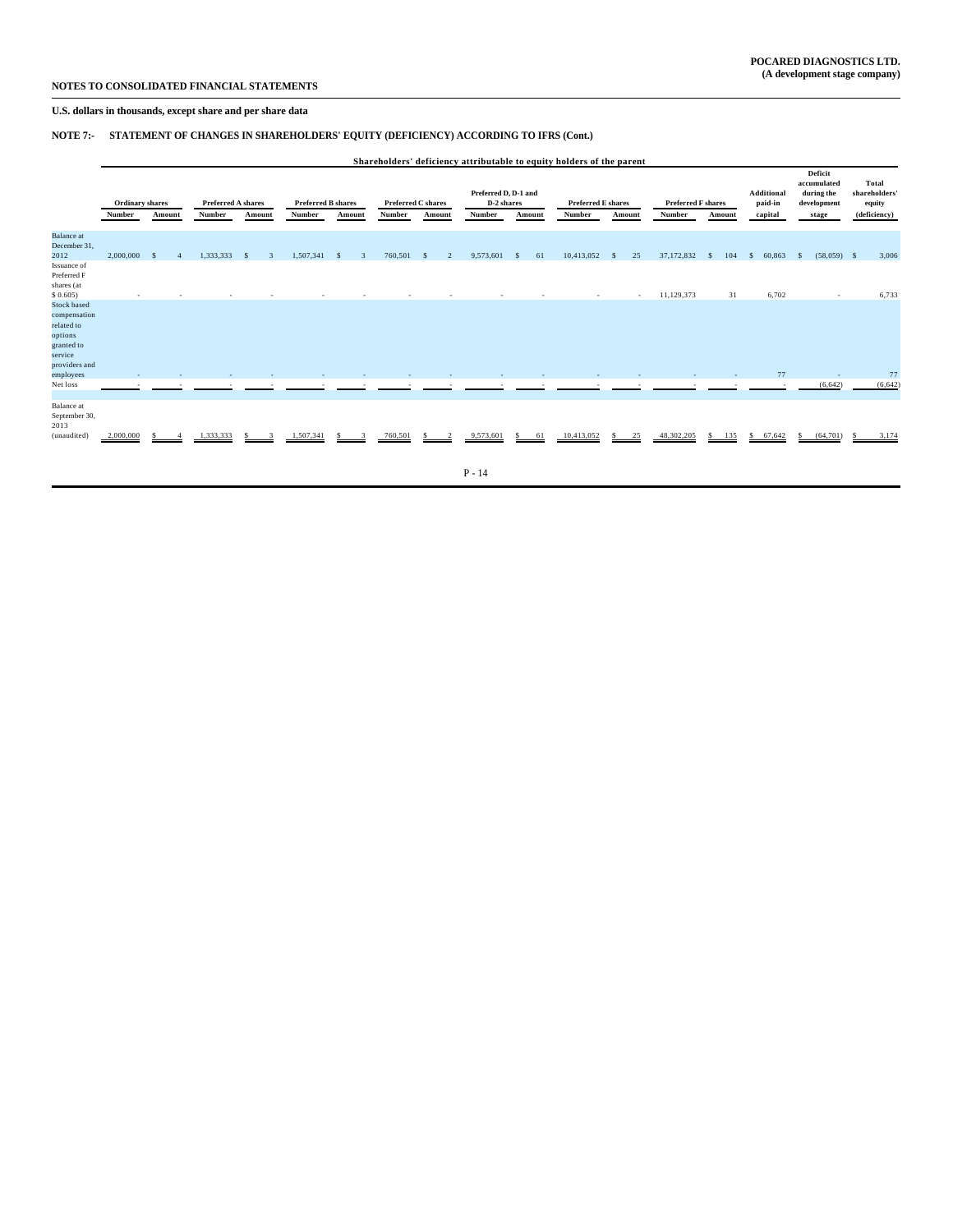## **BRAINSGATE LTD. (A development stage company)**

## **INTERIM FINANCIAL STATEMENTS**

## **AS OF SEPTEMBER 30, 2013**

## **U.S. DOLLARS IN THOUSANDS**

## **UNAUDITED**

## **INDEX**

|                                                         | Page          |
|---------------------------------------------------------|---------------|
| <b>Review of Unaudited Interim Financial Statements</b> | $B-2$         |
| <b>Balance Sheets</b>                                   | $B-3 - B-4$   |
| <b>Statements of Operations</b>                         | $B-5$         |
| <b>Statements of Changes in Shareholders' Equity</b>    | $B-6 - B-9$   |
| <b>Statements of Cash Flows</b>                         | $B-10$        |
| <b>Notes to Financial Statements</b>                    | $B-11 - B-23$ |
|                                                         |               |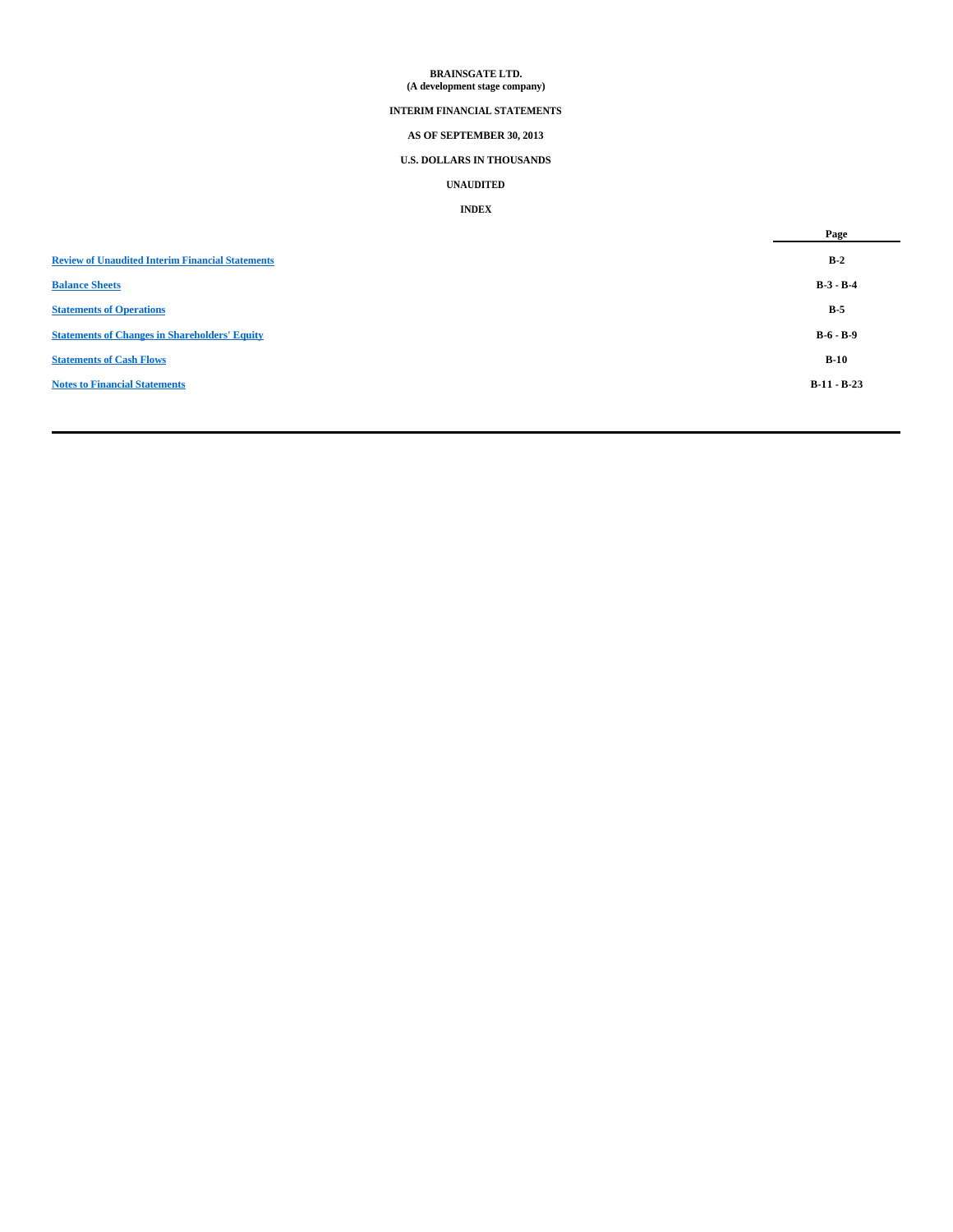

**Kost Forer Gabbay & Kasierer** 3 Aminadav St. Tel-Aviv 6706703, Israel

Tel: +972-3-6232525 Fax: +972-3-5622555 ey.com

The Board of Directors Brainsgate Ltd. (a development stage company)

> Re: Auditors report on review to the Shareholders of Brainsgate Ltd. (a development stage company)

We have reviewed the accompanying financial information of Brainsgate Ltd. (a development stage company) ("the Company") which comprises the condensed balance sheet as of September 30, 2013 and 2012 and the related condensed statements of operations, changes in shareholders' equity and cash flows for the nine and three months period ended September 30, 2013 and 2012 and for the period from July 30, 2000 (date of inception) through September 30, 2013. This condensed financial information is the responsibility of the Company's management.

We conducted our review in accordance with standards established by the American Institute of Certified Public Accountants. A review of interim financial information consists principally of applying analytical procedures and making inquiries of persons responsible for financial and accounting matters. It is substantially less in scope than an audit conducted in accordance with auditing standards generally accepted in the United States, the objective of which is the expression of an opinion regarding the financial information taken as a whole. Accordingly, we do not express such an opinion.

Based on our review, we are not aware of any material modifications that should be made to the accompanying financial statements in order for them to be in conformity with accounting principles generally accepted in the United States of America.

Without qualifying our opinion we draw attention to Note 1b regarding the funding requirements of the Company.

Tel-Aviv, Israel **Tel-Aviv, Israel School School School School School School School School School School School**<br>A Member of Ernst & Young Global A Member of Ernst & Young Global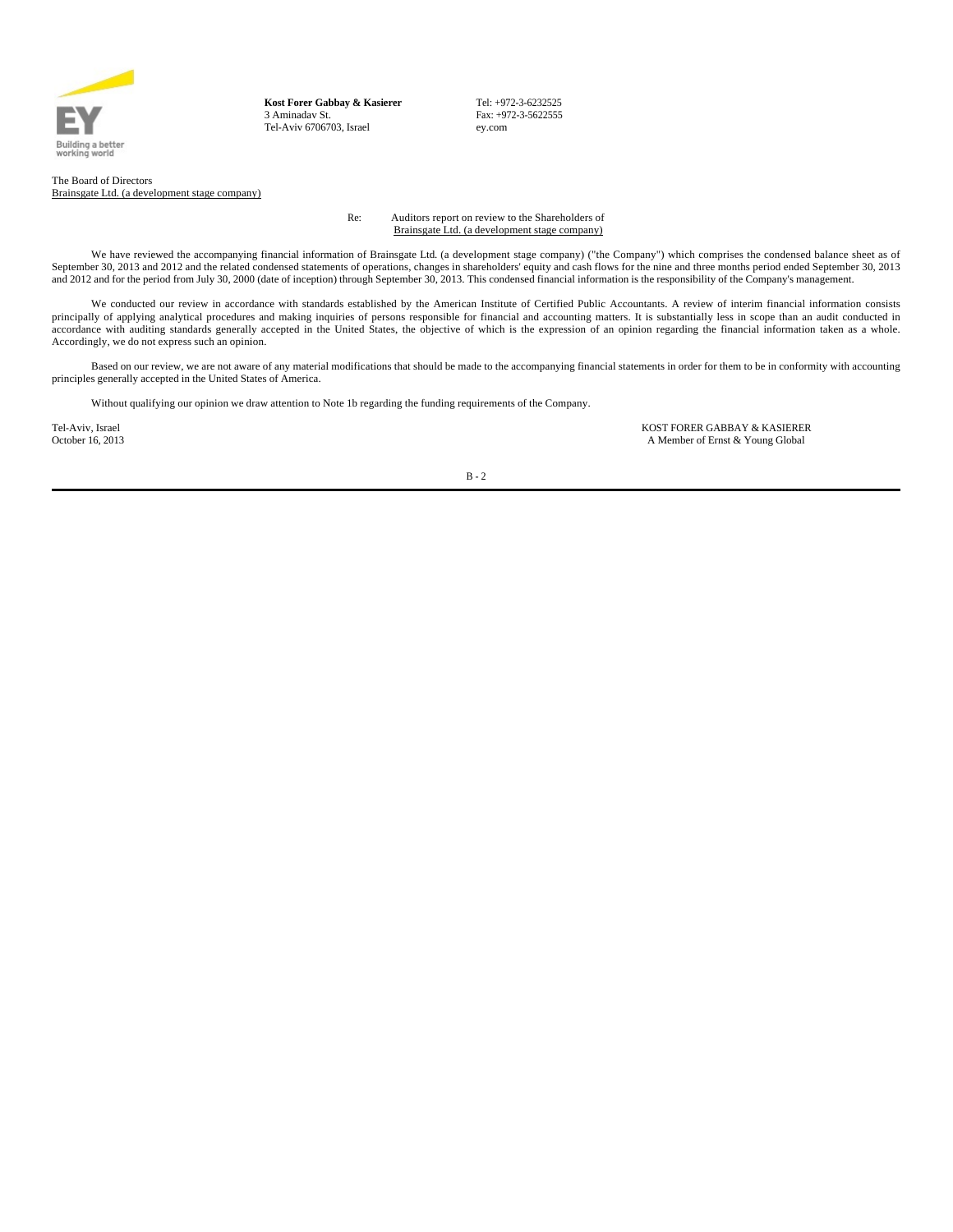## **BALANCE SHEETS**

## **U.S. dollars in thousands**

|                             |           | September 30, |     |        |    | December 31, |  |  |
|-----------------------------|-----------|---------------|-----|--------|----|--------------|--|--|
|                             |           | 2013          |     | 2012   |    | 2012         |  |  |
|                             | Unaudited |               |     |        |    |              |  |  |
| <b>ASSETS</b>               |           |               |     |        |    |              |  |  |
|                             |           |               |     |        |    |              |  |  |
| <b>CURRENT ASSETS:</b>      |           |               |     |        |    |              |  |  |
| Cash and cash equivalents   | \$        | 10,912        | - S | 12,024 | \$ | 8,707        |  |  |
| Short-term bank deposits    |           |               |     | 4,539  |    | 6,648        |  |  |
| Accounts receivable         |           | 101           |     | 147    |    | 148          |  |  |
|                             |           |               |     |        |    |              |  |  |
| TOTAL CURRENT ASSETS        |           | 11,013        |     | 16,710 |    | 15,503       |  |  |
|                             |           |               |     |        |    |              |  |  |
| <b>RESTRICTED CASH</b>      |           | 58            |     | 51     |    | 53           |  |  |
|                             |           |               |     |        |    |              |  |  |
| <b>LONG-TERM DEPOSITS</b>   |           | 12            |     | 14     |    | 13           |  |  |
|                             |           |               |     |        |    |              |  |  |
| <b>SEVERANCE PAY FUND</b>   |           | 589           |     | 652    |    | 580          |  |  |
|                             |           |               |     |        |    |              |  |  |
| PROPERTY AND EQUIPMENT, NET |           | 92            |     | 118    |    | 98           |  |  |
|                             |           |               |     |        |    |              |  |  |
| TOTAL ASSETS                |           | 11,764        |     | 17,545 |    | 16,247       |  |  |

The accompanying notes are an integral part of the financial statements.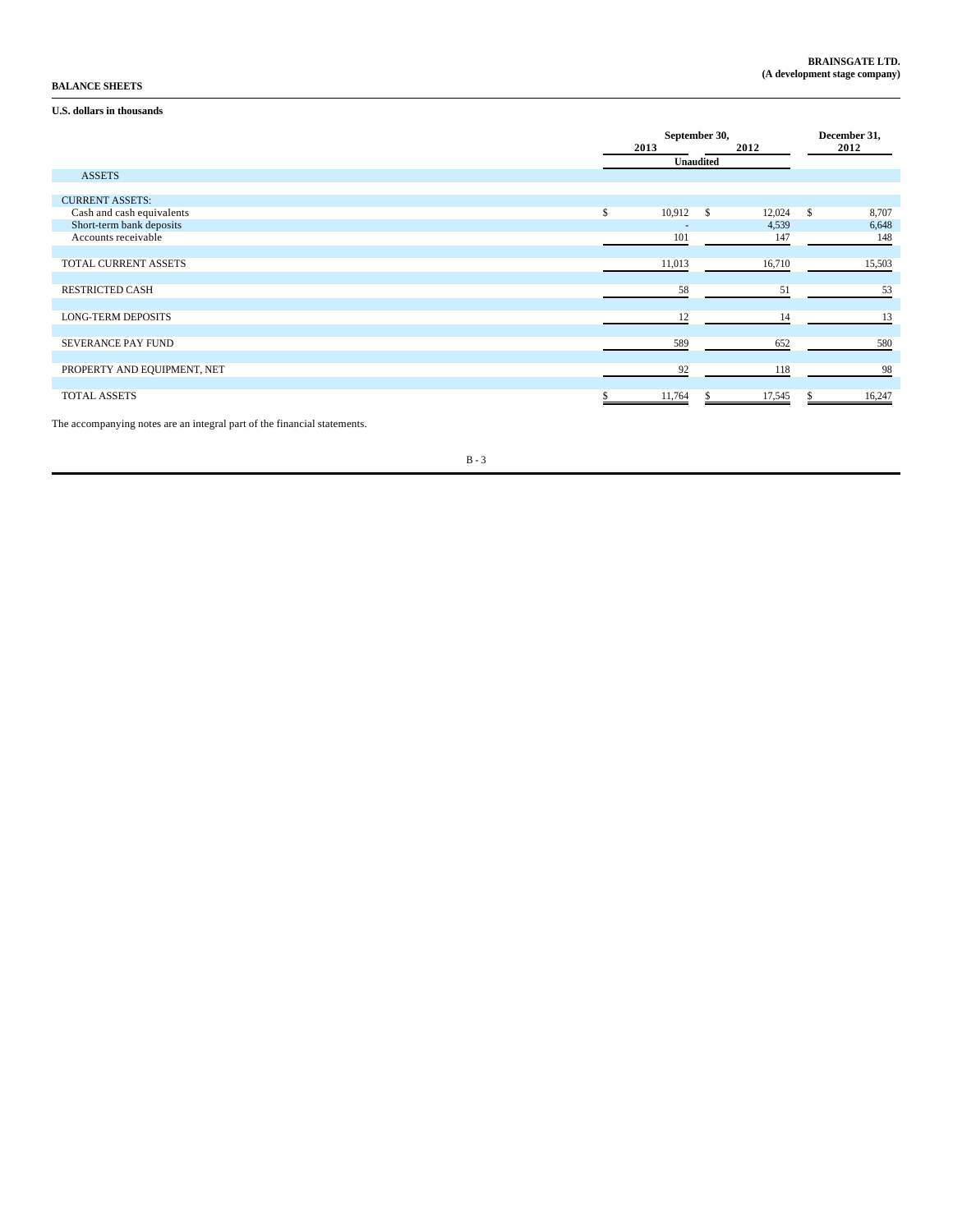**U.S. dollars in thousands, except share and per share data**

|                                                                                                                              | September 30,<br>2013<br>2012 |                |                    | December 31,<br>2012 |                    |                |
|------------------------------------------------------------------------------------------------------------------------------|-------------------------------|----------------|--------------------|----------------------|--------------------|----------------|
|                                                                                                                              |                               |                | <b>Unaudited</b>   |                      |                    | <b>Audited</b> |
| LIABILITIES AND SHAREHOLDERS' EQUITY                                                                                         |                               |                |                    |                      |                    |                |
|                                                                                                                              |                               |                |                    |                      |                    |                |
| <b>CURRENT LIABILITIES:</b>                                                                                                  | \$                            | $\sim$         | $\mathbf{\hat{S}}$ | 25                   | $\mathbf{\hat{S}}$ | 162            |
| Trade payables<br>Employees and payroll accruals                                                                             |                               | 483            |                    | 424                  |                    | 438            |
| Other account payables and accrued expenses                                                                                  |                               | 2,076          |                    | 1,759                |                    | 1,737          |
|                                                                                                                              |                               |                |                    |                      |                    |                |
| TOTAL CURRENT LIABILITIES                                                                                                    |                               | 2,559          |                    | 2,208                |                    | 2,337          |
|                                                                                                                              |                               |                |                    |                      |                    |                |
| <b>ACCRUED SEVERANCE PAY</b>                                                                                                 |                               | 610            |                    | 693                  |                    | 601            |
|                                                                                                                              |                               |                |                    |                      |                    |                |
| SHAREHOLDERS' EQUITY:                                                                                                        |                               |                |                    |                      |                    |                |
| Share capital (Note 5) -                                                                                                     |                               |                |                    |                      |                    |                |
| Ordinary shares of NIS 0.01 par value -                                                                                      |                               |                |                    |                      |                    |                |
| Authorized: 73,242,324 shares at September 30, 2013 and December 31, 2012;                                                   |                               |                |                    |                      |                    |                |
| Issued and outstanding: 1,134,589 and 1,116,141 shares at September 30, 2013                                                 |                               |                |                    |                      |                    |                |
| and December 31, 2012, respectively                                                                                          |                               | 2              |                    | $\overline{2}$       |                    | 2              |
| Preferred A shares of NIS 0.01 par value -                                                                                   |                               |                |                    |                      |                    |                |
| Authorized: 2,205,880 shares at September 30, 2013 and December 31, 2012;                                                    |                               |                |                    |                      |                    |                |
| Issued and outstanding: 2,205,875 shares at September 30, 2013 and December                                                  |                               | 5 <sup>5</sup> |                    | 5 <sup>5</sup>       |                    | 5              |
| 31, 2012; Aggregate liquidation preference of \$13,308 at September 30, 2013<br>Preferred B-1 shares of NIS 0.01 par value - |                               |                |                    |                      |                    |                |
| Authorized: 3,780,409 shares at September 30, 2013 and December 31, 2012;                                                    |                               |                |                    |                      |                    |                |
| Issued and outstanding: 3,780,409 shares at September 30, 2013 and December                                                  |                               |                |                    |                      |                    |                |
| 31, 2012; Aggregate liquidation preference of \$27,803 at September 30, 2013                                                 |                               | 8              |                    | 8                    |                    | 8              |
| Preferred B-2 shares of NIS 0.01 par value -                                                                                 |                               |                |                    |                      |                    |                |
| Authorized: 764,320 shares at September 30, 2013 and December 31, 2012; Issued                                               |                               |                |                    |                      |                    |                |
| and outstanding: 764,320 shares at September 30, 2013 and December 31, 2012;                                                 |                               |                |                    |                      |                    |                |
| Aggregate liquidation preference of \$4,415 at September 30, 2013                                                            |                               | $\mathfrak{D}$ |                    | $\mathfrak{D}$       |                    | $\overline{2}$ |
| Preferred C shares of NIS 0.01 par value -                                                                                   |                               |                |                    |                      |                    |                |
| Authorized: 5,507,067 shares at September 30, 2013 and December 31, 2012;                                                    |                               |                |                    |                      |                    |                |
| Issued and outstanding: 5,133,707 shares at September 30, 2013 and December                                                  |                               |                |                    |                      |                    |                |
| 31, 2012; Aggregate liquidation preference of \$40,836 at September 30, 2013                                                 |                               | 14             |                    | 14                   |                    | 14             |
| Preferred D shares of NIS 0.01 par value -                                                                                   |                               |                |                    |                      |                    |                |
| Authorized: 36,070,000 shares at September 30, 2013 and December 31, 2012;                                                   |                               |                |                    |                      |                    |                |
| Issued and outstanding: 26,230,575 shares at September 30, 2013 and                                                          |                               |                |                    |                      |                    |                |
| December 31, 2012; Aggregate liquidation preference of \$22,817 at September                                                 |                               |                |                    |                      |                    |                |
| 30, 2013                                                                                                                     |                               | 68             |                    | 68                   |                    | 68             |
| Receipts on account of shares and warrants                                                                                   |                               |                |                    | $*)$ -               |                    |                |
| Warrants                                                                                                                     |                               | 1.202          |                    | 1.202                |                    | 1,202          |
| Additional paid-in capital                                                                                                   |                               | 74,425         |                    | 74,356               |                    | 74,379         |
| Deficit accumulated during the development stage                                                                             |                               | (67, 131)      |                    | (61, 013)            |                    | (62, 371)      |
| TOTAL SHAREHOLDERS' EQUITY                                                                                                   |                               | 8,595          |                    | 14,644               |                    | 13,309         |
| TOTAL LIABILITIES AND SHAREHOLDERS' EQUITY                                                                                   | S.                            | 11,764         |                    | 17,545               |                    | 16,247         |
| $*)$<br>Represents an amount lower than \$1.                                                                                 |                               |                |                    |                      |                    |                |

The accompanying notes are an integral part of the financial statements.

| October 16, 2013        |               |           |
|-------------------------|---------------|-----------|
| Date of approval of the | Avinoam Dayan | Noam Levy |
| financial statements    | C.E.O.        | C.F.O.    |
|                         |               |           |
|                         |               |           |
|                         | $B - 4$       |           |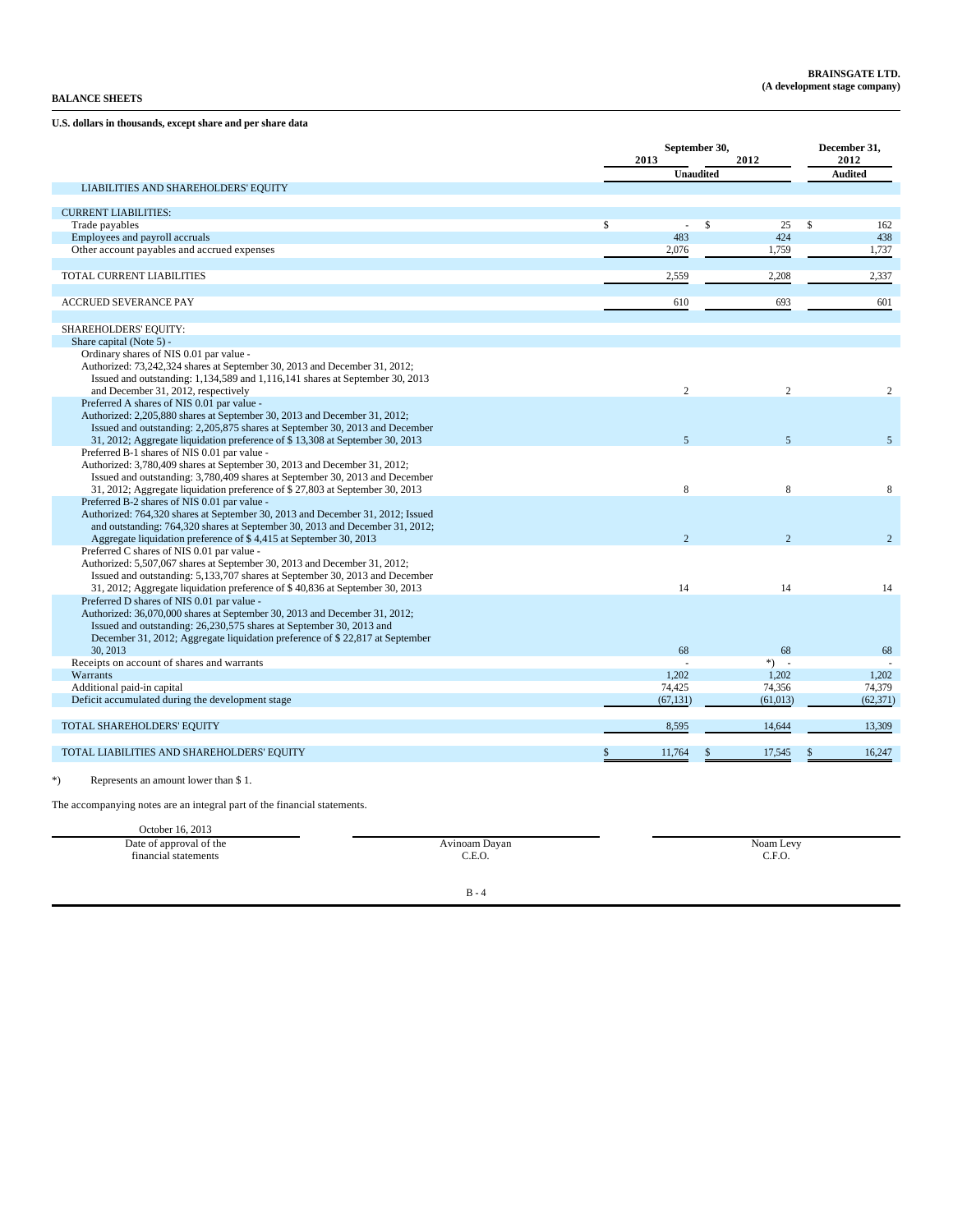## **BRAINSGATE LTD. (A development stage company)**

# **STATEMENTS OF OPERATIONS**

## **U.S. dollars in thousands**

|                            | Nine months ended<br>September 30, |    |                  |      | Three months ended<br>September 30, |    |                |      | <b>Year ended</b><br>December 31, |          | <b>Period from</b><br><b>July 30, 2000</b><br>(inception date)<br>through<br>September 30, |
|----------------------------|------------------------------------|----|------------------|------|-------------------------------------|----|----------------|------|-----------------------------------|----------|--------------------------------------------------------------------------------------------|
|                            | 2013                               |    | 2012             |      | 2013<br>2012                        |    |                | 2012 |                                   |          | 2013                                                                                       |
|                            |                                    |    | <b>Unaudited</b> |      |                                     |    |                |      |                                   |          | <b>Unaudited</b>                                                                           |
|                            |                                    |    |                  |      |                                     |    |                |      |                                   |          |                                                                                            |
| Operating expenses:        |                                    |    |                  |      |                                     |    |                |      |                                   |          |                                                                                            |
|                            |                                    |    |                  |      |                                     |    |                |      |                                   |          |                                                                                            |
| Research and development   | 3,847                              | -8 | 3,708            | - \$ | 1,436                               | -8 | 1,213          | - S  | 4,870                             | <b>S</b> | 51,975                                                                                     |
| General and administrative | 1,006                              |    | 998              |      | 279                                 |    | 288            |      | 1,337                             |          | 15,229                                                                                     |
|                            |                                    |    |                  |      |                                     |    |                |      |                                   |          |                                                                                            |
| Operating loss             | 4,853                              |    | 4,706            |      | 1,715                               |    | 1,501          |      | 6,207                             |          | 67,204                                                                                     |
| Other income, net          | ٠                                  |    | $\sim$           |      | $\overline{a}$                      |    | $\overline{a}$ |      | $\overline{a}$                    |          | (4)                                                                                        |
| Financial income, net      | (93)                               |    | (106)            |      | (35)                                |    | (111)          |      | (249)                             |          | (69)                                                                                       |
|                            |                                    |    |                  |      |                                     |    |                |      |                                   |          |                                                                                            |
| Net loss                   | 4,760                              |    | 4,600            |      | 1,680                               |    | 1,390          |      | 5,958                             |          | 67,131                                                                                     |

The accompanying notes are an integral part of the financial statements.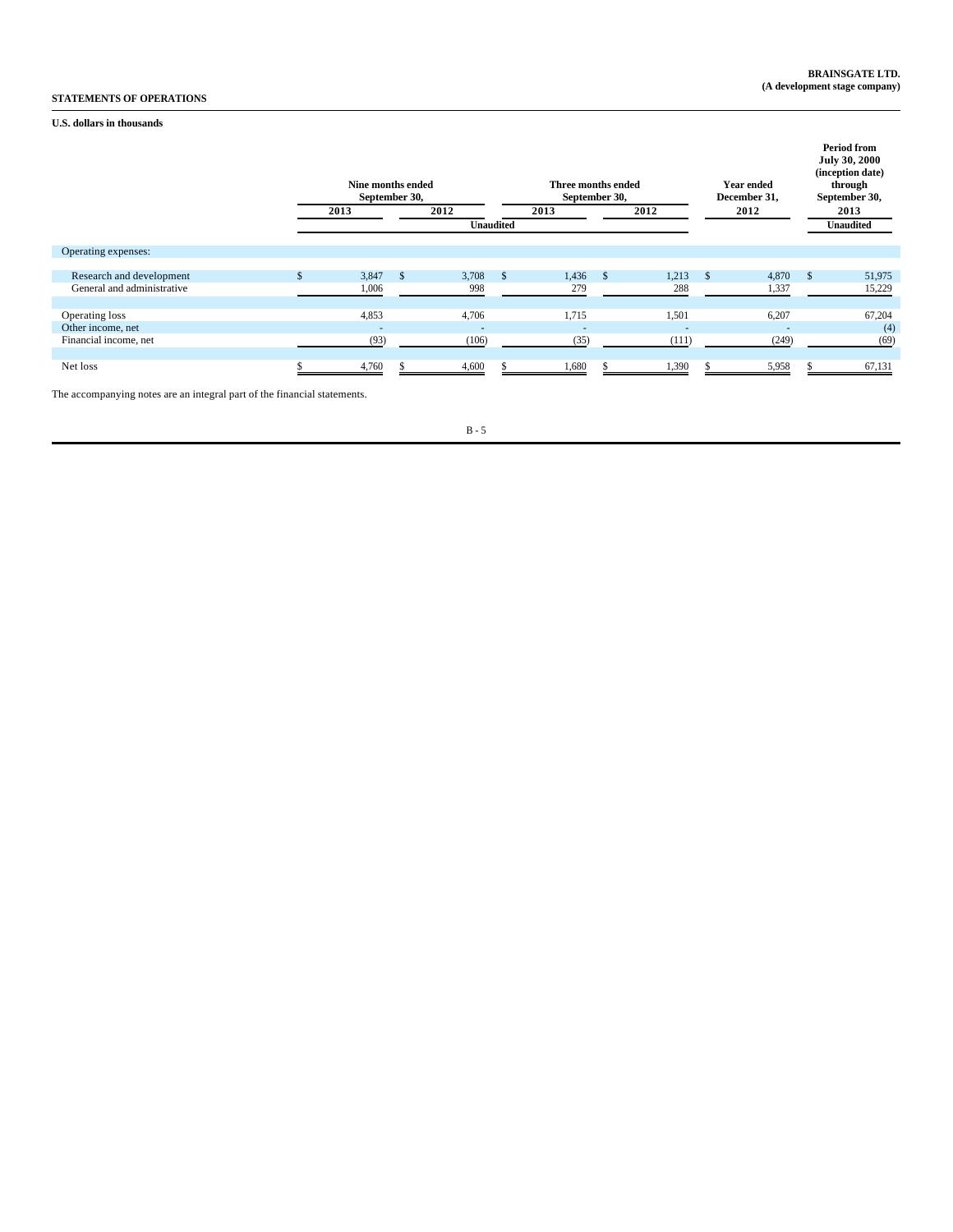**U.S. dollars in thousands, except share data**

|                                                                                  | <b>Ordinary shares</b><br><b>Number</b> | Amount                 | <b>Preferred A shares</b><br><b>Number</b> | Amount             | <b>Preferred B-1 shares</b><br>Number | Amount             | <b>Number</b> | Preferred B-2<br>shares<br>Amount | <b>Additional</b><br>paid-in<br>capital | <b>Deficit</b><br>accumulated<br>during the<br>development<br>stage | <b>Total</b><br>shareholders'<br>equity<br>(deficiency) |
|----------------------------------------------------------------------------------|-----------------------------------------|------------------------|--------------------------------------------|--------------------|---------------------------------------|--------------------|---------------|-----------------------------------|-----------------------------------------|---------------------------------------------------------------------|---------------------------------------------------------|
| Balance as of July 30, 2000 (inception                                           |                                         |                        |                                            |                    |                                       |                    |               |                                   |                                         |                                                                     |                                                         |
| date)                                                                            |                                         | $\mathbf{\hat{z}}$     |                                            |                    |                                       |                    |               |                                   |                                         |                                                                     | $\mathbf{\hat{S}}$                                      |
| Issuance of Ordinary shares, net in July<br>2000                                 | 1,000                                   | $*)$ .                 |                                            |                    |                                       |                    |               |                                   |                                         |                                                                     | $*) -$                                                  |
| Net loss                                                                         | $\overline{a}$                          |                        |                                            |                    |                                       |                    |               |                                   |                                         | (211)                                                               | (211)                                                   |
| Balance as of December 31, 2001                                                  | 1,000                                   | $*) -$                 |                                            |                    |                                       |                    |               |                                   |                                         | (211)                                                               | (211)                                                   |
| Issuance of Ordinary shares, net in July<br>2002                                 | 999,000                                 | $\overline{2}$         |                                            |                    |                                       |                    |               |                                   |                                         |                                                                     | $\overline{2}$                                          |
| Issuance of Preferred A shares, net                                              |                                         | ÷.                     | 738,834                                    |                    |                                       |                    |               |                                   | 1,976                                   |                                                                     | 1,977                                                   |
| Net loss                                                                         |                                         |                        |                                            |                    |                                       |                    |               |                                   |                                         | (1,067)                                                             | (1,067)                                                 |
|                                                                                  |                                         |                        |                                            |                    |                                       |                    |               |                                   |                                         |                                                                     |                                                         |
| Balance as of December 31, 2002<br>Issuance of Preferred A shares, net in        | 1,000,000                               | $\mathfrak{2}$         | 738,834                                    | $\overline{1}$     |                                       |                    |               |                                   | 1,976                                   | (1,278)                                                             | 701                                                     |
| <b>July 2003</b>                                                                 |                                         | ä,                     | 731,754                                    | $\overline{2}$     |                                       |                    |               |                                   | 1,990                                   |                                                                     | 1,992                                                   |
| Net loss                                                                         |                                         | $\sim$                 |                                            |                    |                                       |                    |               |                                   |                                         | (2,660)                                                             | (2,660)                                                 |
|                                                                                  |                                         |                        |                                            |                    |                                       |                    |               |                                   |                                         |                                                                     |                                                         |
| Balance as of December 31, 2003                                                  | 1,000,000                               | 2                      | 1,470,588                                  | $\overline{3}$     |                                       |                    |               | ×.                                | 3,966                                   | (3,938)                                                             | 33                                                      |
| Issuance of Preferred A shares, net in<br>January and April 2004                 |                                         |                        | 735,287                                    | $\overline{2}$     |                                       |                    |               |                                   | 1.958                                   |                                                                     | 1,960                                                   |
| Net loss                                                                         |                                         |                        |                                            |                    |                                       |                    |               |                                   |                                         | (3,187)                                                             | (3,187)                                                 |
| Balance as of December 31, 2004                                                  | 1,000,000                               | $\overline{c}$         | 2,205,875                                  | 5                  |                                       |                    |               |                                   | 5,924                                   | (7, 125)                                                            | (1, 194)                                                |
| Exercise of shares options                                                       | 148,897                                 | $*)$<br>÷,             |                                            |                    |                                       |                    |               |                                   | $\overline{3}$                          |                                                                     | $\overline{3}$                                          |
| Issuance of Preferred B-1 shares, net in                                         |                                         |                        |                                            |                    |                                       |                    |               |                                   |                                         |                                                                     |                                                         |
| April and August 2005<br>Issuance of Preferred B-2 shares, net in                |                                         |                        |                                            | $\sim$             | 3,655,623                             | 8                  |               |                                   | 14,363                                  |                                                                     | 14,371                                                  |
| April 2005                                                                       |                                         |                        |                                            |                    |                                       |                    | 764,320       | $\overline{c}$                    | 2,244                                   |                                                                     | 2,246                                                   |
| Stock-based compensation related to                                              |                                         |                        |                                            |                    |                                       |                    |               |                                   |                                         |                                                                     |                                                         |
| options granted to service providers<br>Beneficial conversion feature related to |                                         |                        |                                            |                    |                                       |                    |               |                                   | 133                                     |                                                                     | 133                                                     |
| Convertible bridge loan                                                          |                                         |                        |                                            |                    |                                       |                    |               |                                   | 765                                     |                                                                     | 765                                                     |
| Net loss                                                                         |                                         |                        |                                            |                    |                                       |                    |               |                                   | $\overline{a}$                          | (4,708)                                                             | (4,708)                                                 |
|                                                                                  |                                         |                        |                                            |                    |                                       |                    |               |                                   |                                         |                                                                     |                                                         |
| Balance as of December 31, 2005<br>Exercise of options                           | 1,148,897<br>2,597                      | $\overline{c}$<br>$*)$ | 2,205,875                                  | 5                  | 3,655,623                             | 8                  | 764,320       | $\overline{c}$                    | 23,432<br>$\overline{4}$                | (11, 833)                                                           | 11,616<br>$\overline{4}$                                |
| Stock-based compensation related to<br>options granted to employees and          |                                         |                        |                                            |                    |                                       |                    |               |                                   |                                         |                                                                     |                                                         |
| directors<br>Stock-based compensation related to                                 |                                         |                        |                                            |                    |                                       |                    |               |                                   | 599                                     |                                                                     | 599                                                     |
| options granted to service providers                                             |                                         |                        |                                            |                    |                                       |                    |               |                                   | 173                                     |                                                                     | 173                                                     |
| Stock-based compensation related to                                              |                                         |                        |                                            |                    |                                       |                    |               |                                   |                                         |                                                                     |                                                         |
| service providers<br>Net loss                                                    | (124, 786)                              |                        |                                            | $\sim$             | 124,786                               |                    |               |                                   | 350                                     | (5,353)                                                             | 350<br>(5, 353)                                         |
|                                                                                  |                                         |                        |                                            |                    |                                       |                    |               |                                   |                                         |                                                                     |                                                         |
| Balance as of December 31, 2006                                                  | 1,026,708                               | 2<br>-S                | 2,205,875                                  | $\mathcal{S}$<br>5 | 3,780,409                             | 8<br>$\mathcal{S}$ | 764,320       | $\overline{c}$<br><sup>\$</sup>   | $\mathbb{S}$<br>24,558                  | (17, 186)<br><sup>\$</sup>                                          | $\mathcal{S}$<br>7,389                                  |

The accompanying notes are an integral part of the financial statements.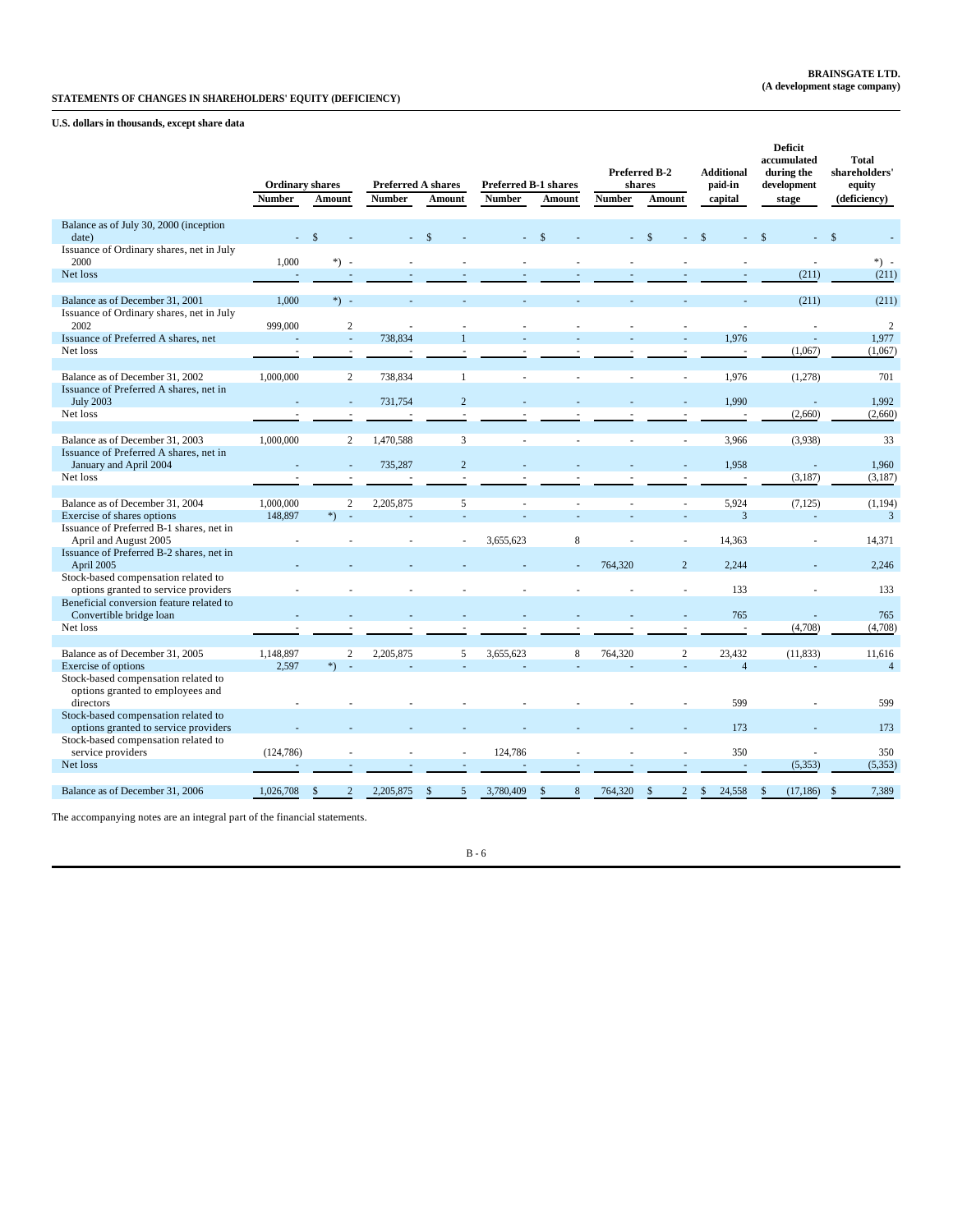**U.S. dollars in thousands, except share data**

|                                                |           |                           |           |                    |           |                      |         |                      |           |                    | Additional     | Deficit<br>accumulated<br>during the | Total<br>shareholders' |
|------------------------------------------------|-----------|---------------------------|-----------|--------------------|-----------|----------------------|---------|----------------------|-----------|--------------------|----------------|--------------------------------------|------------------------|
|                                                |           | Ordinary shares           |           | Preferred A shares |           | Preferred B-1 shares |         | Preferred B-2 shares |           | Preferred C shares | paid-in        | development                          | equity                 |
|                                                | Number    | Amount                    | Number    | Amount             | Number    | Amount               | Number  | Amount               | Number    | Amount             | capital        | stage                                | (deficiency)           |
| Balance as of January 1,                       |           |                           |           |                    |           |                      |         |                      |           |                    |                |                                      |                        |
| 2007                                           | 1,026,708 | $\overline{\mathcal{L}}$  | 2,205,875 |                    | 3,780,409 |                      | 764,320 |                      |           |                    | 24,558         | (17, 186)<br>S                       | 7,389                  |
| Exercise of options                            | 24,036    | $*) -$                    |           |                    |           |                      |         |                      |           |                    | 39             |                                      | 39                     |
| Stock-based                                    |           |                           |           |                    |           |                      |         |                      |           |                    |                |                                      |                        |
| compensation related to                        |           |                           |           |                    |           |                      |         |                      |           |                    |                |                                      |                        |
| options granted to                             |           |                           |           |                    |           |                      |         |                      |           |                    | 372            |                                      | 372                    |
| employees and directors<br>Stock-based         |           |                           |           |                    |           |                      |         |                      |           |                    |                |                                      |                        |
| compensation related to                        |           |                           |           |                    |           |                      |         |                      |           |                    |                |                                      |                        |
| options granted to                             |           |                           |           |                    |           |                      |         |                      |           |                    |                |                                      |                        |
| service providers                              |           |                           |           |                    |           |                      |         |                      |           |                    | 89             |                                      | 89                     |
| Net loss                                       |           |                           |           |                    |           |                      |         |                      |           |                    |                | (5,929)                              | (5,929)                |
|                                                |           |                           |           |                    |           |                      |         |                      |           |                    |                |                                      |                        |
| <b>Balance as of December</b>                  |           |                           |           |                    |           |                      |         |                      |           |                    |                |                                      |                        |
| 31, 2007                                       | 1,050,744 | $\overline{\mathfrak{L}}$ | 2,205,875 | 5                  | 3,780,409 | 8                    | 764,320 | $\mathcal{L}$        |           |                    | 25,058         | (23, 115)                            | 1,960                  |
| Exercise of options                            | 2,626     | $*)$ .                    |           |                    |           |                      |         |                      |           |                    | $\overline{4}$ | ×,                                   | $\overline{4}$         |
| <b>Issuance of Preferred C</b>                 |           |                           |           |                    |           |                      |         |                      |           |                    |                |                                      |                        |
| shares, net                                    |           |                           |           |                    |           |                      |         |                      | 3,733,605 | 10                 | 19,864         |                                      | 19,874                 |
| Stock-based<br>compensation related to         |           |                           |           |                    |           |                      |         |                      |           |                    |                |                                      |                        |
| options granted to                             |           |                           |           |                    |           |                      |         |                      |           |                    |                |                                      |                        |
| employees and directors                        |           |                           |           |                    |           |                      |         |                      |           |                    | 491            |                                      | 491                    |
| Stock-based                                    |           |                           |           |                    |           |                      |         |                      |           |                    |                |                                      |                        |
| compensation related to                        |           |                           |           |                    |           |                      |         |                      |           |                    |                |                                      |                        |
| options granted to                             |           |                           |           |                    |           |                      |         |                      |           |                    |                |                                      |                        |
| service providers                              |           |                           |           |                    |           |                      |         |                      |           |                    | 89             |                                      | 89                     |
| Net loss                                       |           |                           |           |                    |           |                      |         |                      |           |                    |                | (7,093)                              | (7,093)                |
|                                                |           |                           |           |                    |           |                      |         |                      |           |                    |                |                                      |                        |
| Balance as of December                         |           |                           |           |                    |           |                      |         |                      |           |                    |                |                                      |                        |
| 31, 2008                                       | 1,053,370 | $\overline{2}$            | 2,205,875 | 5                  | 3,780,409 | 8                    | 764,320 | $\overline{2}$       | 3,733,605 | 10                 | 45,506<br>9    | (30, 208)                            | 15,325                 |
| Exercise of options<br>Issuance of Preferred C | 5,444     | *) -                      |           |                    |           |                      |         |                      |           |                    |                |                                      | 9                      |
| shares, net                                    |           |                           |           |                    |           |                      |         |                      | 1,400,102 | $\overline{4}$     | 7,492          |                                      | 7,496                  |
| Stock-based                                    |           |                           |           |                    |           |                      |         |                      |           |                    |                |                                      |                        |
| compensation related to                        |           |                           |           |                    |           |                      |         |                      |           |                    |                |                                      |                        |
| options granted to                             |           |                           |           |                    |           |                      |         |                      |           |                    |                |                                      |                        |
| employees and directors                        |           |                           |           |                    |           |                      |         |                      |           |                    | 821            |                                      | 821                    |
| Stock-based                                    |           |                           |           |                    |           |                      |         |                      |           |                    |                |                                      |                        |
| compensation related to                        |           |                           |           |                    |           |                      |         |                      |           |                    |                |                                      |                        |
| options granted to                             |           |                           |           |                    |           |                      |         |                      |           |                    |                |                                      |                        |
| service providers                              |           |                           |           |                    |           |                      |         |                      |           |                    | 144            |                                      | 144                    |
| Net loss                                       |           |                           |           |                    |           |                      |         |                      |           |                    |                | (9,013)                              | (9,013)                |
| <b>Balance as of December</b>                  |           |                           |           |                    |           |                      |         |                      |           |                    |                |                                      |                        |
| 31, 2009                                       | 1,058,814 | $\overline{\mathcal{L}}$  | 2,205,875 | $\overline{5}$     | 3,780,409 | $\mathbf{8}$         | 764,320 | $\overline{2}$       | 5,133,707 | 14                 | 53,972         | (39, 221)                            | 14,782                 |
| Stock-based                                    |           |                           |           |                    |           |                      |         |                      |           |                    |                |                                      |                        |
| compensation related to                        |           |                           |           |                    |           |                      |         |                      |           |                    |                |                                      |                        |
| options granted to                             |           |                           |           |                    |           |                      |         |                      |           |                    |                |                                      |                        |
| employees and directors                        |           |                           |           |                    |           |                      |         |                      |           |                    | 582            |                                      | 582                    |
| Stock-based                                    |           |                           |           |                    |           |                      |         |                      |           |                    |                |                                      |                        |
| compensation related to                        |           |                           |           |                    |           |                      |         |                      |           |                    |                |                                      |                        |
| options granted to                             |           |                           |           |                    |           |                      |         |                      |           |                    |                |                                      |                        |
| service providers                              |           |                           |           |                    |           |                      |         |                      |           |                    | 72             |                                      | 72                     |
| Net loss                                       |           |                           |           |                    |           |                      |         |                      |           |                    |                | (9, 522)                             | (9, 522)               |
| Balance as of December                         |           |                           |           |                    |           |                      |         |                      |           |                    |                |                                      |                        |
| 31, 2010                                       | 1,058,814 |                           | 2,205,875 |                    | 3,780,409 |                      | 764,320 |                      | 5,133,707 | 14                 | 54,626         | (48, 743)<br>s                       | 5,914                  |
|                                                |           |                           |           |                    |           |                      |         |                      |           |                    |                |                                      |                        |

\*) Represents an amount lower than \$ 1.

The accompanying notes are an integral part of the financial statements.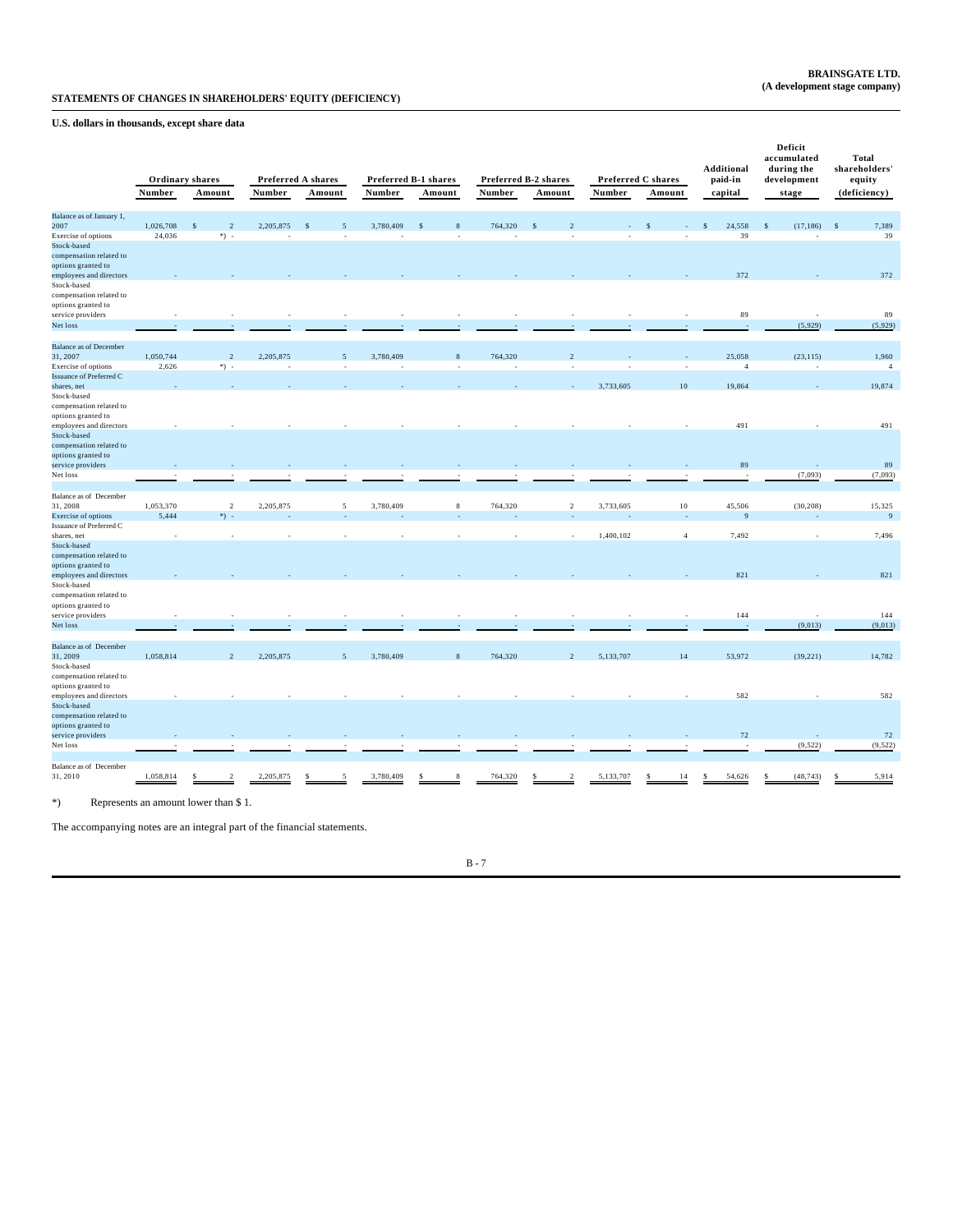**U.S. dollars in thousands, except share data**

|                                      | <b>Ordinary</b> shares<br>Number | Amount                          | <b>Preferred A shares</b><br>Number  | Amount  | Preferred B-1 shares<br>Number | Amount  | Number  | Preferred B-2 shares<br>Amount | <b>Preferred C shares</b><br>Number | Amount     | <b>Preferred D shares</b><br>Number | Amount   | <b>Receipts</b><br>on<br>account<br>of<br>shares | Warrants   | Additional<br>paid-in<br>capital | Deficit<br>accumulated<br>during the<br>development<br>stage | Total<br>shareholders'<br>equity<br>(deficiency) |
|--------------------------------------|----------------------------------|---------------------------------|--------------------------------------|---------|--------------------------------|---------|---------|--------------------------------|-------------------------------------|------------|-------------------------------------|----------|--------------------------------------------------|------------|----------------------------------|--------------------------------------------------------------|--------------------------------------------------|
| <b>Balance</b> as                    |                                  |                                 |                                      |         |                                |         |         |                                |                                     |            |                                     |          |                                                  |            |                                  |                                                              |                                                  |
| of December<br>31, 2010              | 1,058,814                        | $\mathcal{S}$<br>$\overline{2}$ | 2,205,875                            | -S<br>5 | 3,780,409                      | -S<br>8 | 764,320 | $\overline{c}$<br><sub>S</sub> | 5,133,707                           | 14<br>- \$ |                                     |          |                                                  |            | 54,626<br>$\mathbb{S}$           | $(48,743)$ \$<br>$\mathbb{S}$                                | 5,914                                            |
| Exercise of                          |                                  |                                 |                                      |         |                                |         |         |                                |                                     |            |                                     |          |                                                  |            |                                  |                                                              |                                                  |
| options                              | 25,826                           | $*) -$                          |                                      |         |                                |         |         |                                |                                     |            |                                     |          |                                                  |            | -1                               |                                                              | $\overline{1}$                                   |
| Issuance of<br>Preferred D           |                                  |                                 |                                      |         |                                |         |         |                                |                                     |            |                                     |          |                                                  |            |                                  |                                                              |                                                  |
| shares and<br>warrants, net          |                                  |                                 |                                      |         |                                |         |         |                                |                                     |            | 8,743,525                           | 24       |                                                  | 415        | 6,192                            |                                                              | 6,631                                            |
| Stock-based                          |                                  |                                 |                                      |         |                                |         |         |                                |                                     |            |                                     |          |                                                  |            |                                  |                                                              |                                                  |
| compensation<br>related to           |                                  |                                 |                                      |         |                                |         |         |                                |                                     |            |                                     |          |                                                  |            |                                  |                                                              |                                                  |
| options<br>granted to                |                                  |                                 |                                      |         |                                |         |         |                                |                                     |            |                                     |          |                                                  |            |                                  |                                                              |                                                  |
| employees                            |                                  |                                 |                                      |         |                                |         |         |                                |                                     |            |                                     |          |                                                  |            |                                  |                                                              |                                                  |
| and directors                        |                                  |                                 |                                      |         |                                |         |         |                                |                                     |            |                                     |          |                                                  |            | 902                              |                                                              | 902                                              |
| Stock-based<br>compensation          |                                  |                                 |                                      |         |                                |         |         |                                |                                     |            |                                     |          |                                                  |            |                                  |                                                              |                                                  |
| related to                           |                                  |                                 |                                      |         |                                |         |         |                                |                                     |            |                                     |          |                                                  |            |                                  |                                                              |                                                  |
| options                              |                                  |                                 |                                      |         |                                |         |         |                                |                                     |            |                                     |          |                                                  |            |                                  |                                                              |                                                  |
| granted to                           |                                  |                                 |                                      |         |                                |         |         |                                |                                     |            |                                     |          |                                                  |            |                                  |                                                              |                                                  |
| service<br>providers                 |                                  |                                 |                                      |         |                                |         |         |                                |                                     |            |                                     |          |                                                  |            |                                  |                                                              | $\overline{9}$                                   |
| Receipts on                          |                                  |                                 |                                      |         |                                |         |         |                                |                                     |            |                                     |          |                                                  |            |                                  |                                                              |                                                  |
| account of                           |                                  |                                 |                                      |         |                                |         |         |                                |                                     |            |                                     |          |                                                  |            |                                  |                                                              |                                                  |
| shares and                           |                                  |                                 |                                      |         |                                |         |         |                                |                                     |            |                                     |          |                                                  |            |                                  |                                                              |                                                  |
| warrants<br>Net loss                 |                                  |                                 |                                      |         |                                |         |         |                                |                                     |            |                                     |          | 221                                              |            |                                  | (7,670)                                                      | 221<br>(7,670)                                   |
|                                      |                                  |                                 |                                      |         |                                |         |         |                                |                                     |            |                                     |          |                                                  |            |                                  |                                                              |                                                  |
| <b>Balance</b> as of<br>December 31, |                                  |                                 |                                      |         |                                |         |         |                                |                                     |            |                                     |          |                                                  |            |                                  |                                                              |                                                  |
| 2011                                 | 1,084,640                        | $\overline{\mathcal{L}}$        | 2,205,875                            | 5       | 3,780,409                      | 8       | 764,320 | $\overline{2}$                 | 5,133,707                           | 14         | 8,743,525                           | $24\,$   | 221                                              | 415        | 61,730                           | (56, 413)                                                    | 6,008                                            |
| Exercise of<br>options               | 31,501                           | *) -                            | ٠                                    |         |                                |         |         |                                |                                     |            | ٠.                                  | J.       | ٠                                                |            |                                  | ٠                                                            | $\rightarrow$                                    |
| Issuance of                          |                                  |                                 |                                      |         |                                |         |         |                                |                                     |            |                                     |          |                                                  |            |                                  |                                                              |                                                  |
| Preferred D                          |                                  |                                 |                                      |         |                                |         |         |                                |                                     |            |                                     |          |                                                  |            |                                  |                                                              |                                                  |
| shares and<br>warrants, net          |                                  |                                 |                                      |         |                                |         |         |                                |                                     |            | 17,487,050                          | 44       | (221)                                            | 787        | 12,502                           |                                                              | 13,112                                           |
| Stock-based                          |                                  |                                 |                                      |         |                                |         |         |                                |                                     |            |                                     |          |                                                  |            |                                  |                                                              |                                                  |
| compensation<br>related to           |                                  |                                 |                                      |         |                                |         |         |                                |                                     |            |                                     |          |                                                  |            |                                  |                                                              |                                                  |
| options<br>granted to                |                                  |                                 |                                      |         |                                |         |         |                                |                                     |            |                                     |          |                                                  |            |                                  |                                                              |                                                  |
| employees                            |                                  |                                 |                                      |         |                                |         |         |                                |                                     |            |                                     |          |                                                  |            |                                  |                                                              | 121                                              |
| and directors<br>Stock-based         |                                  |                                 |                                      |         |                                |         |         |                                |                                     |            |                                     |          |                                                  |            | 121                              |                                                              |                                                  |
| compensation                         |                                  |                                 |                                      |         |                                |         |         |                                |                                     |            |                                     |          |                                                  |            |                                  |                                                              |                                                  |
| related to                           |                                  |                                 |                                      |         |                                |         |         |                                |                                     |            |                                     |          |                                                  |            |                                  |                                                              |                                                  |
| options<br>granted to                |                                  |                                 |                                      |         |                                |         |         |                                |                                     |            |                                     |          |                                                  |            |                                  |                                                              |                                                  |
| service                              |                                  |                                 |                                      |         |                                |         |         |                                |                                     |            |                                     |          |                                                  |            |                                  |                                                              |                                                  |
| providers                            |                                  |                                 |                                      |         |                                |         |         |                                |                                     |            |                                     |          |                                                  |            | $26\,$                           |                                                              | 26                                               |
| Net loss                             |                                  |                                 |                                      |         |                                |         |         |                                |                                     |            |                                     |          |                                                  |            |                                  | (5,958)                                                      | (5,958)                                          |
| Balance as of<br>December 31,        |                                  |                                 |                                      |         |                                |         |         |                                |                                     |            |                                     |          |                                                  |            |                                  |                                                              |                                                  |
| 2012                                 | 1,116,141                        |                                 | 2,205,875                            |         | 3,780,409                      |         | 764,320 |                                | 5,133,707                           | \$<br>14   | 26,230,575                          | -S<br>68 |                                                  | s<br>1,202 | 74,379<br>$\mathbf{s}$           | (62, 371)<br>s                                               | 13,309<br>s                                      |
|                                      |                                  |                                 |                                      |         |                                |         |         |                                |                                     |            |                                     |          |                                                  |            |                                  |                                                              |                                                  |
| $*)$                                 |                                  |                                 | Represents an amount lower than \$1. |         |                                |         |         |                                |                                     |            |                                     |          |                                                  |            |                                  |                                                              |                                                  |

The accompanying notes are an integral part of the financial statements.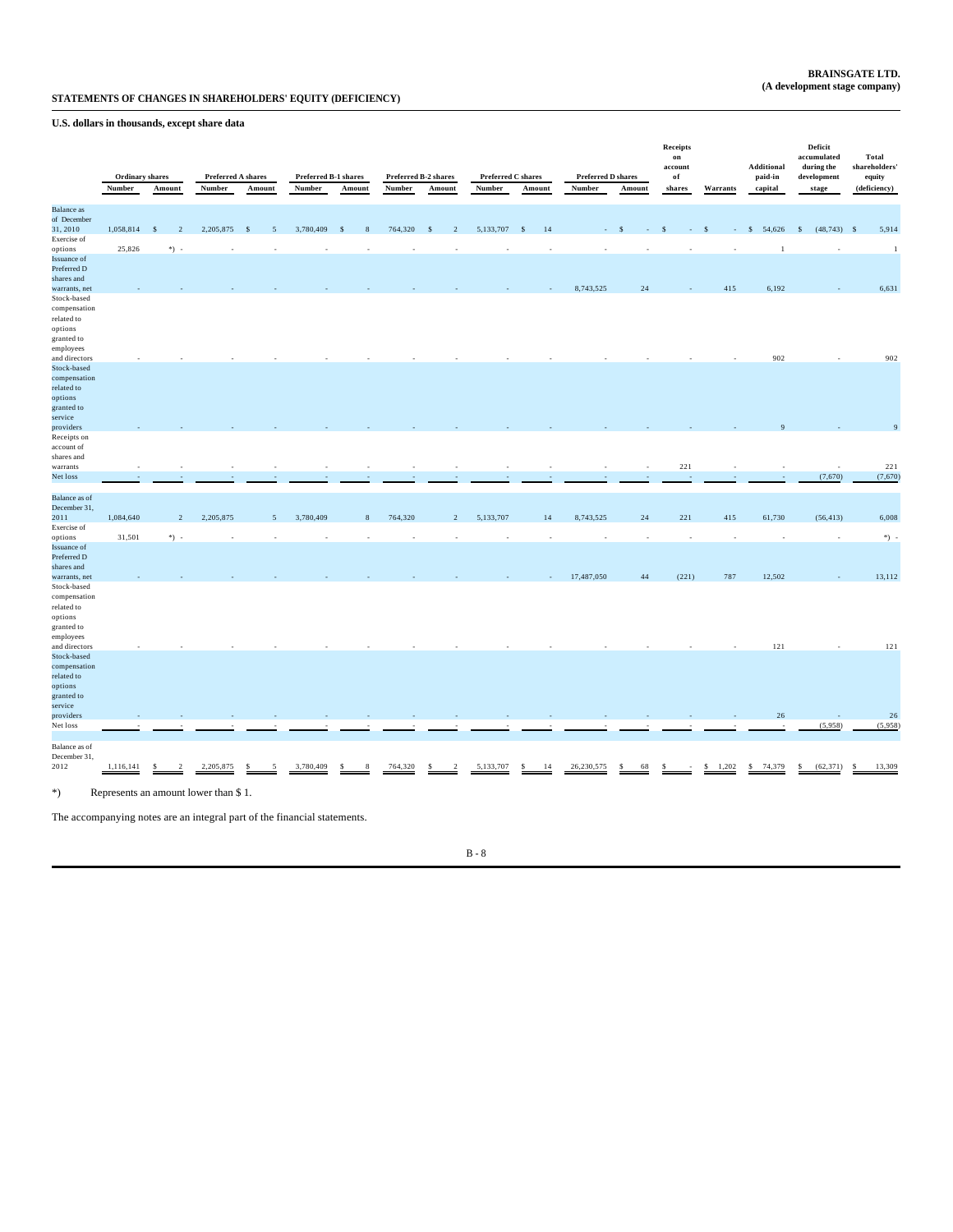**U.S. dollars in thousands, except share data**

|                                                                                                                         | <b>Ordinary</b> shares |                     | Preferred A shares                                |        | Preferred B-1<br>shares |         |            | Preferred B-2<br>shares | Preferred C shares |          | Preferred D shares |           |            | <b>Additional</b><br>paid-in   | Deficit<br>accumulated<br>during the<br>development | Total<br>shareholders'<br>equity |
|-------------------------------------------------------------------------------------------------------------------------|------------------------|---------------------|---------------------------------------------------|--------|-------------------------|---------|------------|-------------------------|--------------------|----------|--------------------|-----------|------------|--------------------------------|-----------------------------------------------------|----------------------------------|
|                                                                                                                         | Number                 | Amount              | Number                                            | Amount | Number                  | Amount  | Number     | Amount                  | Number             | Amount   | Number             | Amount    | Warrants   | capital                        | stage                                               | (deficiency)                     |
| <b>Balance</b> as of<br>December 31,<br>2012                                                                            | 1.116.141 S            | $\mathcal{D}$       | 2,205,875 \$                                      | 5      | 3,780,409 \$            | 8       | 764,320 \$ | $\overline{2}$          | 5,133,707 \$       | 14       | 26,230,575 \$      | 68 S      | $1,202$ \$ | 74,379 \$                      | $(62,371)$ \$                                       | 13,309                           |
| <b>Exercise</b> of<br>options<br>Stock-based<br>compensation<br>related to<br>options<br>granted to<br>employees        | 18,448                 | $*) -$              |                                                   |        |                         |         |            |                         |                    |          |                    |           |            |                                |                                                     | $\overline{2}$                   |
| and directors<br>Stock-based<br>compensation<br>related to<br>options<br>granted to<br>service<br>providers<br>Net loss |                        |                     |                                                   |        |                         |         |            |                         |                    |          |                    |           |            | 42<br>$\overline{\mathcal{L}}$ | (4,760)                                             | 42<br>$\overline{2}$<br>(4,760)  |
| Balance as of<br>September 30,<br>2013<br>(unaudited)<br>$*)$                                                           | 1,134,589              | $\mathcal{D}$<br>-S | 2,205,875<br>Represents an amount lower than \$1. |        | 3,780,409               | 8<br>-8 | 764,320    | $\mathcal{D}$<br>-8     | 5,133,707          | 14<br>-S | 26,230,575         | 68<br>- S | 1,202<br>s | 74,425<br>-S                   | $(67, 131)$ \$<br>- S                               | 8,595                            |

The accompanying notes are an integral part of the financial statements.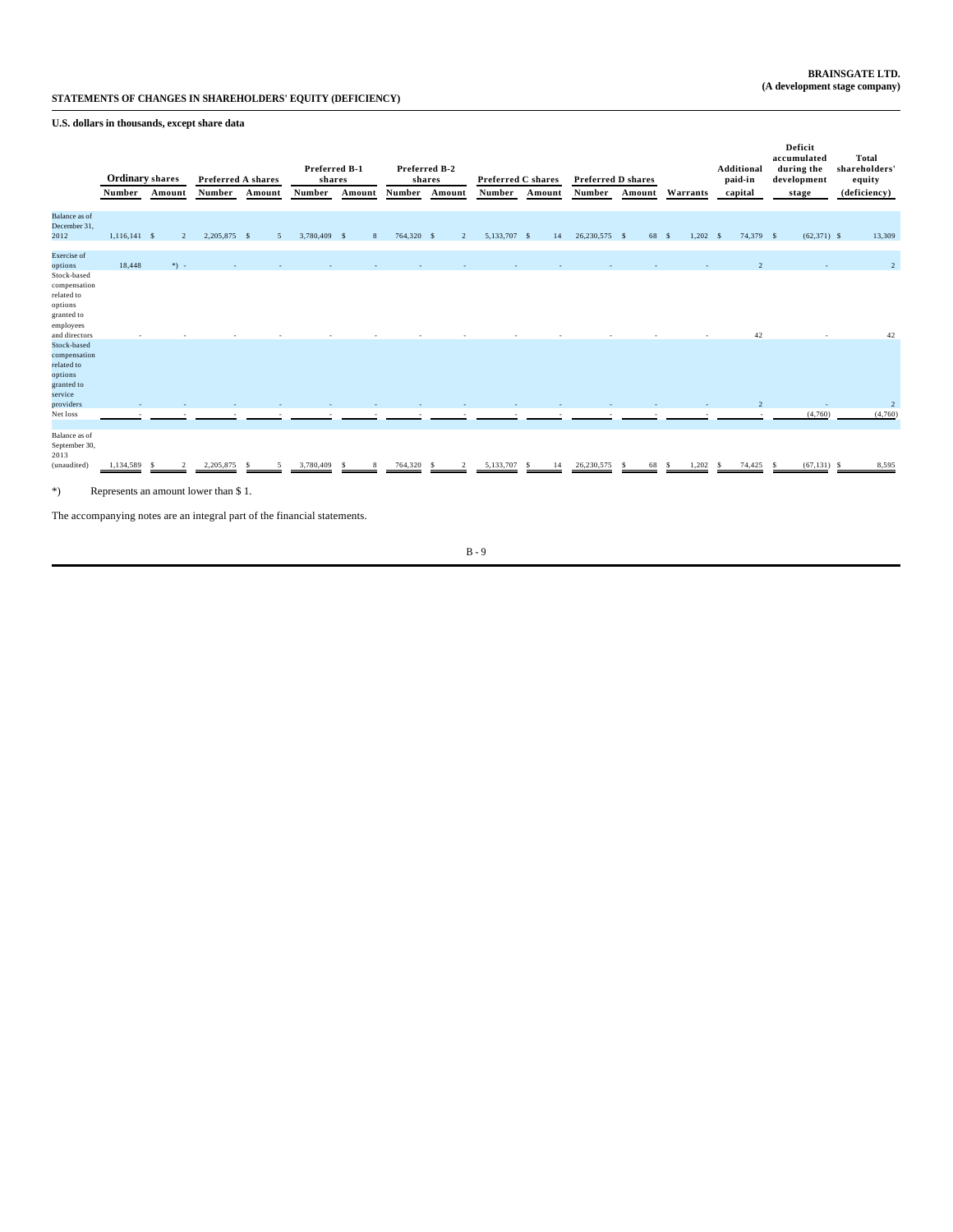# **STATEMENTS OF CASH FLOWS**

## **U.S. dollars in thousands**

|                                                                          |                              | <b>Nine months ended</b><br>September 30. |                         | <b>Three months ended</b><br>September 30, | <b>Year ended</b><br>December 31, | <b>Period from</b><br><b>July 30, 2000</b><br>(inception date)<br>through<br>September 30, |  |
|--------------------------------------------------------------------------|------------------------------|-------------------------------------------|-------------------------|--------------------------------------------|-----------------------------------|--------------------------------------------------------------------------------------------|--|
|                                                                          | 2013                         | 2012                                      | 2013                    | 2012                                       | 2012                              | 2013                                                                                       |  |
|                                                                          |                              |                                           | <b>Unaudited</b>        |                                            |                                   | <b>Unaudited</b>                                                                           |  |
| Cash flows from operating activities:                                    |                              |                                           |                         |                                            |                                   |                                                                                            |  |
| Net loss                                                                 | $\mathbf{s}$<br>$(4,760)$ \$ | (4,600)                                   | $\mathbf{s}$<br>(1,680) | $\mathbf{s}$<br>(1,390)                    | - \$<br>(5,958)                   | (67, 131)<br>\$                                                                            |  |
| Adjustments required to reconcile net loss to net                        |                              |                                           |                         |                                            |                                   |                                                                                            |  |
| cash used in operating activities:                                       |                              |                                           |                         |                                            |                                   |                                                                                            |  |
| Depreciation                                                             | 37                           | 109                                       | 11                      | 27                                         | 127                               | 968                                                                                        |  |
| Stock-based compensation related to options                              |                              |                                           |                         |                                            |                                   |                                                                                            |  |
| granted to employees and directors                                       | 42                           | 106                                       | 10                      | 18                                         | 121                               | 3,930                                                                                      |  |
| Stock-based compensation related to options                              |                              |                                           |                         |                                            |                                   |                                                                                            |  |
| granted to service providers<br>Beneficial conversion feature related to | $\mathfrak{2}$               | 18                                        | (8)                     | 8                                          | 26                                | 1,087                                                                                      |  |
| convertible bridge loan                                                  |                              |                                           |                         |                                            |                                   | 765                                                                                        |  |
| Decrease (increase) in valuation of restricted                           |                              |                                           |                         |                                            |                                   |                                                                                            |  |
| cash                                                                     | (5)                          | 3                                         | (3)                     | ÷                                          | $\mathbf{1}$                      | (4)                                                                                        |  |
| Decrease (increase) in accounts receivable                               | 47                           | 18                                        | (19)                    | (27)                                       | 17                                | (101)                                                                                      |  |
| Increase (decrease) in trade payables                                    | (162)                        | (117)                                     | (3)                     | (128)                                      | 20                                |                                                                                            |  |
| Increase (decrease) in employees and payroll                             |                              |                                           |                         |                                            |                                   |                                                                                            |  |
| accruals                                                                 | 45                           | (99)                                      | $\overline{\mathbf{3}}$ | (41)                                       | (85)                              | 483                                                                                        |  |
| Increase in other account payables                                       |                              | 3                                         | (42)                    | (29)                                       |                                   |                                                                                            |  |
| Increase (decrease) in accrued expenses                                  | 339                          | 131                                       | 329                     | 240                                        | 112                               | 2,076                                                                                      |  |
| Increase in accrued severance pay, net                                   |                              | (14)                                      |                         | $\overline{c}$                             | (34)                              | 21                                                                                         |  |
| Accrued interest in respect of shareholders'                             |                              |                                           |                         |                                            |                                   |                                                                                            |  |
| bridge loan                                                              |                              |                                           |                         |                                            |                                   | 19                                                                                         |  |
|                                                                          |                              |                                           |                         |                                            |                                   |                                                                                            |  |
| Net cash used in operating activities                                    | (4, 415)                     | (4, 442)                                  | (1, 402)                | (1,320)                                    | (5,653)                           | (57, 887)                                                                                  |  |
|                                                                          |                              |                                           |                         |                                            |                                   |                                                                                            |  |
| Cash flows from investing activities:                                    |                              |                                           |                         |                                            |                                   |                                                                                            |  |
| Withdrawal from (investment in) Short-term deposit                       | 6,648                        | (1,712)                                   |                         | 4,391                                      | (3,821)                           |                                                                                            |  |
| Withdrawal from (investment in) Long-term<br>deposits                    |                              | 11                                        | $\overline{5}$          | $\overline{2}$                             | 12                                | (12)                                                                                       |  |
| Proceeds from sale of property and equipment                             |                              | ÷,                                        |                         | ÷.                                         |                                   | -1                                                                                         |  |
| Purchase of property and equipment                                       | (31)                         | (32)                                      | (4)                     | (5)                                        | (30)                              | (1,061)                                                                                    |  |
| Restricted cash                                                          |                              | ä,                                        |                         |                                            |                                   | (54)                                                                                       |  |
|                                                                          |                              |                                           |                         |                                            |                                   |                                                                                            |  |
| Net cash provided by (used in) investing activities                      | 6,618                        | (1,733)                                   | $\overline{1}$          | 4,388                                      | (3,839)                           | (1,126)                                                                                    |  |
|                                                                          |                              |                                           |                         |                                            |                                   |                                                                                            |  |
| Cash flows from financing activities:                                    |                              |                                           |                         |                                            |                                   |                                                                                            |  |
| Exercise of stock options                                                | $\overline{2}$               | $*) -$                                    |                         |                                            | $*)$ .                            | 62                                                                                         |  |
| Proceeds from issuance of shares and warrants, net                       |                              | 13,112                                    |                         | 6.666                                      | 13,112                            | 67,584                                                                                     |  |
| Shareholders convertible bridge loan                                     |                              |                                           |                         |                                            |                                   | 2,279                                                                                      |  |
| Receipts on account of shares and warrants                               |                              | *) -                                      |                         | (1,209)                                    |                                   | ×,                                                                                         |  |
|                                                                          |                              |                                           |                         |                                            |                                   |                                                                                            |  |
| Net cash provided by financing activities                                | $\overline{2}$               | 13,112                                    |                         | 5,457                                      | 13,112                            | 69,925                                                                                     |  |
|                                                                          |                              |                                           |                         |                                            |                                   |                                                                                            |  |
| Increase (decrease) in cash and cash equivalents                         | 2,205                        | 6,937                                     | 12,313                  | 8,525                                      | 3,620                             | 10,912                                                                                     |  |
| Cash and cash equivalents at beginning of period                         | 8,707                        | 5,087                                     | (1,401)                 | 3,499                                      | 5,087                             | $\sim$                                                                                     |  |
|                                                                          |                              |                                           |                         |                                            |                                   |                                                                                            |  |
| Cash and cash equivalents at end of period                               | 10,912                       | 12,024                                    | 10,912                  | 12,024                                     | 8,707                             | 10,912<br>\$                                                                               |  |
|                                                                          |                              |                                           |                         |                                            |                                   |                                                                                            |  |
| Non-cash financing information:                                          |                              |                                           |                         |                                            |                                   |                                                                                            |  |
| Preferred B shares issued upon conversion of<br>shareholders bridge loan | \$                           |                                           |                         |                                            |                                   | 2,298                                                                                      |  |
|                                                                          |                              |                                           |                         |                                            |                                   |                                                                                            |  |
| Represents an amount lower than \$1.                                     |                              |                                           |                         |                                            |                                   |                                                                                            |  |
|                                                                          |                              |                                           |                         |                                            |                                   |                                                                                            |  |

The accompanying notes are an integral part of the financial statements.

 $\,$  B -  $10$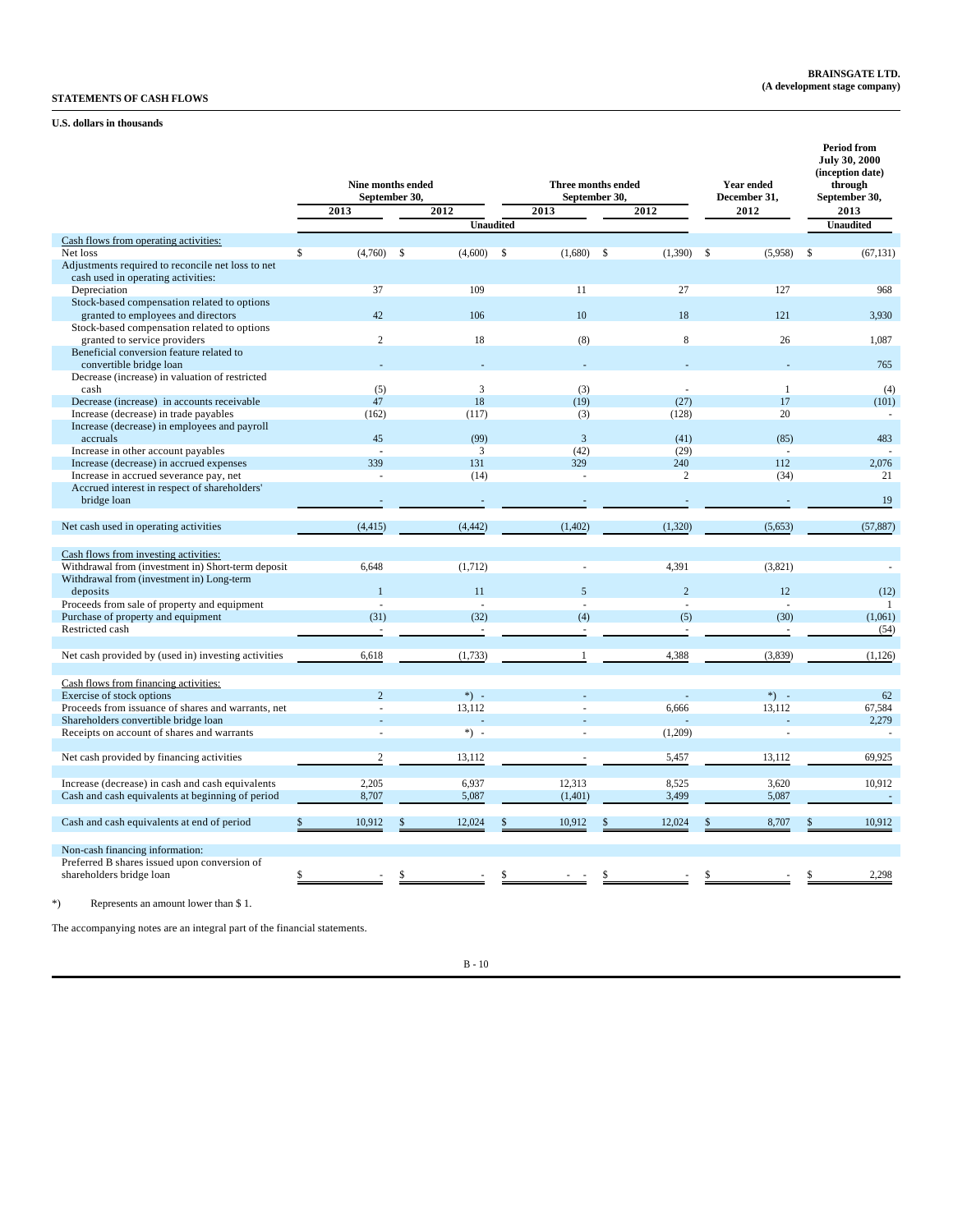#### **U.S. dollars in thousands**

#### **NOTE 1:- GENERAL**

- a. BrainsGate Ltd. ("the Company"), an Israeli corporation in the development stage, was incorporated and commenced operations on July 30, 2000. The Company is developing medical device for the treatment of Central Nervous System ("CNS") disorders and for drug delivery to the CNS.
- b. The Company is in the development stage and, as such, its ability to continue to operate is dependent on the completion of the development of its products, the ability to market and sell its products and the receipt of additional financing until profitability is achieved. In the development stage, the Company incurred an accumulated deficit amounting to \$ 67,131, from July 2000 through September 30, 2013.

According to The Company's budget, the management of the Company believes that it will have the required funds to continue to operate until December 31, 2014. The Company's ability to continue its operations is dependent upon receiving additional financial support.

#### **NOTE 2:- SIGNIFICANT ACCOUNTING POLICIES**

The financial statements have been prepared in accordance with accounting principles generally accepted in the United States ("U.S. GAAP"). The significant accounting policies followed in the preparation of the financial statements, on a consistent basis, are:

a. Financial statements in U.S. dollars:

The Company's financing activities including equity transactions are incurred in U.S. dollars. A substantial portion of the Company's expenses are denominated and determined in U.S. dollars. The Company's management believes that the dollar is the currency of the primary economic environment in which the Company operates. Thus, the functional and reporting currency of the Company is the dollar.

Transactions and balances denominated in dollars are presented at their original amounts. Non-dollar transactions and balances have been remeasured into dollars in accordance with ASC 830, "Foreign Currency Matters". All transaction gains and losses from remeasurement of monetary balance sheet items denominated in non-dollar<br>currencies are reflected in the statement of operations as

b. Cash equivalents:

Cash equivalents include short-term highly liquid investments that are readily convertible to cash with original maturities of three months or less from time of deposit.

c. Restricted cash:

Restricted cash is primarily invested in a short-term deposit, which is used as collateral for lease commitments.

$$
B - 11
$$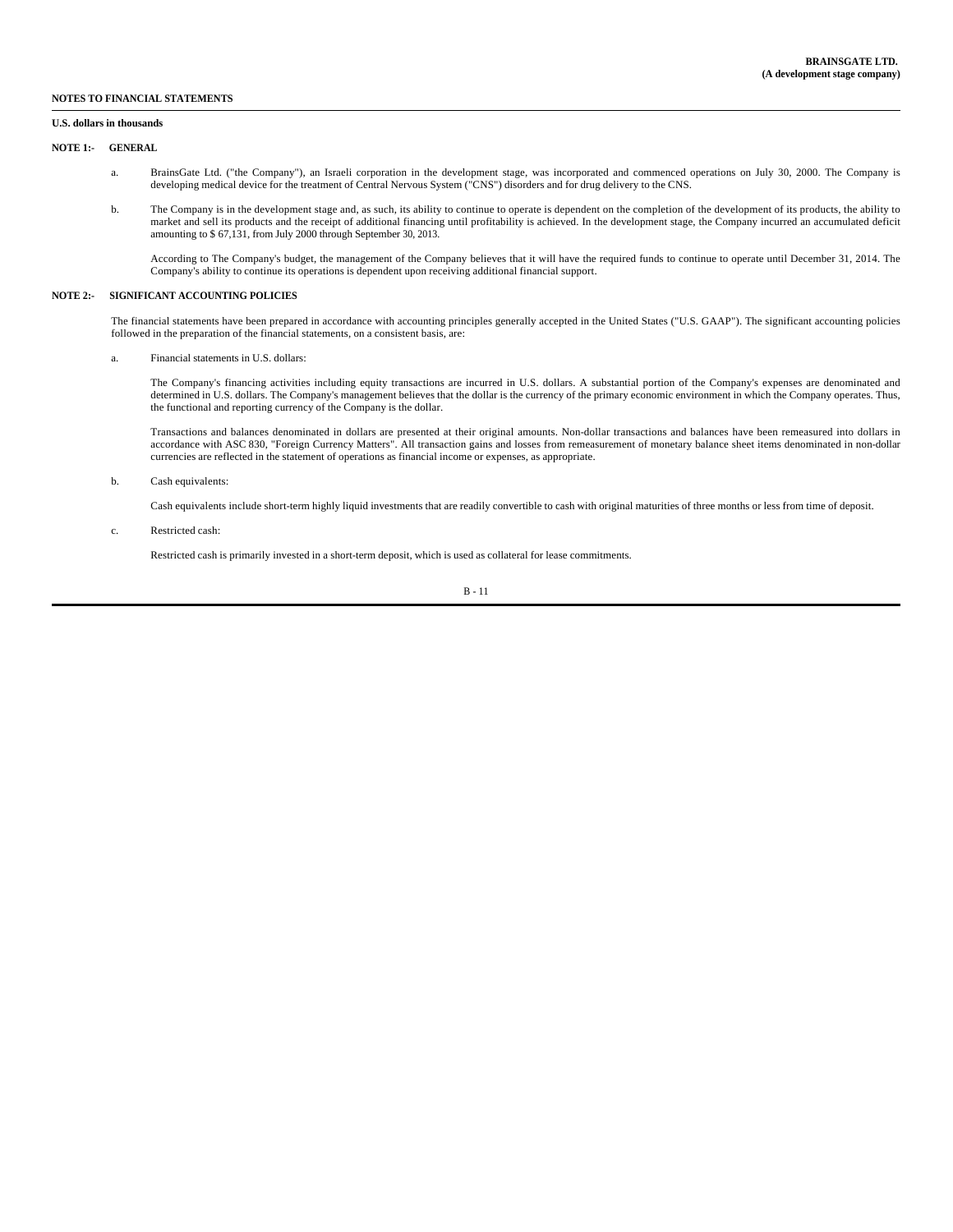#### **U.S. dollars in thousands**

## **NOTE 2:- SIGNIFICANT ACCOUNTING POLICIES (Cont.)**

d. Short-term deposits:

The Company classified deposits with original maturities of more than three months from time of deposit and less than one year as short-term deposits. The short-term deposits are presented at cost, including accrued interest.

#### e. Property and equipment:

Property and equipment are stated at cost, net of accumulated depreciation. Depreciation is calculated by the straight-line method over the estimated useful lives of the assets.

The annual depreciation rates are as follows:

|                                    | $\frac{0}{0}$              |
|------------------------------------|----------------------------|
|                                    |                            |
| Computers and peripheral equipment |                            |
| Lab equipment                      |                            |
| Office furniture and equipment     |                            |
| Leasehold improvements             | Over the term of the lease |

#### f. Impairment of long-lived assets:

The long-lived assets of the Company are reviewed for impairment in accordance with ASC 360, "Property, Plant and Equipment"/ ASC 250, "Presentation of Financial Statements", whenever events or changes in circumstances indicate that the carrying amount of an asset may not be recoverable. Recoverability of assets to be held and used is measured by a comparison of the carrying amount of an asset to the future undiscounted cash flows expected to be generated by the assets. If such assets are considered to be impaired, the impairment to be recognized is measured by the amount by which the carrying amount of the assets exceeds the fair value of the assets. As of September 30, 2013 no impairment losses have been identified.

#### g. Research and development costs:

Research and development costs, net of participation funding received and grants are charged to the statement of operations as incurred, see also Note 2h.

h. Participations and grants:

Grants and participations received for funding research and development projects are recognized at the time the Company is entitled to such grants, on the basis of the costs incurred and included as a deduction from research and development costs.

i. Use of estimates:

The preparation of financial statements, in conformity with generally accepted accounting principles, requires management to make estimates and assumptions that affect the amounts reported in the financial statements and accompanying notes.

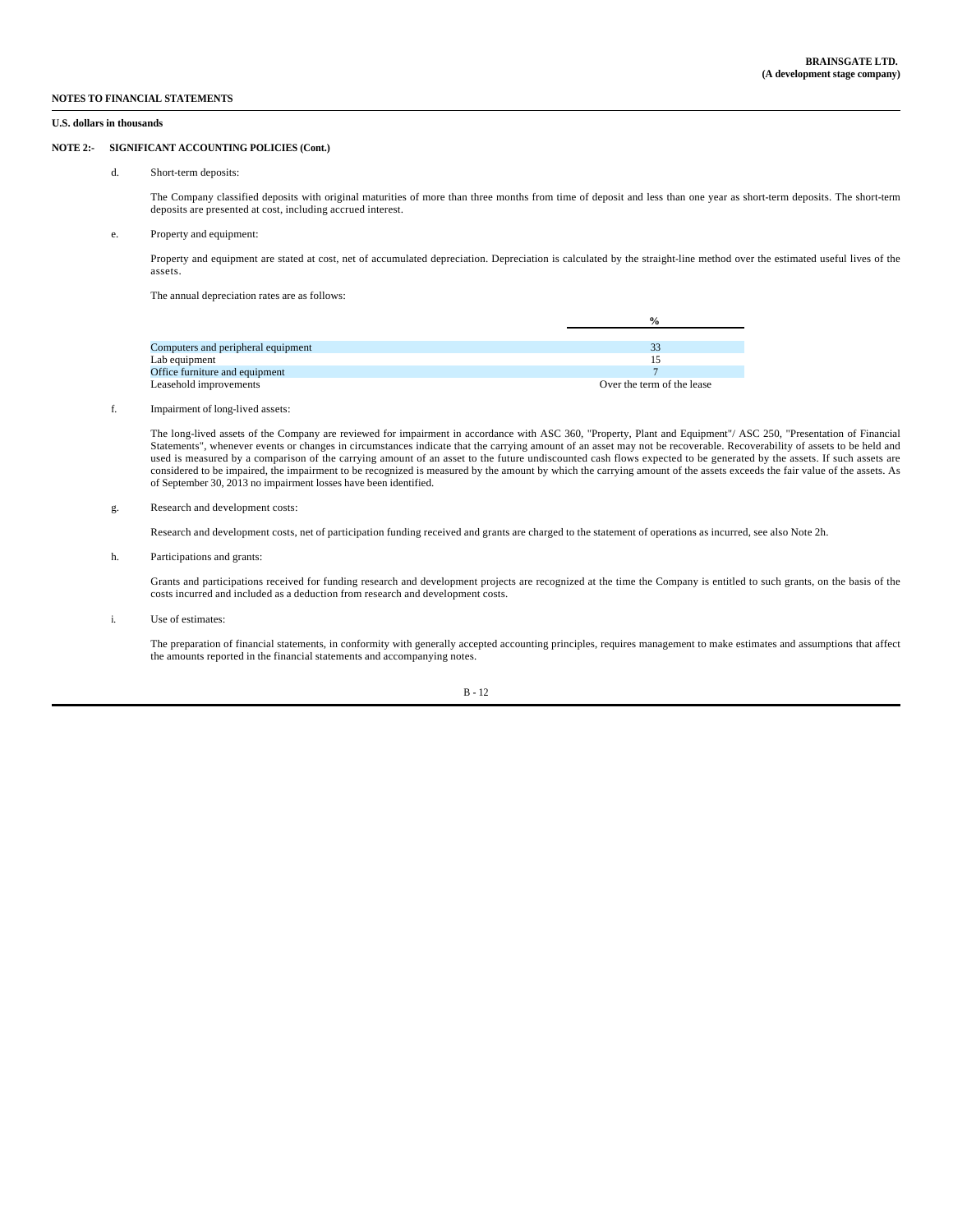**U.S. dollars in thousands**

### **NOTE 2:- SIGNIFICANT ACCOUNTING POLICIES (Cont.)**

The Company's management believes that the estimates, judgments and assumptions used are reasonable based upon information available at the time they are made. These estimates, judgments and assumptions can affect the reported amounts of assets and liabilities and disclosure of contingent assets and liabilities at the dates of the financial statements, and the reported amounts of revenue and expenses during the reporting period. Actual results could differ from those estimates.

j. Fair value of financial instruments:

The carrying amounts of the Company's financial instruments, including cash and cash equivalents, accounts receivable, short-term deposits and trade payables, approximate their fair value.

k. Income taxes:

The Company accounts for income taxes in accordance with ASC 740, "Income Taxes". This Statement prescribes the use of the liability method whereby deferred tax assets and liability account balances are determined based on the differences between financial reporting and tax basis of assets and liabilities and are measured using the enacted tax rates and laws that will be in effect when the differences are expected to reverse.

The Company provides a valuation allowance, if necessary, to reduce deferred tax assets to the amounts that are more likely-than-not to be realized.

l. Severance pay:

The Company's liability for severance pay is calculated pursuant to Israel's Severance Pay Law based on the most recent salary of the employees multiplied by the number of years of employment as of balance sheet date. Employees are entitled to one month's salary for each year of employment, or a portion thereof.

Pursuant to Section 14 of the Severance Compensation Law, 1963 ("Section 14"), certain employees of the Company who elected to be included under this section, are entitled only to monthly deposits, at a rate of 8.33% of their monthly salary, made in their name with insurance companies. Payments in accordance with Section 14 release the Company from any future severance payments in respect of those employees. Deposits under Section 14 are not recorded as an asset in the Company's balance sheet.

m. Accounting for stock-based compensation:

The Company accounts for options granted to employees under the fair value recognition provision of ASC 718, "Compensation-Stock Compensation" which required the<br>measurement and recognition of compensation expenses based o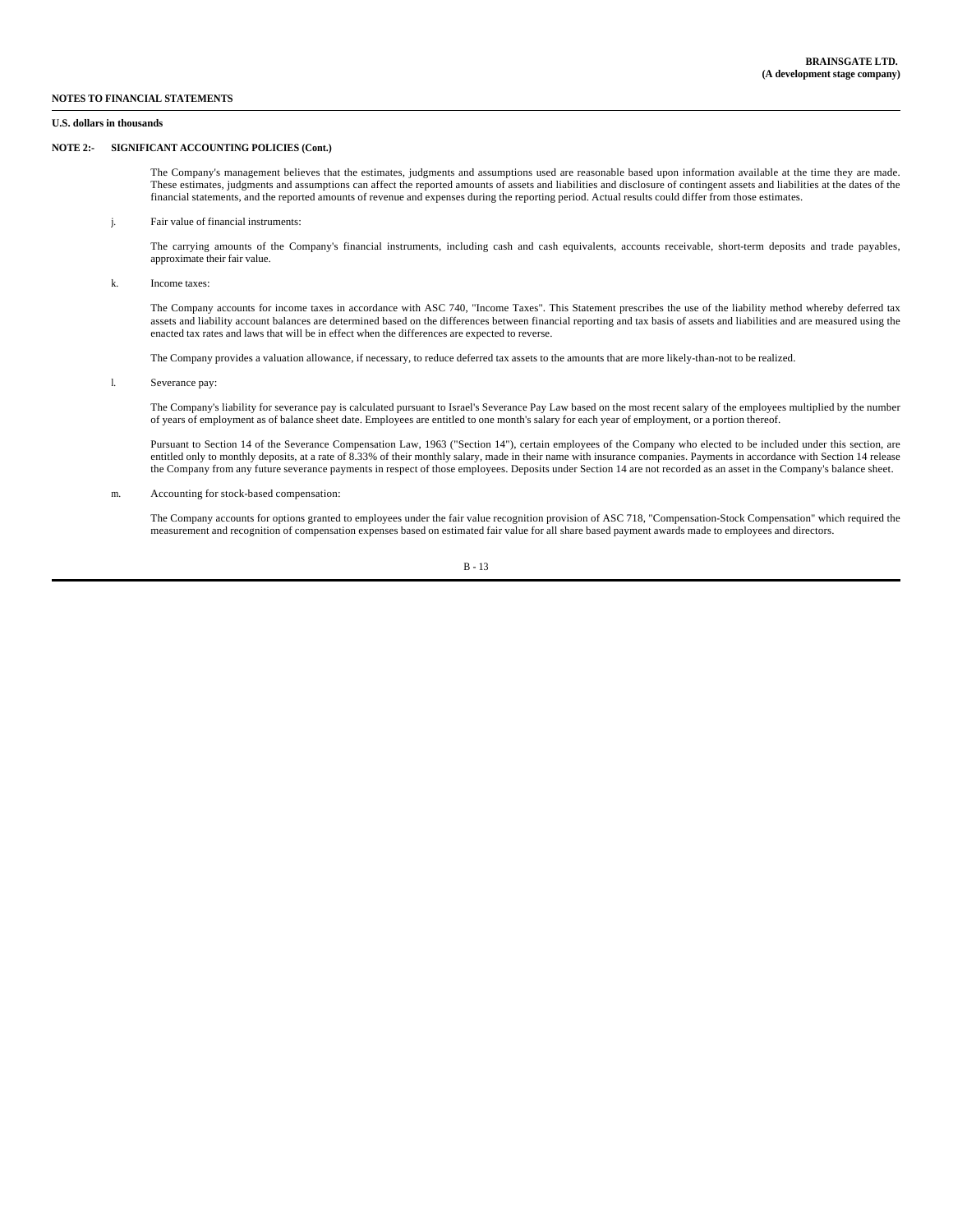#### **U.S. dollars in thousands**

### **NOTE 2:- SIGNIFICANT ACCOUNTING POLICIES (Cont.)**

ASC 718 requires companies to estimate the fair value of equity-based payment awards on the date of grant using a Black-Scholes option-pricing model. The value of the portion of the award that is ultimately expected to vest is recognized as an expense over the requisite service period in the Company's statement of operations.

In accordance with ASC 505-50, "Equity-Based Payments to Non-Employees", the Company records compensation expenses equal to the fair value of options granted to non-employees over the period of service, which is generally the vesting period.

#### n. Preferred D shares and warrants:

According to ASC 480-10 "Distinguishing Liabilities and Equity", Preferred D shares and warrants granted to investors with cashless mechanism, were classified as equity and presented in shareholders' equity.

#### **NOTE 3:- UNAUDITED INTERIM FINANCIAL STATEMENTS**

The accompanying unaudited interim financial statements have been prepared in accordance with accounting principles generally accepted in the United States for interim financial information. Accordingly, they do not include all the information and footnotes required by accounting principles generally accepted in the United States for complete financial statements. In the opinion of management, all adjustments (consisting of normal recurring accruals) considered necessary for a fair presentation have been included. Operating results for the nine-month period ended September 30, 2013 are not necessarily indicative of the results that may be expected for the year ending December 31, 2013.

## **NOTE 4:- ADVANCE FROM CIIRDF**

In January 2013, the Company and a third party entered into an agreement with the Canada-Israel Industrial Research and Development Foundation ("the CIIRDF"), according to which the Company and the third party are entitled to receive a participation in R&D expenses in the amount of CAD \$ 640 thousands (\$ 635 thousands), for R&D conducted in the period of 24 months, commencing September 1, 2012. The Company and the third party share in the participation, is 56.4% and 43.6%, respectively. In accordance with the participation conditions, the Company and the third party will pay jointly and severally the Fund, royalties at the rate of 2.5% of sales of the product developed jointly by the parties, up to the equivalent of 100% of the amount of the grants received.

In 2013, the Company received a grant in the amount of \$ 119 thousands. As of September 30, 2013 an amount of \$ 119 thousands was recorded as reduction from R&D expenses based on the cost incurred.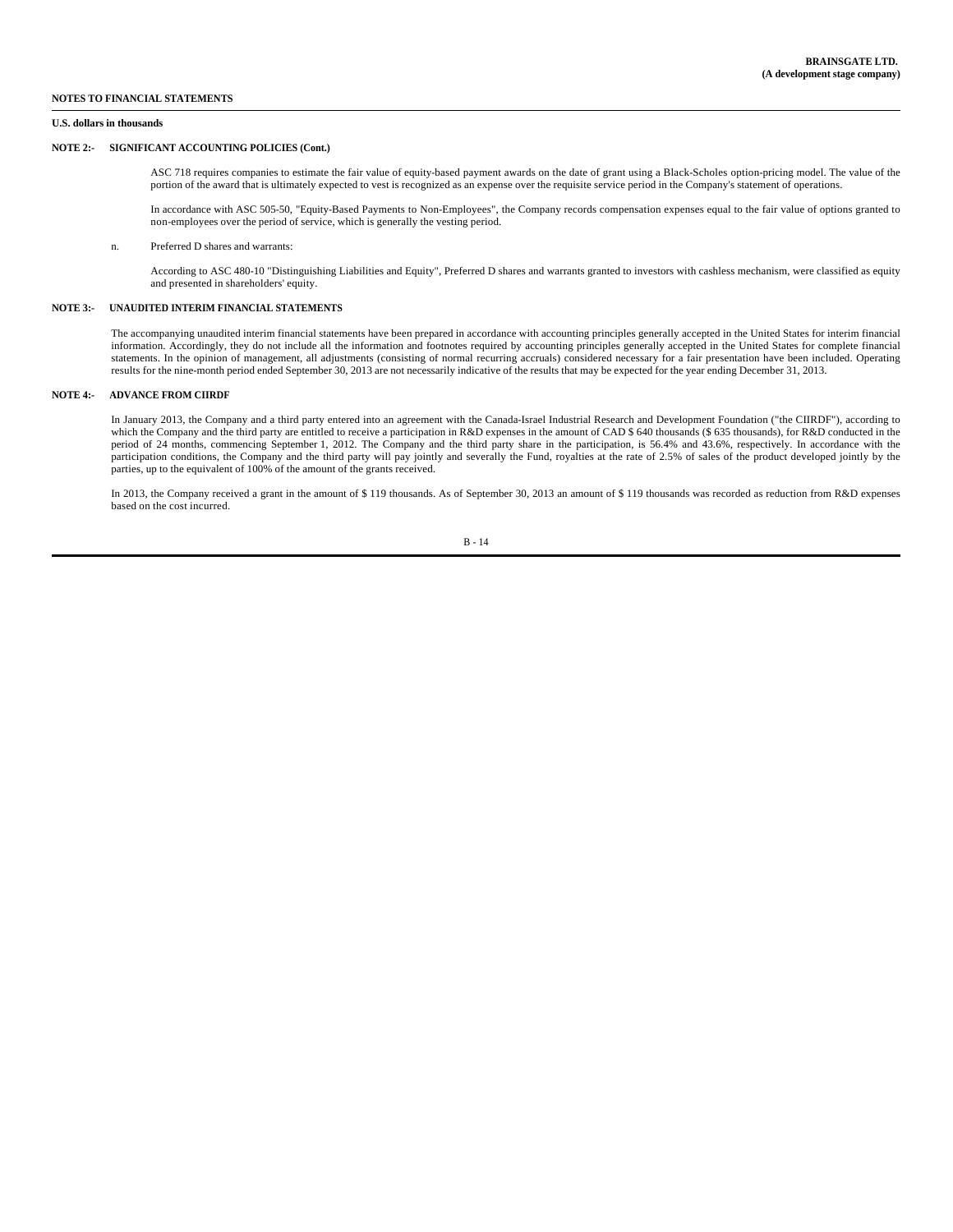### **U.S. dollars in thousands**

#### **NOTE 5:- SHARE CAPITAL**

- a. In January 2013, an employee has exercised 18,448 options into 18,448 Ordinary shares in consideration of an exercise price of \$ 0.08 per share.
- b. From February to September, 2013, the Company granted to certain employees and consultants of the Company 200,000 options to purchase 200,000 of the Company's Ordinary shares at an exercise price of \$ 0.08 per share. The options will vest over a period of four years. The fair value of the options totaling \$ 20 was estimated on the date of grant using the Black-Scholes option pricing model.
- c. During the nine-months period ended September 30, 2013, 666,978 options were forfeited.

#### **NOTE 6:- RECONCILIATION TO IFRS**

As described in Note 2, the Company prepares its financial statements in accordance with U.S. GAAP.

The differences between U.S. GAAP and IFRS are as follows:

a. Employee retirement benefits:

According to U.S. GAAP, the balance sheets presentation of employee retirement benefits is in gross amounts. According to IFRS, the balance sheets presentation of employee retirement benefits is in net amounts and according to actuarial assessment. The effect of such assessment on the financial statement was immaterial as of September 30, 2013.

b. Financial income and expenses:

According to U.S. GAAP, the statement of operations presentation of financial income and expenses is in net amounts. According to IFRS, the statement of income presentation of financial income and expenses is in gross amounts.

c. Warrants for Preferred D Shares:

According to U.S. GAAP, warrants granted to investors, with cashless mechanism are treated as equity and presented in the Shareholders equity. According to IFRS, such warrants treated as liabilities, measured at their fair value and presented as liability.

#### d. Government grants:

According to U.S. GAAP, Government grants are recognized as a reduction of the related research and development expenses. According to IFRS, Government grants are<br>accounted for as forgivable loans, in accordance with IAS 2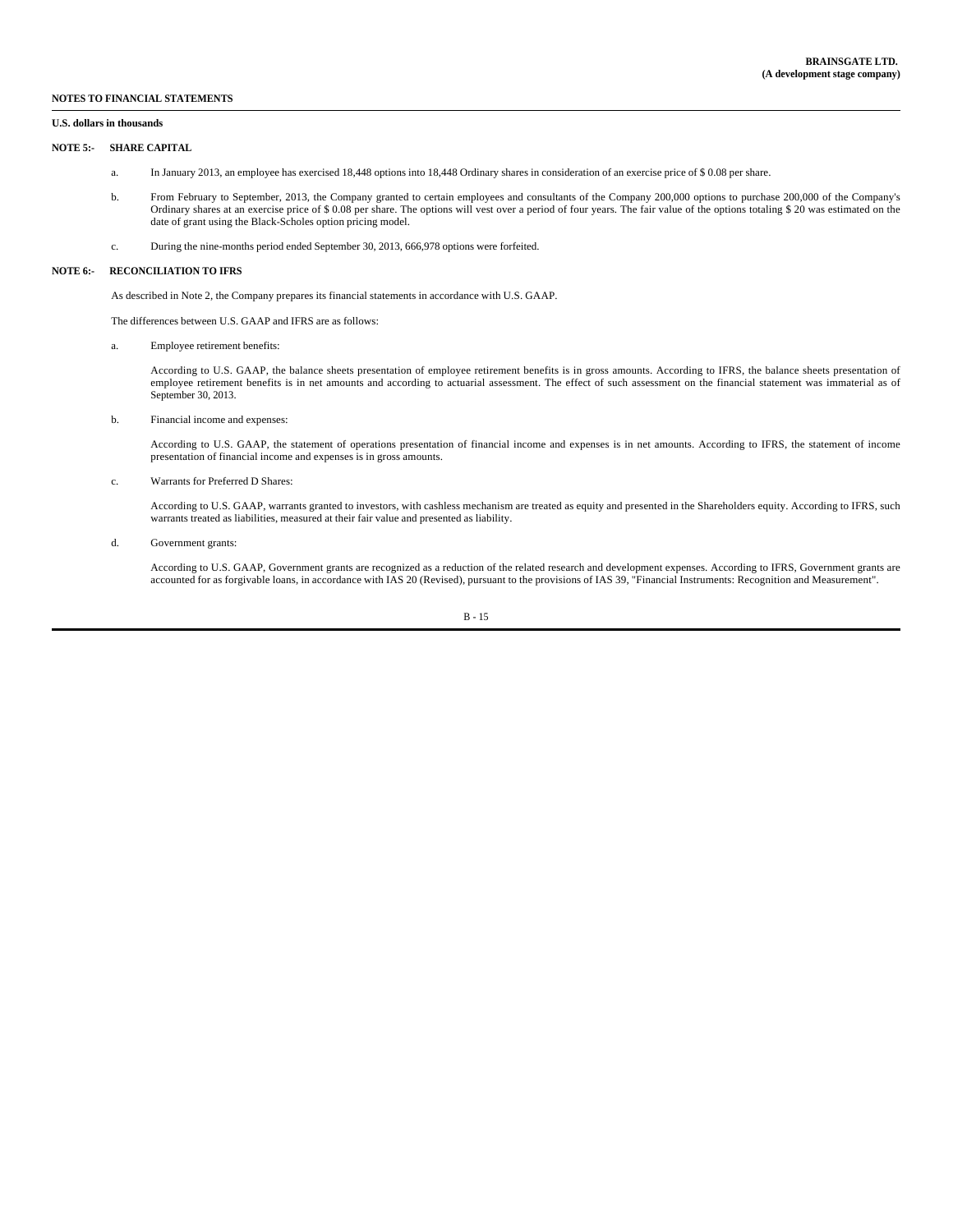## **U.S. dollars in thousands**

## **NOTE 6:- RECONCILIATION TO IFRS (Cont.)**

As of September 30, 2013 the participation is presented as a reduction from R&D expenses according to both accounting principles, as the Company evaluates that there is reasonable assurance that the grants, in whole or in part, will be repaid.

The effects of the differences between the GAAPs, on the Company's financial statements are detailed below.

#### a. Balance sheets:

|                            | September 30, 2013 (unaudited) |                                                         |                         |  |
|----------------------------|--------------------------------|---------------------------------------------------------|-------------------------|--|
|                            | U.S.<br><b>GAAP</b>            | <b>Reconciliation</b><br>to IFRS                        | <b>IFRS</b>             |  |
| Current assets             | \$<br>11,013                   | \$                                                      | \$<br>11,013            |  |
| Non-current assets         | \$<br>751                      | \$<br>(589)                                             | \$<br>$\underline{162}$ |  |
| Total assets               | \$<br>11,764                   | \$<br>(589)                                             | \$<br>11,175            |  |
| <b>Current liabilities</b> | \$<br>2,559                    | \$                                                      | \$<br>2,559             |  |
| Non-current liabilities    | \$<br>610                      | \$<br>587                                               | \$<br>1,197             |  |
| <b>Total liabilities</b>   | \$<br>3,169                    | \$<br>587                                               | \$<br>3,756             |  |
| Shareholders' equity       | \$<br>8,595                    | \$<br>(1,176)                                           | \$<br>7,419             |  |
|                            |                                |                                                         |                         |  |
|                            | U.S.                           | September 30, 2012 (unaudited)<br><b>Reconciliation</b> |                         |  |
|                            | <b>GAAP</b>                    | to IFRS                                                 | <b>IFRS</b>             |  |
| Current assets             | \$<br>16,710                   | \$<br>$\overline{\phantom{a}}$                          | \$<br>16,710            |  |
| Non-current assets         | \$<br>835                      | \$<br>(652)                                             | \$<br>183               |  |
| <b>Total</b> assets        | \$<br>17,545                   | \$<br>(652)                                             | \$<br>16,893            |  |
| <b>Current liabilities</b> | \$<br>2,208                    | \$<br>٠                                                 | \$<br>2,208             |  |
| Non-current liabilities    | \$<br>693                      | \$<br>655                                               | \$<br>1,348             |  |
| <b>Total liabilities</b>   | \$<br>2,901                    | \$<br>655                                               | \$<br>3,556             |  |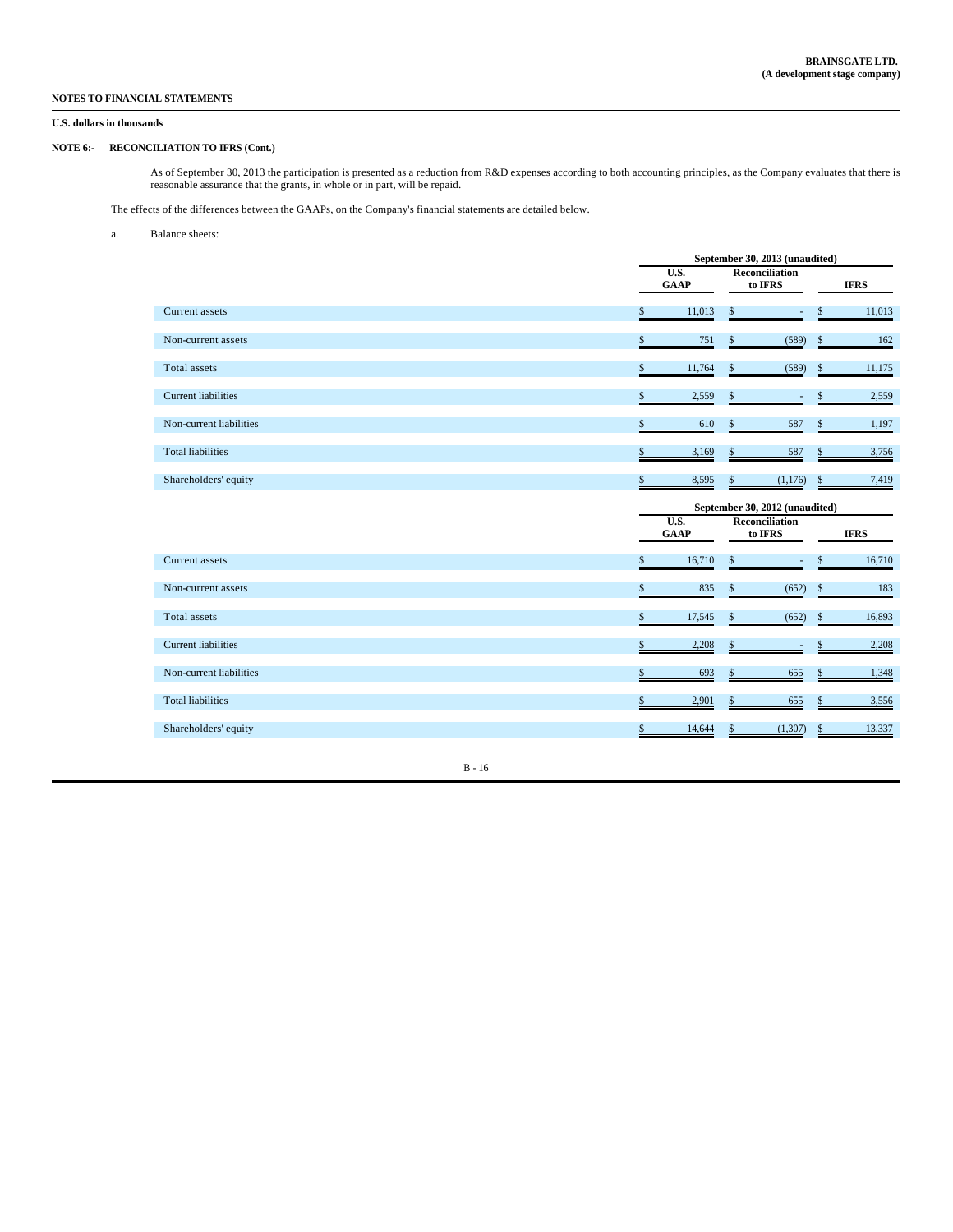## **U.S. dollars in thousands**

## **NOTE 6:- RECONCILIATION TO IFRS (Cont.)**

|                            |                     | December 31, 2012 (Audited)        |                        |  |
|----------------------------|---------------------|------------------------------------|------------------------|--|
|                            | U.S.<br><b>GAAP</b> | <b>Reconciliation</b><br>to IFRS   | <b>IFRS</b>            |  |
| Current assets             | 15,503              | $\mathbf{s}$                       | 15,503                 |  |
| Non-current assets         | 744                 | (580)                              | 164<br><sup>\$</sup>   |  |
| Total assets               | 16,247              | (580)<br>S.                        | 15,667<br><sup>S</sup> |  |
| <b>Current liabilities</b> | 2,337               |                                    | 2,337                  |  |
| Non-current liabilities    | 601                 | 661                                | 1,262                  |  |
| <b>Total liabilities</b>   | 2,938               | 661<br>\$                          | 3,599                  |  |
| Shareholders' equity       | \$<br>13,309        | $\mathbf{\hat{S}}$<br>$(1,241)$ \$ | 12,068                 |  |

## b. Statements of operations:

|                               | Nine months ended<br>September 30, 2013 (unaudited) |               |                                  |  |             |  |
|-------------------------------|-----------------------------------------------------|---------------|----------------------------------|--|-------------|--|
|                               | U.S.<br><b>GAAP</b>                                 |               | <b>Reconciliation</b><br>to IFRS |  | <b>IFRS</b> |  |
| Research and development, net | 3,847                                               | $\sim$ $\sim$ | ٠.                               |  | 3,847       |  |
| General and administrative    | 1,006                                               |               |                                  |  | 1,006       |  |
| Operating loss                | 4,853                                               |               |                                  |  | 4,853       |  |
| Financing expenses            | $\overline{\phantom{a}}$                            |               | 16                               |  | 16          |  |
| Financing income              | (93)                                                |               | (81)                             |  | (174)       |  |
| Net loss                      | 4,760                                               |               | (65)                             |  | 4,695       |  |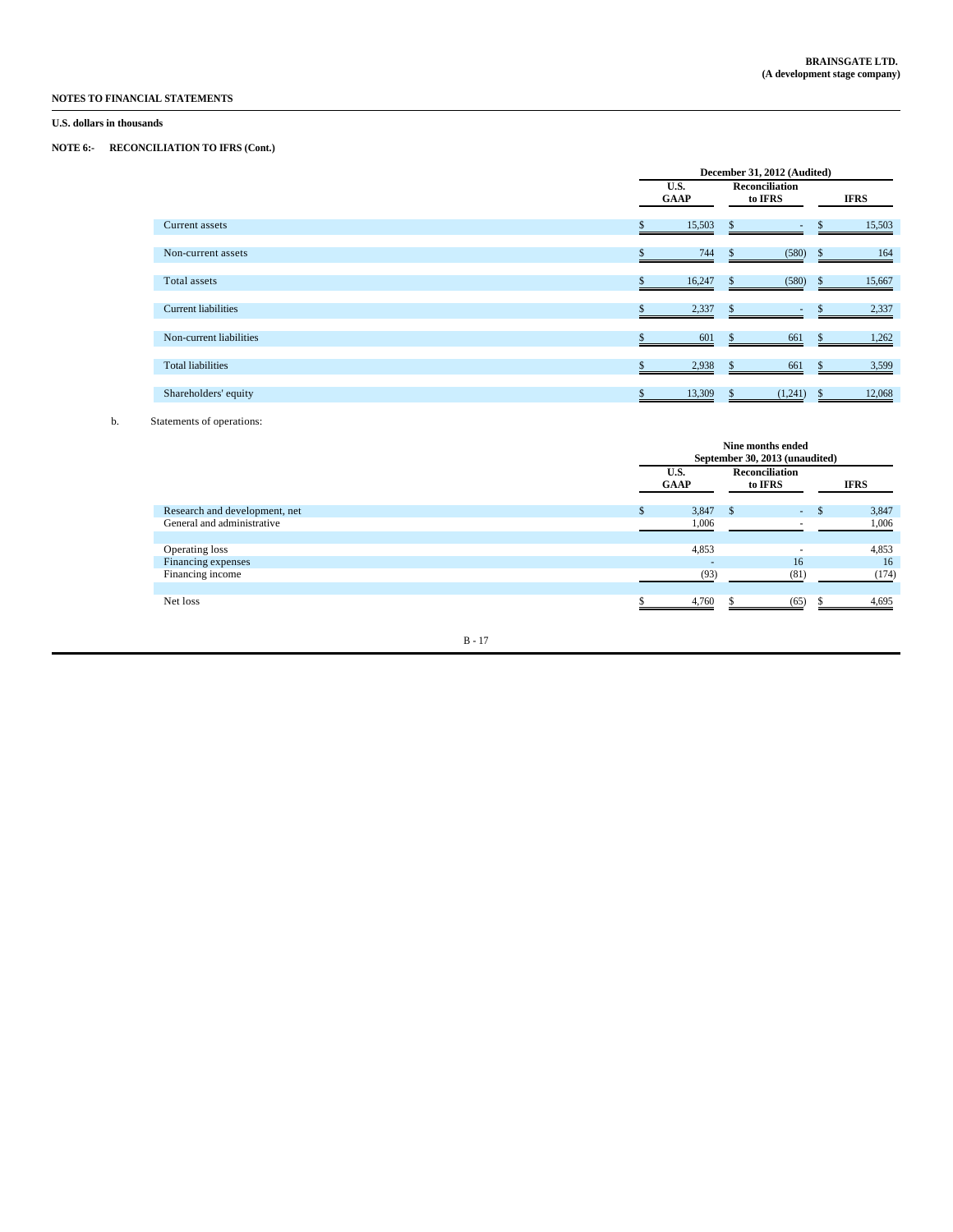## **U.S. dollars in thousands**

## **NOTE 6:- RECONCILIATION TO IFRS (Cont.)**

|                                                             |                     | Nine months ended                             | September 30, 2012                                   |              |                 |
|-------------------------------------------------------------|---------------------|-----------------------------------------------|------------------------------------------------------|--------------|-----------------|
|                                                             | U.S.<br><b>GAAP</b> | <b>Reconciliation</b><br>to IFRS              |                                                      |              | <b>IFRS</b>     |
|                                                             |                     | <b>Unaudited</b>                              |                                                      |              |                 |
| Research and development<br>General and administrative      | \$<br>3,708<br>998  | \$                                            | ÷.                                                   | $\mathbf{s}$ | 3,708<br>998    |
| Operating loss                                              | 4,706               |                                               |                                                      |              | 4,706           |
| Financial expenses<br>Financial income                      | (106)               |                                               | 270<br>(95)                                          |              | 270<br>(201)    |
| Net loss                                                    | \$<br>4,600         | \$                                            | 175                                                  |              | 4,775           |
|                                                             |                     |                                               | Three months ended<br>September 30, 2013 (unaudited) |              |                 |
|                                                             | U.S.<br><b>GAAP</b> | <b>Reconciliation</b><br>to IFRS              |                                                      |              | <b>IFRS</b>     |
| Research and development, net<br>General and administrative | \$<br>1,436<br>279  | \$                                            | ä,<br>÷                                              | \$           | 1,436<br>279    |
| Operating loss                                              | 1,715               |                                               | ÷.                                                   |              | 1,715           |
| Financing expenses<br>Financing income                      | (35)                |                                               | 17<br>(17)                                           |              | 17<br>(52)      |
| Net loss                                                    | \$<br>1,680         | \$                                            | $\sim$                                               | \$           | 1,680           |
|                                                             |                     |                                               | Three months ended<br>September 30, 2012             |              |                 |
|                                                             | U.S.<br><b>GAAP</b> | Reconciliation<br>to IFRS<br><b>Unaudited</b> |                                                      |              | <b>IFRS</b>     |
| Research and development<br>General and administrative      | \$<br>1,213<br>288  | \$                                            | ÷.                                                   | $\mathsf{s}$ | 1,213<br>288    |
| Operating loss<br>Financial expenses                        | 1,501               |                                               | ÷.<br>ä,                                             |              | 1,501<br>$\sim$ |
| Financial income                                            | (111)               |                                               |                                                      |              | (110)           |
| Net loss                                                    | \$<br>1,390         | \$                                            | 1                                                    | \$           | 1,391           |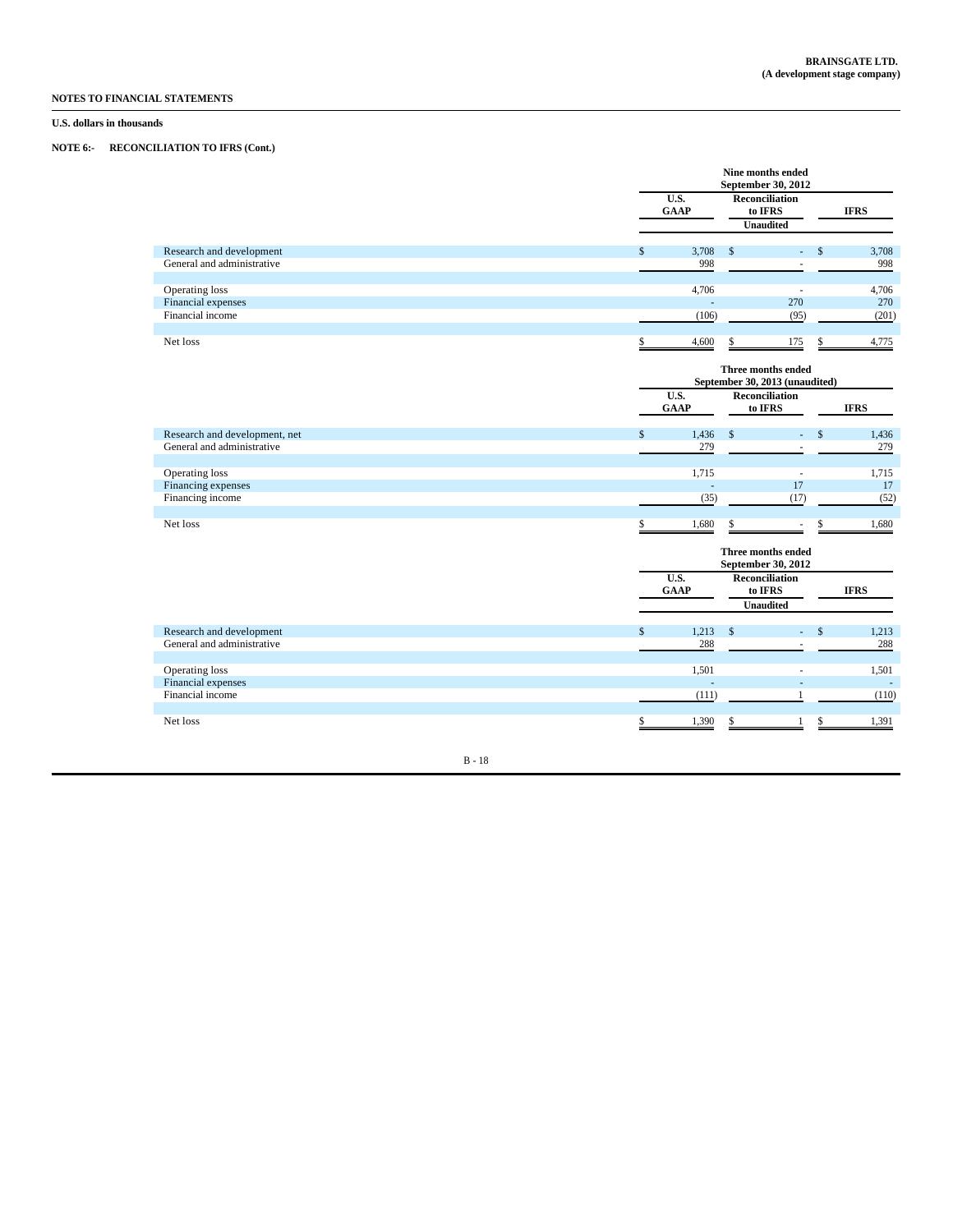## **U.S. dollars in thousands**

# **NOTE 6:- RECONCILIATION TO IFRS (Cont.)**

|                            | Year ended December 31, 2012 (Audited) |                |                                  |        |  |             |
|----------------------------|----------------------------------------|----------------|----------------------------------|--------|--|-------------|
|                            | <b>U.S. GAAP</b>                       |                | <b>Reconciliation</b><br>to IFRS |        |  | <b>IFRS</b> |
| Research and development   |                                        | 4,870          |                                  | $\sim$ |  | 4,870       |
| General and administrative |                                        | 1,337          |                                  |        |  | 1,337       |
|                            |                                        |                |                                  |        |  |             |
| Operating loss             |                                        | 6,207          |                                  |        |  | 6,207       |
| Financing expenses         |                                        | $\overline{a}$ |                                  | 183    |  | 183         |
| Financing income           |                                        | (249)          |                                  | (74)   |  | (323)       |
|                            |                                        |                |                                  |        |  |             |
| Net loss                   |                                        | 5,958          |                                  | 109    |  | 6,067       |
|                            |                                        |                |                                  |        |  |             |
|                            |                                        |                |                                  |        |  |             |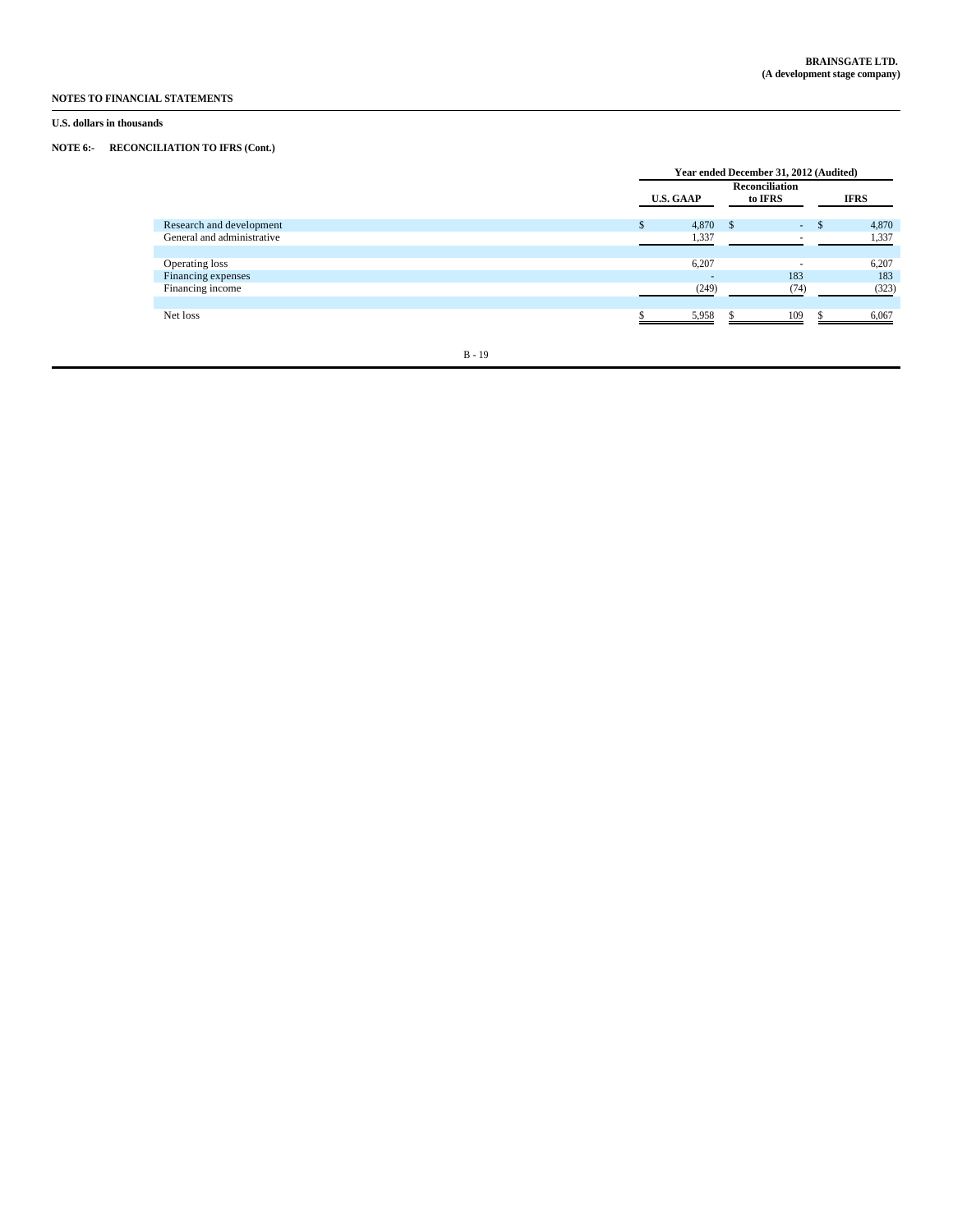## **U.S. dollars in thousands**

## **NOTE 6:- RECONCILIATION TO IFRS (Cont.)**

c. Shareholders' equity items:

|                                                        |                      | Ordinary<br>shares             | Preferred<br>A shares                 | <b>Preferred</b><br><b>B-1 shares</b> | <b>Preferred</b><br><b>B-2</b> shares | Preferred<br>C shares               | Preferred<br><b>D</b> shares               | Warrants                 | <b>Additional</b><br>paid-in<br>capital | <b>Deficit</b><br>accumulated<br>during the<br>development<br>stage | <b>Total</b>  |
|--------------------------------------------------------|----------------------|--------------------------------|---------------------------------------|---------------------------------------|---------------------------------------|-------------------------------------|--------------------------------------------|--------------------------|-----------------------------------------|---------------------------------------------------------------------|---------------|
| Balance as of September 30, 2013<br><b>U.S. GAAP</b>   |                      | $\mathbf{s}$<br>$\overline{2}$ | 5<br>$\mathbf{\hat{S}}$               | \$<br>$\mathbf{8}$                    | $\mathbf{s}$<br>$\mathfrak{D}$        | $\mathbf{\hat{s}}$<br>14            | $\mathbb{S}$<br>68                         | \$<br>1,202              | $\mathbb{S}$<br>74,425                  | $\mathbb{S}$<br>(67, 131)                                           | 8,595<br>-8   |
| Balance as of September 30, 2013 -<br><b>IFRS</b>      |                      | \$<br>$\overline{2}$           | $\mathbf{\hat{s}}$<br>$\overline{5}$  | 8                                     | $\mathfrak{D}$                        | 14<br>\$                            | 68<br>$\mathsf{\$}$                        |                          | $\mathbf{\hat{S}}$<br>74,425            | $\mathsf{\$}$<br>(67, 105)                                          | 7,419         |
| <b>Differences</b>                                     |                      | $\mathsf{\$}$<br>$\sim$        | \$                                    | \$<br>$\sim$                          | $\mathbb{S}$                          | \$<br>$\sim$                        | \$<br>$\sim$                               | (1,202)<br>\$            | \$                                      | 26                                                                  | (1,176)       |
|                                                        | Ordinary<br>shares   | <b>Preferred</b><br>A shares   | <b>Preferred</b><br><b>B-1</b> shares | <b>Preferred</b><br><b>B-2</b> shares | <b>Preferred</b><br>C shares          | <b>Preferred</b><br><b>D</b> shares | <b>Receipts</b><br>on account<br>of shares | <b>Warrants</b>          | <b>Additional</b><br>paid-in<br>capital | <b>Deficit</b><br>accumulated<br>during the<br>development<br>stage | <b>Total</b>  |
| Balance as of<br>September 30,<br>2012 U.S. GAAP       | \$                   | <sup>\$</sup>                  |                                       |                                       | 14                                    | 68<br>$\mathbf{\hat{s}}$            | \$                                         | 1,202                    | $\mathcal{S}$<br>74,356                 | \$<br>(61, 013)                                                     | 14.644        |
| Balance as of<br>September 30,<br>2012 - IFRS          | \$<br>$\overline{2}$ | 5                              | 8                                     |                                       | 14<br>S                               | 68<br>\$                            | \$                                         |                          | 74,356                                  | \$<br>(61, 118)                                                     | 13,337        |
| <b>Differences</b>                                     | \$                   | \$                             |                                       |                                       | $\mathbf{\hat{S}}$                    | $\mathbf{\hat{S}}$                  | $\mathcal{S}$                              | $\mathcal{S}$<br>(1,202) | \$                                      | (105)                                                               | (1,307)       |
|                                                        | Ordinary<br>shares   | Preferred<br>A shares          | <b>Preferred</b><br><b>B-1</b> shares | <b>Preferred</b><br><b>B-2</b> shares | <b>Preferred</b><br>C shares          | Preferred<br><b>D</b> shares        | <b>Receipts</b><br>on account<br>of shares | Warrants                 | <b>Additional</b><br>paid-in<br>capital | <b>Deficit</b><br>accumulated<br>during the<br>development<br>stage | <b>Total</b>  |
| Balance as of<br>December 31, 2012<br><b>U.S. GAAP</b> | \$                   | <sup>\$</sup>                  |                                       |                                       | 14                                    | 68<br>$\mathbf{\hat{z}}$            | \$                                         | 1,202                    | $\mathcal{S}$<br>74,379                 | $\mathsf{\$}$<br>(62, 371)                                          | 13,309        |
| Balance as of<br>December 31, 2012<br>- IFRS           | \$<br>$\overline{2}$ | <sup>\$</sup><br>5             | 8<br>\$                               | $\overline{c}$<br><sup>\$</sup>       | $\mathbf{s}$<br>14                    | 68<br>\$                            |                                            |                          | 74,379<br>$\mathbb{S}$                  | \$<br>(62, 410)                                                     | 12,068<br>-\$ |
| <b>Differences</b>                                     | \$                   | \$                             |                                       |                                       | S                                     | \$                                  | \$                                         | (1,202)<br>\$            | $\mathbf{\hat{S}}$                      | (39)                                                                | (1,241)<br>-8 |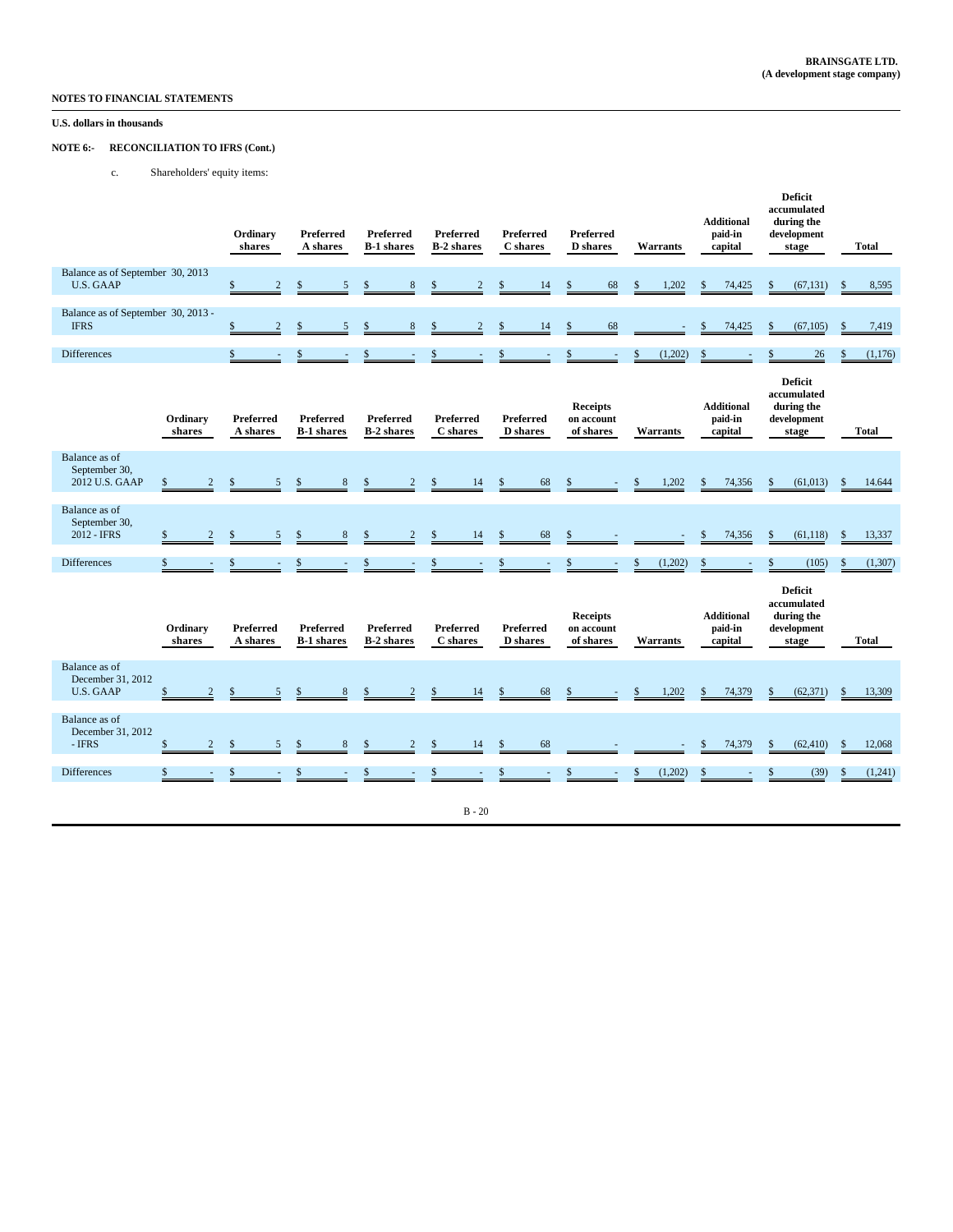## **U.S. dollars in thousands**

## **NOTE 6:- RECONCILIATION TO IFRS (Cont.)**

d. Changes in shareholders' equity in accordance with IFRS:

|                                                                                                                                                               | Ordinary shares<br>Number | Amount         | Preferred A shares<br>Number | Amount | Preferred B-1<br>shares<br>Number | Amount                | Preferred B-2<br>shares<br><b>Number</b> | Amount         | Preferred C shares<br>Number | Amount | Preferred D shares<br>Number | Amount | Additional<br>paid-in<br>capital | Deficit<br>accumulated<br>during the<br>development<br>stage | <b>Total</b><br>shareholders'<br>equity<br>(deficiency) |
|---------------------------------------------------------------------------------------------------------------------------------------------------------------|---------------------------|----------------|------------------------------|--------|-----------------------------------|-----------------------|------------------------------------------|----------------|------------------------------|--------|------------------------------|--------|----------------------------------|--------------------------------------------------------------|---------------------------------------------------------|
| Balance as of<br>January 1, 2013 1, 116, 141 \$<br>Exercise of                                                                                                |                           | $\overline{c}$ | 2,205,875 \$                 | 5      | 3,780,409 \$                      | 8                     | 764,320 \$                               | $\overline{2}$ | 5,133,707 \$                 | 14     | 26,230,575 \$                | 68     | 74,379 \$<br>-S                  | $(62, 410)$ \$                                               | 12,068                                                  |
| options                                                                                                                                                       | 18,448                    | *) -           |                              |        |                                   |                       |                                          |                |                              |        |                              |        | $\mathbf{2}$                     |                                                              | $\overline{c}$                                          |
| Stock-based<br>compensation<br>related to<br>options granted<br>to employees<br>and directors<br>Stock-based<br>compensation<br>related to                    |                           |                |                              |        |                                   |                       |                                          |                |                              |        |                              |        | 42                               |                                                              | 42                                                      |
| options granted<br>to service<br>providers                                                                                                                    |                           |                |                              |        |                                   |                       |                                          |                |                              |        |                              |        | $\,2$                            |                                                              | $\sqrt{2}$                                              |
| Net loss                                                                                                                                                      |                           |                |                              |        |                                   |                       |                                          |                |                              |        |                              |        |                                  | (4,695)                                                      | (4,695)                                                 |
|                                                                                                                                                               |                           |                |                              |        |                                   |                       |                                          |                |                              |        |                              |        |                                  |                                                              |                                                         |
| Balance as of<br>September 30,<br>2013                                                                                                                        |                           |                |                              |        |                                   |                       |                                          |                |                              |        |                              |        |                                  |                                                              |                                                         |
| (unaudited)                                                                                                                                                   | 1,134,589                 | $\mathcal{D}$  | 2,205,875                    | 5      | 3,780,409                         | 8                     | 764,320                                  | $\mathcal{D}$  | 5,133,707                    | 14     | 26,230,575                   | 68     | <sup>\$</sup><br>74,425          | (67, 105)                                                    | 7,419                                                   |
|                                                                                                                                                               |                           |                |                              |        |                                   |                       |                                          |                |                              |        |                              |        |                                  |                                                              |                                                         |
|                                                                                                                                                               | Ordinary shares<br>Number | Amount         | Preferred A shares<br>Number | Amount | Preferred B-1<br>shares<br>Number | Amount                | Preferred B-2<br>shares<br>Number        | Amount         | Preferred C shares<br>Number | Amount | Preferred D shares<br>Number | Amount | Additional<br>paid-in<br>capital | Deficit<br>accumulated<br>during the<br>development<br>stage | <b>Total</b><br>shareholders'<br>equity<br>(deficiency) |
| Balance as of July<br>1,2013<br>Exercise of<br>options                                                                                                        | 1,134,589 \$              | $\overline{c}$ | 2,205,875 \$                 | 5      | 3,780,409 \$                      | 8                     | 764,320 \$                               | $\overline{c}$ | 5,133,707 \$                 | 14     | 26,230,575 \$                | 68     | 74,423 \$<br>-S                  | $(65, 425)$ \$                                               | 9,097                                                   |
| Stock-based<br>compensation<br>related to<br>options granted<br>to employees<br>and directors<br>Stock-based<br>compensation<br>related to<br>options granted |                           |                |                              |        |                                   |                       |                                          |                |                              |        |                              |        | 10                               |                                                              | 10                                                      |
| to service<br>providers                                                                                                                                       |                           |                |                              |        |                                   |                       |                                          |                |                              |        |                              |        | (8)                              | $\ddot{\phantom{1}}$                                         | (8)                                                     |
| Net loss                                                                                                                                                      |                           |                |                              |        |                                   |                       |                                          |                |                              |        |                              |        |                                  | (1,680)                                                      | (1,680)                                                 |
| Balance as of<br>September 30,<br>2013<br>(unaudited)                                                                                                         | 1,134,589                 |                | 2,205,875                    |        | 3,780,409                         | $\mathbf{\mathsf{R}}$ | 764,320                                  | $\mathcal{D}$  | 5,133,707                    | 14     | 26,230,575                   | 68     | 74,425<br><sup>\$</sup>          | (67, 105)                                                    | 7,419                                                   |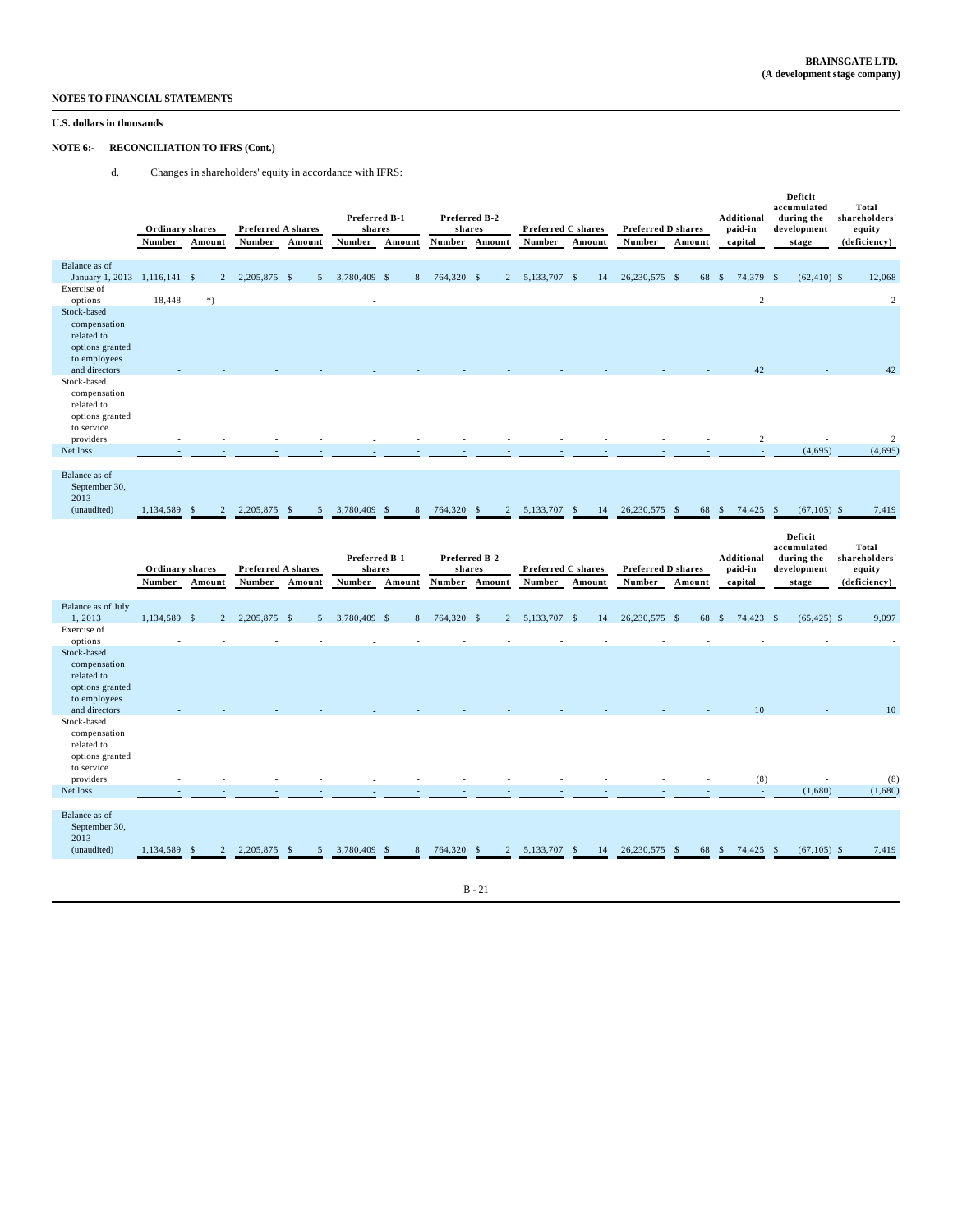# **U.S. dollars in thousands**

**NOTE 6:- RECONCILIATION TO IFRS (Cont.)**

|                                                                                               | <b>Ordinary shares</b> |                | Preferred A shares |        | Preferred B-1<br>shares |           | Preferred B-2<br>shares |                       | <b>Preferred C shares</b> |          | <b>Preferred D shares</b> |          | <b>Additional</b><br>paid-in | Deficit<br>accumulated<br>during the<br>development | <b>Total</b><br>shareholders'<br>equity |
|-----------------------------------------------------------------------------------------------|------------------------|----------------|--------------------|--------|-------------------------|-----------|-------------------------|-----------------------|---------------------------|----------|---------------------------|----------|------------------------------|-----------------------------------------------------|-----------------------------------------|
|                                                                                               | Number                 | Amount         | Number             | Amount | Number                  | Amount    | Number                  | Amount                | Number                    | Amount   | Number                    | Amount   | capital                      | stage                                               | (deficiency)                            |
| Balance as of<br>January 1, 2012                                                              | 1,084,640 \$           | $\overline{2}$ | 2,205,875 \$       | 5      | 3,780,409 \$            |           | 8 764,320 \$            | 2                     | 5,133,707 \$              | 14       | 8,743,525 \$              | 24       | 61,730 \$<br>$\mathbf{s}$    | $(56,343)$ \$                                       | 5,442                                   |
| Exercise of<br>options                                                                        | 750                    | $*)$ -         |                    |        |                         |           |                         |                       |                           |          |                           |          |                              |                                                     | $*) -$                                  |
| Issuance of<br>Preferred D<br>shares, net                                                     |                        |                |                    |        |                         |           |                         |                       |                           |          | $-17,487,050$             | 44       | 12,502                       |                                                     | 12,546                                  |
| Stock-based<br>compensation<br>related to<br>options granted<br>to employees<br>and directors |                        |                |                    |        |                         |           |                         |                       |                           |          |                           |          | 106                          |                                                     | 106                                     |
| Stock-based<br>compensation<br>related to<br>options granted<br>to service<br>providers       |                        |                |                    |        |                         |           |                         |                       |                           |          |                           |          | 18                           |                                                     | 18                                      |
| Net loss                                                                                      |                        |                |                    |        |                         |           |                         |                       |                           |          |                           |          |                              | (4, 775)                                            | (4, 775)                                |
| Balance as of<br>September 30,<br>2012<br>(unaudited)                                         | 1,085,390 \$           |                | 2,205,875          | - \$   | 3.780.409               | 8<br>- \$ | 764,320                 | - S<br>$\overline{c}$ | 5,133,707                 | 14<br>-S | 26.230.575                | 68<br>-S | 74,356 \$<br>-S              | $(61,118)$ \$                                       | 13,337                                  |

|                                                                                               | Ordinary shares<br>Number | Amount         | Preferred A shares<br>Number | Amount         | Preferred B-1<br>shares<br>Number | Amount  | shares<br>Number | Preferred B-2<br>Amount | <b>Preferred C shares</b><br>Number | Amount | <b>Preferred D shares</b><br>Number | Amount | <b>Additional</b><br>paid-in<br>capital | Deficit<br>accumulated<br>during the<br>development<br>stage | <b>Total</b><br>shareholders'<br>equity<br>(deficiency) |
|-----------------------------------------------------------------------------------------------|---------------------------|----------------|------------------------------|----------------|-----------------------------------|---------|------------------|-------------------------|-------------------------------------|--------|-------------------------------------|--------|-----------------------------------------|--------------------------------------------------------------|---------------------------------------------------------|
| Balance as of July<br>1,2012                                                                  | 1,085,390                 | $\overline{2}$ | 2,205,875 \$                 | 5 <sup>5</sup> | 3,780,409 \$                      |         | 8 764,320 \$     |                         | 2 5,133,707 \$                      | 14     | 17,487,050 \$                       | 47 \$  | 68,122 \$                               | $(59, 727)$ \$                                               | 8,473                                                   |
| Issuance of<br>Preferred D<br>shares, net                                                     |                           |                |                              |                |                                   |         |                  |                         |                                     |        | 8,743,525                           | 21     | 6,208                                   |                                                              | 6,229                                                   |
| Stock-based<br>compensation<br>related to<br>options granted<br>to employees<br>and directors |                           |                |                              |                |                                   |         |                  |                         |                                     |        |                                     |        | 18                                      |                                                              | 18                                                      |
| Stock-based<br>compensation<br>related to<br>options granted<br>to service<br>providers       |                           |                |                              |                |                                   |         |                  |                         |                                     |        |                                     |        | 8                                       |                                                              | 8                                                       |
| Net loss                                                                                      |                           |                |                              |                |                                   |         |                  |                         |                                     |        |                                     |        |                                         | (1, 391)                                                     | (1, 391)                                                |
| Balance as of<br>September 30,<br>2012<br>(unaudited)                                         | 1,085,390 \$              |                | 2,205,875                    | -S             | 3,780,409                         | 8<br>-S | 764,320 \$       | $\overline{2}$          | 5,133,707 \$                        | 14     | 26,230,575 \$                       | 68     | 74,356 \$<br>-S                         | $(61, 118)$ \$                                               | 13,337                                                  |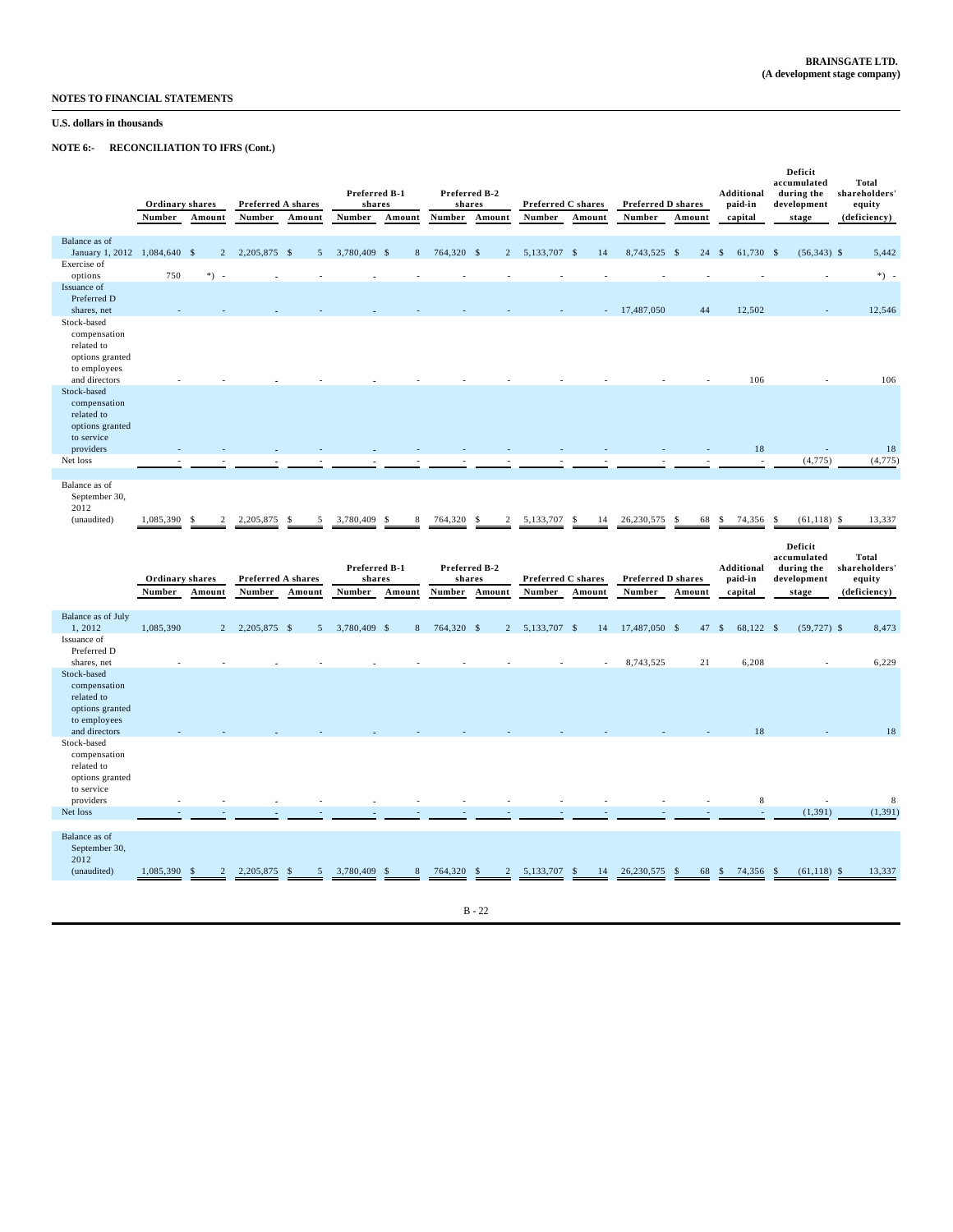## **U.S. dollars in thousands**

**NOTE 6:- RECONCILIATION TO IFRS (Cont.)**

|                                                                                               | Ordinary shares<br>Number | Amount         | Preferred A shares<br>Number | Amount         | Preferred B-1<br>shares<br>Number | Amount | Preferred B-2<br>shares<br>Number | Amount      | <b>Preferred C shares</b><br><b>Number</b> | Amount | <b>Preferred D shares</b><br>Number | Amount             | <b>Additional</b><br>paid-in<br>capital | Deficit<br>accumulated<br>during the<br>development<br>stage | <b>Total</b><br>shareholders'<br>equity<br>(deficiency) |
|-----------------------------------------------------------------------------------------------|---------------------------|----------------|------------------------------|----------------|-----------------------------------|--------|-----------------------------------|-------------|--------------------------------------------|--------|-------------------------------------|--------------------|-----------------------------------------|--------------------------------------------------------------|---------------------------------------------------------|
| Balance as of                                                                                 |                           |                |                              |                |                                   |        |                                   |             |                                            |        |                                     |                    |                                         |                                                              |                                                         |
| January 1, 2012                                                                               | 1,084,640 \$              | $\overline{2}$ | 2,205,875 \$                 | 5              | 3,780,409 \$                      |        | 8 764,320 \$                      | $2^{\circ}$ | 5,133,707 \$                               | 14     | 8,743,525 \$                        | 24                 | 61,730 \$<br>$\mathbb{S}$               | $(56,343)$ \$                                                | 5,442                                                   |
| Exercise of<br>options                                                                        | 31,501                    | $*)$ -         |                              |                |                                   |        |                                   |             |                                            |        |                                     |                    |                                         |                                                              | $*)$ -                                                  |
| Issuance of                                                                                   |                           |                |                              |                |                                   |        |                                   |             |                                            |        |                                     |                    |                                         |                                                              |                                                         |
| Preferred D                                                                                   |                           |                |                              |                |                                   |        |                                   |             |                                            |        |                                     |                    |                                         |                                                              |                                                         |
| shares, net                                                                                   |                           |                |                              |                |                                   |        |                                   |             |                                            |        | $-17,487,050$                       | 44                 | 12,502                                  | $\sim$                                                       | 12,546                                                  |
| Stock-based<br>compensation<br>related to<br>options granted<br>to employees<br>and directors |                           |                |                              |                |                                   |        |                                   |             |                                            |        |                                     |                    | 121                                     |                                                              | 121                                                     |
| Stock-based<br>compensation<br>related to<br>options granted<br>to service                    |                           |                |                              |                |                                   |        |                                   |             |                                            |        |                                     |                    |                                         |                                                              |                                                         |
| providers                                                                                     |                           |                |                              |                |                                   |        |                                   |             |                                            |        |                                     |                    | 26                                      |                                                              | 26                                                      |
| Net loss                                                                                      |                           |                |                              |                |                                   |        |                                   |             |                                            |        |                                     |                    | $\sim$                                  | (6,067)                                                      | (6,067)                                                 |
| Balance as of<br>December 31,<br>2012                                                         | 1.116.141 S               | $\overline{2}$ | 2.205.875 \$                 | $\overline{5}$ | 3,780,409 \$                      | 8      | 764,320 \$                        | 2           | 5,133,707 \$                               | 14     | 26,230,575                          | 68<br>$\mathbf{s}$ | 74,379<br>S                             | $(62, 410)$ \$<br>- \$                                       | 12,068                                                  |
|                                                                                               |                           |                |                              |                |                                   |        |                                   |             |                                            |        |                                     |                    |                                         |                                                              |                                                         |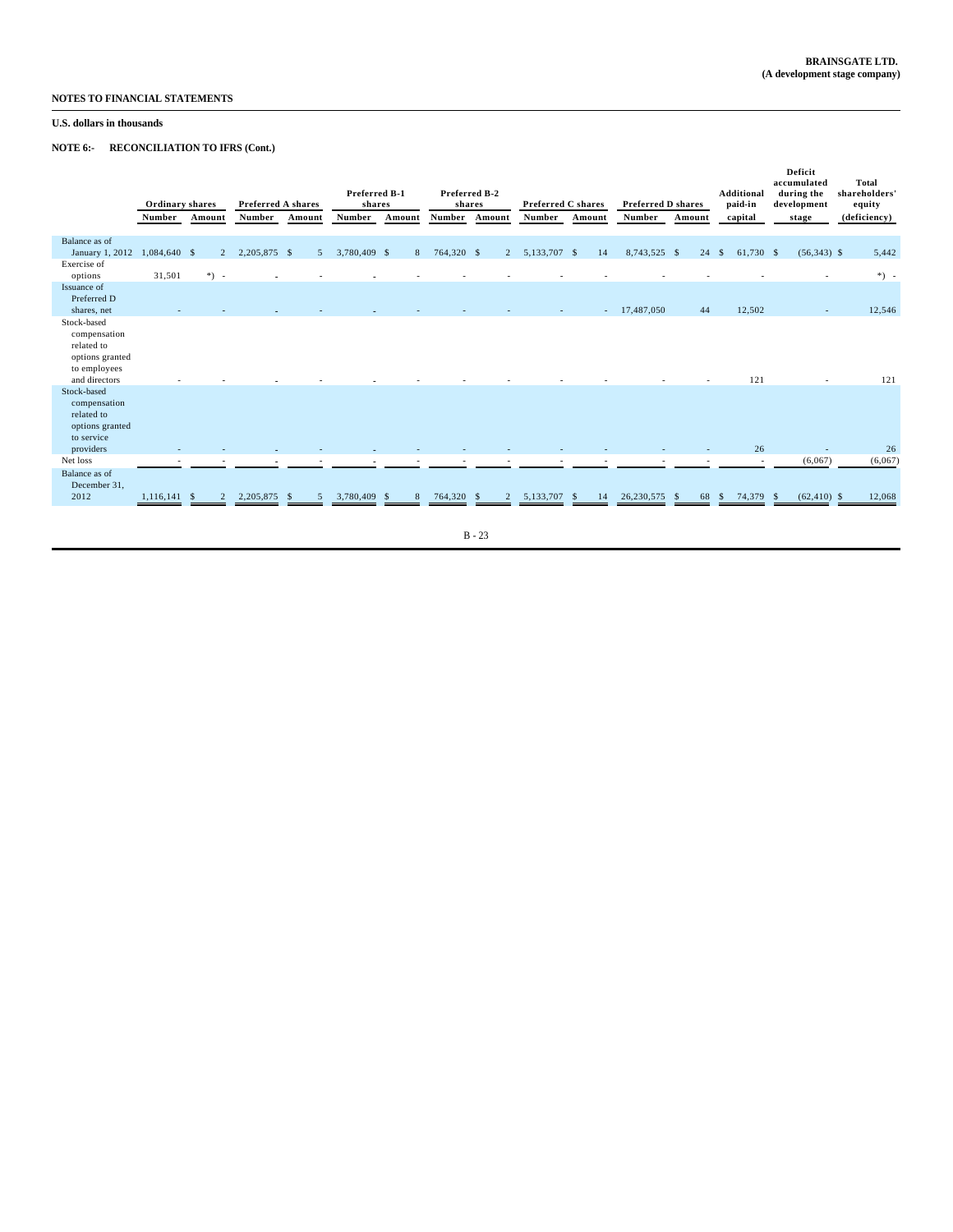# Elron Electronic Industries Ltd.

# English Translation of Financial Data from the Interim Consolidated Financial Statements Attributable to the Company

# As of September 30, 2013 Unaudited

### **Contents**

|                                                                                                                 | Page               |
|-----------------------------------------------------------------------------------------------------------------|--------------------|
| Special report to the review of the separate interim financial information according to Regulation 38D          | $S - 2$            |
| Special Report according to Regulation 38D                                                                      | $S - 3$            |
| Data from the Interim Consolidated Financial Statements on the Financial Position Attributable to the Company   | $S - 4 - S -$      |
| Data from the Interim Consolidated Financial Statements on the Income Attributable to the Company               | $S - 6$            |
| Data from the Interim Consolidated Financial Statements on the Comprehensive Income Attributable to the Company | $S - 7$            |
| Data from the Interim Consolidated Financial Statements on the Cash Flows Attributable to the Company           | $S - 8 - S -$<br>9 |
| <b>Additional Information</b>                                                                                   | $S - 10$           |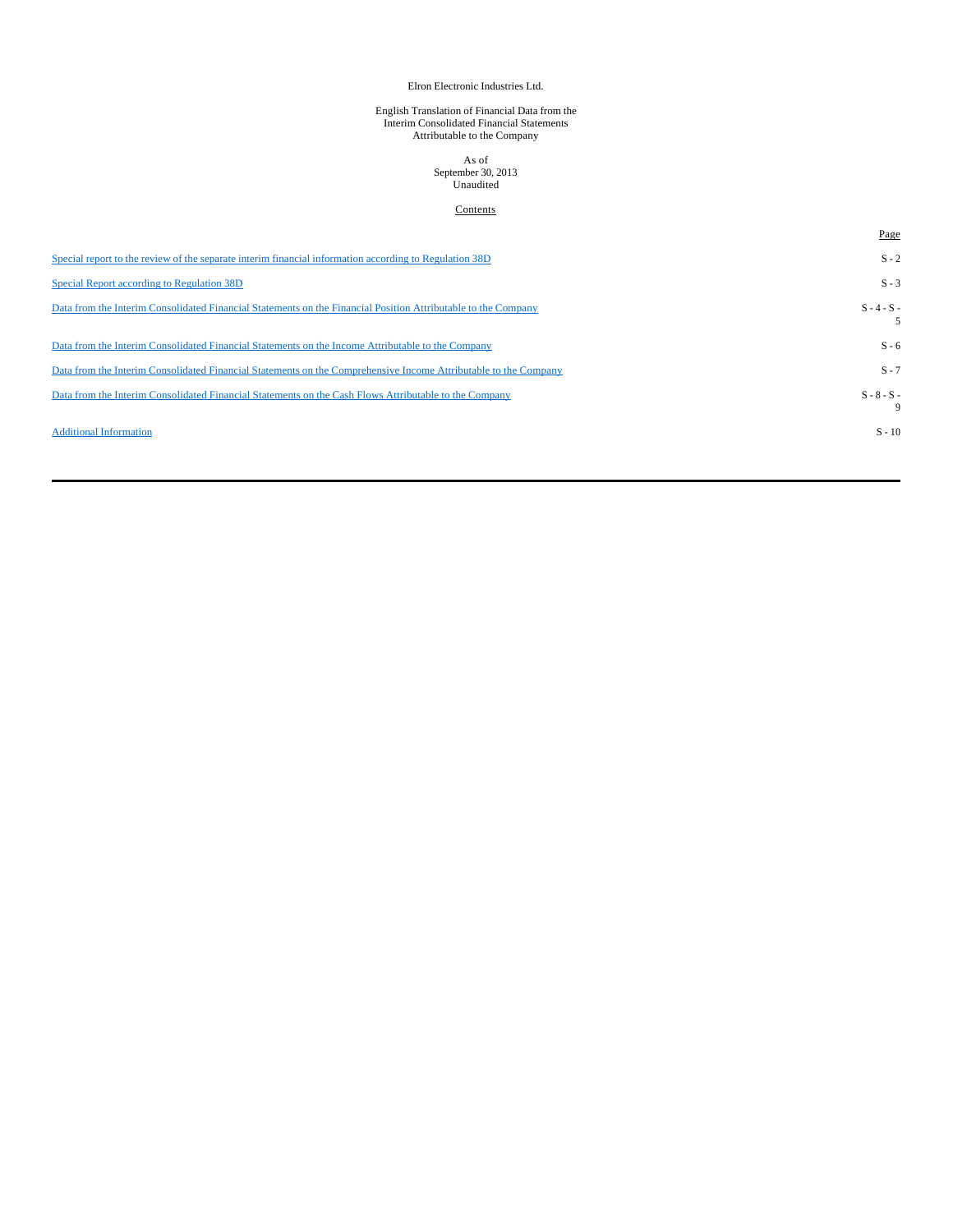#### **Special report to the review of the separate interim financial information in accordance with Regulation 38d to the Israeli Securities Regulations (Periodic and Immediate Reports), 1970**

#### **Introduction**

We have reviewed the interim financial information disclosed in accordance with Regulation 38d to the Israeli Securities Regulations (Periodic and Immediate Reports), 1970 of Elron Electronic Industries Ltd. ("the Company") as of September 30, 2013 and for the nine and three months then ended. The Company's board of directors and management are responsible for the separate interim financial information. Our responsibility is to express a conclusion on the separate interim financial information based on our review.

We did not review the separate interim financial information taken from the financial statements of an investee, whose assets less attributable liabilities net, totaled approximately \$ 47 million as of September 30, 2013 and the earnings from the investee amounted to approximately \$ 2,458 thousand and \$ 1,392 thousand for the nine and three months then ended, respectively. The financial statements of that company were reviewed by other auditors, whose review reports have been furnished to us, and our conclusion, insofar as it relates to the financial statements in respect of that company, is based on the review reports of the other auditors.

#### **Scope of review**

We conducted our review in accordance with Review Standard 1 of the Institute of Certified Public Accountants in Israel, "Review of Interim Financial Information Performed by the Independent Auditor of the Entity." A review of interim financial information consists of making inquiries, primarily of persons responsible for financial and accounting matters, and applying analytical and other review procedures. A review is substantially less in scope than an audit conducted in accordance with generally accepted auditing standards in Israel and consequently does not enable us to obtain assurance that we would become aware of all significant matters that might be identified in an audit. Accordingly, we do not express an audit opinion.

#### **Conclusion**

Based on our review and the review reports of other auditors, nothing has come to our attention that causes us to believe that the accompanying separate interim financial information is not prepared, in all material respects, in accordance with Regulation 38d to the Securities Regulations (Periodic and Immediate Reports), 1970.

Tel-Aviv, Israel **KOST FORER GABBAY & KASIERER**<br>
November 10, 2013<br>
A Member of Ernst & Young Global A Member of Ernst & Young Global

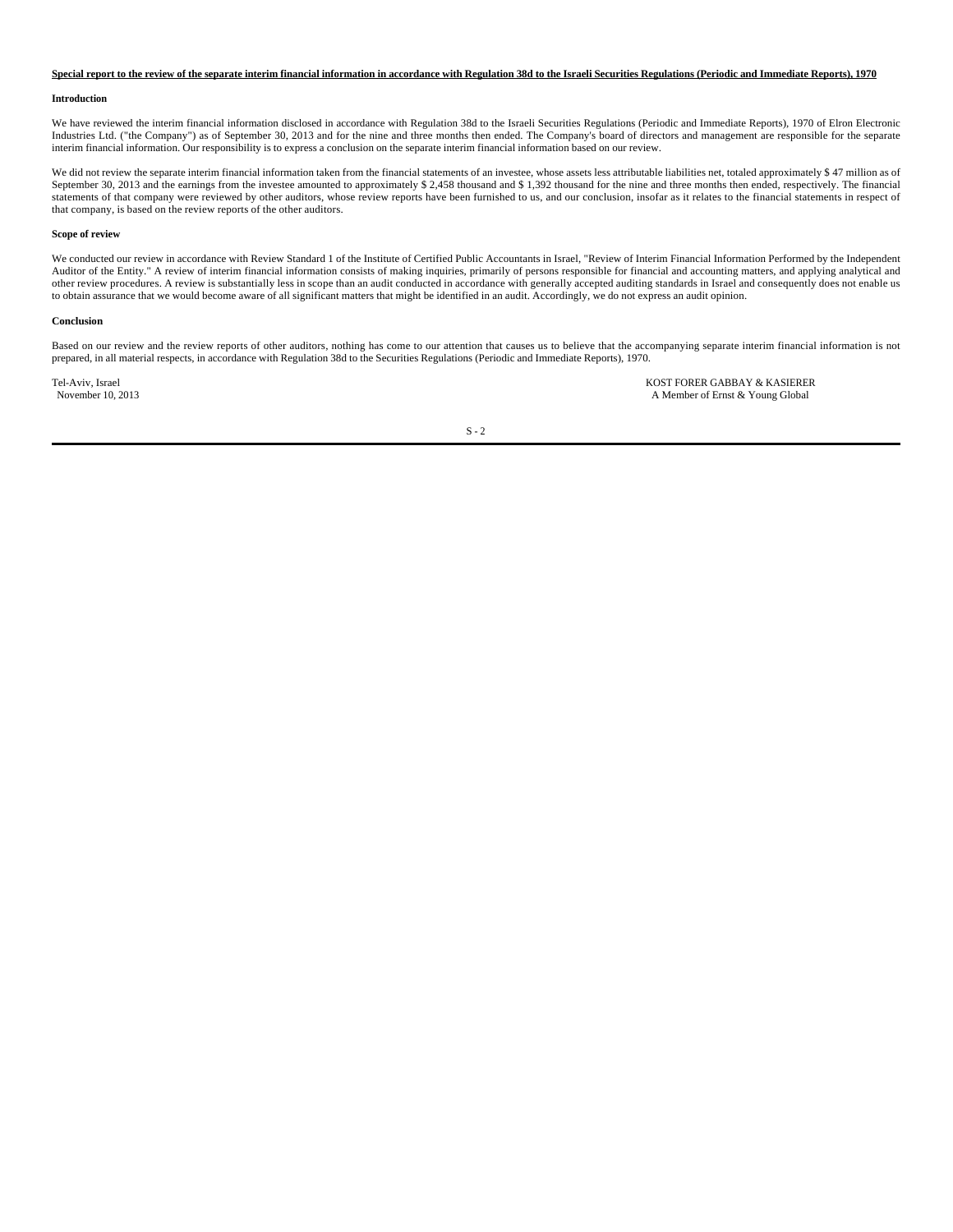#### Special Report according to Regulation 38D Financial Data and Information from the Interim Consolidated Financial Statements Attributable to Elron Electronic Industries Ltd. ("the Company")

The following separate financial data and information attributable to the Company ("separate data") are derived from the Company's Interim Consolidated Financial Statements as of September 30, 2013, and for the nine and three months then ended ("interim consolidated financial statements"), which form part of the Company's periodic reports. The separate data are presented in accordance with Regulation 38D of the Israel Securities Regulations (Periodic and Immediate Reports) - 1970.

The significant accounting policies followed in the preparation of the following separate data are identical to those applied in the preparation of the Company's consolidated annual financial statements for the year ended December 31, 2012 ("consolidated financial statements for 2012") and the Company's interim consolidated financial statements, apart from differences arising from compliance with the aforementioned regulations.

## Presentation of transactions which were eliminated in the interim consolidated financial statements

Intercompany balances, transactions and cash flows between the Company and its subsidiaries were eliminated in the preparation of the Company's interim consolidated financial statements.

In the separate data, such transactions are presented as follows:

- Financial position data attributable to the Company include balances in respect of the Company's subsidiaries which were eliminated in the interim consolidated financial statements.
- Income and loss data attributable to the Company include income and expenses of the Company resulting from transactions with its subsidiaries, which were eliminated in the interim consolidated financial statements.
- Cash flow data attributable to the Company include cash flows between the Company and its subsidiaries which were eliminated in the interim consolidated financial statements.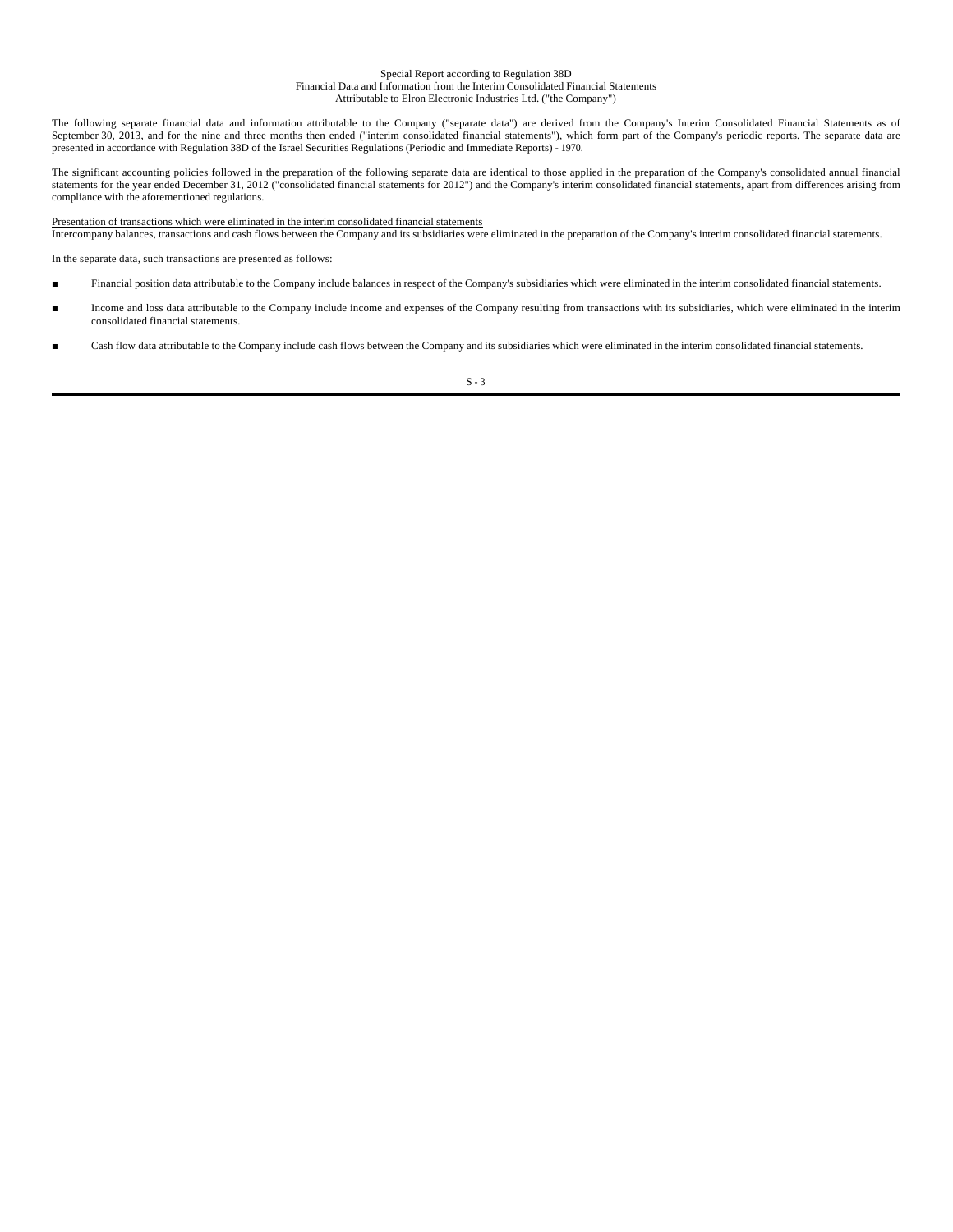Data from the Interim Consolidated Financial Statements on the Financial Position Attributable to the Company as of

|                                                 | September 30, |              | December 31,   |
|-------------------------------------------------|---------------|--------------|----------------|
|                                                 | 2013          | 2012         | 2012           |
|                                                 | Unaudited     |              | <b>Audited</b> |
|                                                 |               | \$ thousands |                |
| <b>Current assets</b>                           |               |              |                |
| Cash and cash equivalents                       | 22,983        | 25,197       | 25,097         |
| Other accounts receivable                       | 484           | 3,183        | 2,757          |
|                                                 |               |              |                |
|                                                 | 23,467        | 28,380       | 27,854         |
|                                                 |               |              |                |
| <b>Non-current assets</b>                       |               |              |                |
| Investments in subsidiaries and associates, net | 195,635       | 191,239      | 193,296        |
| Other investments measured at fair value        | 25,991        | 21,879       | 23,287         |
| Property, plant and equipment, net              | 41            | 50           | 45             |
| Other long-term receivables                     | 237           | 176          | 183            |
|                                                 |               |              |                |
|                                                 | 221,904       | 213,344      | 216,811        |
|                                                 |               |              |                |
| <b>Total assets</b>                             | 245,371       | 241,724      | 244,665        |

The accompanying additional information is an integral part of the separate financial data and information.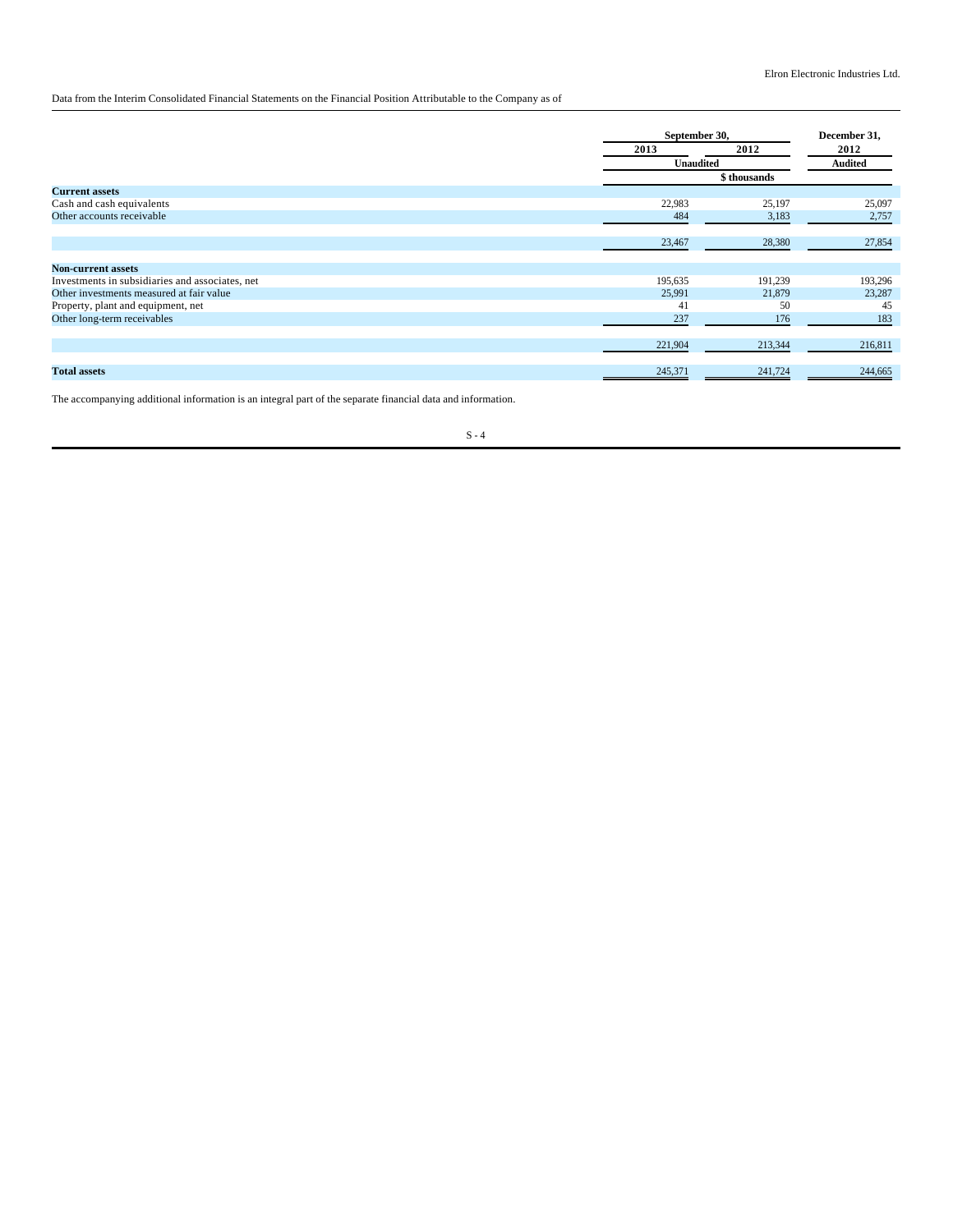# Data from the Interim Consolidated Financial Statements on the Financial Position Attributable tothe Company as of

|                                                          |           | September 30, |                |
|----------------------------------------------------------|-----------|---------------|----------------|
|                                                          | 2013      | 2012          | 2012           |
|                                                          | Unaudited |               | <b>Audited</b> |
|                                                          |           | \$thousands   |                |
| <b>Current liabilities</b>                               |           |               |                |
| Trade payables                                           | 70        | 112           | 95             |
| Other accounts payable                                   | 1,565     | 10,744        | 1,633          |
|                                                          | 1,635     | 10,856        | 1,728          |
| <b>Long-term liabilities</b>                             |           |               |                |
| Loans from banks                                         | 4,000     | 4,000         | 4,000          |
| Other long-term liabilities (Note 2)                     | 81,158    | 73,378        | 76,897         |
|                                                          | 85,158    | 77,378        | 80,897         |
| <b>Equity attributable to the Company's shareholders</b> |           |               |                |
| Issued capital                                           | 9,573     | 9,573         | 9,573          |
| Share premium                                            | 190,753   | 190,378       | 190,709        |
| Capital reserves                                         | (5, 384)  | (9,958)       | (9,868)        |
| Accumulated deficit                                      | (36, 364) | (36,503)      | (28, 374)      |
| <b>Total equity</b>                                      | 158,578   | 153,490       | 162,040        |
|                                                          | 245,371   | 241,724       | 244,665        |
|                                                          |           |               |                |

The accompanying additional information is an integral part of the separate financial data and information.

| Arie Mientkavich                   | <b>Bronshtein</b>              | Yaron Elad              |
|------------------------------------|--------------------------------|-------------------------|
| Chairman of the Board of Directors | <b>Chief Executive Officer</b> | Vice President &        |
|                                    |                                | Chief Financial Officer |

Approval date of the interim consolidated financial statements: November 10, 2013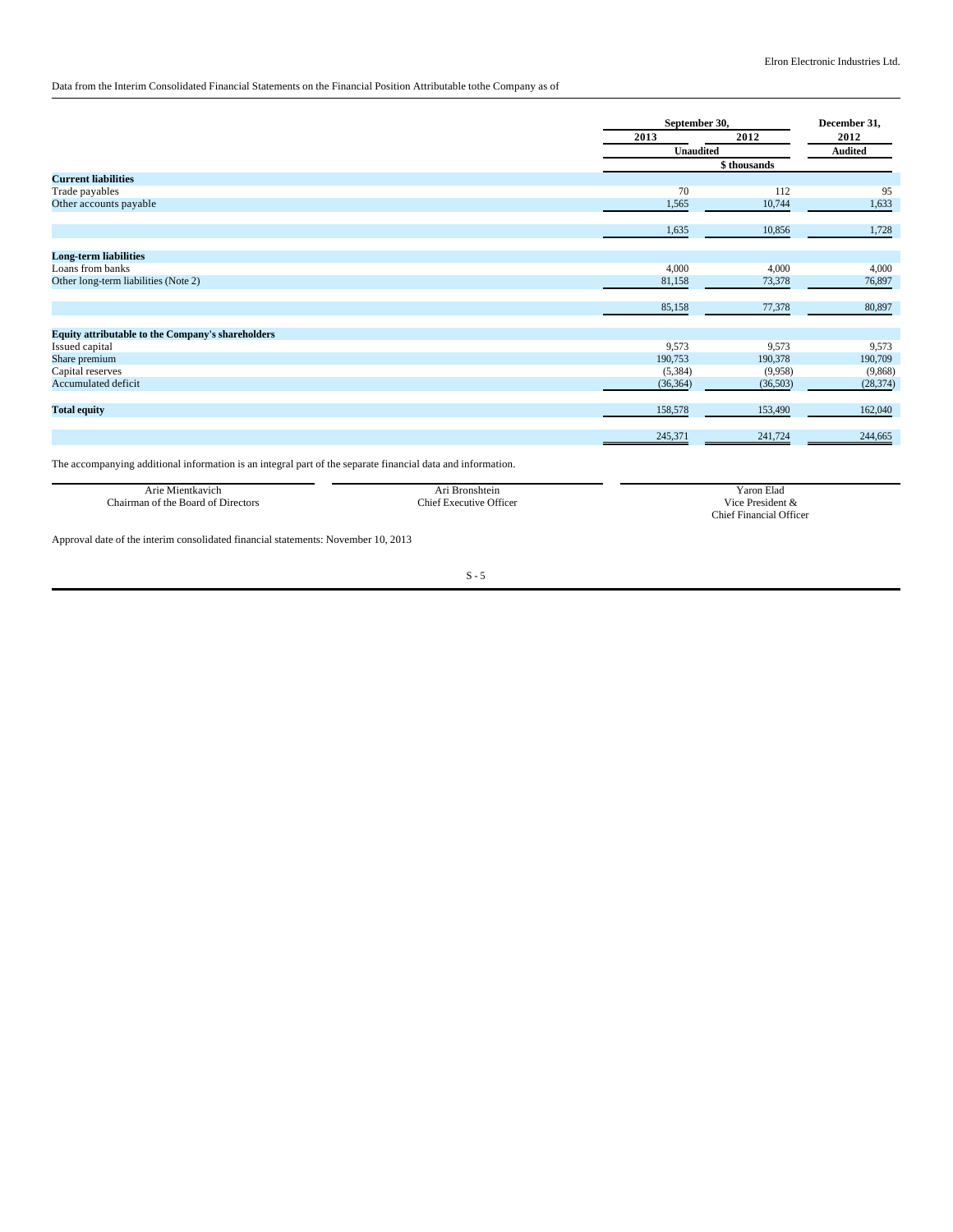Data from the Interim Consolidated Financial Statements on the Income Attributable to the Company

|                                                                            | Nine months ended<br>September 30, |                  | Three months ended<br>September 30, |         | <b>Year ended</b><br>December 31, |
|----------------------------------------------------------------------------|------------------------------------|------------------|-------------------------------------|---------|-----------------------------------|
|                                                                            | 2013                               | 2012             | 2013                                | 2012    | 2012                              |
|                                                                            |                                    | <b>Unaudited</b> |                                     |         | <b>Audited</b>                    |
|                                                                            | \$thousands                        |                  |                                     |         |                                   |
| <b>Income</b>                                                              |                                    |                  |                                     |         |                                   |
| Financial income (Note 2)                                                  | 214                                | 2,618            | 60                                  | 155     | 892                               |
|                                                                            |                                    |                  |                                     |         |                                   |
| <b>Cost and expenses</b>                                                   |                                    |                  |                                     |         |                                   |
| General and administrative expenses                                        | 3,091                              | 2,873            | 1,060                               | 875     | 3,873                             |
| Financial expenses (Note 2)                                                | 4,271                              | 1,790            | 1,738                               | 365     | 3,455                             |
| Other expenses (income), net                                               | (3, 493)                           | 514              | (3,510)                             | 14      | 159                               |
|                                                                            |                                    |                  |                                     |         |                                   |
|                                                                            | 3,869                              | 5,177            | (712)                               | 1,254   | 7,487                             |
|                                                                            |                                    |                  |                                     |         |                                   |
|                                                                            | (3,655)                            | (2, 559)         | 772                                 | (1,099) | (6, 595)                          |
|                                                                            |                                    |                  |                                     |         |                                   |
| Gain from disposal of subsidiaries and associates, revaluation of investee |                                    |                  |                                     |         |                                   |
| companies and changes in holdings, net                                     | 2,528                              | 5,702            | 979                                 | 3,798   | 10,006                            |
| Company's share of gain (loss) of subsidiaries and associates              | (4,800)                            | (6,774)          | (45)                                | (3,232) | 946                               |
|                                                                            |                                    |                  |                                     |         |                                   |
| Income (loss) attributable to the Company's shareholders                   | (5,927)                            | (3,631)          | 1,706                               | (533)   | 4,357                             |

The accompanying additional information is an integral part of the separate financial data and information.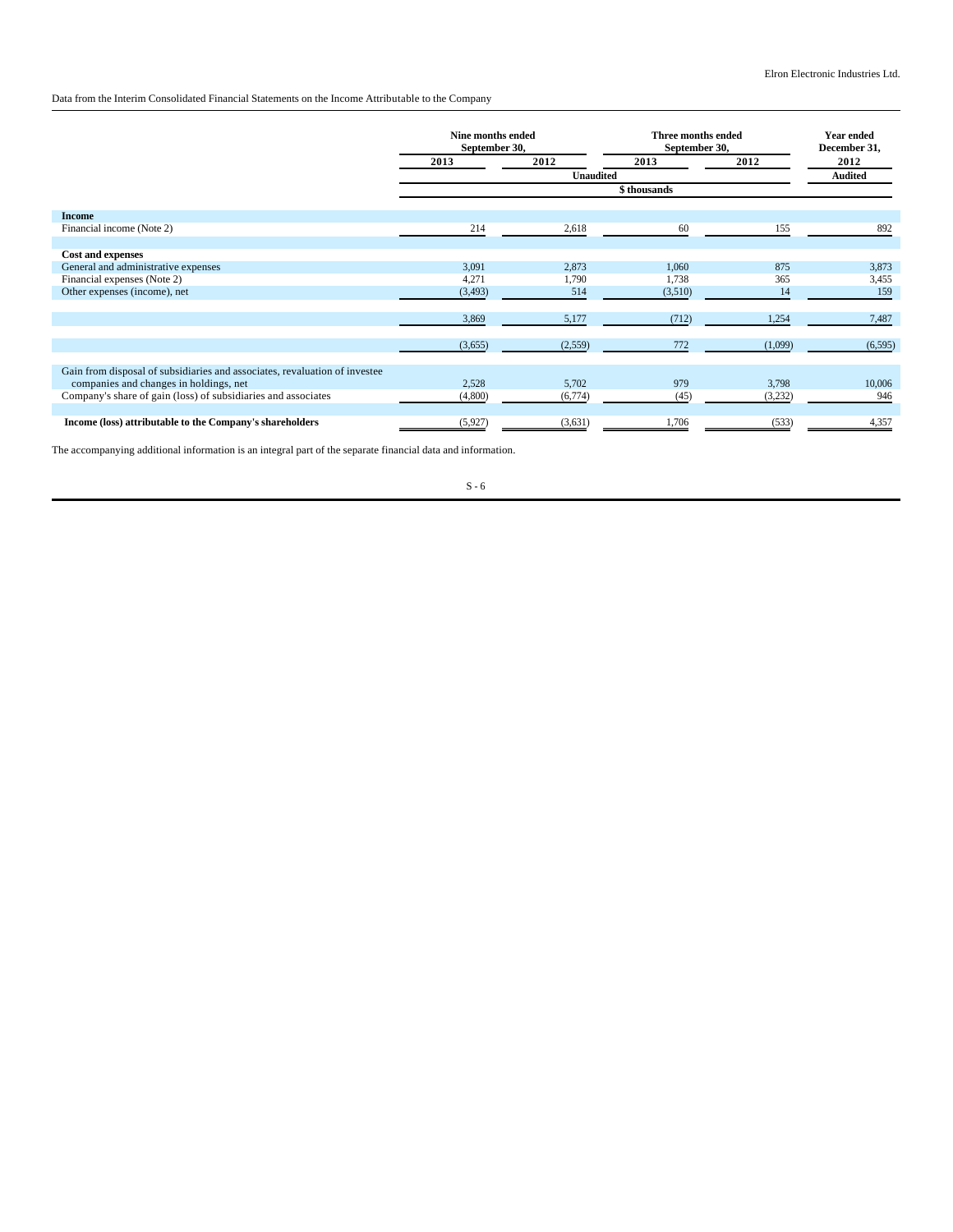Data from the Interim Consolidated Financial Statements on the Comprehensive Income Attributable to the Company

|                                                                                                   | Nine months ended<br>September 30, |                | <b>Three months ended</b><br>September 30, |       | <b>Year ended</b><br>December 31, |
|---------------------------------------------------------------------------------------------------|------------------------------------|----------------|--------------------------------------------|-------|-----------------------------------|
|                                                                                                   | 2013                               | 2012           | 2013                                       | 2012  | 2012                              |
|                                                                                                   |                                    | <b>Audited</b> |                                            |       |                                   |
|                                                                                                   | \$thousands                        |                |                                            |       |                                   |
| Net income (loss) attributable to the Company's shareholders                                      | (5,927)                            | (3,631)        | 1.706                                      | (533) | 4,357                             |
| Other comprehensive income (loss):                                                                |                                    |                |                                            |       |                                   |
| Amounts that would never be reclassified to profit or loss:                                       |                                    |                |                                            |       |                                   |
| Loss from financial assets measured at fair value through other                                   |                                    |                |                                            |       |                                   |
| comprehensive income, net                                                                         | (468)                              | (1,380)        | (39)                                       | (47)  | (1,313)                           |
| Total loss that would never be reclassified to profit or loss                                     | (468)                              | (1,380)        | (39)                                       | (47)  | (1,313)                           |
|                                                                                                   |                                    |                |                                            |       |                                   |
| Amounts that are classified or may be reclassified to profit or loss under<br>certain conditions: |                                    |                |                                            |       |                                   |
| Foreign currency translation differences for foreign operations                                   |                                    | (51)           |                                            | (1)   | (51)                              |
| Foreign currency translation differences charged to the statement of income                       |                                    |                |                                            |       |                                   |
| upon disposal of foreign operations                                                               |                                    | 68             |                                            | 68    | 80                                |
| Total income that would be reclassified to profit or loss                                         |                                    | 17             |                                            | 67    | 29                                |
| Total other comprehensive income (loss) attributable to the Company                               |                                    |                |                                            | 20    |                                   |
|                                                                                                   | (468)                              | (1, 363)       | (39)                                       |       | (1,284)                           |
| Other comprehensive income attributable to the Company's subsidiaries and<br>associates           |                                    |                |                                            |       | 141                               |
|                                                                                                   |                                    |                |                                            |       |                                   |
| Total comprehensive income (loss) attributable to the Company's<br>shareholders                   | (6, 395)                           | (4,994)        | 1,667                                      | (513) | 3,214                             |

The accompanying additional information is an integral part of the separate financial data and information.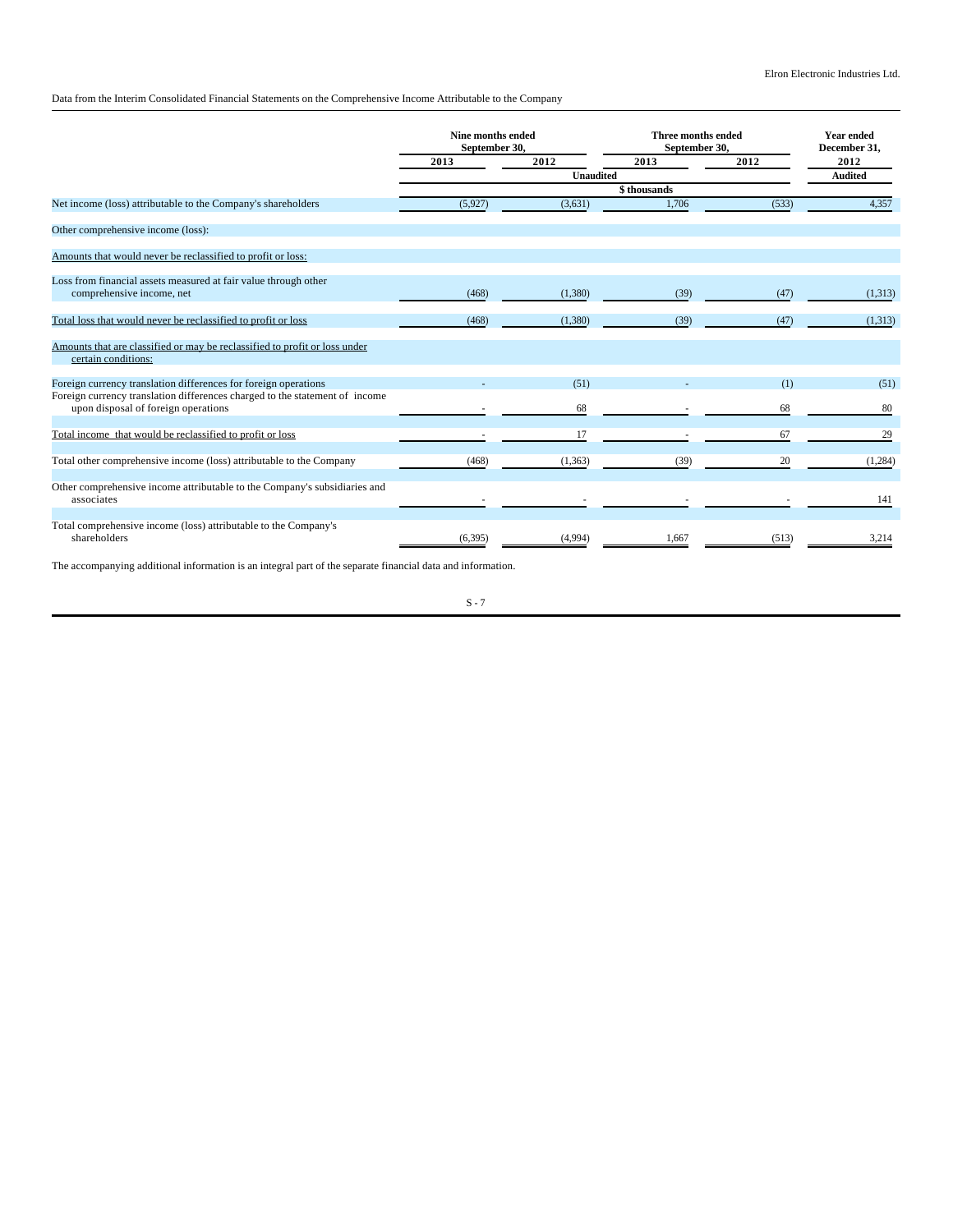Data from the Interim Consolidated Financial Statements on the Cash Flows Attributable to the Company

|                                                                                                       | Nine months ended<br>September 30, |                  | <b>Three months ended</b><br>September 30, |                 | <b>Year ended</b><br>December 31, |
|-------------------------------------------------------------------------------------------------------|------------------------------------|------------------|--------------------------------------------|-----------------|-----------------------------------|
|                                                                                                       | 2013                               | 2012             | 2013                                       | 2012            | 2012                              |
|                                                                                                       |                                    | <b>Unaudited</b> |                                            |                 | <b>Audited</b>                    |
|                                                                                                       |                                    | \$thousands      |                                            |                 |                                   |
| <b>Cash flows from operating activities</b>                                                           |                                    |                  |                                            |                 |                                   |
| Net income (loss) attributable to the Company                                                         | (5,927)                            | (3,631)          | 1,706                                      | (533)           | 4,357                             |
| Adjustments to reconcile net income (loss) to net cash provided by (used in)<br>operating activities: |                                    |                  |                                            |                 |                                   |
| Adjustments to the profit or loss items:                                                              |                                    |                  |                                            |                 |                                   |
| Company's share of loss (gain) of subsidiaries and associates, net                                    | 4.800                              | 6,774            | 45                                         | 3,232           | (946)                             |
| Depreciation                                                                                          | 10                                 | 21               | 3                                          | $7\phantom{.0}$ | 26                                |
| Financial expenses (income), net                                                                      | 41                                 | (180)            | $\overline{c}$                             | (45)            | (203)                             |
| Change in liabilities in respect of options                                                           | (33)                               | (26)             | (12)                                       | (10)            | (38)                              |
| Gain from cancellation of impairment in financial assets                                              | (3,522)                            | $\sim$           | (3,522)                                    | $\sim$          | $\overline{\phantom{a}}$          |
| Gain from disposal of businesses and associates, revaluation of investee                              |                                    |                  |                                            |                 |                                   |
| companies and changes in holdings in associates, net                                                  | (2,528)                            | (5,702)          | (979)                                      | (3,798)         | (10,006)                          |
| Change in fair value of financial assets measured at fair value                                       |                                    | 1,407            |                                            | 90              | 1,407                             |
| Other                                                                                                 | (413)                              | (64)             | (154)                                      | (55)            | (286)                             |
|                                                                                                       | (1,645)                            | 2,230            | (4,617)                                    | (579)           | (10,046)                          |
| Changes in assets and liabilities of the Company:                                                     |                                    |                  |                                            |                 |                                   |
| Decrease (increase) in accounts receivable                                                            | 417                                | (12)             | 73                                         | (159)           | (235)                             |
| Increase in long term receivables                                                                     | (54)                               | (159)            | (21)                                       | (21)            | (180)                             |
| Increase (decrease) in trade payables                                                                 | (25)                               | 10               | 3                                          | 13              | (7)                               |
| Increase (decrease) in other accounts payable                                                         | (35)                               | 8,949            | 23                                         | (414)           | 8,978                             |
| Increase (decrease) in other long term liabilities (see also Note 2)                                  | 4,261                              | (1,748)          | 1,817                                      | 205             | 1,771                             |
|                                                                                                       | 4,564                              | 7,040            | 1,895                                      | (376)           | 10,327                            |
| Cash paid and received during the period for:                                                         |                                    |                  |                                            |                 |                                   |
| Interest paid                                                                                         | (121)                              | (42)             | (41)                                       | (42)            | (84)                              |
| Interest received                                                                                     | 80                                 | 222              | 39                                         | 87              | 287                               |
|                                                                                                       | (41)                               | 180              | (2)                                        | 45              | 203                               |
| Net cash provided by (used in) operating activities of the Company                                    | (3,049)                            | 5,819            | (1,018)                                    | (1, 443)        | 4,841                             |
|                                                                                                       |                                    |                  |                                            |                 |                                   |

The accompanying additional information is an integral part of the separate financial data and information.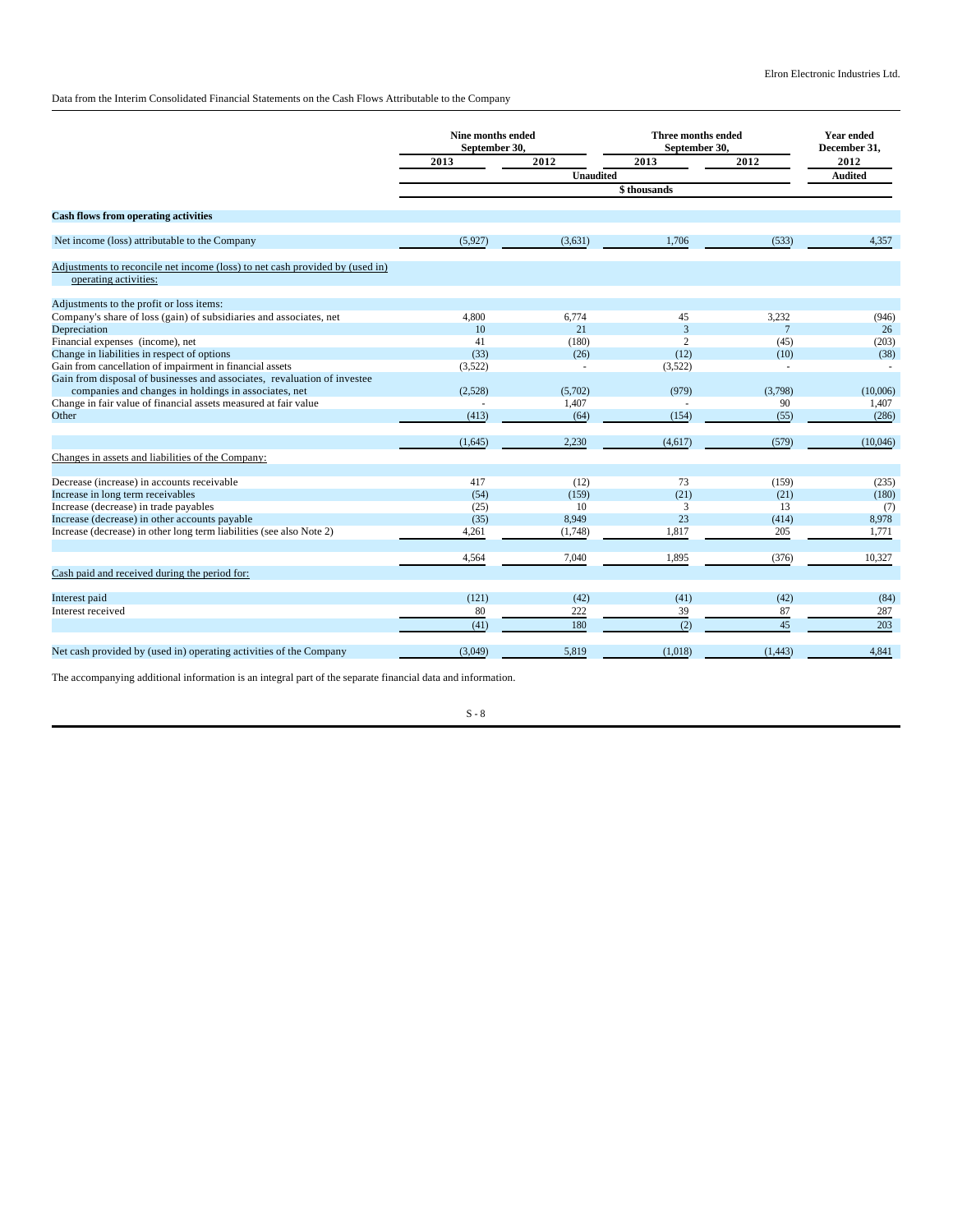Data from the Interim Consolidated Financial Statements on the Cash Flows Attributable to the Company (Cont.)

|                                                               | Nine months ended<br>September 30, |                  | <b>Three months ended</b><br>September 30, |          | <b>Year ended</b><br>December 31, |
|---------------------------------------------------------------|------------------------------------|------------------|--------------------------------------------|----------|-----------------------------------|
|                                                               | 2013                               | 2012             | 2013                                       | 2012     | 2012<br><b>Audited</b>            |
|                                                               |                                    | <b>Unaudited</b> |                                            |          |                                   |
|                                                               |                                    | \$thousands      |                                            |          |                                   |
| <b>Cash flows from investment activities</b>                  |                                    |                  |                                            |          |                                   |
| Purchase of property and equipment                            | (6)                                | (6)              |                                            | (3)      | (6)                               |
| Investment in associates and subsidiaries                     | (7, 775)                           | (12,880)         | (3, 467)                                   | (7,539)  | (13,630)                          |
| Proceeds from sale of property and equipment                  |                                    | 5                |                                            |          |                                   |
| Proceeds from sale of associates and subsidiaries             | 6.945                              | 7,327            | 5,000                                      | 1.922    | 7.341                             |
| Proceeds from sale of financial assets measured at fair value | 29                                 | 1,748            | 29                                         | 40       | 1,748                             |
| Proceeds from repayment of debentures                         | 1.698                              |                  | 1.698                                      |          |                                   |
| Repayment of loans by subsidiaries                            |                                    | 3,339            |                                            |          | 4,622                             |
| Net cash provided by (used in) investment activities          | 891                                | (467)            | 3,260                                      | (5,575)  | 80                                |
| <b>Cash flows from financing activities</b>                   |                                    |                  |                                            |          |                                   |
| Purchase of shares of investee company                        |                                    | (192)            |                                            |          | (192)                             |
| Dividend paid to the Company's shareholders                   |                                    | (15,000)         |                                            | (15,000) | (15,000)                          |
| Receipt of long-term loans from banks                         |                                    | 5.000            |                                            |          | 5.000                             |
| Repayment of long-term loans from banks                       |                                    | (1,000)          |                                            | (1,000)  | (1,000)                           |
| Proceeds from exercise of options                             | 44                                 |                  |                                            |          | 331                               |
| Net cash provided by (used in) financing activities           | 44                                 | (11, 192)        |                                            | (16,000) | (10, 861)                         |
| Increase (decrease) in cash and cash equivalents              | (2,114)                            | (5,840)          | 2,242                                      | (23,018) | (5,940)                           |
| Cash and cash equivalents as of beginning of the period       | 25,097                             | 31,037           | 20,741                                     | 48,215   | 31,037                            |
| Cash and cash equivalents as of end of the period             | 22,983                             | 25,197           | 22,983                                     | 25,197   | 25,097                            |

The accompanying additional information is an integral part of the separate financial data and information.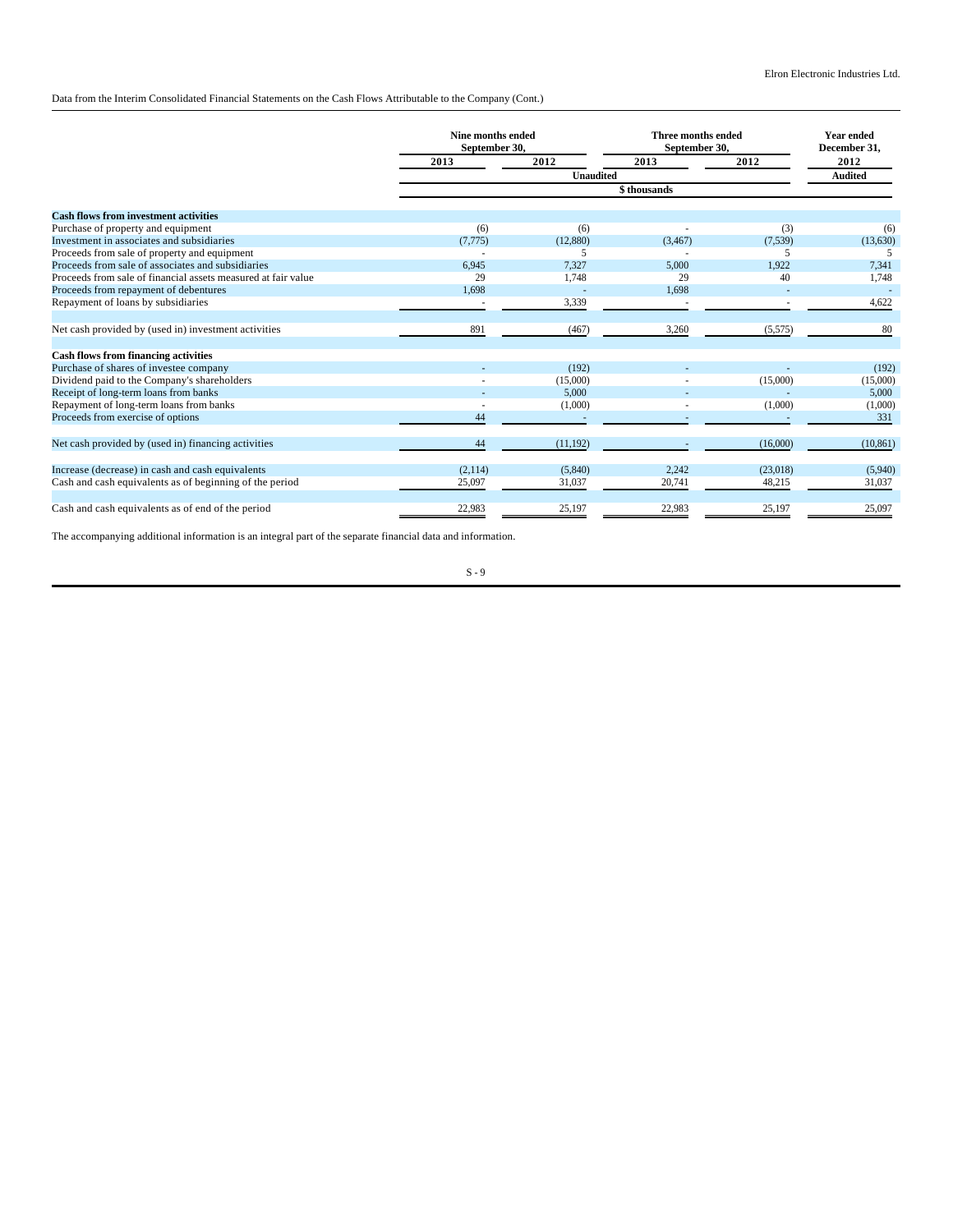#### **ADDITIONAL INFORMATION**

#### **U.S.D in thousands**

### 1. General

The accompanying condensed separate financial data as of September 30, 2013 and for the nine and three months then ended, have been prepared in accordance with Regulation 38D of the Israel Securities Regulations (Periodic and Immediate Reports) – 1970. The accompanying separate financial data should be read in conjunction with the Company's consolidated financial statements for 2012 and the Company's interim consolidated financial statements and accompanying notes.

## 2. Other long term liabilities

Other long term liabilities include liabilities towards Elbit Ltd. ("Elbit") which is a fully owned subsidiary of Elron. Such liabilities include non-interest bearing and unlinked NIS capital notes. The exchange differences in regards with these capital notes are included under financial income or expenses in the income statement.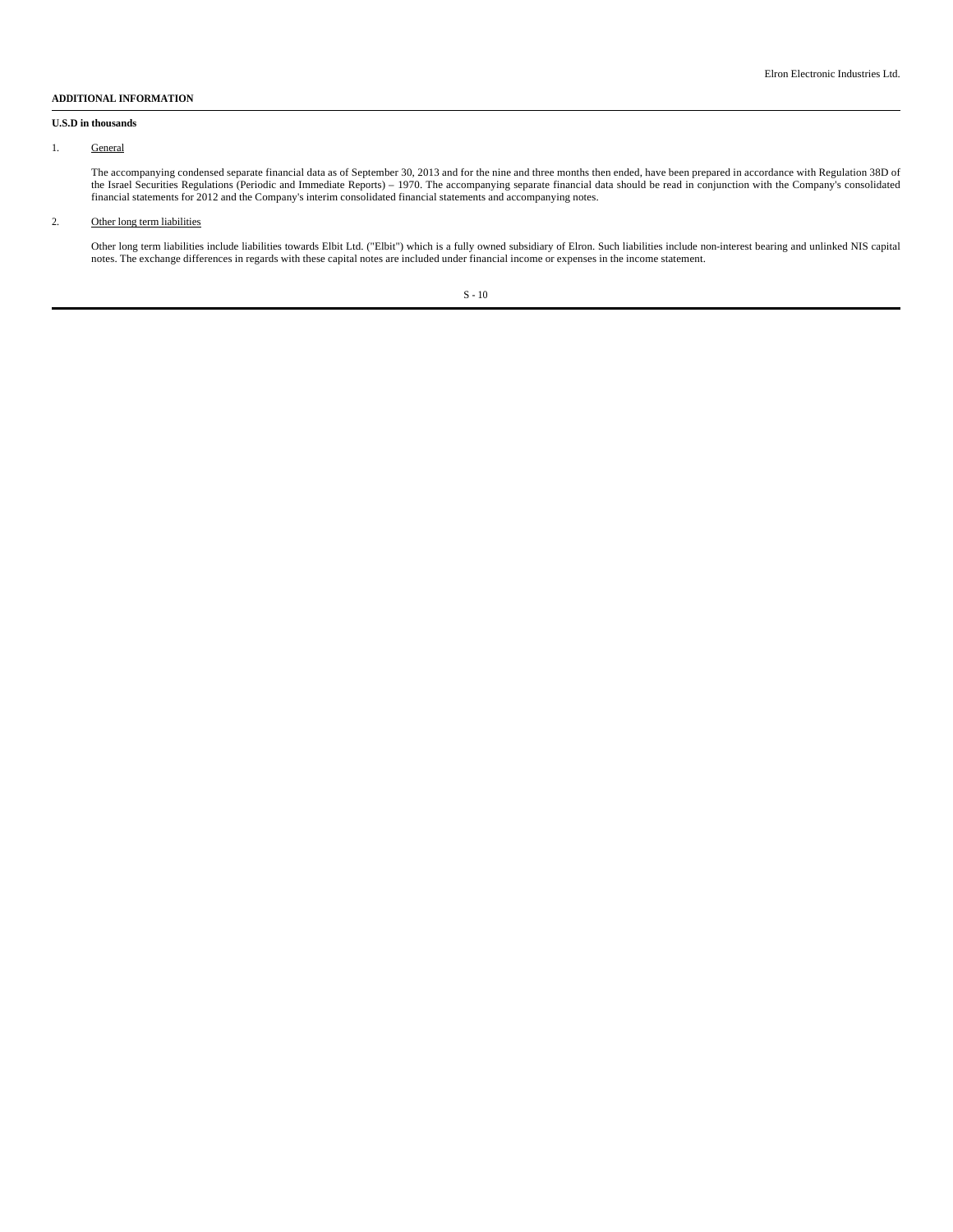# **Elron Electronic Industries Ltd.**

**Part IV**

**English Translation of Quarterly Report regarding the Effectiveness of the Internal Control over Financial Reporting and Disclosure pursuant to Regulation 38C:**

**As of September 30, 2013**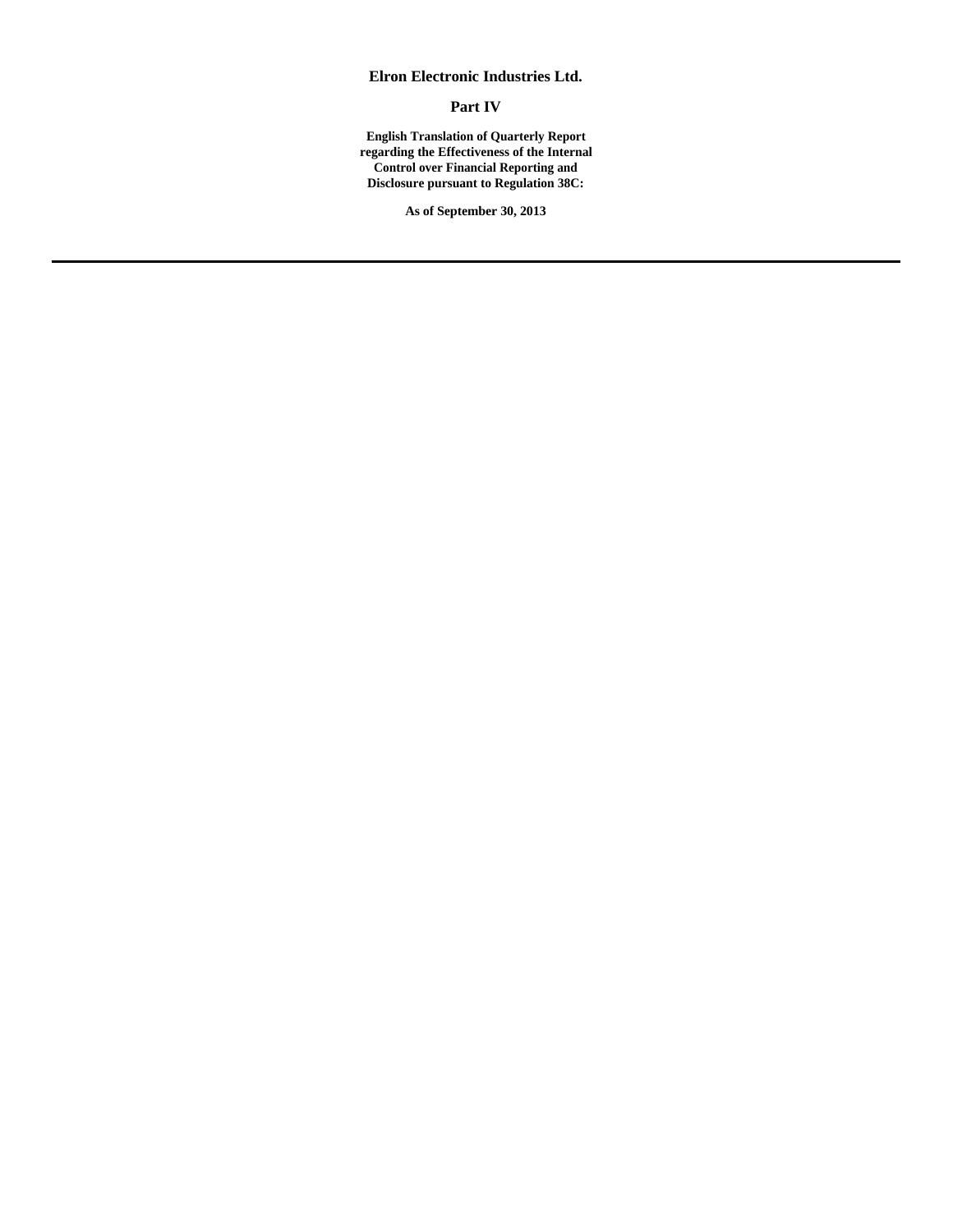**Attached herein is a quarterly report regarding the effectiveness of internal control over financial reporting and disclosure, pursuant to Regulation 38C of the Israel Securities Regulations (Periodic and Immediate Reports), 5730-1970:**

## **Quarterly report regarding the effectiveness of the internal control over financial reporting and disclosure, pursuant to Regulation 38C(a):**

Management, under the supervision of the board of directors of Elron Electronic Industries Ltd. (the "**Corporation**"), is responsible for establishing and maintaining adequate internal controls over the financial reporting and disclosure in the Corporation.

In this regard, the members of management are:

- 1. Mr. Ari Bronshtein, CEO;
- 2. Mr. Yaron Elad, CFO.

The Corporation's internal control over financial reporting and disclosure is a process designed by, or under the supervision of, the Corporation's principal executive and principal financial officer, or persons performing similar functions, and under the board of directors' supervision, that is meant to provide reasonable assurance regarding the reliability of financial reporting and the preparation of financial statements in accordance with the provisions of the law, and to ensure that the information that the Corporation is required to disclose in its reports according to the provisions of the law is recorded, processed, summarized and reported in a timely manner, in the format prescribed by law.

The internal control includes, inter alia, controls and procedures which were designed to ensure that information which the Corporation is required to disclose as aforesaid, is recorded and made available to the Corporation's management, including the principal executive officer and principal financial officer, or persons performing similar functions, as necessary to permit the timely adoption of resolutions pertaining to disclosure requirements.

Because of its inherent limitations, internal control over financial reporting and disclosure is not intended to provide absolute assurance regarding prevention or detection of misstatements or omissions.

In the quarterly report on the effectiveness of the internal control over financial reporting and disclosure which was attached to the quarterly report for the period ended June 30, 2013 (the "**Last Quarterly Report Regarding the Internal Control**"), the internal control was deemed effective.

Up until the date of this report, no event or matter was brought to the attention of management or the board of directors which would change the assessment of the effectiveness of the internal control, as set forth in the Last Annual Report Regarding the Internal Control.

As of the date of this report, based on the Last Quarterly Report Regarding the Internal Control, and based on information which was brought to the attention of management and the board of directors as aforesaid, the internal control is effective.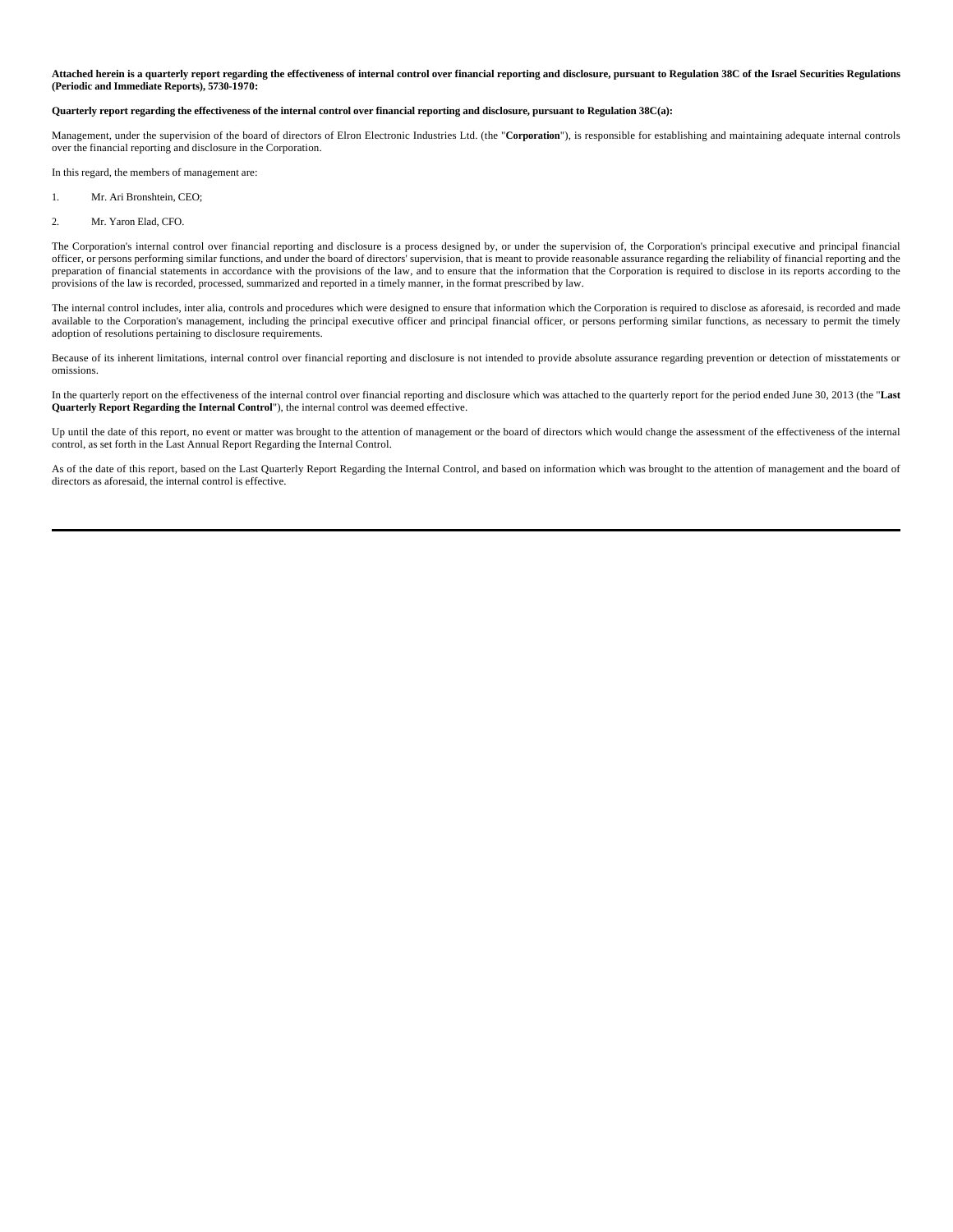#### **Managers' Declaration**

#### Declaration of the Chief Executive Officer

I, Ari Bronshtein, declare that:

- (1) I have examined the quarterly report of Elron Electronic Industries Ltd. (the "**Corporation**") for the third quarter of 2013 (the "**Reports**");
- (2) Based on my knowledge, the Reports do not contain any untrue statement of a material fact or omit to state a material fact necessary to make the statements made, in light of the circumstances under which such statements were made, not misleading with respect to the period covered by the Reports;
- (3) Based on my knowledge, the financial statements and other financial information included in the Reports, fairly present, in all material respects, the financial condition, results of operations and cash flows of the Corporation, as of, and for the periods presented in the Reports;
- (4) I have disclosed to the Corporation's independent auditors, board of directors and audit committee of the Corporation's board of directors, based on my most recent assessment of internal control over financial reporting and disclosure:
	- (a) All significant deficiencies and material weaknesses in the design or operation of internal control over financial reporting and disclosure, which are reasonably likely to adversely affect the Corporation's ability to record, process, summarize or report financial information in a manner which may cast doubt on the reliability of the financial reporting and preparation of the financial statements in accordance with the provisions of the law; and –
	- (b) Any fraud, whether or not material, which involves the principal executive officer, a direct subordinate of the principal executive officer, or other employees who have a significant role in the internal control over financial reporting and disclosure.
- (5) I, alone or together with others in the Corporation, have:
- (a) Designed such controls and procedures, or caused such controls and procedures to be designed and maintained under my supervision, to ensure that material information relating to the Corporation, including its consolida the Corporation and the consolidated subsidiaries, particularly during the period in which the Reports are being prepared; and –
	- (b) Designed such controls and procedures, or caused such controls and procedures to be designed and maintained under my supervision, to reasonably ensure the reliability of the financial reporting and preparation of the financial statements in accordance with the provisions of the law, including in accordance with GAAP;
	- (c) No event or matter was brought to my attention during the period between the date of the last report (quarterly or periodic, as relevant) and the date of this report, which would change the conclusion of the board of directors and management regarding the effectiveness of the internal control over financial reporting and disclosure of the Corporation.

Nothing in the aforesaid derogates from my responsibility or the responsibility of any other person, pursuant to any law.

November 10, 2013

Ari Bronshtein, CEO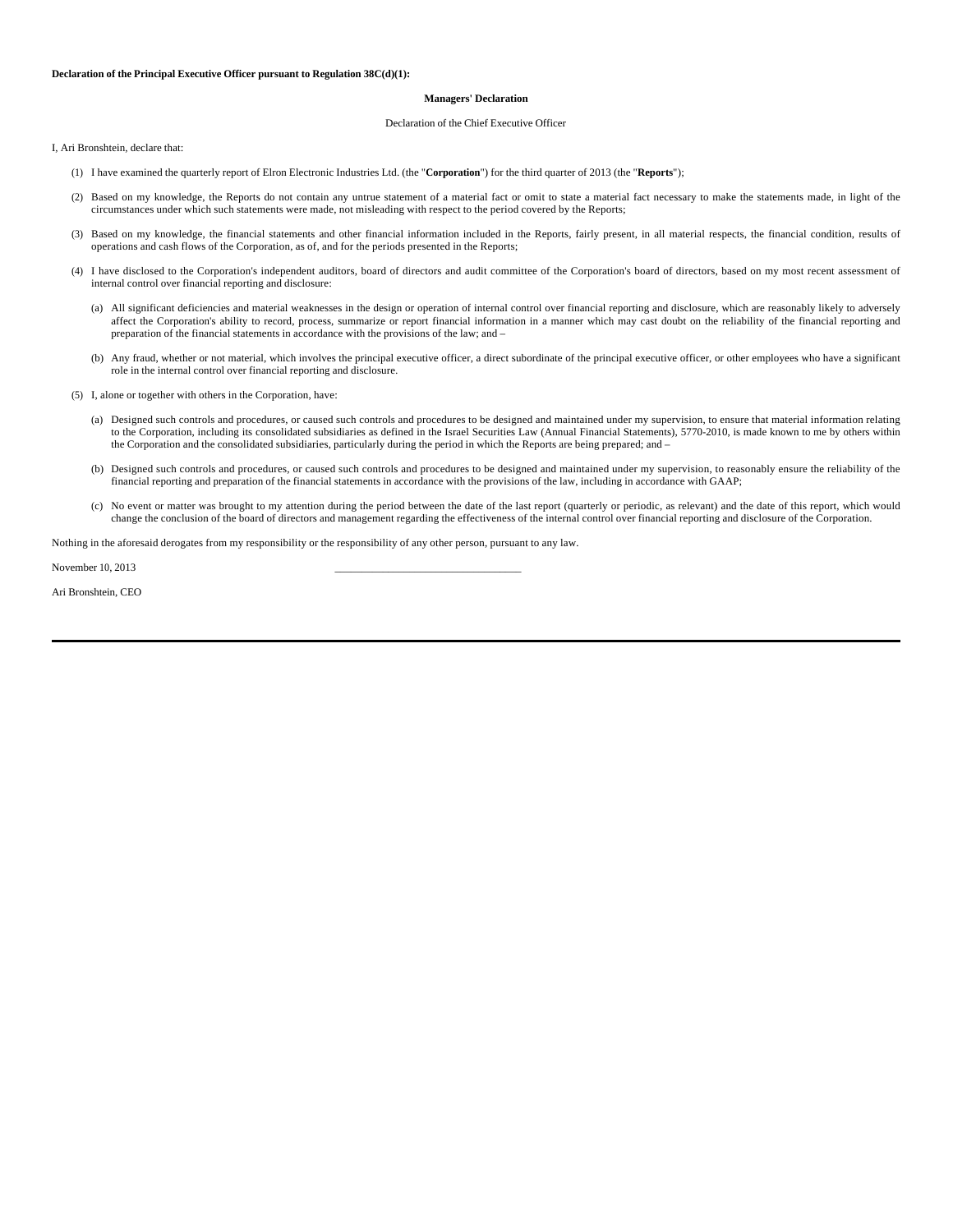#### **Declaration of the Principal Financial Officer pursuant to Regulation 38C(d)(2):**

#### **Managers' Declaration**

#### Declaration of Principal Financial Officer

I, Yaron Elad, declare that:

- (1) I have examined the interim financial statements and other financial information which is included in the interim reports of Elron Electronic Industries Ltd. (the "**Corporation**") for the third quarter of 2013 (the "**Reports**" or the "**Interim Reports**");
- (2) Based on my knowledge, the interim financial statements and other financial information which is included in the Interim Reports do not contain any untrue statement of a material fact or omit to state a material fact necessary to make the statements made, in light of the circumstances under which such statements were made, not misleading with respect to the period covered by the Reports;
- (3) Based on my knowledge, the interim financial statements and other financial information included in the Interim Reports fairly present, in all material respects, the financial condition, results of operations and cash flows of the Corporation, as of, and for the periods presented in the Reports;
- (4) I have disclosed to the Corporation's independent auditor, board of directors and the audit committee of the Corporation's board of directors, based on my most recent assessment of internal control over financial reporting and disclosure:
	- (a) All significant deficiencies and material weaknesses in the design or operation of internal control over financial reporting and disclosure, insofar as the same refers to the interim financial statements and other financial information which is included in the Interim Reports, which are reasonably likely to adversely affect the Corporation's ability to record, process, summarize or report financial information in a manner which may cast doubt on the reliability of the financial reporting and preparation of the financial statements in accordance with the provisions of the law; and –
	- (b) Any fraud, whether or not material, which involves the principal executive officer, a direct subordinate of the principal executive officer, or other employees who have a significant role in the internal control over the financial reporting and disclosure.
- (5) I, alone or together with others in the Corporation, have:
	- (a) Designed controls and procedures, or caused such controls and procedures to be designed and maintained under our supervision, to ensure that material information relating to the Corporation, including its consolidated subsidiaries as defined in the Israel Securities Law (Annual Financial Statements), 5770-2010, is made known to me by others in the Corporation and the consolidated subsidiaries, particularly during the period in which the Reports are being prepared; and –
	- (b) Designed such controls and procedures, or caused such controls and procedures to be designed and maintained under my supervision, to reasonably ensure the reliability of the financial reporting and preparation of the financial statements in accordance with the provisions of the law, including in accordance with GAAP;
	- (c) No event or matter was brought to my attention during the period between the date of the last report (quarterly or periodic, as relevant) and the date of this report, relating to the interim financial statements and other financial information included in the Interim Reports, which would change, in my assessment, the conclusion of the board of directors and management regarding the effectiveness of the internal control over financial reporting and disclosure of the Corporation.

Nothing in the aforesaid derogates from my responsibility or the responsibility of any other person, pursuant to any law.

November 10, 2013

Yaron Elad, CFO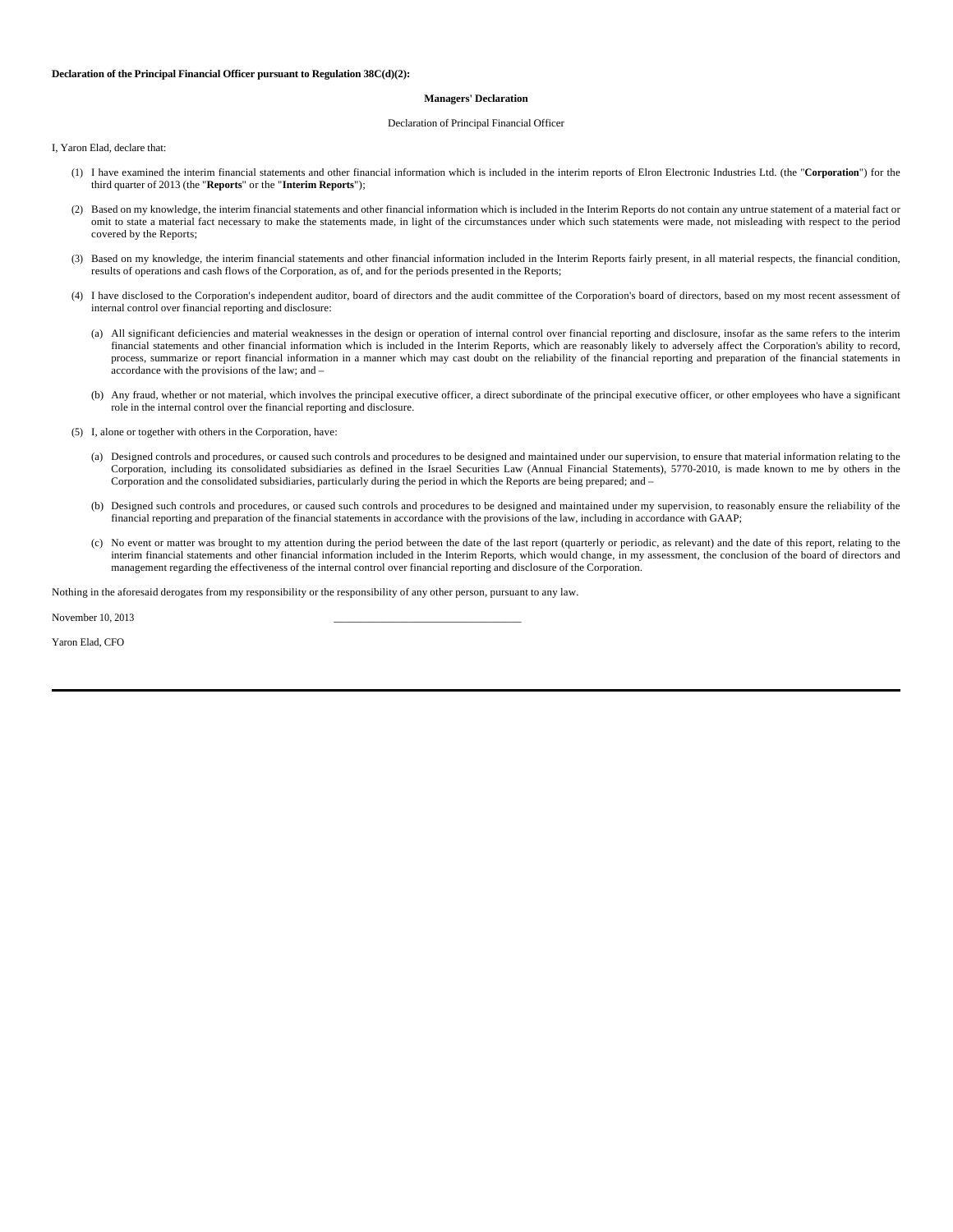## **Liabilities report of the Company by repayment date**

Section 36a to the Israel Securities Law (1968)

## Report as of September 30, 2013

Following are the liabilities of the Company by repayment date:

The following data are presented in NIS and were translated from USD to NIS using the exchange rate as of September 30, 2013 (1 USD = 3.537 NIS)

A. Debentures issued to the public by the reporting Entity and held by the public, excluding debentures held by the Company's parent ,controlling shareholder, companies controlled by one of the parties mentioned above or by companies controlled by the company - based on separate financial data of the Entity ("Solo" reports) (NIS in thousands)

|                           |            | <b>Principle repayment</b>                                |  | <b>Gross interest</b><br>payments |  |                                                                            |  |  |  |
|---------------------------|------------|-----------------------------------------------------------|--|-----------------------------------|--|----------------------------------------------------------------------------|--|--|--|
|                           | <b>NIS</b> | <b>NIS</b><br>USD<br>(CPI linked)<br>(Not linked)<br>Euro |  |                                   |  | <i>(excluding)</i><br>Other<br><b>Toatal by years</b><br>deduction of tax) |  |  |  |
|                           |            |                                                           |  |                                   |  |                                                                            |  |  |  |
| First year                |            |                                                           |  |                                   |  |                                                                            |  |  |  |
| Second year               |            |                                                           |  |                                   |  |                                                                            |  |  |  |
| Third year                |            |                                                           |  |                                   |  |                                                                            |  |  |  |
| Fourth Year               |            |                                                           |  |                                   |  |                                                                            |  |  |  |
| Fifth year and thereafter |            |                                                           |  |                                   |  |                                                                            |  |  |  |
| Total                     |            |                                                           |  |                                   |  |                                                                            |  |  |  |

B. Private debentures and non-bank credit, excluding debentures or credit granted by the Comapny's parent, controlling shareholder, companies controlled by one of the parties mentioned above or by companies controlled by the company - based on separate financial data of the Entity ("Solo" reports) (NIS in thousands)

|                           |                            | <b>Principle repayment</b> |      | <b>Gross interest</b><br>payments) |       |                                |                        |
|---------------------------|----------------------------|----------------------------|------|------------------------------------|-------|--------------------------------|------------------------|
|                           | <b>NIS</b><br>(CPI linked) | <b>NIS</b><br>(Not linked) | Euro | <b>USD</b>                         | Other | (excluding<br>deduction of tax | <b>Toatal by years</b> |
| First year                |                            |                            |      |                                    |       |                                |                        |
| Second year               |                            |                            |      |                                    |       |                                |                        |
| Third year                |                            |                            |      |                                    |       |                                |                        |
| Fourth Year               |                            |                            |      |                                    |       |                                |                        |
| Fifth year and thereafter |                            |                            |      |                                    |       |                                |                        |
| Total                     |                            |                            |      |                                    |       |                                |                        |

C. Bank credit from Israeli banks - based on separate financial data of the Entity ("Solo" reports) (NIS in thousands)

|                           |              | <b>Principle repayment</b> |      | <b>Gross interest</b><br>payments |            |                   |                        |  |
|---------------------------|--------------|----------------------------|------|-----------------------------------|------------|-------------------|------------------------|--|
|                           | <b>NIS</b>   | <b>NIS</b>                 |      |                                   | (excluding |                   |                        |  |
|                           | (CPI linked) | (Not linked)               | Euro | USD                               | Other      | deduction of tax) | <b>Toatal by years</b> |  |
| First year                |              |                            |      |                                   |            |                   |                        |  |
| Second year               |              |                            |      |                                   |            |                   |                        |  |
| Third year                |              |                            |      |                                   |            |                   |                        |  |
| Fourth Year               |              |                            |      |                                   |            |                   |                        |  |
| Fifth year and thereafter |              |                            |      |                                   |            |                   |                        |  |
| Total                     |              |                            |      |                                   |            |                   |                        |  |

D. Bank credit from non-Israeli banks - based on separate financial data of the Entity ("Solo" reports) (NIS in thousands)

|                           |                            | <b>Principle repayment</b> |      | <b>Gross interest</b><br>payments |       |                                 |                        |
|---------------------------|----------------------------|----------------------------|------|-----------------------------------|-------|---------------------------------|------------------------|
|                           | <b>NIS</b><br>(CPI linked) | <b>NIS</b><br>(Not linked) | Euro | <b>USD</b>                        | Other | (excluding<br>deduction of tax) | <b>Toatal by years</b> |
| First year                |                            |                            |      |                                   |       | 566                             | 566                    |
| Second year               |                            |                            |      | 14.148                            |       | 322                             | 14.470                 |
| Third year                |                            |                            |      |                                   |       |                                 |                        |
| Fourth Year               |                            |                            |      |                                   |       |                                 |                        |
| Fifth year and thereafter |                            |                            |      |                                   |       |                                 |                        |
| Total                     |                            |                            |      | 14.148                            |       | 888                             | 15.036                 |

E. Summary of tables A-D, totals of: bank credit, non-bank credit and debentures - based on separate financial data of the Entity ("Solo" reports) (NIS in thousands)

|                           |              |              |                            |            |       | <b>Gross interest</b> |                        |
|---------------------------|--------------|--------------|----------------------------|------------|-------|-----------------------|------------------------|
|                           |              |              | <b>Principle repayment</b> |            |       | payments              |                        |
|                           | <b>NIS</b>   | <b>NIS</b>   |                            |            |       | (excluding            |                        |
|                           | (CPI linked) | (Not linked) | Euro                       | <b>USD</b> | Other | deduction of tax)     | <b>Toatal by years</b> |
| First year                |              |              |                            |            |       | 566                   | 566                    |
| Second year               |              |              |                            | 14.148     |       | 322                   | 14,470                 |
| Third year                |              |              |                            |            |       |                       |                        |
| Fourth Year               |              |              |                            |            |       |                       |                        |
| Fifth year and thereafter |              |              |                            |            |       |                       |                        |
| Total                     |              |              |                            | 14.148     |       | 888                   | 15.036                 |

F. Off-balance credit exposure - based on separate financial data of the Entity ("Solo" reports) (NIS in thousands)

|                           |                            | <b>Principle repayment</b> |      | <b>Gross interest</b><br>payments |       |                                 |                        |
|---------------------------|----------------------------|----------------------------|------|-----------------------------------|-------|---------------------------------|------------------------|
|                           | <b>NIS</b><br>(CPI linked) | <b>NIS</b><br>(Not linked) | Euro | <b>USD</b>                        | Other | (excluding<br>deduction of tax) |                        |
|                           |                            |                            |      |                                   |       |                                 | <b>Toatal by years</b> |
| First year                |                            |                            |      |                                   |       |                                 |                        |
| Second year               |                            |                            |      |                                   |       |                                 |                        |
| Third year                |                            |                            |      |                                   |       |                                 |                        |
| Fourth Year               |                            |                            |      |                                   |       |                                 |                        |
| Fifth year and thereafter |                            |                            |      |                                   |       |                                 |                        |
| Total                     |                            |                            |      |                                   |       |                                 |                        |